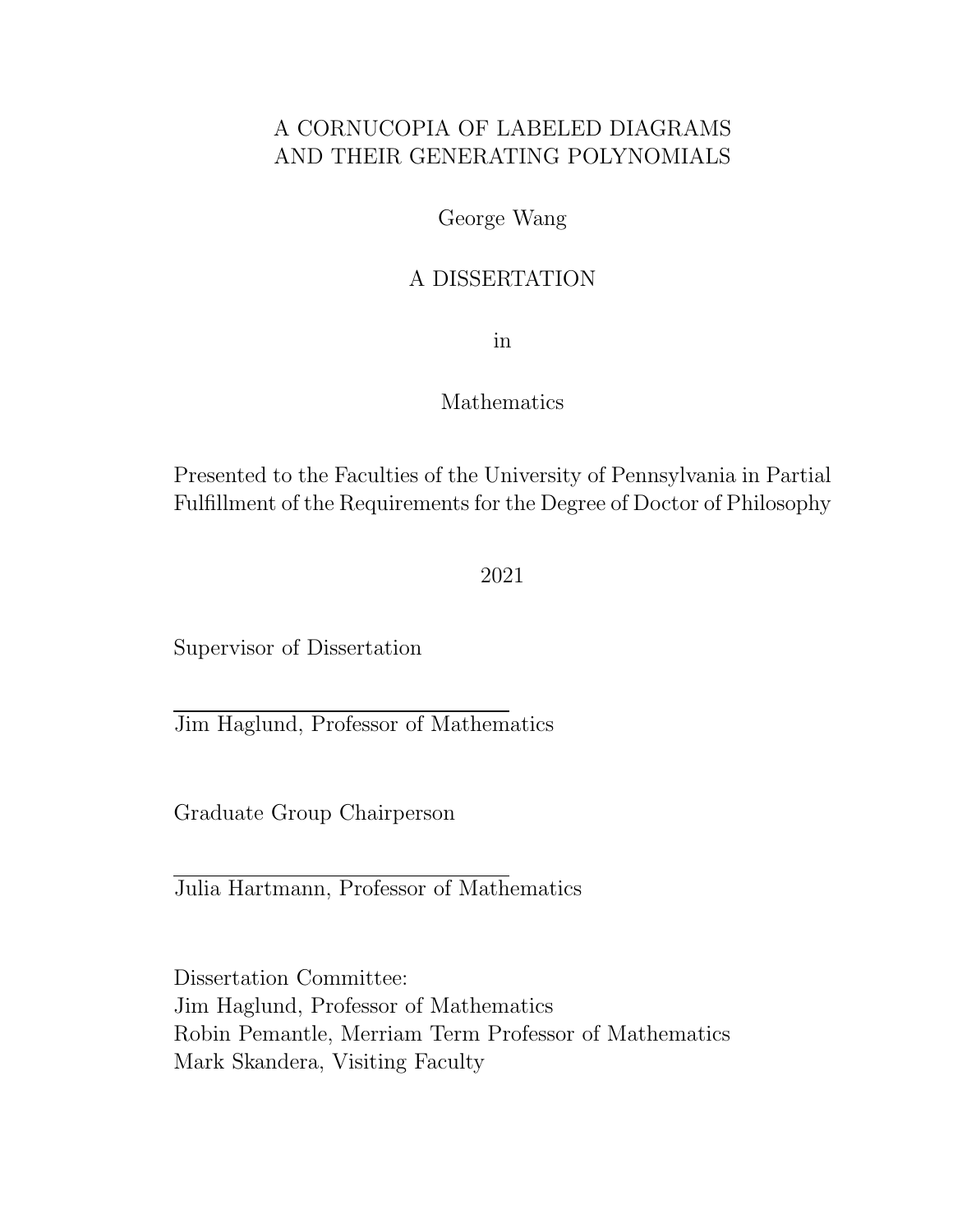# Acknowledgments

The full list of those I am grateful to and the reasons for that gratitude would be a thesis on its own, so this will be severely abridged. I am of course grateful to my advisor, Jim Haglund, for his valuable guidance and support throughout my time at Penn. I would also like to thank Sami Assaf for first introducing me to algebraic combinatorics during my undergraduate studies and for all her mentorship since then. Chris Sorensen and Misha Chebotar are two more names that guided projects during a critical early time in my development as a researcher, and those lessons and experiences continue to shape me. Special recognition also goes to all those in the math department office, without whom the department would almost certainly be doomed.

There are countless others that I have known in my mathematical life as some mix of mentor, colleague, and friend, and I am immensely grateful for both the professional and personal development that I've received through these relationships. Beyond that, I also have an eternal debt of gratitude to everything and everyone that kept me sane. Climbing has been a great source of stress relief, though I found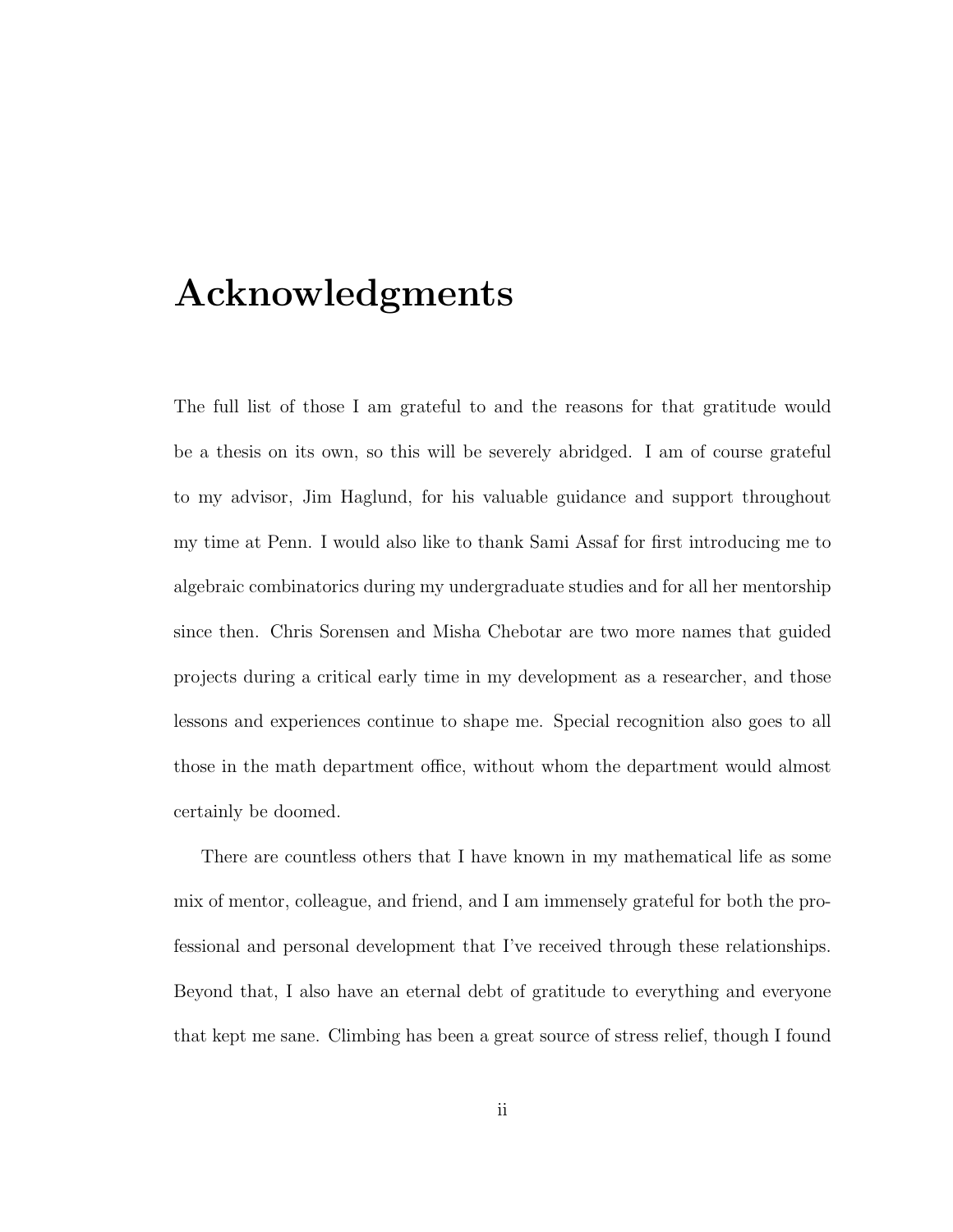much more value in the many amazing people that it connected me with. Many an afternoon or evening was also spent with friends that are often far in physical distance but always close to my heart; I am ever thankful for these friendships, but even more so during a global pandemic. The past five years have really been more of a life experience than a degree, and it is all of these people and more that have made it so.

Finally, I am grateful to all of my family. My parents in particular have been a continuous source of support and nurtured my curiosity from a young age. They tirelessly shuttled me to and from school events year after year, and I can't recall ever asking for a book and being told anything less than an enthusiastic yes. Lastly, I dedicate this thesis to our family cat, Nora. I wish I could explain to you why I've been away for all these years.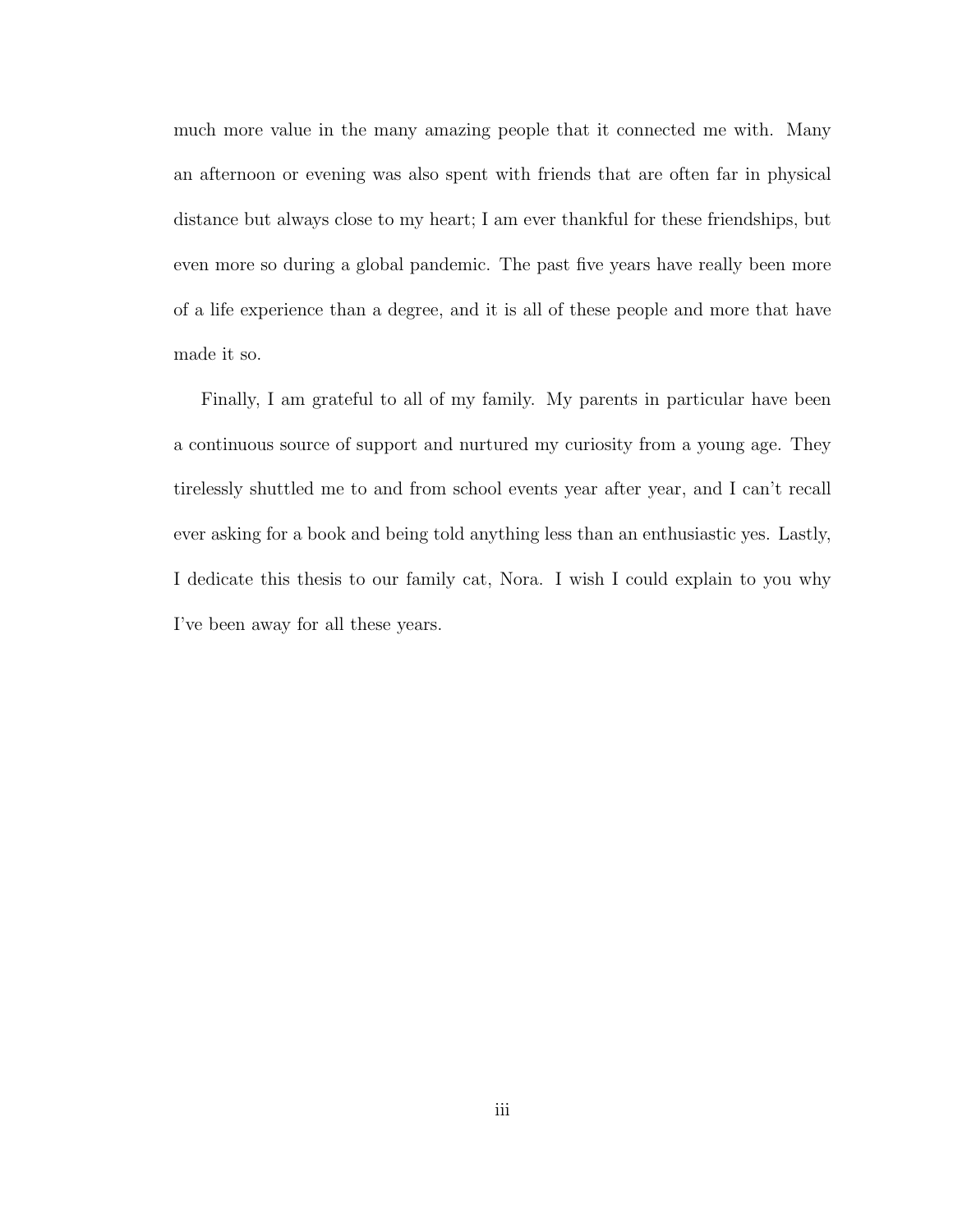#### ABSTRACT

# A CORNUCOPIA OF LABELED DIAGRAMS AND THEIR GENERATING POLYNOMIALS

#### George Wang

#### Jim Haglund, Advisor

Combinatorics on tableaux-like objects and understanding the relationships of various polynomial bases with each other are classical explorations in algebraic combinatorics. This type of exploration is the focus of this dissertation. In the world of symmetric polynomials and their corresponding objects, we prove some partial results for the Schur expansion of Jack polynomials in certain binomial coefficient bases. As a result, we conjecture a bijection between tableaux and rook boards, which spurs some further exploration of quasi-Yamanouchi tableaux as combinatorial objects of their own merit.

We then move to the general polynomial ring and two of its bases, key and lock polynomials. These are each generating polynomials of certain kinds of Kohnert diagrams, and we use this connection to say something about their relationship. Each of the objects that they are generating polynomials of have a nice crystal structure. We prove that the crystal structure corresponding to lock polynomials is connected and can be embedded into the crystal structure corresponding to key polynomials.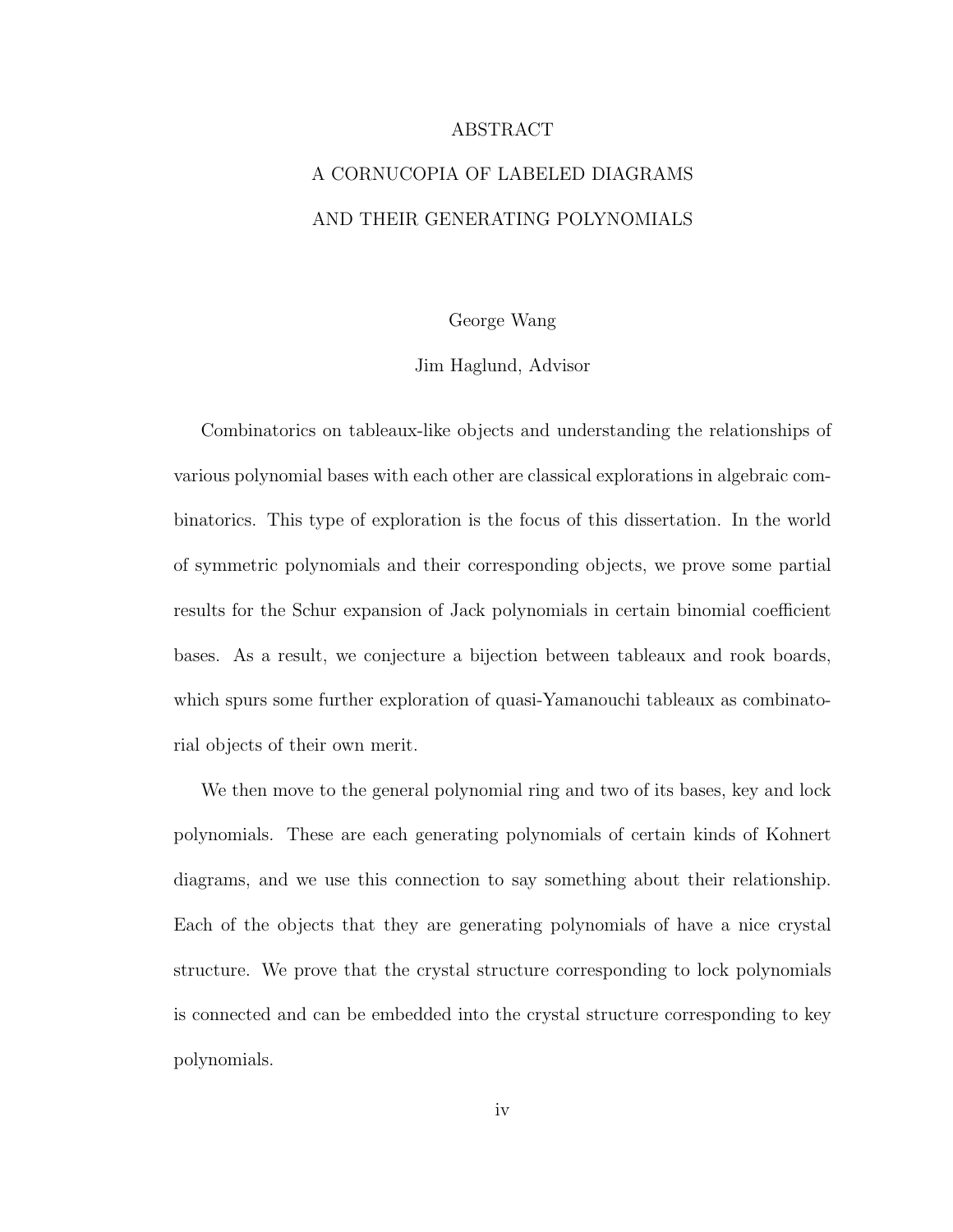# **Contents**

| $\mathbf 1$    | Introduction |       |                                                                  |                  |  |
|----------------|--------------|-------|------------------------------------------------------------------|------------------|--|
| $\overline{2}$ |              |       | The Symmetric World                                              | $\boldsymbol{4}$ |  |
|                | 2.1          |       |                                                                  | $\overline{4}$   |  |
|                | 2.2          |       |                                                                  | 13               |  |
|                |              | 2.2.1 |                                                                  | 16               |  |
|                |              | 2.2.2 |                                                                  | 17               |  |
|                |              | 2.2.3 | Fundamental quasisymmetric expansion                             | 23               |  |
|                |              | 2.2.4 |                                                                  | 27               |  |
|                | 2.3          |       |                                                                  | 30               |  |
|                |              | 2.3.1 | Rook Boards                                                      | 31               |  |
|                |              | 2.3.2 | A summation formula                                              | 37               |  |
|                |              | 2.3.3 | Weighted lattice paths and the polynomials $P_{n,k} \dots \dots$ | 39               |  |
|                |              | 2.3.4 |                                                                  | 42               |  |
| 3              |              |       | The Not Necessarily Symmetric World                              | 45               |  |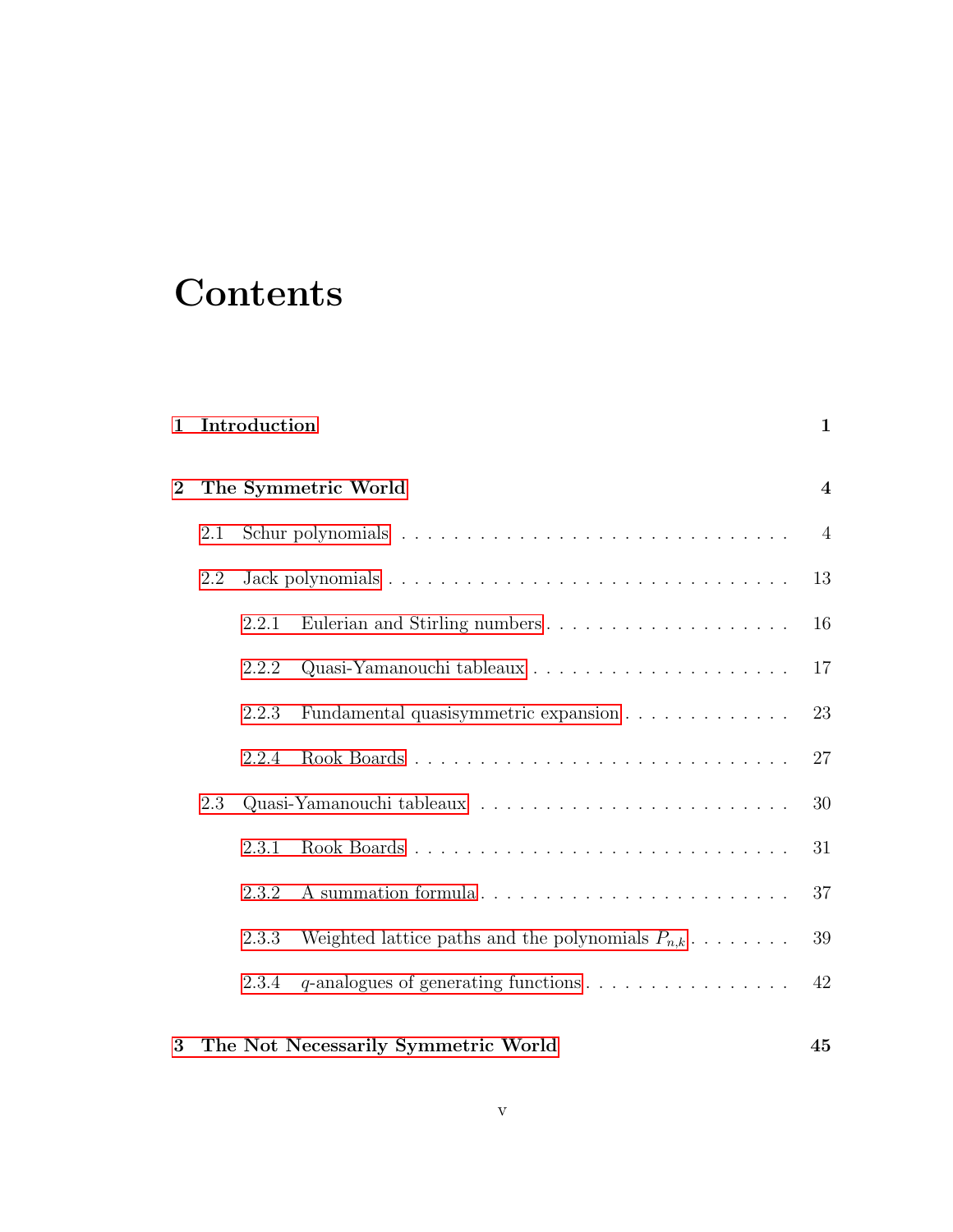| 3.2 Lock polynomials $\ldots \ldots \ldots \ldots \ldots \ldots \ldots \ldots \ldots \ldots \ldots \ldots 50$ |  |
|---------------------------------------------------------------------------------------------------------------|--|
|                                                                                                               |  |
|                                                                                                               |  |
|                                                                                                               |  |

### [A Jack Polynomial Data](#page-88-0) 83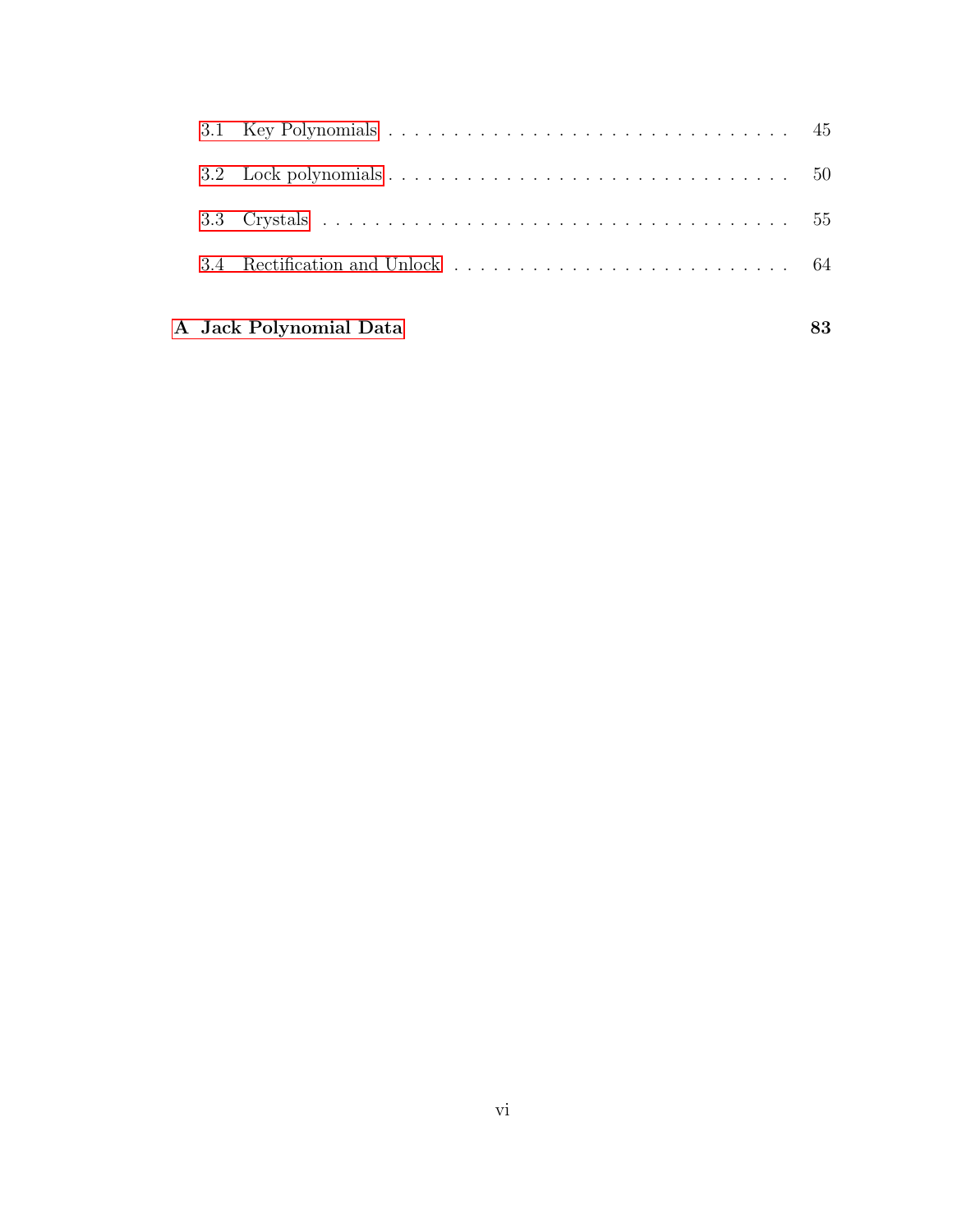# <span id="page-6-0"></span>Chapter 1

# Introduction

The focus of this dissertation is on understanding families of polynomials through the tableaux that they are generating polynomials of. Perhaps the most well known example is the Schur polynomials viewed as generating polynomials of semistandard Young tableaux. Schur polynomials are central to the theory of symmetric polynomials, which in turn plays an important role in many areas of mathematics, including combinatorics, representation theory, and algebraic geometry. Young tableaux themselves have been studied extensively, and yet it seems like there are constantly new things to discover about them.

Schur polynomials have various generalizations as well. In one direction, they may be generalized by adding additional parameters; Jack polynomials are a generalization of Schur polynomials that add one parameter, while Macdonald polynomials are a further generalization of Schur polynomials that add two parameters.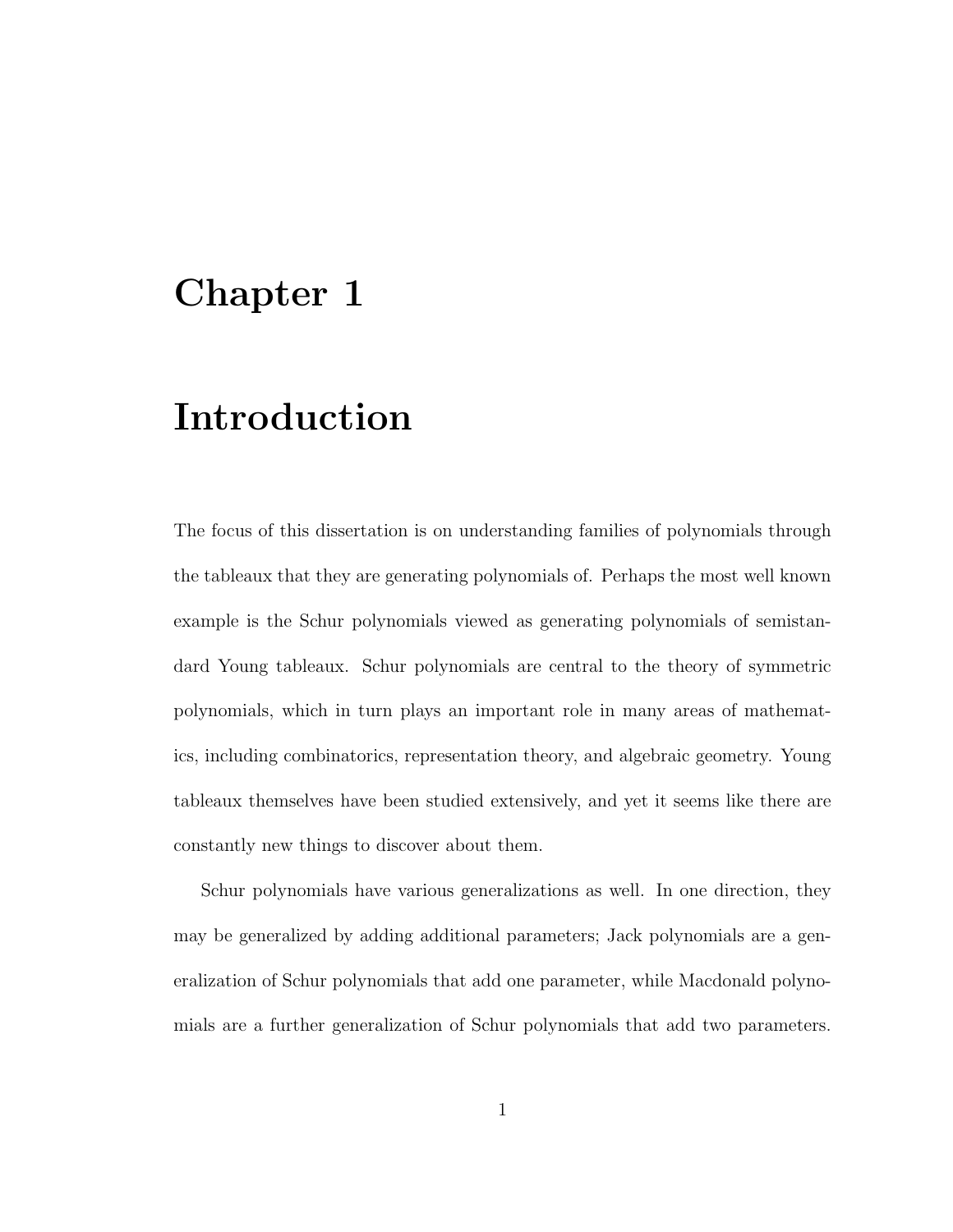In another direction, we may move from the ring of symmetric polynomials to the ring of quasisymmetric polynomials or to the full ring of polynomials. An important polynomial generalization of Schurs in this direction are key polynomials, also known as Demazure characters.

It is a common theme in algebraic combinatorics to show that some symmetric polynomial is Schur-positive, meaning it expands positively in the Schur basis. One nice consequence of this is that the Schur polynomials encode irreducible reprepresentations of the symmetric group, and so a Schur positive decomposition of a polynomial corresponds to a decomposition into irreducible components with multiplicity of the algebraic structure that the polynomial corresponds to. Therefore, considering the Schur basis expansion of a polynomial as a generating function of combinatorial objects within that basis means that computing multiplicities of irreducible representations is the same as enumeration of those combinatorial objects.

In Chapter [2,](#page-9-0) we introduce three closely related types of tableaux: semistandard Young tableaux, standard Young tableaux, and quasi-Yamanouchi tableaux. We then explore two conjectures on the Schur-positivity of Jack polynomials and find that for a special case, Jack polynomials are a generating function for quasi-Yamanouchi tableaux in the Schur basis. Our work on these conjectures on Jack polynomials then leads us to an exploration of the relationship between quasi-Yamanouchi tableaux and some other well-known types of combinatorial objects.

In Chapter [3,](#page-50-0) we move to the full polynomial ring. Lock polynomials and lock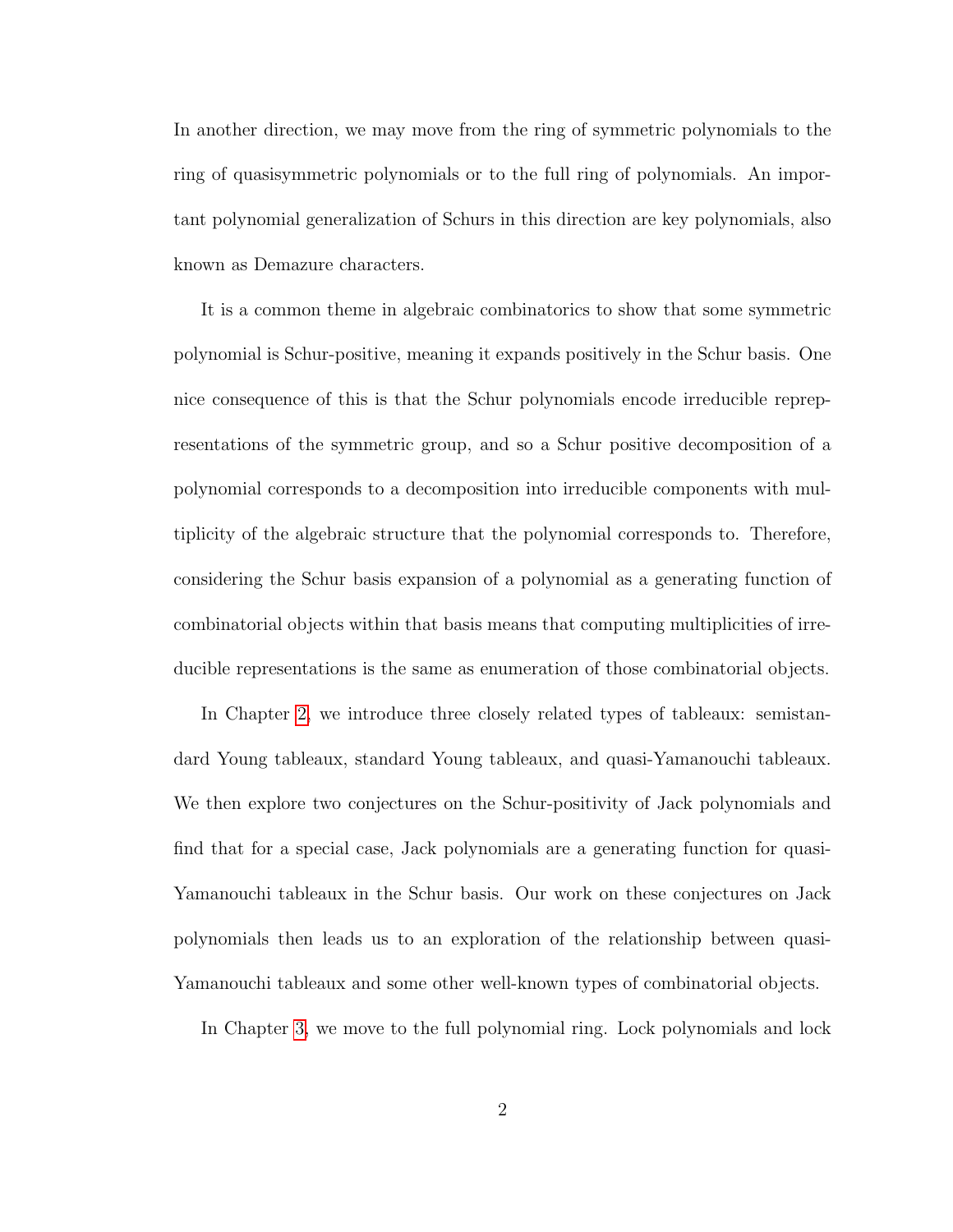tableaux are natural analogues to key polynomials and Kohnert tableaux, respectively. We compare lock polynomials to the much-studied key polynomials and give an explicit description of a crystal structure on lock tableaux. We then construct an injective, weight-preserving map from lock tableaux to Kohnert tableaux that intertwines with their crystal operators to show that the crystal structure on lock tableaux has a natural embedding into the Demazure crystal.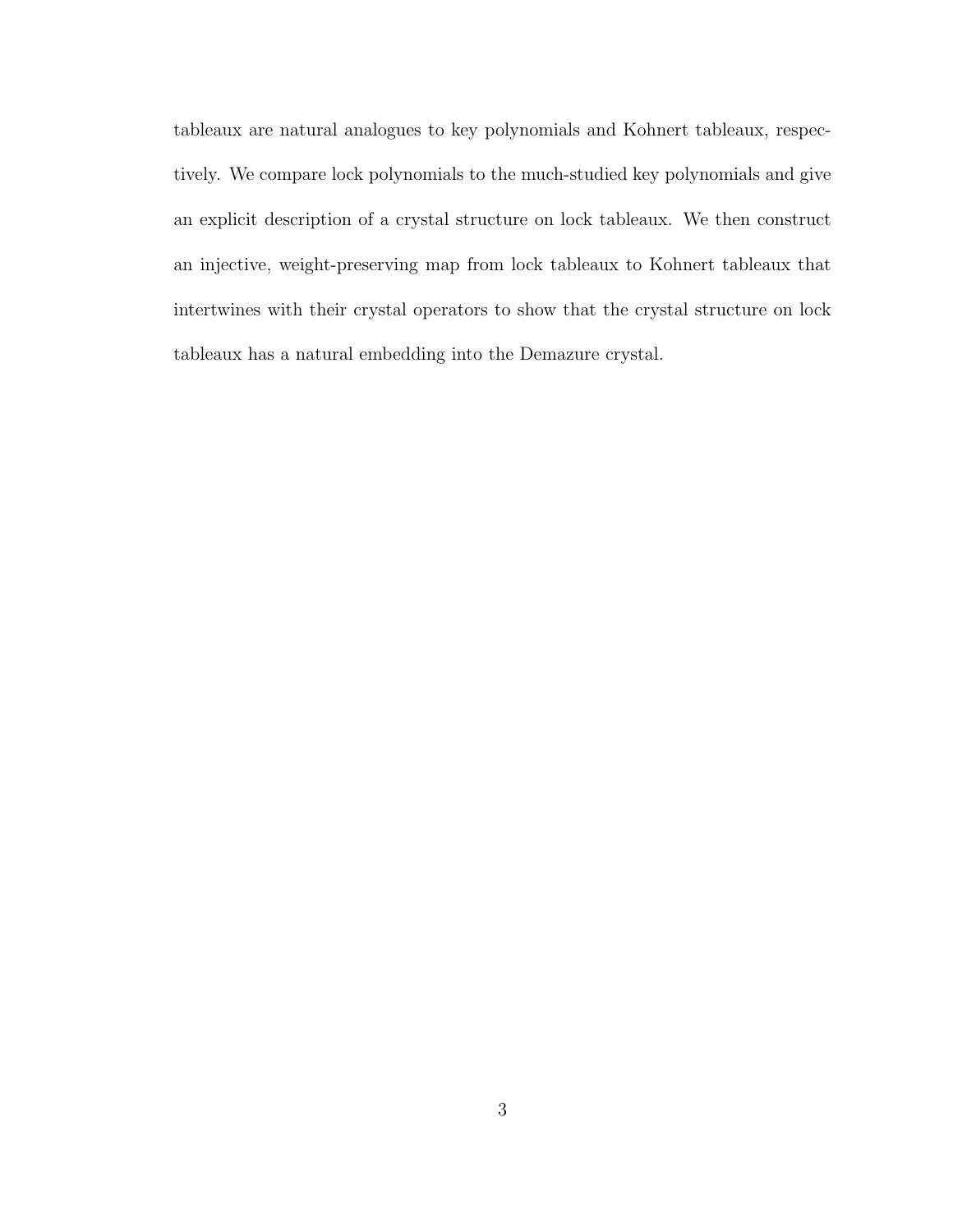# <span id="page-9-0"></span>Chapter 2

# The Symmetric World

### <span id="page-9-1"></span>2.1 Schur polynomials

A partition  $\lambda = (\lambda_1 \geq \cdots \geq \lambda_k)$  is a weakly decreasing sequence of positive integers. The *size* of  $\lambda$  is denoted | $\lambda$ | and is the sum of the integers of the sequence. The length of  $\lambda$ , denoted  $\ell(\lambda)$ , is the number of integers in the partition. We say that a partition  $\lambda$  dominates a partition  $\mu$  if for all  $i \geq 1$ , we have  $\lambda_1 + \cdots + \lambda_i \geq \mu_1 + \cdots + \mu_i$ . We also write  $n(\lambda) = \sum_{i}^{k} (i-1)\lambda_i$ .

We identify a partition with its *diagram*, which we visualize in French notation. That is, rows are counted from bottom to top, the number of boxes in the ith row equals  $\lambda_i$ , and boxes are left justified. The conjugate of a partition  $\lambda$  is written  $\lambda'$  and is obtained by reflecting the diagram across the diagonal. The Cartesian coordinate  $u = (i, j)$  is identified with the box in the *i*th column and *j*th row. The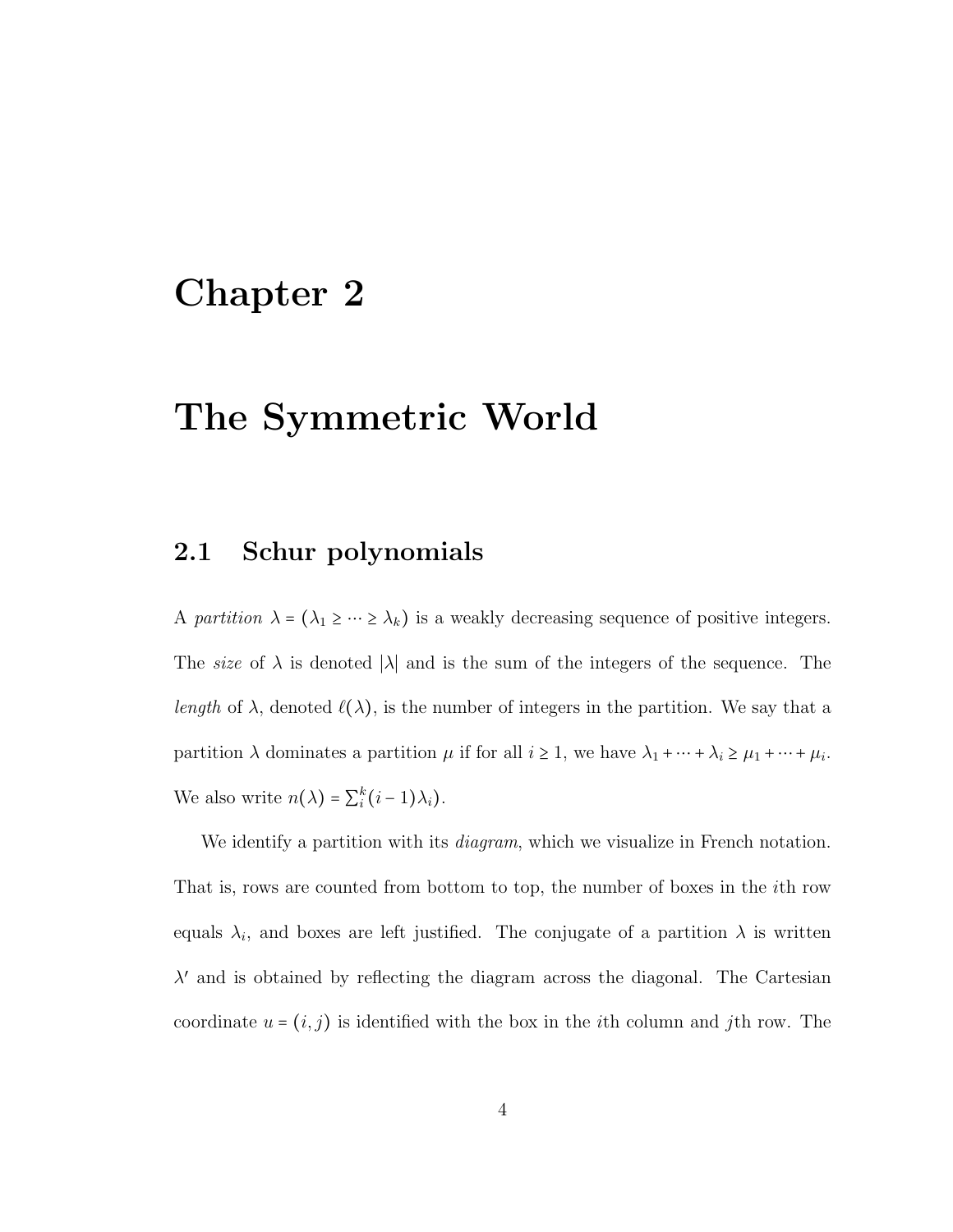content of a square is  $c(u) = i - j$ . The arm of a box u, which we write as  $arm(u)$ , is the number of boxes  $v = (a, j)$  in the diagram such that  $a > i$ . Similarly, the leg of a box u, written  $\log(u)$ , is the number of boxes  $v = (i, a)$  such that  $a > j$ . The hook-length of a box is  $h(u) = \text{arm}(u) + \text{leg}(u) + 1$ .

Permutations  $\pi \in S_n$  are written in one line notation,  $\pi = \pi_1 \cdots \pi_n$ , where  $\pi_i = \pi(i)$ . The *descent set* of  $\pi$  is Des $(\pi)$  = { $i \in [n-1] | \pi_i > \pi_{i+1}$ }, and its size is  $|Des(\pi)| =$ des( $\pi$ ). The *major index* of a permutation is maj( $\pi$ ) =  $\sum_{i \in \text{Des}(\pi)} i$ . Permutations act on polynomials in multiple variables  $x_1, \ldots, x_n$  by permuting the indices of the variables, so that  $x_i \mapsto x_{\pi(i)}$ . Within the polynomial ring in *n* variables, there is the ring of *symmetric polynomials* in n variables, which are those that are invariant under the action of  $S_n$ .

Bases of the ring of symmetric polynomials are indexed by partitions. In particular, we have the elementary symmetric, homogeneous symmetric, power-sum, *monomial* symmetric, and *Schur* polynomials, denoted  $e_{\lambda}$ ,  $h_{\lambda}$ ,  $m_{\lambda}$ ,  $p_{\lambda}$ , and  $s_{\lambda}$  respectively. The first three are defined as follows for  $\lambda = (\lambda_1, \dots, \lambda_k)$ .

$$
e_j(x_1, \ldots, x_n) = \sum_{1 \le i_1 < \cdots < i_j \le n} x_{i_1} \cdots x_{i_j}, \qquad e_\lambda = e_{\lambda_1} \cdots e_{\lambda_k}.
$$

$$
h_j(x_1, \ldots, x_n) = \sum_{1 \le i_1 \le \cdots \le i_j \le n} x_{i_1} \cdots x_{i_j}, \qquad h_\lambda = h_{\lambda_1} \cdots h_{\lambda_k}.
$$

$$
p_j(x_1, \ldots, x_n) = \sum_{i=1}^n x_i^j, \qquad p_\lambda = p_{\lambda_1} \cdots p_{\lambda_k}.
$$

A monomial term in the polynomial ring in *n* variables can be written as  $x_1^{a_1} \cdots x_n^{a_n}$ . If we write  $\mathbf{a} = (a_1, \dots, a_n)$ , we can abbreviate this monomial to  $x^{\mathbf{a}}$ . Then the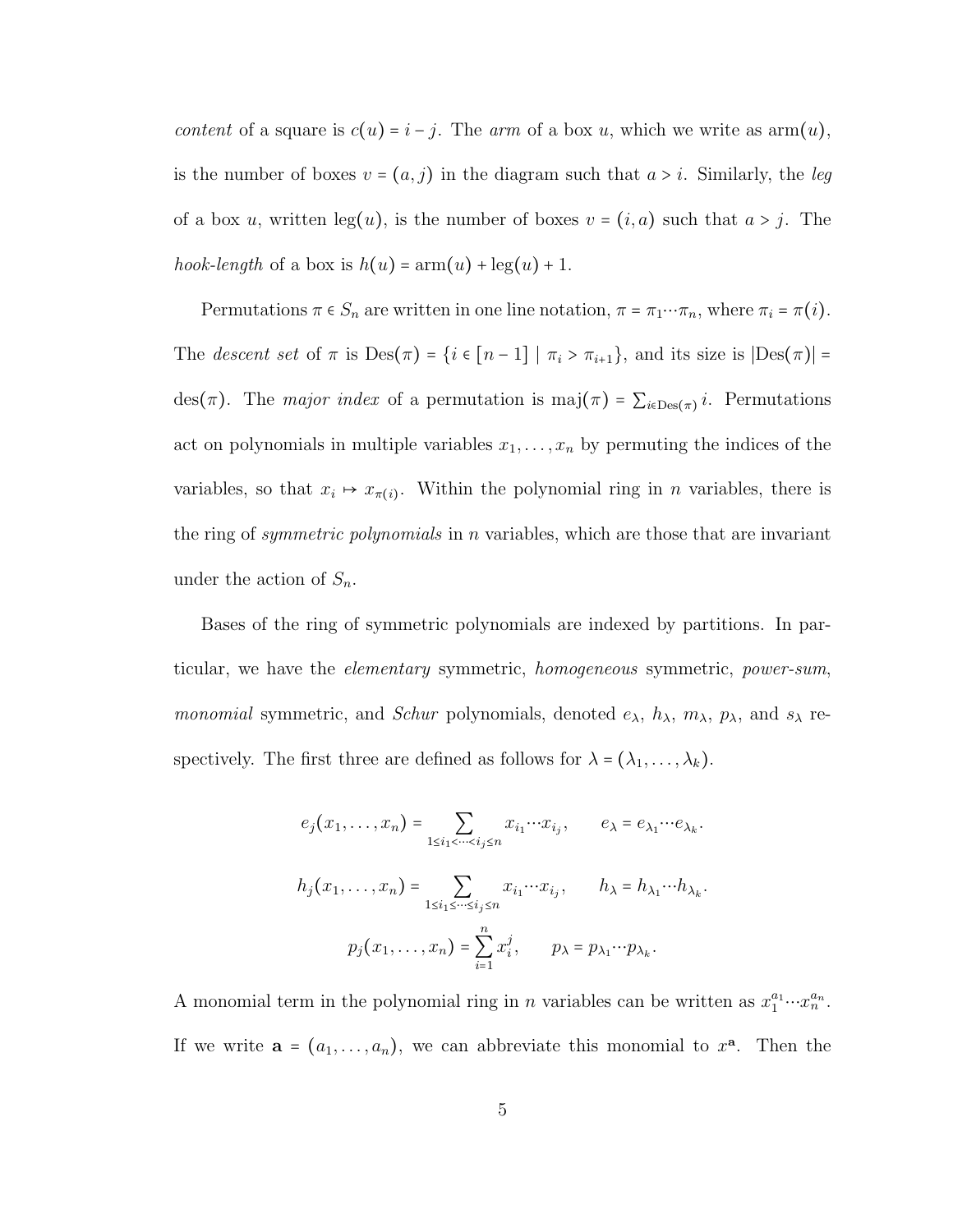monomial symmetric polynomial  $m_{a}(x_1, \ldots, x_n)$  is the sum of all monomials  $x^{a'}$ where  $\mathbf{a}'$  is a distinct permutation of  $\mathbf{a}$ . Since  $m_{\mathbf{a}} = m_{\mathbf{b}}$  for any rearrangement **b** of **a**, we can consider only indices **a** where  $a_1 \geq \cdots \geq a_n$ . In particular, such an **a** is some partition  $\lambda$  that possibly also has trailing zeroes, and so we write  $m_a$  as  $m_\lambda$ .

We will think of Schur polynomials as the generating polynomials of certain combinatorial objects called semistandard Young tableaux (SSYT). An SSYT is a filling of a partition  $\lambda$  using positive integers that weakly increase to the right and strictly increase upwards. The set of such fillings of  $\lambda$  is denoted SSYT( $\lambda$ ), and if we restrict the maximum value of an entry to  $m$ , then the set of such fillings is denoted  $SSYT_m(\lambda)$ . We can enumerate  $SSYT_m(\lambda)$  by Stanley's hook-content formula, which we reproduce below.

**Theorem 2.1.1** (Hook-content formula [\[33\]](#page-94-0)). Given a partition  $\lambda$ ,

$$
SSYT_m(\lambda) = \prod_{u \in \lambda} \frac{m + c(u)}{h(u)}.
$$



Figure 2.1: All 6 elements of  $SSYT_3(2, 2)$ .

The weight of an SSYT T is  $\textbf{wt}(T) = (w_1, w_2, \ldots)$  where  $w_i$  is the number of times that i appears, and given partitions  $\lambda, \mu$ , the Kostka numbers  $K_{\lambda\mu}$  count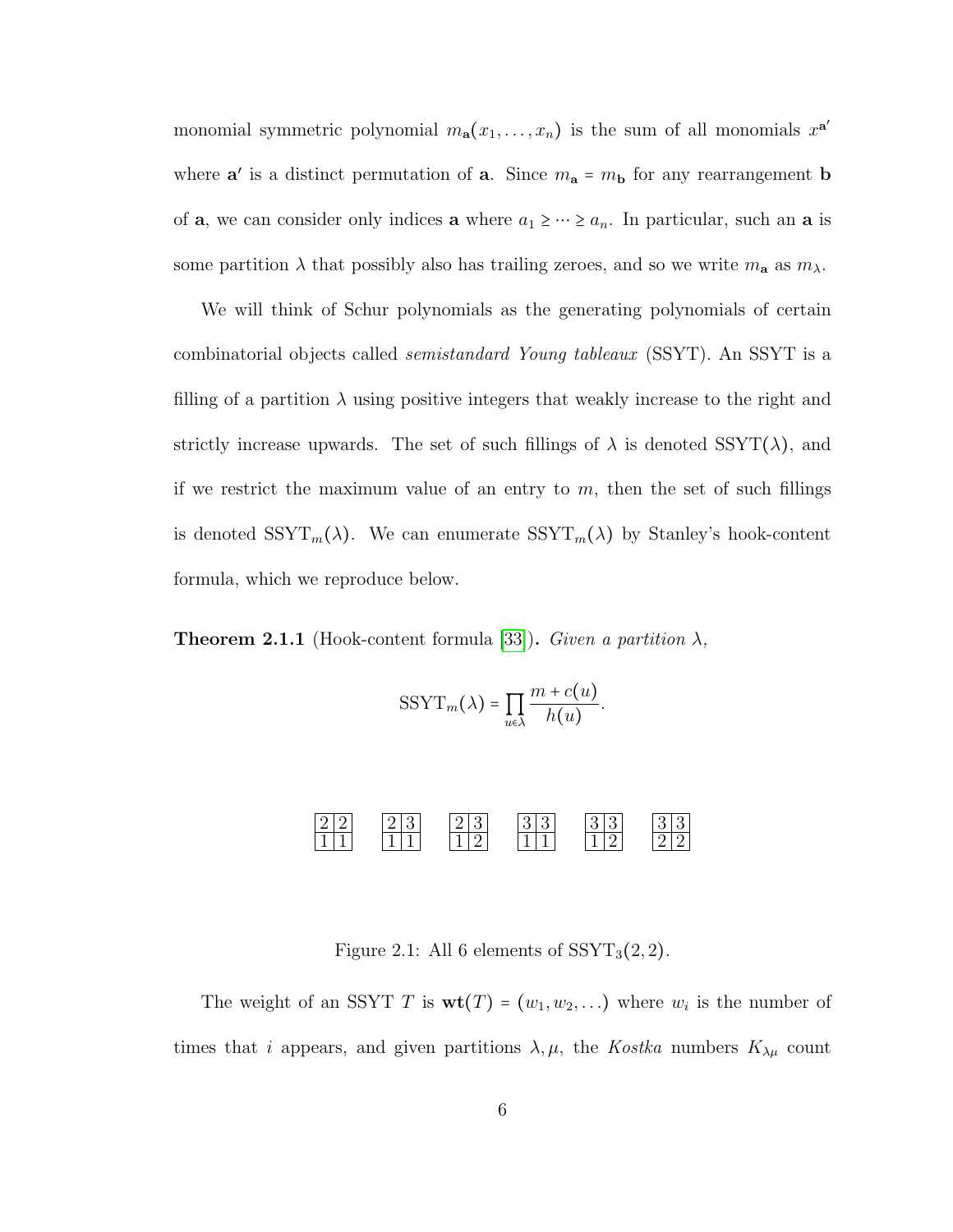the number of SSYT of shape  $\lambda$  and weight  $\mu$ . A standard Young tableau (SYT) of shape  $\lambda$  with size n is a semistandard Young tableau of shape  $\lambda$  with weight  $(1<sup>n</sup>)$ , and the set of such fillings is denoted  $SYT(\lambda)$ . Frame, Robinson, and Thrall counted standard fillings using the hook-length formula.

**Theorem 2.1.2** (Hook-length formula [\[15\]](#page-92-0)). Given a partition  $\lambda$ ,

$$
\text{SYT}(\lambda) = \frac{n!}{\prod_{u \in \lambda} h(u)}.
$$

#### $4|5$  $1 \, | \, 2 \, | \, 3$  $3\,|\,5$  $1 \, | \, 2 \, | \, 4$  $3|4$  $1 \, | \, 2 \, | \, 5$  $2\vert 5$  $1 \, | \, 3 \, | \, 4$  $\frac{2}{4}$  $\overline{35}$

Figure 2.2: All 5 elements of  $SYT(3,2)$ .

The descent set for  $T \in \text{SYT}(\lambda)$  is  $\text{Des}(T) = \{i \in [n-1] \mid i+1 \text{ is above } i\}.$  If we write the descent set as  $\{a_1, a_2, \ldots, a_{k-1}\}$  in increasing order, then the first run of the tableau is the set of boxes that contain all the entries from 1 to  $a_1$ . Then for  $1 < i < k$ , the *i*th run is the set of boxes containing entries from  $d_{i-1} + 1$  to  $d_i$ , and the kth run starts at  $d_{k+1}$  and ends at n. As with permutations, we define the *major index* of a tableau  $T \in SYT(\lambda)$  to be maj $(T) = \sum_{i \in Des(T)} i$ . We also have the *charge* statistic for standard Young tableaux: each entry  $i$  in  $T$  has a charge defined recursively, where  $ch(1) = 0$ ,  $ch(i + 1) = ch(i)$  if  $i \notin Des(T)$ ,  $ch(i + 1) = ch(i) + 1$  if  $i \in \text{Des}(T)$ , and  $ch(T) = \sum_{i=1}^{\lvert \lambda \rvert}$  $\sum_{i=1}^{|\lambda|} ch(i).$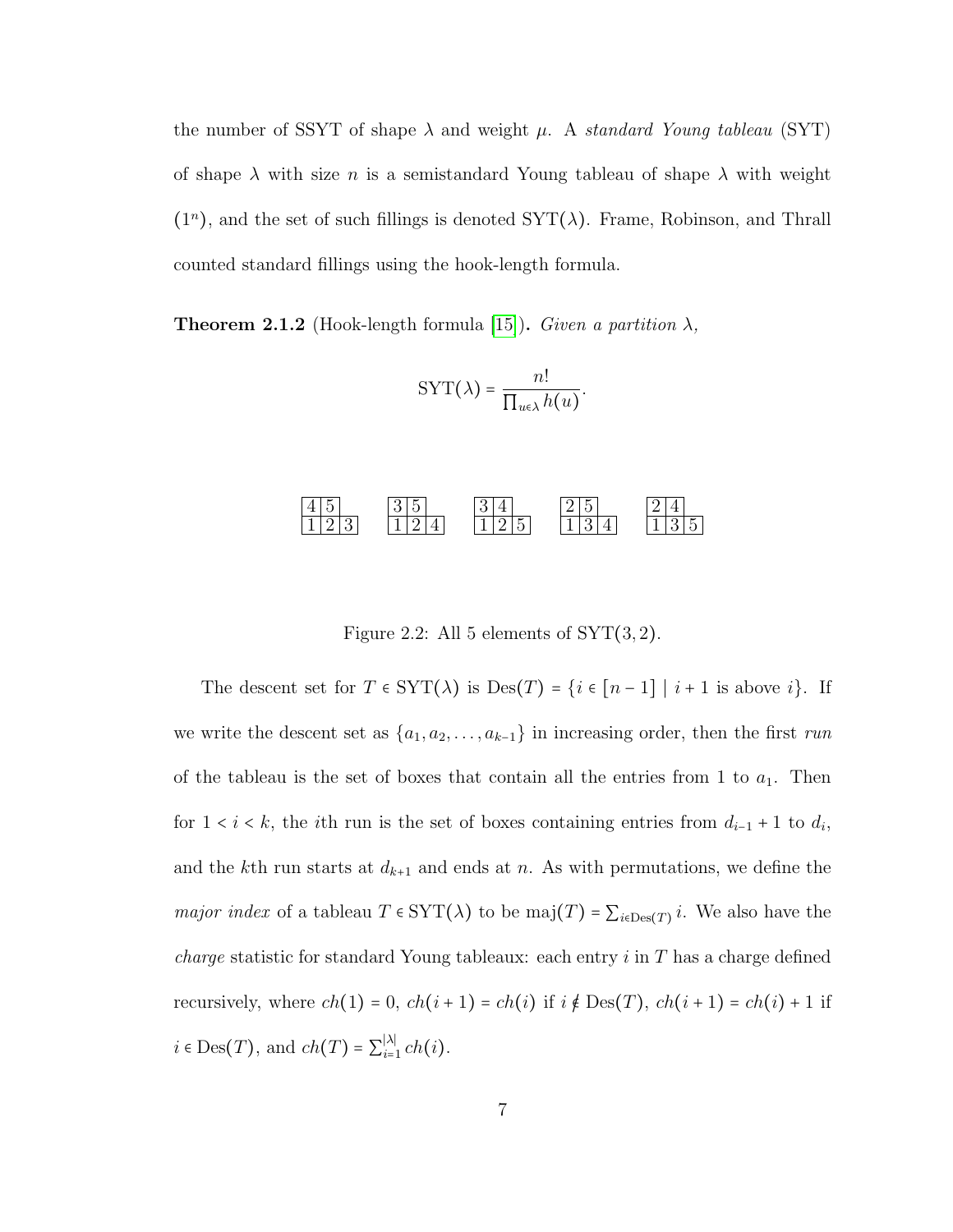| 9 | , к |  |  |
|---|-----|--|--|
|   |     |  |  |
|   |     |  |  |

Figure 2.3: This tableau has descent set  $\{3, 6, 8, 11\}$  and has the fourth run bolded.

An SSYT is a quasi-Yamanouchi tableau (QYT) if when i appears in the tableau, some instance of i is in a higher row than some instance of  $i - 1$  for all i. We write QYT( $\lambda$ ) to denote the set of QYT of shape  $\lambda$ , QYT<sub>≤m</sub>( $\lambda$ ) to denote those with largest entry at most  $m$ , and  $\mathrm{QYT}_{=m}(\lambda)$  to denote those with largest entry exactly  $\boldsymbol{m}.$ 



Figure 2.4: The left is a quasi-Yamanouchi filling, while the right is not.



Figure 2.5: QYT of shape  $(2,2,1)$ , showing that  $QYT_{=3}(2,2,1) = 3$  and  $QYT_{=4}(2, 2, 1) = 2.$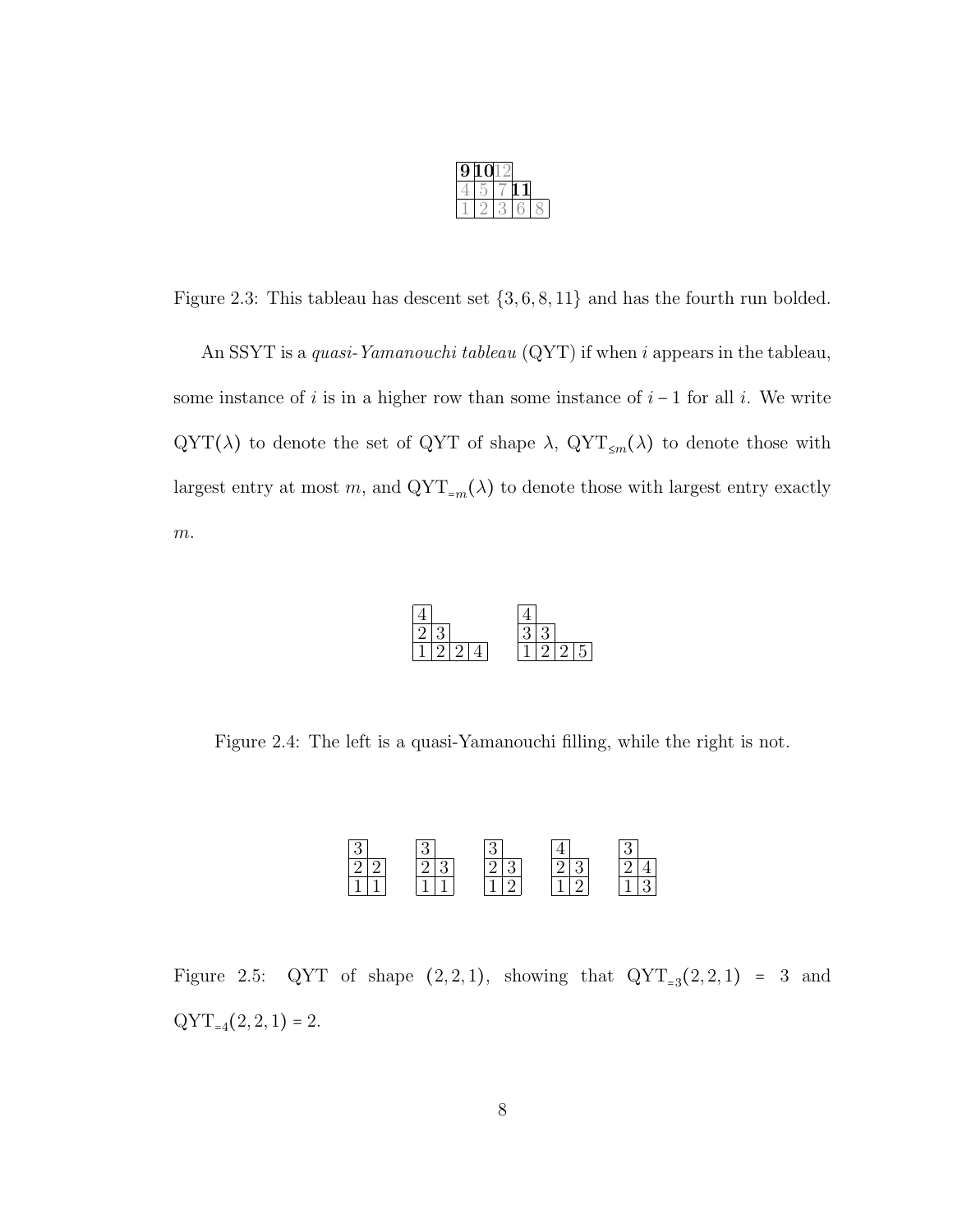As a generating function of SSYT, we can define the Schur polynomial in  $m$ variables indexed by  $\lambda$  as a sum over semistandard Young tableaux.

**Definition 2.1.3.** The Schur polynomial  $s_{\lambda}(x_1, \ldots, x_n)$  is given by

$$
s_{\lambda}(x_1,\ldots,x_n) = \sum_{T \in \text{SSYT}_n(\lambda)} x^{\text{wt}(T)},
$$
\n(2.1.1)

where  $x^{(a_1,...,a_n)} = x_1^{a_1} \cdots x_n^{a_n}$ .

This summation requires a number of semistandard Young tableaux that varies depending on which integers are allowed. In contrast, the number of *standard* Young tableaux of a particular shape  $\lambda$  is always fixed, and so perhaps it would be nice to define  $s_{\lambda}$  as a sum over  $SYT(\lambda)$  instead. We can accomplish this using the fundamental quasisymmetric polynomial basis  $F_{\alpha}$  for quasisymmetric polynomials, defined by Gessel [\[16\]](#page-92-1) in 1984. The ring of *quasisymmetric polynomials* lies between symmetric polynomials and the full polynomial ring. A polynomial in the variables  $x_1, \ldots, x_n$  is quasisymmetric in those variables if the coefficients of any two monomials agree whenever their ordered sequence of nonzero exponents agree, including monomials with a coefficient of zero.

Bases of the ring of quasisymmetric functions are indexed by strong compositions. A strong composition is a sequence of positive integers  $\alpha = (\alpha_1, \ldots, \alpha_k)$ , and the size of a strong composition is the sum of those integers. To define the fundamental basis, it is convenient to first define the *monomial quasisymmetric* polynomials  $M_{\alpha}$ . For  $\alpha = (\alpha_1, \dots, \alpha_k)$  where each  $\alpha_i$  is some positive integer, we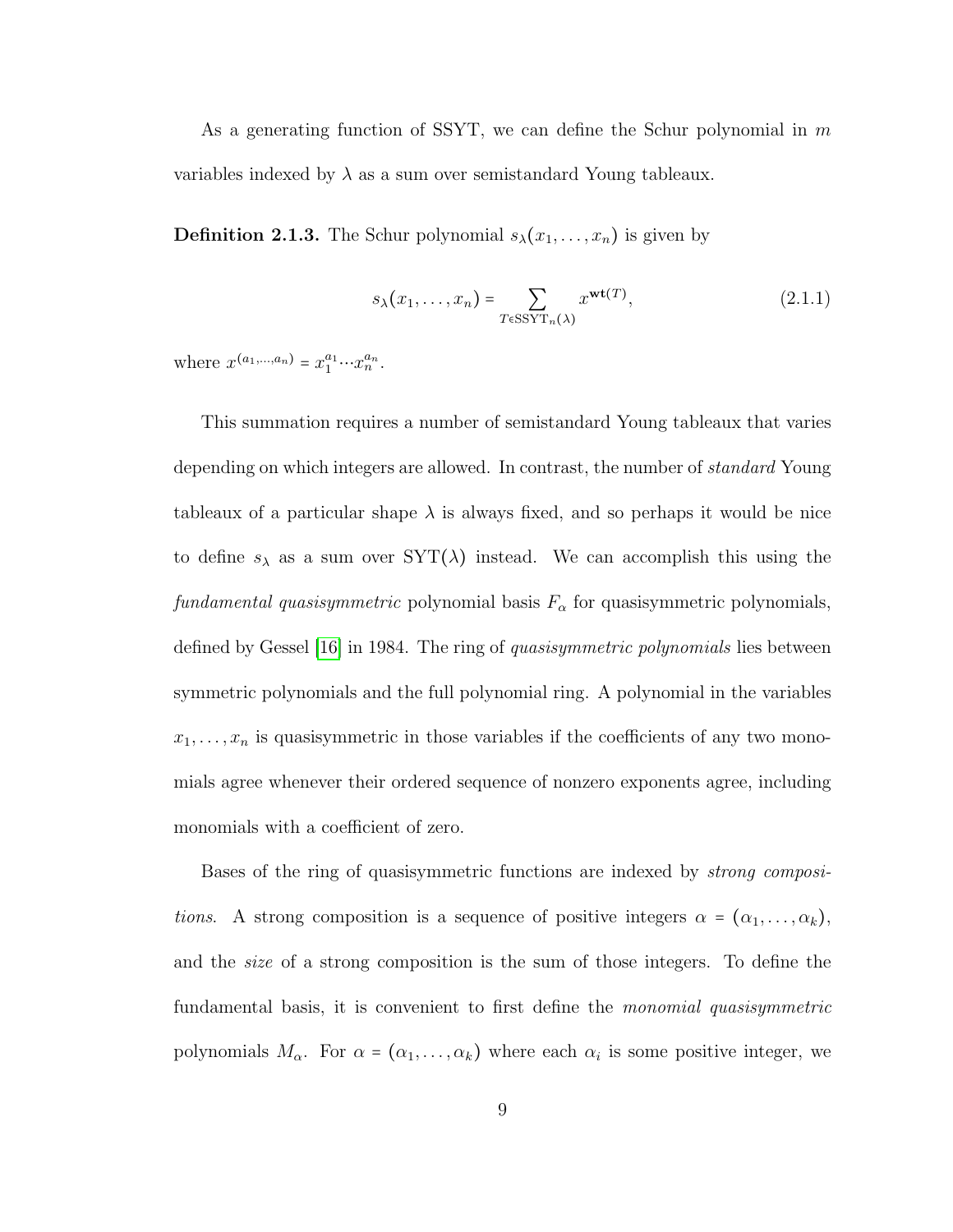have

$$
M_{\alpha}(x_1, \dots, x_n) = \sum_{1 \le i_1, \le \dots \le i_k \le n} x_{i_1}^{\alpha_1} \dots x_{i_k}^{\alpha_k}.
$$
 (2.1.2)

Given two compositions  $\alpha$  and  $\beta$  of the same size, we say that  $\beta$  refines  $\alpha$  if there exist indices  $i_1 < \cdots < i_\ell$  such that  $\beta_{i_j+1} + \cdots + \beta_{i_{j+1}} = \alpha_{j+1}$ . The fundamental quasisymmetric polynomial [\[16\]](#page-92-1) is defined as

$$
F_{\alpha}(x_1, \dots, x_n) = \sum_{\beta \text{ refines } \alpha} M_{\beta}(x_1, \dots, x_n). \tag{2.1.3}
$$

Descent sets of standard Young tableaux can be mapped to strong compositions by taking the number of boxes in each run in increasing order, and we call such a composition the descent composition of a tableau. We will engage in some abuse of notation and write  $F_{\text{Des}(T)}$  to mean the fundamental quasisymmetric polynomial indexed by the descent composition of T.

**Theorem 2.1.4** ([\[16\]](#page-92-1)). The Schur polynomial  $s_{\lambda}(x_1, \ldots, x_n)$  is given by

$$
s_{\lambda}(x_1,\ldots,x_n) = \sum_{T \in \text{SYT}(\lambda)} F_{\text{Des}(T)}(x_1,\ldots,x_n). \tag{2.1.4}
$$

It may be the case that certain terms of this summation are equal to zero when the number of variables is small. In particular, this happens if a term is indexed by a standard Young tableau T that has  $\text{des}(T) > n - 1$ , in which case  $F_{\text{Des}(T)} = 0$ . In order to tighten this expansion, we look to quasi-Yamanouchi tableaux. Standard Young tableaux and quasi-Yamanouchi tableaux of the same shape have a natural correspondence given by the *standardization* map  $(QYT$  to  $SYT$ ) and *destandard-*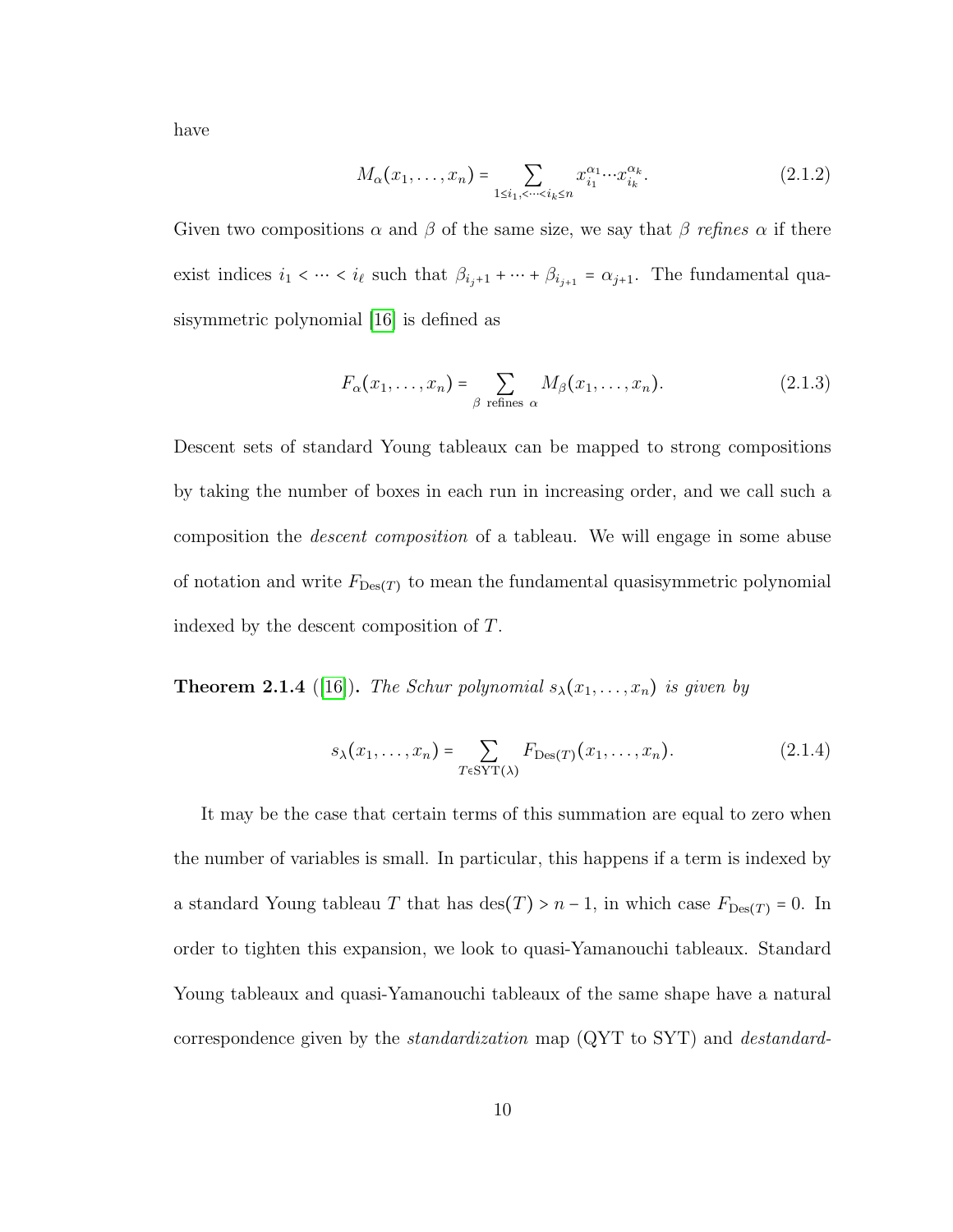ization map (SYT to QYT). The destandardization map is defined in [\[3\]](#page-90-0) by Assaf and Searles.

Definition 2.1.5 (Definition 2.5, [\[3\]](#page-90-0)). Define the destandardization of a standard Young tableau T, denoted by  $\det(T)$ , to be the tableau constructed as follows. If the leftmost i lies strictly right of the rightmost  $i-1$ , then decrement every i to  $i - 1$ . Repeat until no i satisfies the condition.

An equivalent description is to change every label in the *i*th run of  $T$  to *i*, for all runs of T. The standardization map is the inverse: a quasi-Yamanouchi tableau  $Q$ maps to a standard Young tableau  $T$  whose *i*th run is exactly the boxes with label i in Q. This bijection between SYT and QYT is a special case of Theorem 4.9 of [\[3\]](#page-90-0) and is re-proven by the author in Proposition 3.2 of [\[36\]](#page-94-1) with a tighter bound.

**Proposition 2.1.6** ([\[3,](#page-90-0) [36\]](#page-94-1)). Let  $\lambda = (\lambda_1, \ldots, \lambda_k)$  be a partition of n and  $m \geq$  $n - (\lambda_1 - 1)$ . Then

$$
QYT_{\leq m}(\lambda) \cong SYT(\lambda). \tag{2.1.5}
$$

Through this bijection, we can define the major index and charge of a quasi-Yamanouchi tableau Q to be the respective statistic of the standard Young tableau that Q maps to. Note that by definition,  $\mathrm{QYT}_{=m}(\lambda) = 0$  for any  $|\lambda| = n$  and  $m > n$ , so  $\mathrm{QYT}_{\leq n}(\lambda)$  contains all quasi-Yamanouchi tableaux of shape  $\lambda$ . Since we can partition  $\mathrm{QYT}_{\leq n}(\lambda)$  into  $\{\mathrm{QYT}_{=m}(\lambda) \mid 1 \leq m \leq n\}$ , this bijection gives a refinement on standard Young tableaux based on the number of runs of each tableaux. We will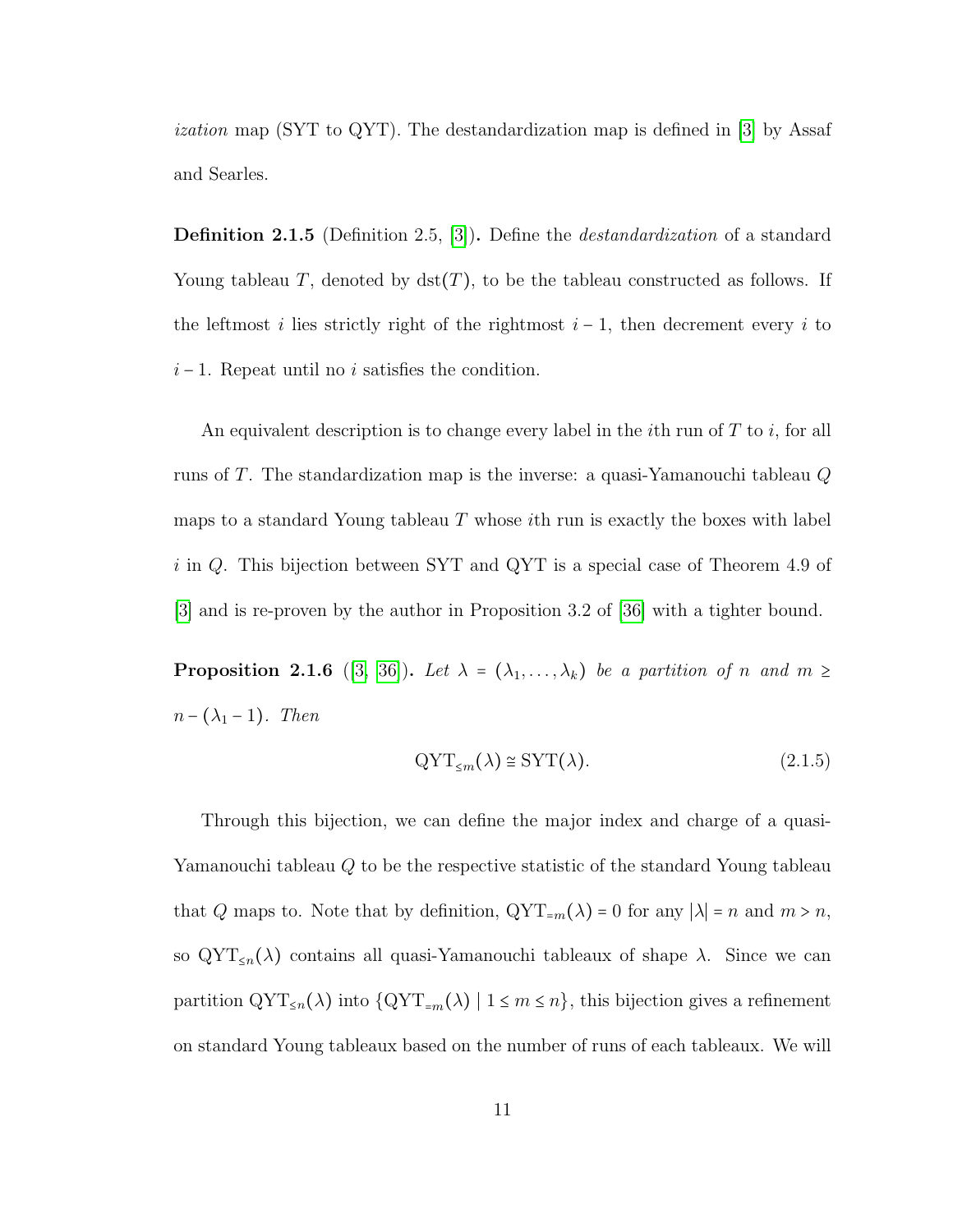also later use the following result, which is obtained through a bijection consisting of standardizing a quasi-Yamanouchi tableau, conjugating, and then destandardizing.

<span id="page-17-0"></span>**Lemma 2.1.7** ([\[36\]](#page-94-1)). Given a partition  $\lambda$  of n, its conjugate  $\lambda'$ , and  $1 \leq k \leq n$ ,  $\mathrm{QYT}_{=k}(\lambda) \cong \mathrm{QYT}_{=(n+1)-k}(\lambda').$ 

Return to Gessel's expansion, recall that the zero terms occur when there are too many descents compared to the number of variables  $x_i$ . Then using quasi-Yamanouchi tableaux, we can make the following improvement.

**Theorem 2.1.8** (Theorem 2.7, [\[3\]](#page-90-0)). The Schur polynomial  $s_{\lambda}(x_1, \ldots, x_n)$  is given by

$$
s_{\lambda}(x_1,\ldots,x_n) = \sum_{T \in \text{QYT}_{=n}(\lambda)} F_{\text{wt}(T)}(x_1,\ldots,x_n), \qquad (2.1.6)
$$

where all terms on the right hand side are nonzero.

Another correspondence that we will take advantage of in later sections is the celebrated Robinson-Schensted-Knuth (RSK) correspondence. RSK is a bijective algorithm between two line arrays and pairs  $(P,Q)$  of semistandard Young tableaux. A two line array here is defined as

$$
w = \begin{pmatrix} i_1 & i_2 & \cdots & i_m \\ j_1 & j_2 & \cdots & j_m \end{pmatrix}
$$

in which the columns are in lexicographic order, that is  $i_1 \le i_2 \le \cdots \le i_m$  and if  $i_r = i_s$ , then  $j_r \leq j_s$ .

We also define an insertion procedure as follows. Given a semistandard Young tableau  $T$ , insert the value  $x_1$  by scanning for the first entry in the first row from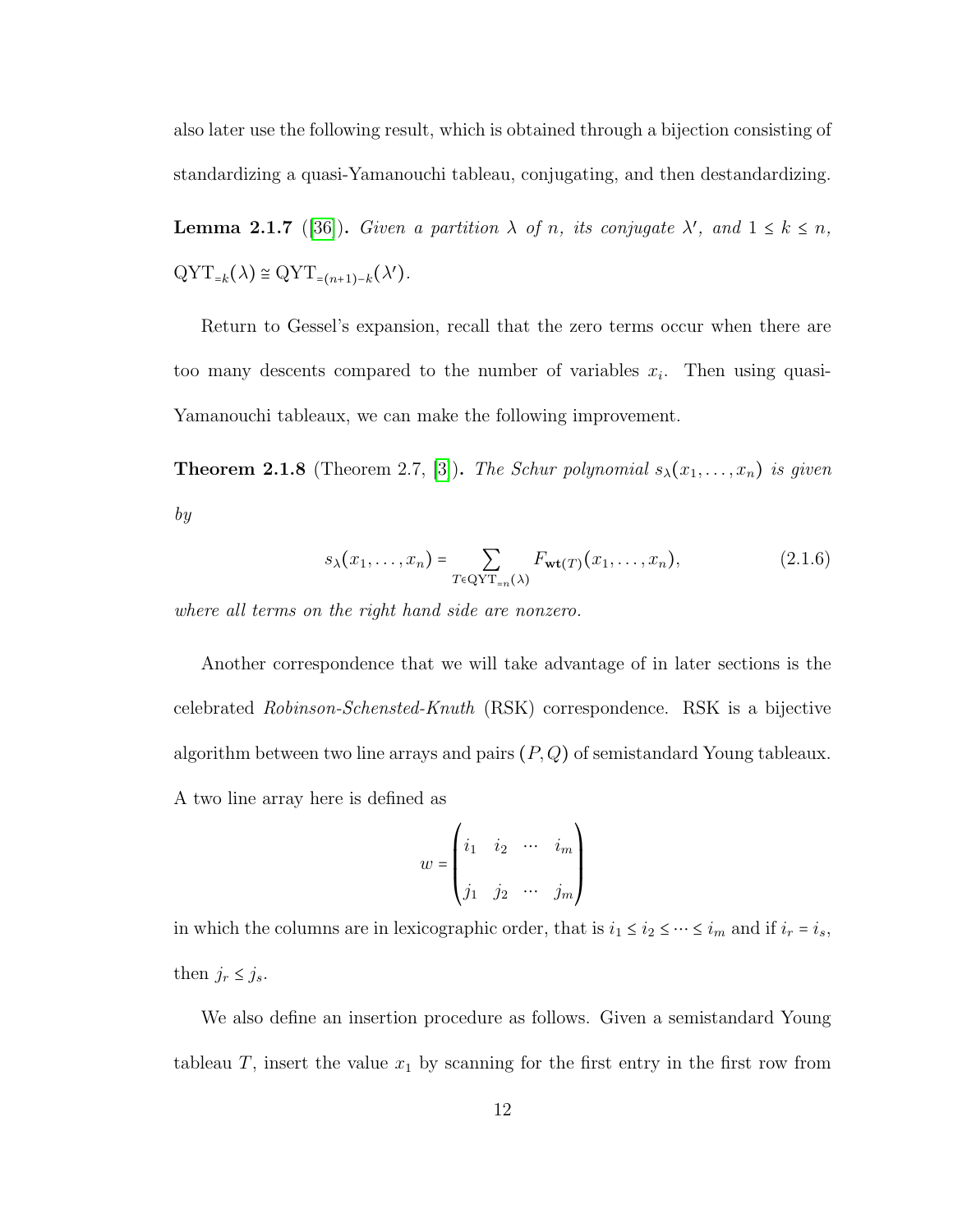the left which is larger than  $x_1$ . If none exists, then adjoin a new cell with  $x_1$  to the end of this row and terminate the procedure. Else if such an  $x_2 > x_1$  does exist, replace its entry with  $x_1$  and scan the second row for the first entry from the left larger than  $x_2$ . If none exists, adjoin  $x_2$  to the end of the second row and terminate the procedure. Else if such an  $x_3 > x_2$  does exist, replace its entry with  $x_2$  and repeat this process in the third row. As this continues upwards, the procedure must eventually terminate, and we are left with a new tableau  $T'$ .

The RSK correspondence takes a two line array  $w$  and successively inserts the second row  $j_1, \ldots, j_m$  into an empty diagram to get the insertion tableau P. The recording tableau Q records the order in which cells of P are added by adjoining a cell containing  $i_r$  after the insertion of  $j_r$  into P such that the insertion tableau and recording tableau maintain the same shape at every step. When the two line array w contains the integers  $1, 2, \ldots, n$  in order in the first row and some permutation  $\pi_1, \pi_2, \ldots, \pi_n = \pi \in S_n$  in the second row, we can identify w with the permutation  $\pi$ , and when restricted to permutations, RSK is a bijection between  $S_n$  and pairs of standard Young tableau of the same shape and of size n.

### <span id="page-18-0"></span>2.2 Jack polynomials

The (integral form, type A) Jack polynomials  $J_{\lambda}^{(\alpha)}(x_1,\ldots,x_n)$  are an important family of symmetric functions with applications to many areas, including statistics, mathematical physics, representation theory, and algebraic combinatorics. While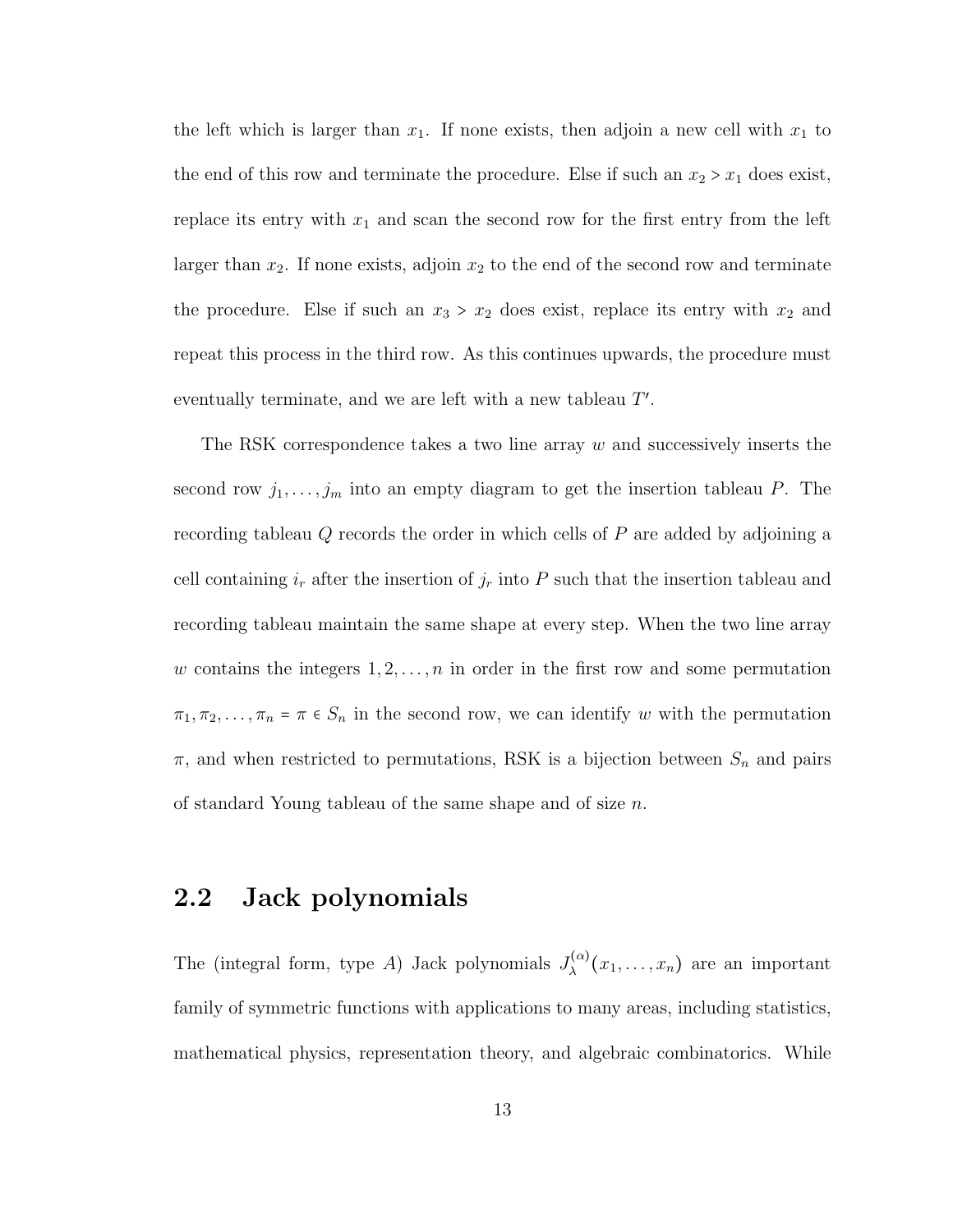the symmetric polynomials of the previous section depend on a set of variables  $x_1, \ldots, x_n$ , the Jack polynomials add a parameter  $\alpha$  and specialize into several families of symmetric polynomials with no parameter:  $m_{\lambda}$  at  $\alpha = \infty$ ,  $e_{\lambda'}$  at  $\alpha = 0$ ,  $s_{\lambda}$  at  $\alpha$  = 1, and zonal polynomials at  $\alpha$  = 1/2, 2.

Despite their relations to many well studied families of polynomials, Jack polynomials are comparatively poorly understood. One area that has seen some progress is their positivity in other symmetric polynomial bases. From the definition of Jacks, it is not obvious that the coefficients of the monomial basis expansion are in  $\mathbb{Z}[\alpha],$ but this integrality conjecture was proven by Lapointe and Vinet [\[28\]](#page-93-0). A result of Knop and Sahi [\[26\]](#page-93-1) obtained later gives an explicit combinatorial formula for the expansion in the monomial basis, implying the stronger result that the coefficients lie in  $\mathbb{N}[\alpha]$ .

There has not been much exploration of the Schur basis expansion; the integrality result of Lapointe and Vinet implies that the coefficients of the Schur expansion are in  $\mathbb{Z}[\alpha]$ , but computations show that they are not generally in  $\mathbb{N}[\alpha]$ , and so a positive combinatorial formula is impossible here. The author, working jointly with Alexandersson and Haglund [\[1\]](#page-90-1), explored a different approach towards a positive combinatorial formula. We define

$$
\tilde{J}_{\lambda}^{(\alpha)}(x_1,\ldots,x_n) = \alpha^n J_{\lambda}^{1/\alpha}(x_1,\ldots,x_n),\tag{2.2.1}
$$

then take the coefficient of a given Schur function  $s_{\mu}$  in  $\tilde{J}_{\lambda}^{(\alpha)}(x_1,\ldots,x_n)$  and expand it either in the basis  $\{\binom{\alpha+k}{n}\}$  or in  $\{\binom{\alpha}{k}$  $\binom{\alpha}{k}k!$ . This exploration grew from a conjecture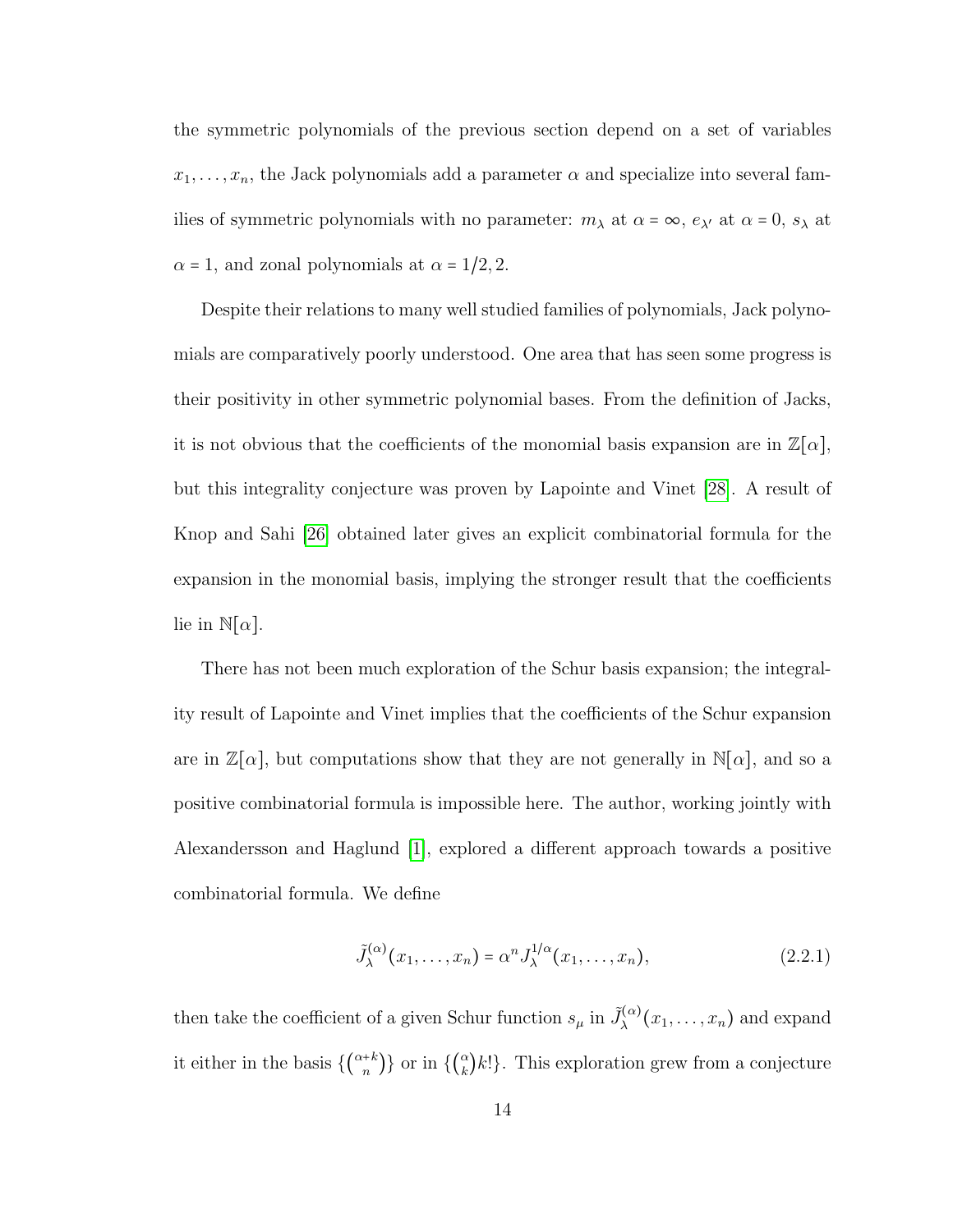by Haglund about the Schur expansion of (integral form, type  $A$ ) Macdonald polynomials that Yoo [\[38,](#page-94-2) [39\]](#page-95-0) proved for some special cases. Since Jack polynomials are a particular limit of the Macdonald polynomials, investigating the Schur expansion of Jacks may shed some light on the Macdonald case.

Experimentally, the coefficients appear to be nonnegative integers. When seeing nonnegative integer coefficients, the obvious question to ask is whether there is an interesting combinatorial interpretation. We were unable to find such an interpretation for general  $\lambda, \mu$  but were able to produce some promising partial results in [\[1\]](#page-90-1), which we reproduce here. The tableaux of the previous section also make a reappearance among the combinatorics of the coefficients explored in this section. The conjectures considered in this work were tested using Stembridge's Maple package SF [\[35\]](#page-94-3). A table of some computed coefficients in these bases can be found in Appendix A.

<span id="page-20-0"></span>**Conjecture 2.2.1** ([\[1\]](#page-90-1)). Let  $\lambda$ ,  $\mu$  be partitions of n. Then setting

$$
\langle \tilde{J}_{\lambda}^{(\alpha)}(x_1,\ldots,x_n),s_{\mu}\rangle = \sum_{k=0}^{n-1} a_k(\lambda,\mu) {\alpha+k \choose n},
$$

we have  $a_k(\lambda, \mu) \in \mathbb{N}$ . Furthermore, the polynomial  $\sum_{k=0}^n a_k(\lambda, \mu) z^k$  has only real zeros.

<span id="page-20-1"></span>**Conjecture 2.2.2** ([\[1\]](#page-90-1)). Let  $\lambda$ ,  $\mu$  be partitions of n. Then setting

$$
\langle \tilde{J}_{\lambda}^{(\alpha)}(x_1,\ldots,x_n),s_{\mu}\rangle = \sum_{k=1}^n b_{n-k}(\lambda,\mu) {\binom{\alpha}{k}} k!,
$$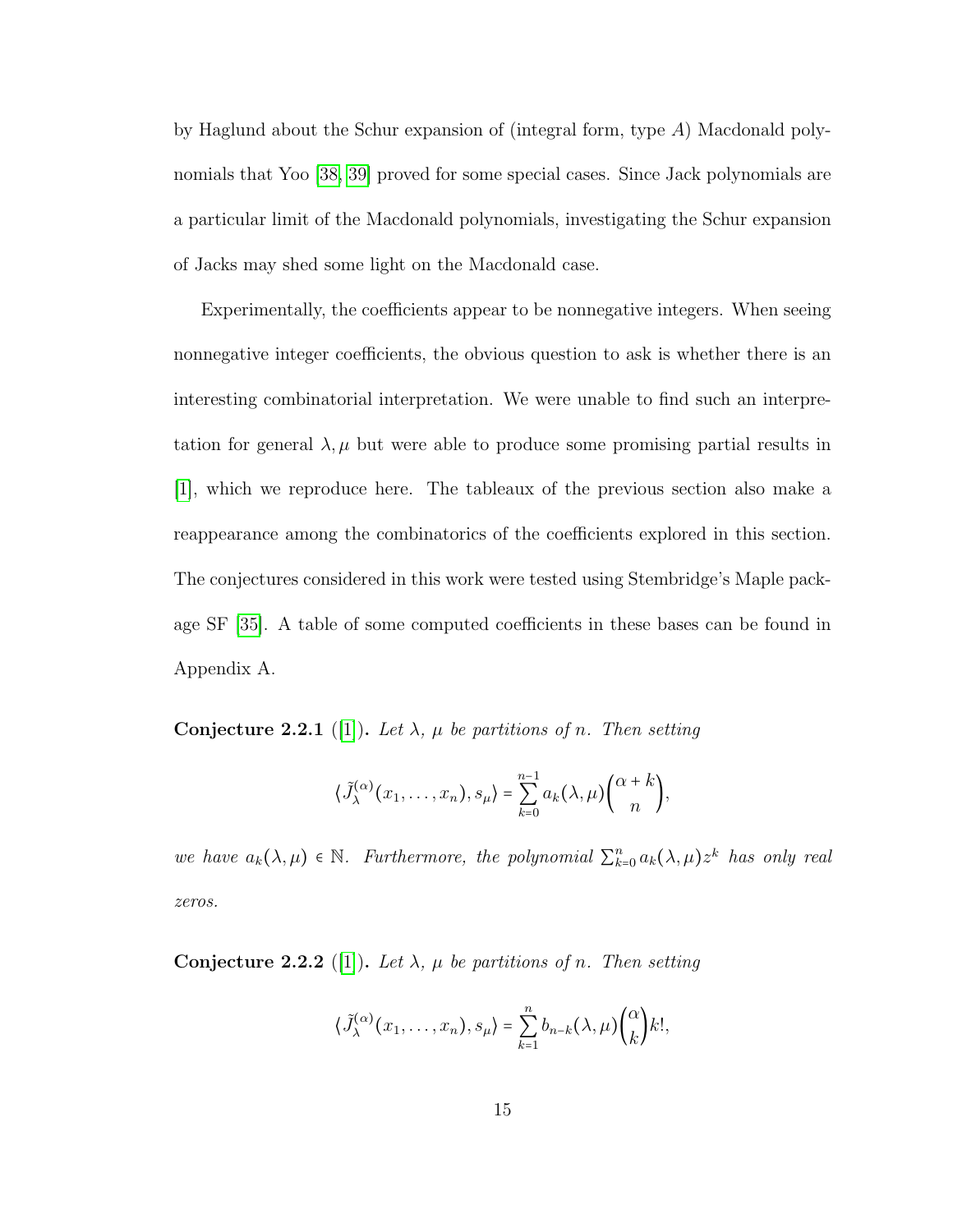we have  $b_{n-k}(\lambda,\mu) \in \mathbb{N}$ . Furthermore, the polynomial  $\sum_{k=0}^{n} b_{n-k}(\lambda,\mu) z^k$  has only real zeros.

We note that Conjecture [2.2.1](#page-20-0) almost implies Conjecture [2.2.2.](#page-20-1) The identity  $\overline{\phantom{0}}$  $\binom{\alpha+k}{n} = \sum_i \binom{n}{n}$ α  $\binom{n}{i}\binom{k}{n-i}$  shows that if the  $a_k(\lambda,\mu) \in \mathbb{N}$ , then  $k!b_{n-k}(\lambda,\mu) \in \mathbb{N}$ , so if Conjecture [2.2.1](#page-20-0) is true, the only issue is whether or not the  $b_{n-k}(\lambda, \mu)$  are integers.

### <span id="page-21-0"></span>2.2.1 Eulerian and Stirling numbers

The Eulerian number  $A(n, k)$  is the number of permutations in  $S_n$  with k descents, and the *Stirling number* (of the second kind)  $S(n, k)$  is the number of ways to partition *n* labeled objects into k nonempty, unlabeled subsets. For  $|\lambda| = n$ , we define the set of  $\lambda$ -restricted permutations to be permutations where  $1, 2, \ldots, \lambda_1$ must appear in order from left to right,  $\lambda_1 + 1, \ldots, \lambda_1 + \lambda_2$  appear in order, etc., but these sequences may be shuffled among each other. We define the  $\lambda$ -restricted Eulerian number  $A(\lambda, k)$  to be the number of  $\lambda$ -restricted permutations in  $S_n$  with k descents.

We first became interested in Conjecture [2.2.1](#page-20-0) and [2.2.2](#page-20-1) due to the following observation, which follows from the normalization property of Jacks and the way that  $\alpha^n$  is written in these two bases.

<span id="page-21-1"></span>**Proposition 2.2.3** ([\[1\]](#page-90-1)). For a partition  $\lambda$ , the coefficient of  $m_{1^n}$  in  $\tilde{J}_{\lambda}^{(\alpha)}(x_1,\ldots,x_n)$ is

$$
\langle \tilde{J}_{\lambda}^{(\alpha)}(x_1,\ldots,x_n),h_{1^n}\rangle = n!\alpha^n = \sum_{k=0}^{n-1} n!A(n,k)\binom{\alpha+k}{n} = \sum_{k=1}^n n!S(n,k)\binom{\alpha}{k}k!.\tag{2.2.2}
$$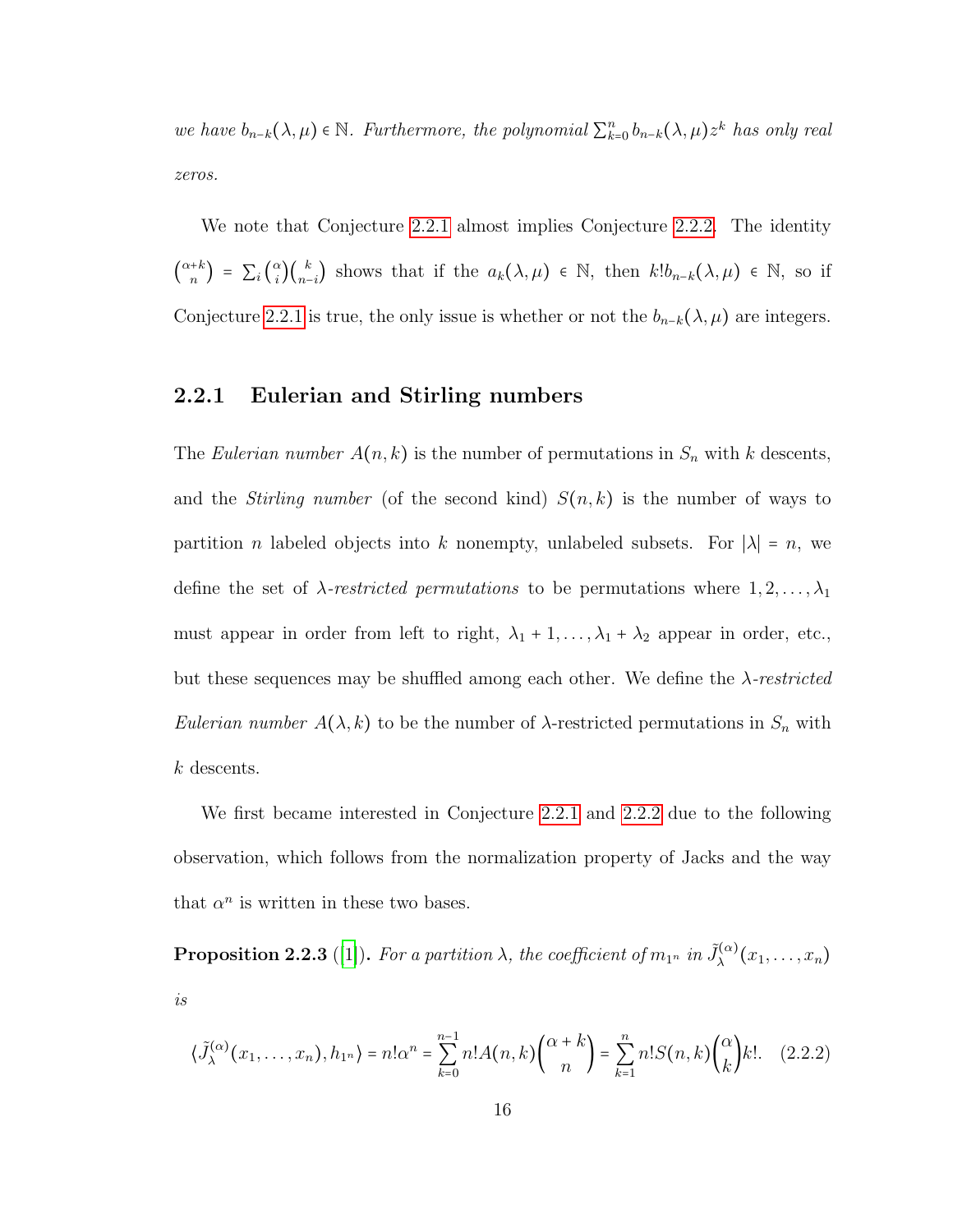Combined with computer data confirming the two conjectures up to  $n = 11$ , we have a first hint that there may be some nice combinatorics here. Two immediate corollaries come from extracting the coefficient of  $m_{1^n}$  from  $s_\lambda$  in the Schur expansion of  $\tilde{J}_{\lambda}^{(\alpha)}$ .

<span id="page-22-2"></span>**Corollary 2.2.4** ([\[1\]](#page-90-1)). Given a partition  $\lambda$ , we have

$$
\sum_{|\mu|=n} \sum_{k=0}^{n-1} a_k(\lambda, \mu) K_{\mu(1^n)} \binom{\alpha+k}{n} = \sum_{k=0}^{n-1} n! A(n, k) \binom{\alpha+k}{n}.
$$
 (2.2.3)

**Corollary 2.2.5** ([\[1\]](#page-90-1)). Given a partition  $\lambda$ , we have

$$
\sum_{|\mu|=n} \sum_{k=1}^{n-1} b_{n-k}(\lambda, \mu) K_{\mu(1^n)} \binom{\alpha}{k} k! = \sum_{k=1}^{n-1} n! S(n, k) \binom{\alpha}{k} k!.
$$
 (2.2.4)

Furthermore, if  $a_k(\lambda, \mu) \in \mathbb{N}[\alpha]$  or  $b_k(\lambda, \mu) \in \mathbb{N}[\alpha]$  in general, then the respective result above would indicate some refinement on Eulerian numbers or Stirling numbers of the second kind.

### <span id="page-22-0"></span>2.2.2 Quasi-Yamanouchi tableaux

In the case of  $\lambda = (n)$  and  $|\mu| = n$ , we noticed that the equality

$$
\sum_{k=0}^{n-1} a_k((n), \mu) = |\text{SYT}(\mu)| \tag{2.2.5}
$$

held for the computer generated data. Upon closer inspection, it appeared that in fact the following theorem was true.

<span id="page-22-1"></span>**Theorem 2.2.6** ([\[1\]](#page-90-1)). Let  $\mu$  be a partition of n and  $\mu'$  be its conjugate. Then for the coefficient of  $s_{\mu}$  in  $\tilde{J}_{\lambda}^{(\alpha)}(x_1,\ldots,x_n)$ ,

$$
\langle \tilde{J}_{(n)}^{(\alpha)}(x_1,\ldots,x_n),s_{\mu}\rangle = \sum_{k=0}^{n-1} a_k((n),\mu) {\binom{\alpha+k}{n}}, \qquad (2.2.6)
$$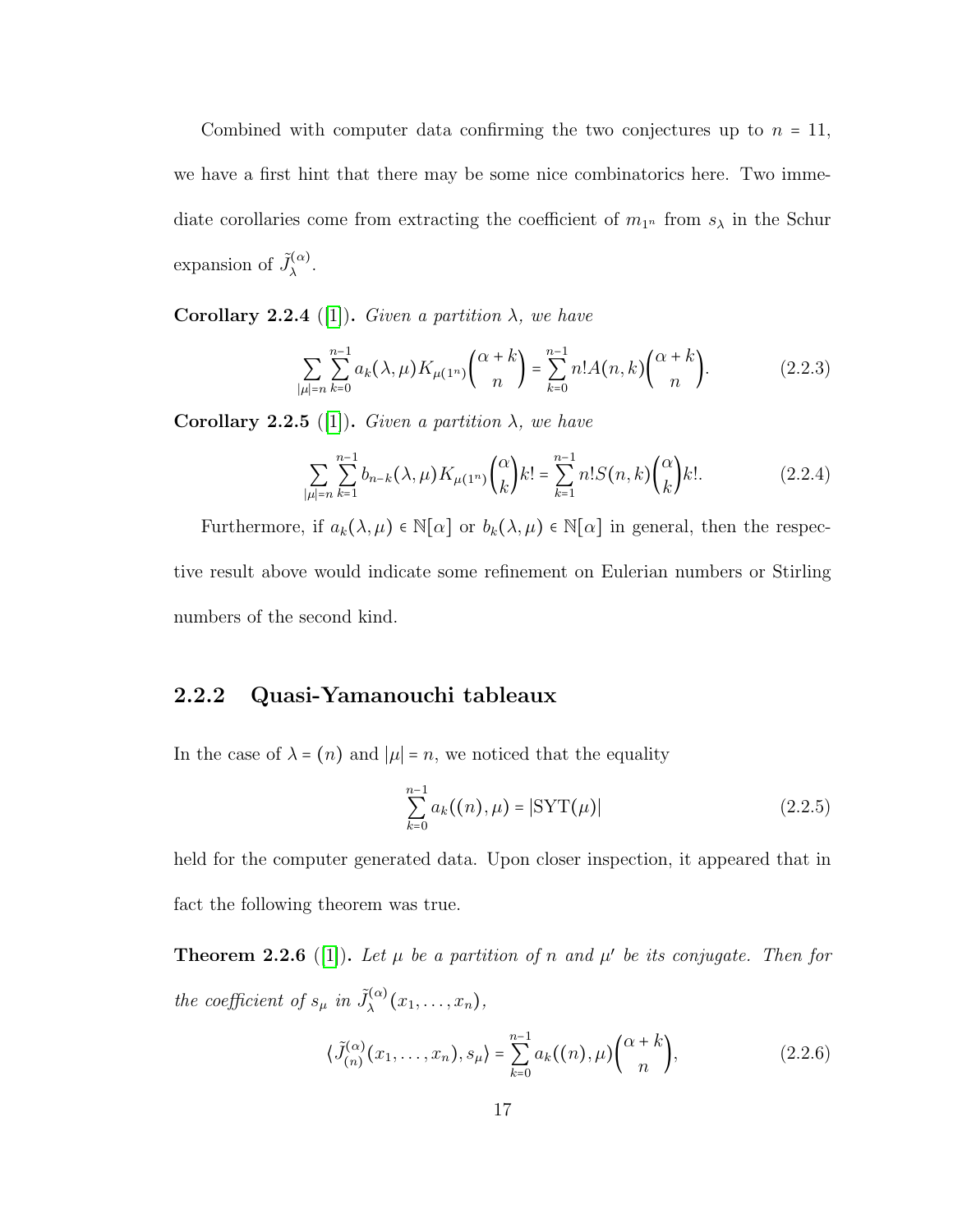we have  $a_k((n), \mu) = n!QYT_{=k+1}(\mu').$ 

We split the proof into several parts, starting with the coefficient of  $m_{\mu}$  in  $J_{\lambda}^{(\alpha)}(X)$ . By example 3 in chapter IV, section 10 of Macdonald [\[31\]](#page-94-4), this is  $\frac{n!}{\mu!} \prod_{s \in \mu} (arm(s) \alpha +$ 1) where  $\mu! = \mu_1! \mu_2! \cdots$ . Converting to  $\tilde{J}_{\lambda}^{(\alpha)}(X)$ , this becomes  $\frac{n!}{\mu!} \prod_{s \in \mu} (\alpha + arm(s)).$ The next step is to convert these coefficients to the new basis.

**Lemma 2.2.7** ([\[1\]](#page-90-1)). Given a partition  $\mu$  of n,

$$
\frac{n!}{\mu!} \prod_{s \in \mu} (\alpha + arm(s)) = n! \sum_{k=0}^{n-1} A(\mu, k) \binom{\alpha + n - 1 - k}{n}
$$

where  $A(\mu, k)$  is the number of  $\mu$ -restricted permutations with k descents.

*Proof.* Cancel n! and rewrite the left hand side to get

$$
\prod_{i=1}^{\ell(\mu)} {\alpha + \mu_i - 1 \choose \mu_i} = \sum_{k=0}^{n-1} A(\mu, k) {\alpha + n - 1 - k \choose n}.
$$

We show that this equality holds with a bijection. Assume  $\alpha \in \mathbb{N}$  and  $\alpha \geq n$ . On the left hand side we count diagrams where we take a rectangle of cells with  $\alpha - 1$  rows and  $\ell(\mu)$  columns, then adjoin the conjugate shape of  $\mu$  at the bottom. In the *i*th column of the diagram, we choose  $\mu_i$  many cells and mark them with dots. On the right hand side, we count pairs where, for some k, the first element is a  $\mu$ -restricted permutation with  $k$  descents and the second element is a column of cells of height  $\alpha + n-1-k$  with n cells marked by dots. Given a diagram counted by the left hand side, we apply the following algorithm to get a pair counted by the right hand side.

1. Label the dots in the diagram so that the first column's dots read  $1, \ldots, \mu_1$ from top to bottom, the second column's dots read  $\mu_1 + 1, \ldots, \mu_2$  from top to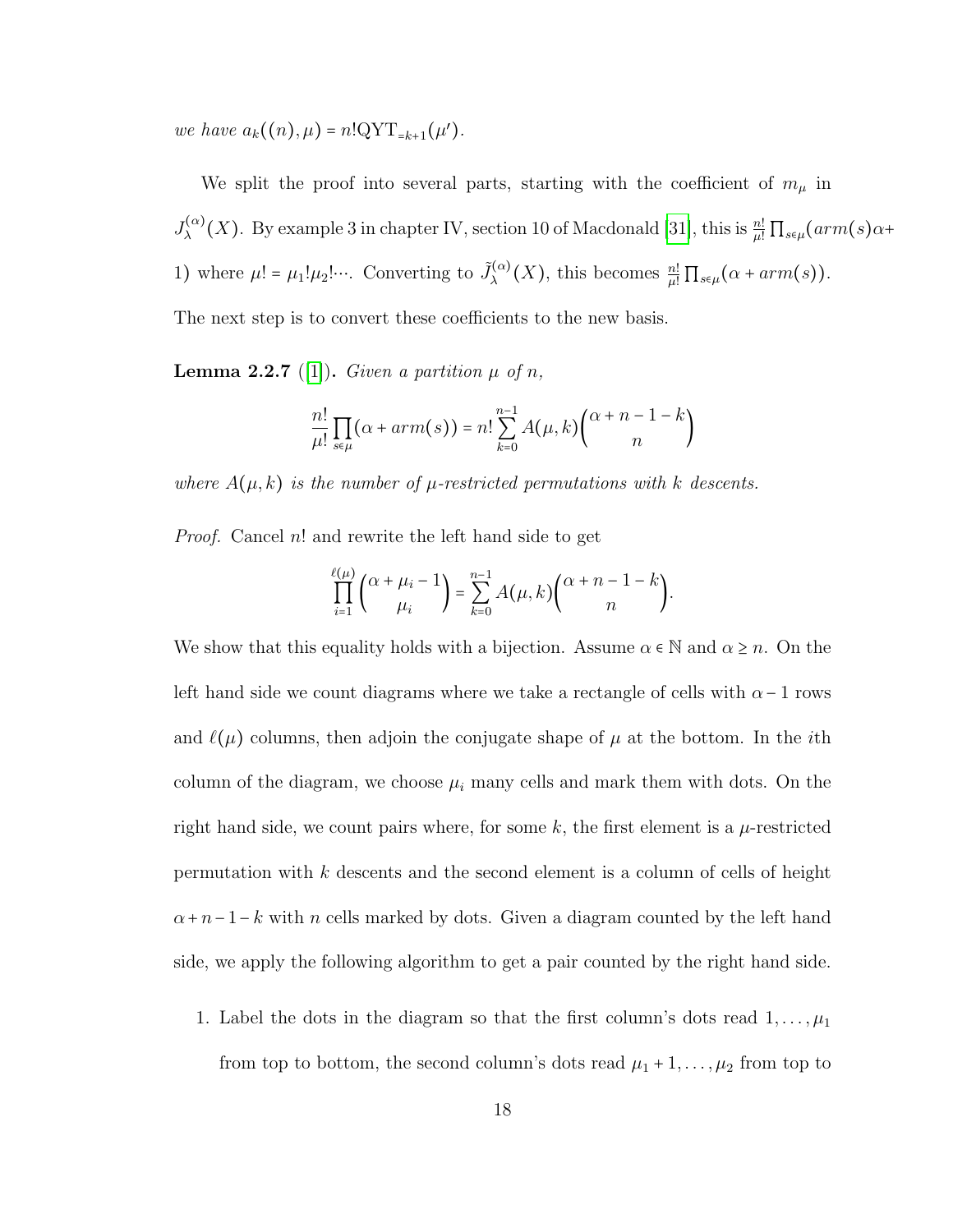bottom, etc. Extend the diagram downwards by adjoining cells to the bottom (without moving any dots) so that it becomes a rectangle of height  $\alpha + n - 1$ and width  $\ell(\mu)$ . Set i = 1 and start with a pair where the first element is the empty word and the second element is a column of height 0.

- 2. Read across row i, where rows are counted starting from the top. If there is no dot, go to 3a. If there is a dot in this row, go to 3b.
- 3. (a) Do nothing to the word in your pair and adjoin a blank cell to the bottom of your column. Go to step 4.
	- (b) Adjoin the label of the first dot from the left in this row to the end of the word in your pair. If this is not a descent, add a new cell to the bottom of the column in your pair and mark it with a dot. If this is a descent, then do not add a new box to the bottom of the column, but do mark the bottom cell in the column (which will be blank if it is a descent) with a dot. Delete the dot that was hit and and push all dots that are not in the same column down by one row. Go to step 4.
- 4. If  $i = \alpha + n 1$ , then terminate the algorithm, else increment i by one and go back to step 2.

*Example 2.2.8.* An example of the algorithm for  $\mu = (2, 2, 1)$ .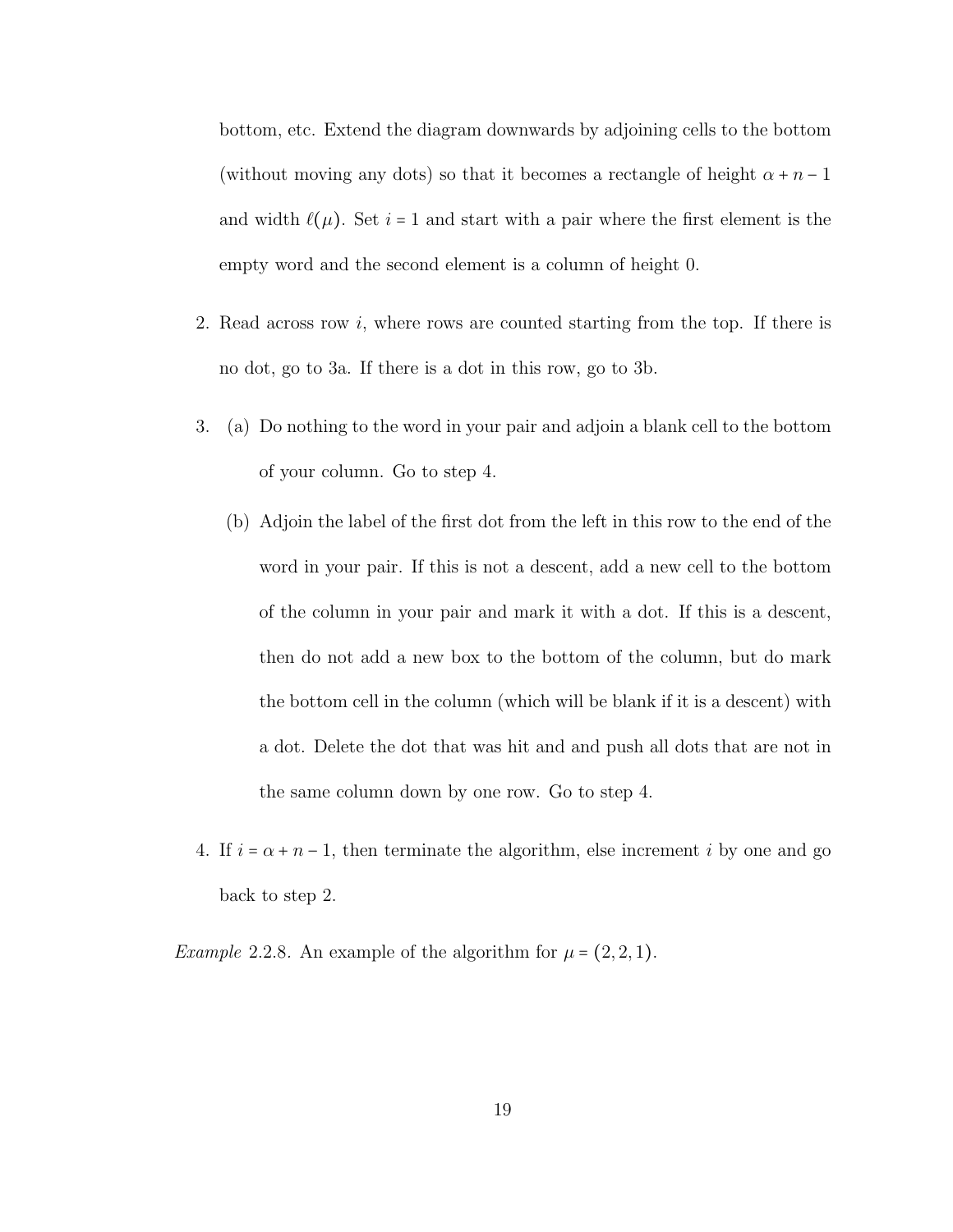

The algorithm must terminate, because the loop always goes through step 4. To show that it is well-defined, we need to check that no dot can be pushed below row  $\alpha + n - 1$ . If we consider a dot in column i at the lowest possible position, row  $\alpha + \mu_i - 1$ , then it needs to be pushed down  $n - \mu_i + 1$  times to leave the diagram. However, there are only  $n - \mu_i$  dots outside of this column that can contribute to pushing this dot down, so no dot can be pushed outside of the diagram.

We can obtain an inverse by reversing the steps of the algorithm. In this direction, the row that a dot comes from is encoded by both the marked column and the  $\mu$ -restricted permutation, and the  $\mu$ -restricted permutation also encodes which column a dot comes from. By similar reasoning as above, we also have to end with all dots in column *i* at or above row  $\alpha + \mu_i - 1$ . This algorithm gives a bijection that holds for any  $\alpha \geq n$ . Since both sides of the equality we are trying to prove are finite degree polynomials in  $\alpha$ , this is sufficient to prove equality.  $\Box$ 

We now wish to relate these  $\mu$ -restricted Eulerian numbers to quasi-Yamanouchi tableaux. We can achieve this using RSK.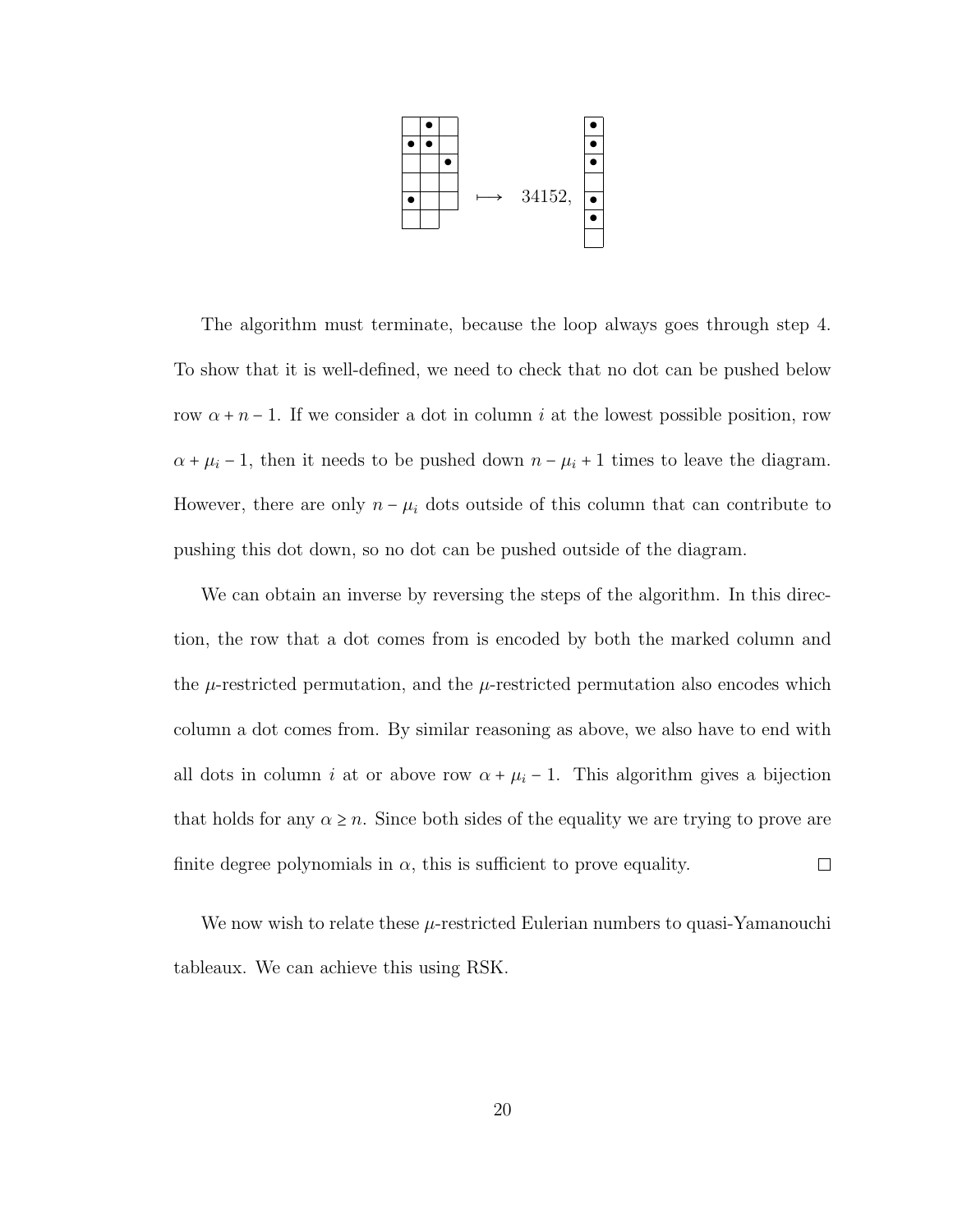<span id="page-26-0"></span>**Lemma 2.2.9** ([\[1\]](#page-90-1)). Given a partition  $\mu$  of n, it holds that

$$
\sum_{k=0}^{n-1} A(\mu, k) {\alpha + n - 1 - k \choose n} = \sum_{\substack{|\nu| = n \\ \nu \ge \mu}} K_{\nu\mu} \sum_{k=0}^{n-1} \text{QYT}_{=k+1}(\nu) {\alpha + n - 1 - k \choose n}.
$$

*Proof.* By comparing coefficients of  $\binom{\alpha+n-1-k}{n}$ , it is sufficient to show that for a fixed  $k,$ 

$$
A(\mu, k) = \sum_{\substack{|\nu|=n \\ \nu \ge \mu}} K_{\nu\mu} \text{QYT}_{=k+1}(\nu).
$$

We prove this through a bijection between  $\mu$ -restricted permutations with k descents and pairs of tableaux  $(P,Q)$  of the same shape, where P is a standard Young tableau with  $k + 1$  runs and Q is a semistandard Young tableaux with weight  $\mu$ .

Given a  $\mu$ -restricted permutation  $\pi$  with k descents, obtain  $\pi'$  by decrementing all integers  $1 + \sum_{i=0}^{j} \mu_i, \ldots, \sum_{i=0}^{j+1} \mu_i$  to  $j+1$  where  $\mu_0 = 0$  for all  $0 \le j < l(\mu)$ . Create a two line array with  $\pi'$  in the top row and the integers  $1, \ldots, n$  in order on the bottom, then reorder this array so that the columns have pairs in lexicographic order. Map this array via RSK to a pair  $(P,Q)$ , where P is a standard Young tableau and  $Q$  is a semistandard Young tableau with weight  $\mu$ . We want to show that  $P$  has  $k + 1$  runs.

If  $\pi_i < \pi_{i+1}$ , then  $i+1$  is inserted after i in P, and RSK will keep i and  $i+1$  in the same run of P. If  $\pi_i > \pi_{i+1}$ , then  $i+1$  must be inserted before i. In this case, RSK will force  $i+1$  to stay weakly left of i. Thus, descents in  $\pi$  correspond to descents in P, and P has  $des(P)+1 = k+1$  runs. This shows that RSK maps the two line arrays defined by  $\mu$ -restricted permutations to the desired set of pairs  $(P,Q)$ . It remains to show that the inverse map has image contained in the  $\mu$ -restricted permutations.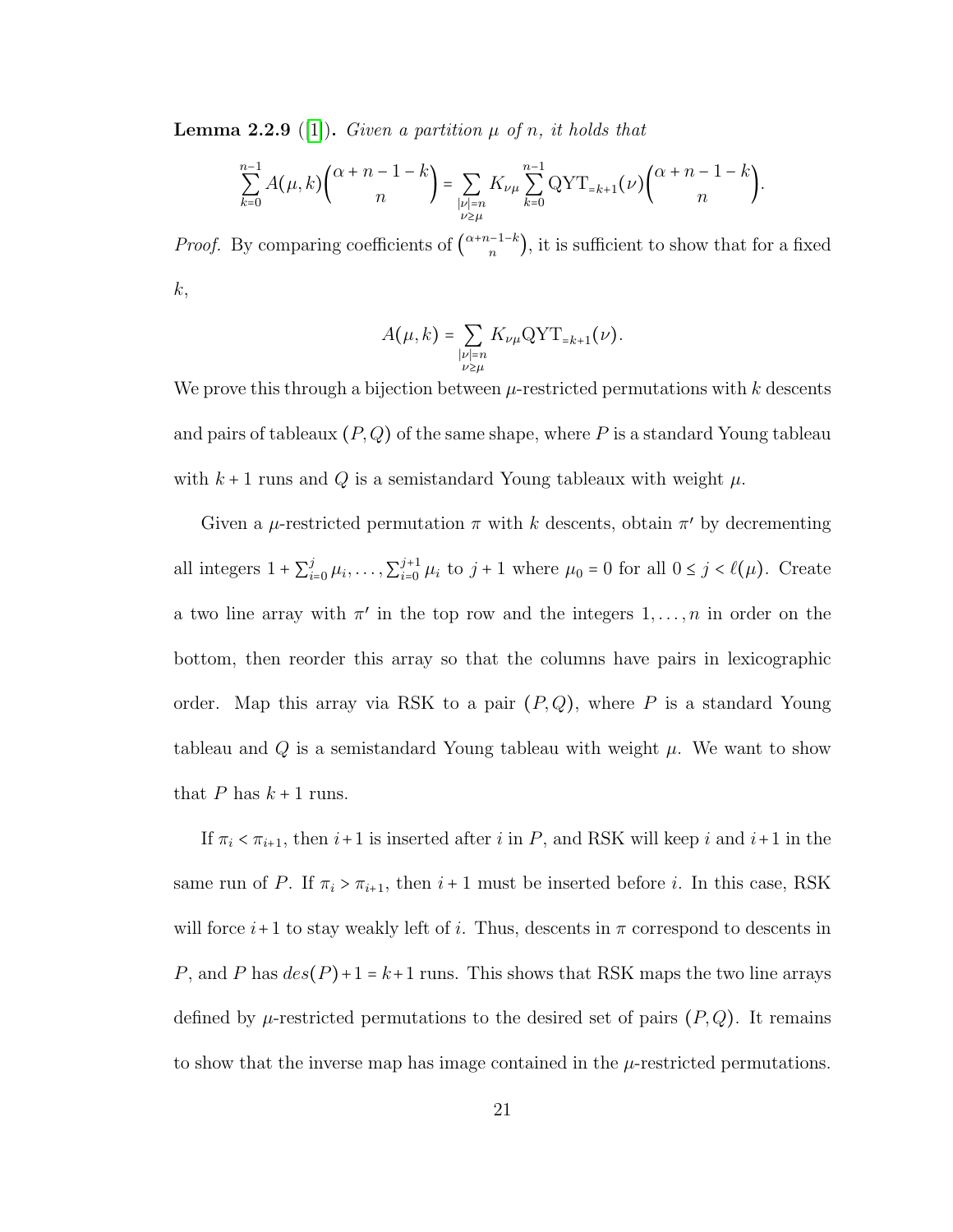Take some pair of tableaux  $(P,Q)$  where P is standard with  $k + 1$  runs and Q is semistandard with weight  $\mu$ . The inverse map will give a two line array that, when rearranged to give  $1, \ldots, n$  on the bottom row, will give a descent in the top row between columns i and  $i + 1$  exactly when  $i + 1$  starts a new run in P. The top row will also have weight  $\mu$ , since Q has weight  $\mu$ . The decrementing process described above on  $\mu$ -restricted permutations has a natural inverse, so we reverse that process and end up with a  $\mu$ -restricted permutation with k descents in the top row of the array as desired. Since RSK is a bijection, we know that both directions are injective, so the proof is complete.

 $\Box$ 

### Corollary  $2.2.10$  ([\[1\]](#page-90-1)). It holds that

$$
\sum_{|\mu|=n} \sum_{k=0}^{n-1} A(\mu, k) \binom{\alpha+n-1-k}{n} m_{\mu} = \sum_{|\nu|=n} \sum_{k=0}^{n-1} \text{QYT}_{=k+1}(\nu) \binom{\alpha+n-1-k}{n} s_{\nu}.
$$

*Proof.* We proceed by induction on the poset of partitions induced by the dominance order. For a given partition  $\mu$ , our inductive hypothesis is that the coefficient of  $s_{\nu}$  matches the claim for all  $\nu > \mu$ . From this, we show that the coefficient of  $s_{\mu}$  is correct as well.

First we need the base case.  $A((n),k) = 1$  when  $k = 0$  and is zero otherwise. Therefore, the coefficient of  $m_n$  on the left hand side is  $\binom{\alpha+n-1}{n}$ . On the right hand side, we can only look to the expansion of  $s_n$  to get an  $m_n$  term, so it is clear that the coefficient of  $s_n$  on this side must also be  $\binom{\alpha+n-1}{n}$ . By definition of quasi-Yamanouchi tableaux,  $\mathrm{QYT}_{=1}((n)) = 1$ , which confirms the base case.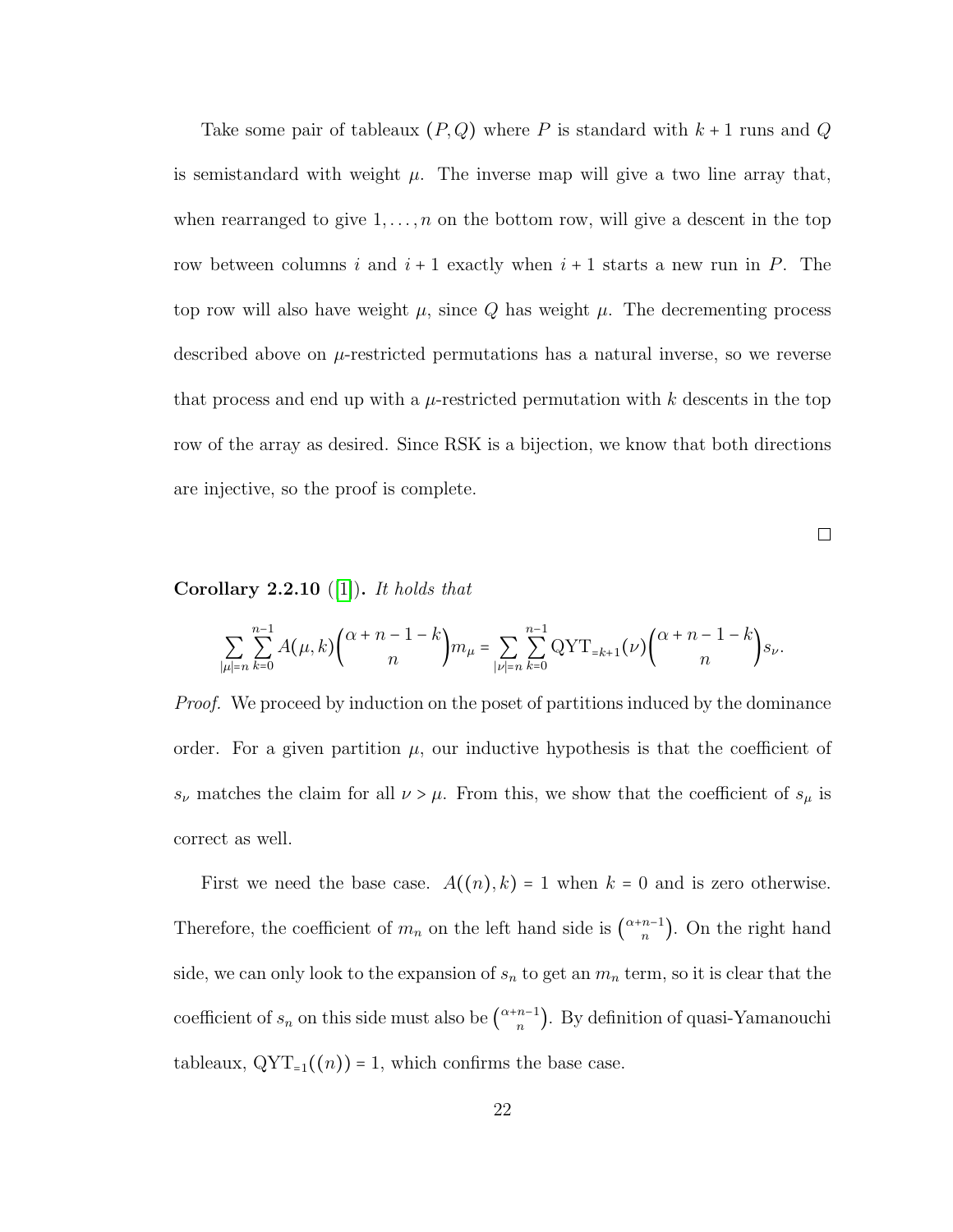Now let  $\mu$  be an arbitrary partition of size n and assume the inductive hypothesis. The expansion of Schur functions into monomial symmetric functions forces the coefficient of  $m_{\mu}$  on either side to be

$$
\sum_{k=0}^{n-1} A(\mu, k) {\alpha + n - 1 - k \choose n} = \sum_{k=0}^{n-1} C_{\mu, k+1} {\alpha + n - 1 - k \choose n} + \sum_{\substack{|\nu| = n \\ \nu > \mu}} K_{\nu} \sum_{k=0}^{n-1} \text{QYT}_{=k+1}(\nu) {\alpha + n - 1 - k \choose n},
$$
\n(2.2.7)

where  $\sum_{k=0}^{n-1} C_{\mu,k+1} {\alpha+n-1-k \choose n}$  is the coefficient of  $s_{\mu}$  and the other sum comes from each  $s_{\nu}$  for  $\nu > \mu$ . Applying Lemma [2.2.9](#page-26-0) immediately proves that  $C_{\mu,k+1} = \text{QYT}_{=k+1}(\mu)$ , completing the inductive argument.  $\Box$ 

Linking these together and applying Lemma [2.1.7](#page-17-0) completes the proof of The-orem [2.2.6,](#page-22-1) which shows that the Schur expansion of  $\tilde{J}^{(\alpha)}_{(n)}$  $\binom{\alpha}{n}(x_1,\ldots,x_n)$  is in fact a generating function for quasi-Yamanouchi tableaux up to a constant of  $n!$ , thus proving Conjecture 1 for the case of  $\lambda = (n)$ . Chen, Yang, and Zhang [\[11\]](#page-91-0) adapted a result by Brenti [\[9\]](#page-91-1) to show that the polynomial  $\sum_{T \in \text{SYT}(\mu)} t^{des(T)}$  has only real zeroes. Using this and the definition of quasi-Yamanouchi tableaux, Theorem [2.2.6](#page-22-1) also proves the  $\lambda = (n)$  case of the second part of Conjecture 1.

#### <span id="page-28-0"></span>2.2.3 Fundamental quasisymmetric expansion

One more look at Theorem [2.2.6](#page-22-1) takes us into a brief digression towards the fundamental quasisymmetric expansion. First, we will need Assaf's dual equivalence graphs [\[4\]](#page-90-2), although not in their full generality. Define the elementary dual equiv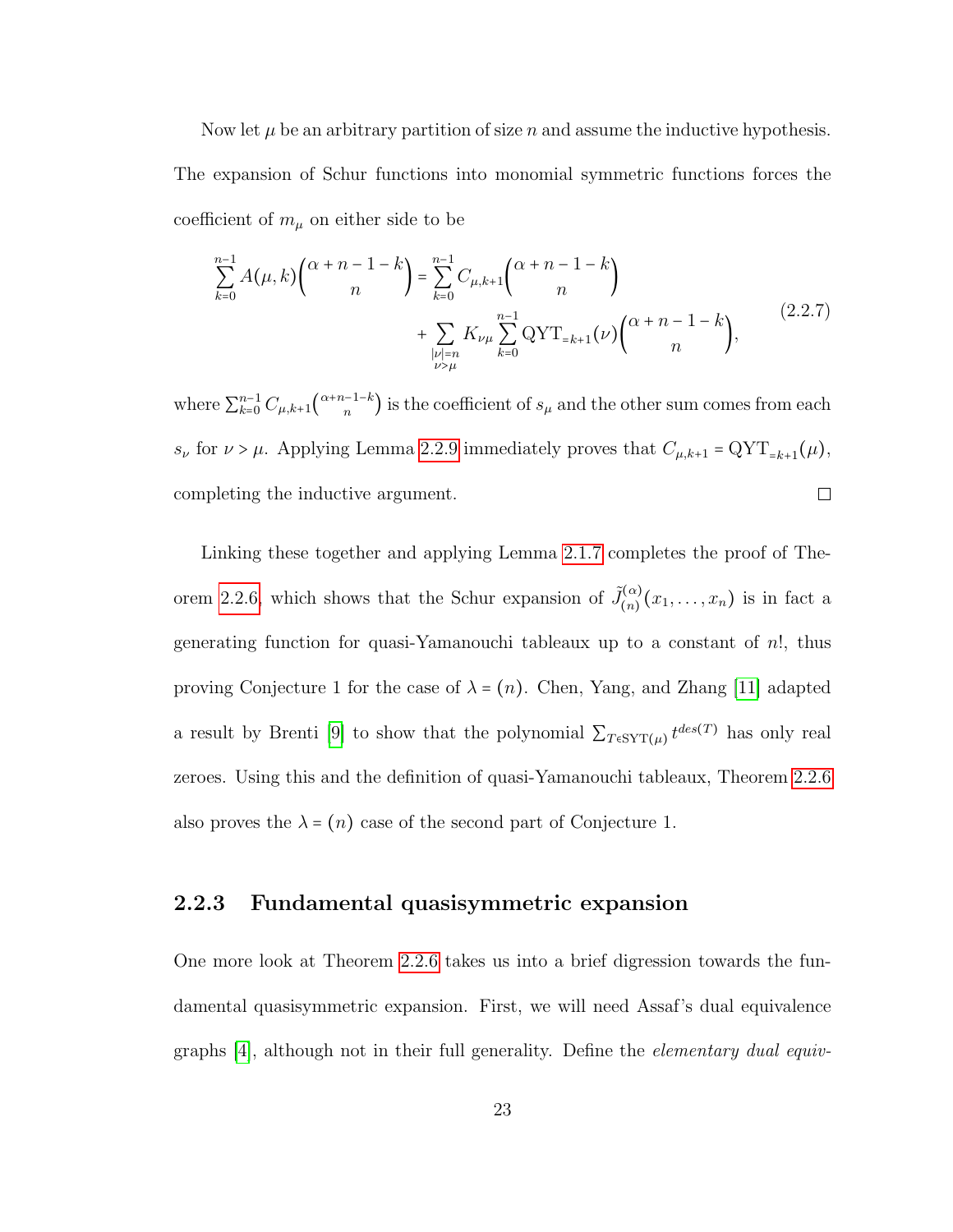alence involution  $d_i$  on  $\pi \in S_n$  for  $1 < i < n$  by  $d_i(\pi) = \pi$  if i occurs between  $i-1$ and  $i+1$  in  $\pi$  and by  $d_i(\pi) = \pi'$  where  $\pi'$  is  $\pi$  with the positions of i and whichever of  $i \pm 1$  is further from i interchanged when they do not appear in order. Two permutations  $\pi$  and  $\tau$  are *dual equivalent* when  $d_{i_1} \cdots d_{i_k}(\pi) = \tau$  for some  $i_1, \ldots, i_k$ . The reading word of a tableau is obtained by reading the entries from left to right, top to bottom, which for standard Young tableaux produces a permutation, and two standard Young tableaux of the same shape are dual equivalent if their reading words are. We also use Assaf's [\[4\]](#page-90-2) characterization of Gessel's expansion of the Schur function into the fundamental quasisymmetric basis,

$$
s_{\lambda} = \sum_{T \in [T_{\lambda}]} F_{Des(T)}(x), \qquad (2.2.8)
$$

where  $[T_{\lambda}]$  is the dual equivalence class of all standard Young tableaux of shape  $\lambda$ , which is in fact all standard Young tableaux of shape  $\lambda$ .

In the  $\binom{\alpha+k}{n}$  basis, we can obtain the fundamental quasisymmetric expansion of  $\tilde{J}^{(\alpha)}_{(n)}$  $\binom{N(\alpha)}{(n)}(X)$  as a corollary of the following result.

<span id="page-29-0"></span>**Theorem 2.2.11** ([\[1\]](#page-90-1)). It holds that

$$
\sum_{\pi \in S_n} t^{des(\pi)} F_{Des(P(\pi))}(x) = \sum_{|\mu|=n} \sum_{k=0}^{n-1} \text{QYT}_{=k+1}(\mu) t^k s_{\mu},\tag{2.2.9}
$$

where  $P(\pi)$  is the insertion tableau of  $\pi$  given by RSK.

*Proof.* Connect all  $\pi \in S_n$  with colored edges corresponding to elementary dual equivalence involutions to get a graph  $G$ . By looking at properties of the bump paths in RSK, we can see that RSK respects dual equivalence relations in the P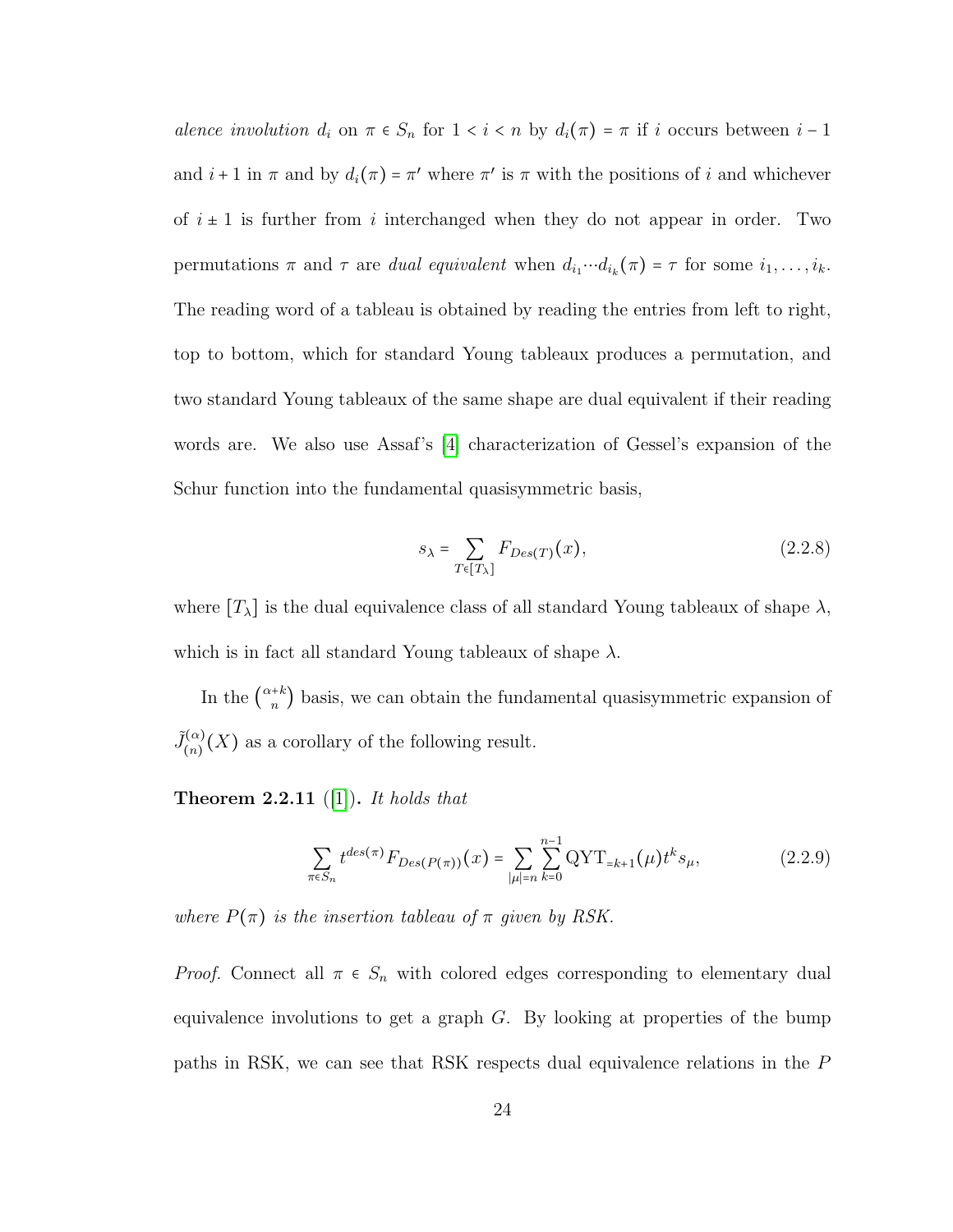insertion tableaux, so applying RSK to every vertex to get  $G'$  maintains the edge relations between the P tableaux. For  $\mu$  a partition, let  $G_{\mu}$  be the dual equivalence graph on SYT( $\mu$ ). Each connected component of G' will be isomorphic to  $G_{\mu}$  for some  $|\mu| = n$ , and furthermore, there will be exactly  $|SYT(\mu)|$  copies of  $G_\mu$  contained in  $G'$  for each  $\mu$ .

Dual equivalence relations do not change the descent set of a permutation, and the number of descents of a permutation is equal to the number of runs of its Q recording tableau minus one. Therefore, since the descent set is constant on the vertices of a connected component of  $G$ , the number of runs of each corresponding  $Q$ tableau is also constant. Among pairs  $(P,Q)$  of shape  $\mu$ , Q ranges over all SYT $(\mu)$ with  $|\text{SYT}(\mu)|$  of each appearing, so a counting argument tells us there must be exactly  $\mathrm{QYT}_{=k}(\mu)$  many connected components isomorphic to  $G_{\mu}$  which have k runs in each of the Q tableaux of its vertices. Then taking the sum

$$
\sum_{\pi \in S_n} t^{des(\pi)} F_{Des(P(\pi))}(x) = \sum_{(P,Q) \in G'} F_{Des(P)}(x) t^{des(Q)} \tag{2.2.10}
$$

and applying the expansion of Schur functions into the fundamental quasisymmetric  $\Box$ basis to the right hand side completes the proof.

<span id="page-30-0"></span>Corollary 2.2.12 ([\[1\]](#page-90-1)). It holds that

$$
\tilde{J}_{(n)}^{(\alpha)}(X) = n! \sum_{\pi \in S_n} {\alpha + n - 1 - des(\pi) \choose n} F_{Des(P(\pi))},
$$
\n(2.2.11)

where  $P(\pi)$  is the insertion tableau of  $\pi$  given by RSK.

Proof. Apply Theorems [2.2.6](#page-22-1) and [2.2.11](#page-29-0) and Lemma [2.1.7.](#page-17-0)  $\Box$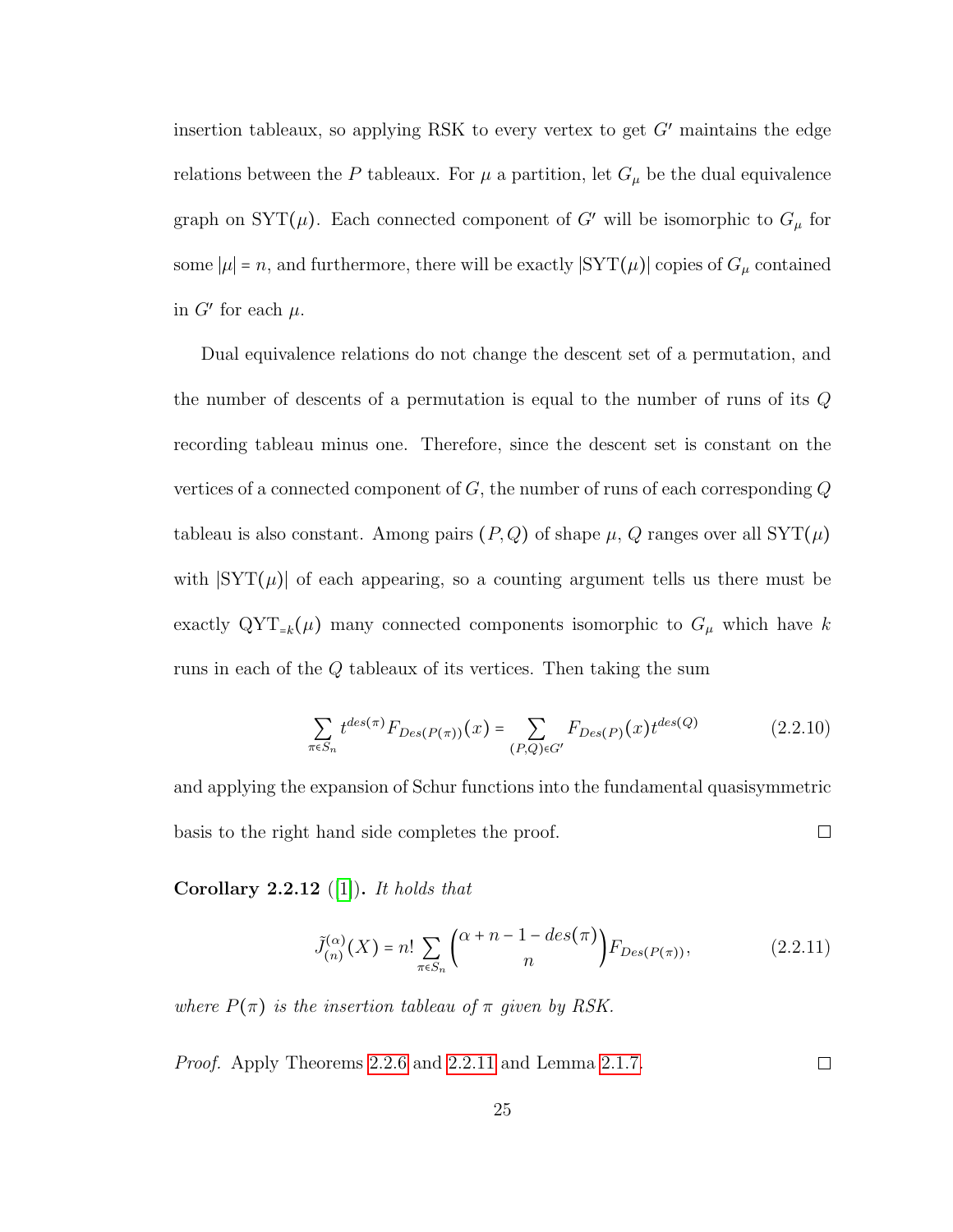This result prompted the following conjecture on the quasisymmetric expansion for general partitions  $\lambda$ .

**Conjecture 2.2.13** ([\[1\]](#page-90-1)). For a partition  $\lambda$  of size n, it holds that

$$
\tilde{J}_{\lambda}^{(\alpha)}(X) = \sum_{\pi,\tau \in S_n} {\alpha + n - 1 - des(\pi) \choose n} F_{\sigma(\pi,\tau,\lambda)}(x)
$$
\n(2.2.12)

for some set-valued function  $\sigma$  depending on  $\pi$ ,  $\tau$ , and  $\lambda$  and with image in  $\{1, \ldots, n-\}$ 1}.

Corollary [2.2.12](#page-30-0) proves this in the case of  $\lambda = (n)$ , where  $\sigma(\pi, \tau, (n)) = Des(P(\pi))$ , and Proposition [2.2.3](#page-21-1) proves it in the case of  $\lambda = (1^n)$ , where  $\sigma(\pi, \tau, (1^n))$  =  $\{1, \ldots, n-1\}$  for all  $\pi, \tau \in S_n$ . Furthermore, if we momentarily assume that the Jack polynomials are Schur positive in this basis, Corollary [2.2.4](#page-22-2) along with the expansion of Schurs into fundamental quasisymmetrics shows that this conjecture is true in general for some  $\sigma$ , although it does not tell us what  $\sigma$  should be. Finally, while the fundamental quasisymmetric expansion would be interesting in its own right, it may also lead to a proof of Schur positivity by a generalization of the method used in Theorem [2.2.11.](#page-29-0) Corollary [2.2.12](#page-30-0) and Conjecture 5 have the following analogous conjectures in the  $\binom{\alpha}{k}$  $\binom{\alpha}{k}k!$  basis, where  $B_n$  is the set of set partitions of  $\{1,\ldots,n\}.$ 

<span id="page-31-0"></span>**Conjecture 2.2.14** ([\[1\]](#page-90-1)). For a partition  $\lambda$  of size n, it holds that

$$
\tilde{J}_{\lambda}^{(\alpha)}(X) = \sum_{\substack{\pi \in S_n \\ \beta \in B_n}} \binom{\alpha}{|\beta|} |\beta|! F_{\rho(\pi,\beta,\lambda)}(x) \tag{2.2.13}
$$

for some set-valued function  $\rho$  depending on  $\pi, \beta$ , and  $\lambda$  with image in  $\{1, \ldots, n-1\}$ .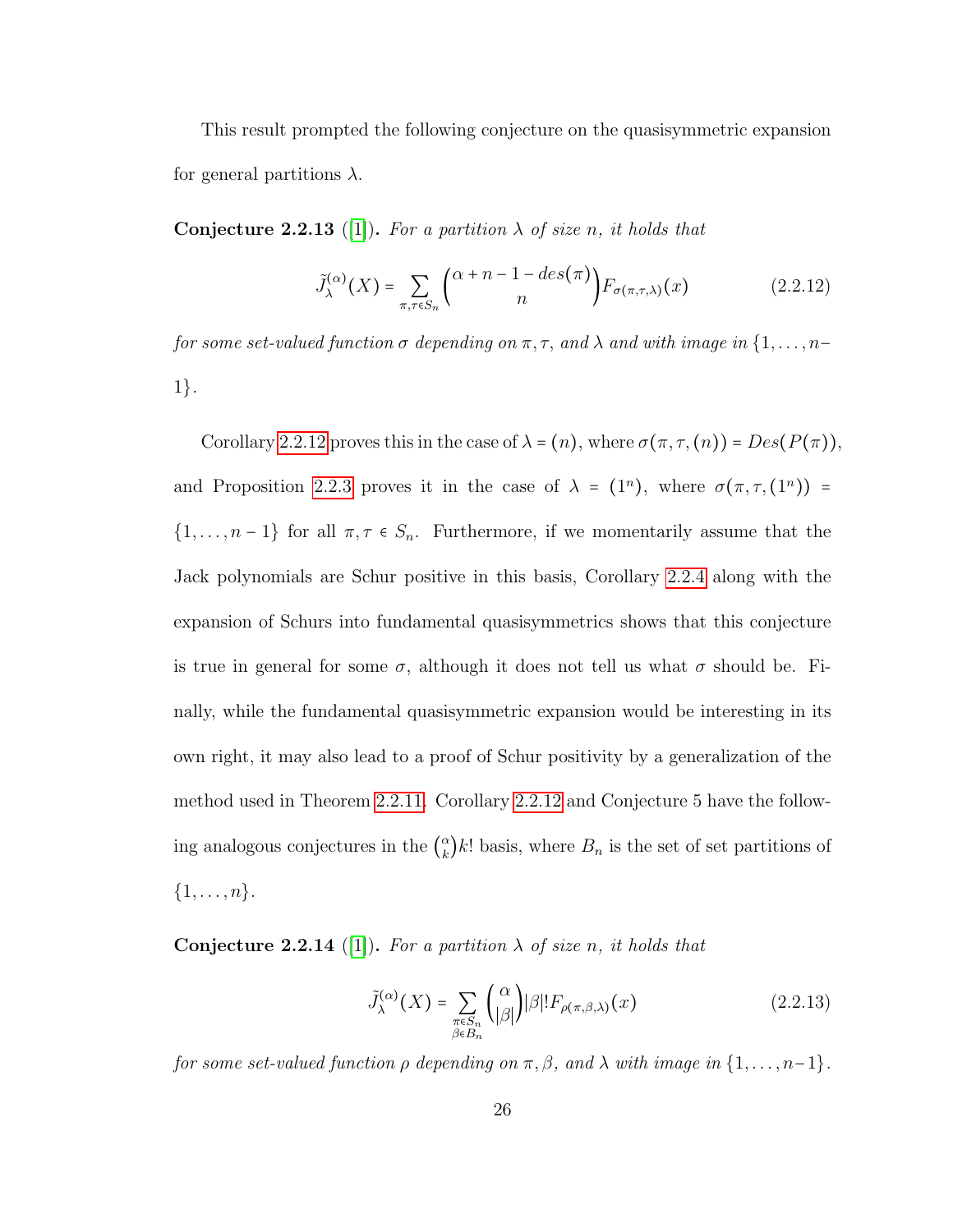For the  $\lambda = (n)$  case, we first define a function. Given  $\pi \in S_n$  and  $\beta \in B_n$ , define  $f_{\beta}(\pi)$  to be a rearrangement of  $\pi$  so that if  $\{b_1, \ldots, b_k\} \in \beta$ , then  $b_1, \ldots, b_k$  appear in increasing order in  $f_\beta(\pi)$  without changing the position of the subsequence. For example, given  $\beta = \{\{1, 4\}, \{2, 3, 5\}\}\$  and  $\pi = 24531, f_{\beta}(\pi) = 21354$ .

Conjecture 2.2.15 ([\[1\]](#page-90-1)). It holds that

$$
\tilde{J}_{(n)}^{(\alpha)}(X) = \sum_{\substack{\pi \in S_n \\ \beta \in B_n}} {\alpha \choose |\beta|} |\beta|! F_{Des(P(f_\beta(\pi)))}(x), \qquad (2.2.14)
$$

where  $P(f_\beta(\pi))$  is the insertion tableau of  $f_\beta(\pi)$  given by RSK.

Proposition [2.2.3](#page-21-1) also proves the  $\lambda = (1^n)$  case here, and we can make similar remarks as above. That is, if we assume Schur positivity, that Conjecture [2.2.14](#page-31-0) is true for some  $\rho$  and that the fundamental quasisymmetric expansion could help prove Schur positivity in this basis.

#### <span id="page-32-0"></span>2.2.4 Rook Boards

Returning to the problem of Schur positivity, we also had some success approaching the problem with rook boards. Given an  $n \times n$  grid, we can choose a subset B, which we call a *board*. The kth rook number of B, denoted  $r_k(B)$ , is the number of ways to place k nonattacking rooks on B, and the kth hit number of B, denoted  $h_k(B)$ , is the number of ways to place n nonattacking rooks on the grid with exactly  $k$  on B. A Ferrers board is one where if  $(x, y)$  is in B, then every  $(i, j)$  weakly southeast is also in B. We will use the following result from Goldman, Joichi, and White [\[17\]](#page-92-2) which translates certain products of factors into each of our bases.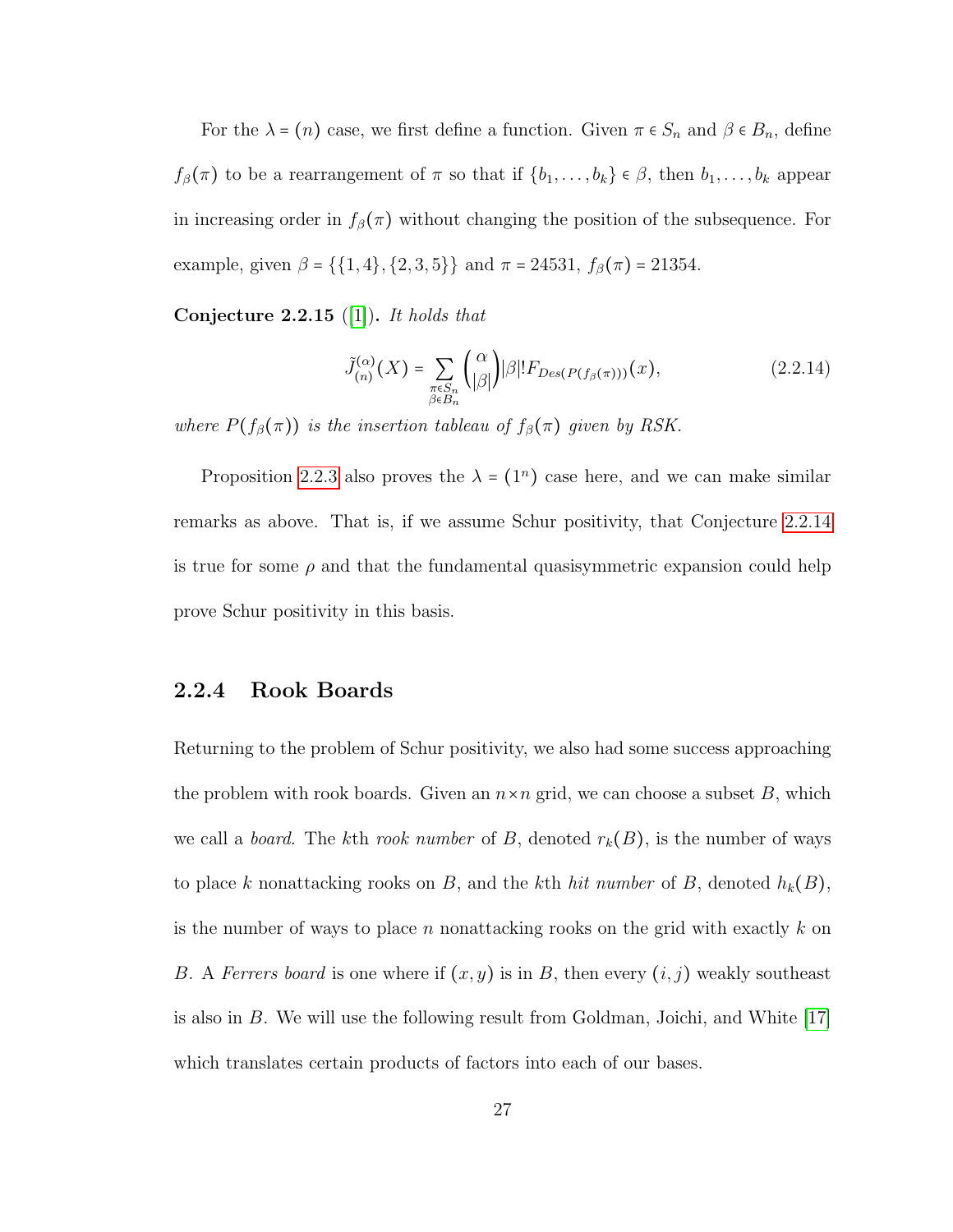<span id="page-33-0"></span>**Proposition 2.2.16** ([\[17\]](#page-92-2)). Let  $0 \le c_1 \le c_2 \le \cdots \le c_n \le n$  with  $c_i \in \mathbb{N}$ , and let  $B = B(c_1, \ldots, c_n)$  be the Ferrers board whose ith column has height  $c_i$ . Then

$$
\prod_{i=1}^n (\alpha + c_i - i + 1) = \sum_{k=0}^n h_k(B) \binom{\alpha + k}{n} = \sum_{k=0}^n r_{n-k}(B) \binom{\alpha}{k} k!
$$

We first use Proposition [2.2.16](#page-33-0) to obtain a combinatorial interpretation of the coefficient of  $s_\mu$  in our binomial bases when  $\lambda = \mu$  for a hook shape. In general for  $\lambda =$  $\mu,$  the coefficient of  $s_\mu$  is the same as the coefficient of  $m_\mu$  in the monomial expansion, so we can obtain from the combinatorial formula for the monomial expansion [\[26\]](#page-93-1) that

$$
\langle \tilde{J}_{\lambda}^{(\alpha)}(x_1,\ldots,x_n),s_{\lambda}\rangle = \prod_{s\in\lambda}(arm(s) + \alpha(\log(s) + 1)).\tag{2.2.15}
$$

When  $\lambda = (n - \ell, 1^{\ell})$  is a hook shape, this product becomes

$$
\langle \tilde{J}_{\lambda}^{(\alpha)}(X), s_{\lambda}(X) \rangle = \ell! \alpha^{\ell}((\ell+1)\alpha + (n-1))(\alpha + (n-2)) \cdots (\alpha + 1)\alpha
$$
  

$$
= \ell \cdot \ell! (\alpha + (n - \ell - 2)) \cdots (\alpha + 1) \alpha^{\ell+2} + \ell! (\alpha + (n - \ell - 1)) \cdots (\alpha + 1) \alpha^{\ell+1},
$$
  
(2.2.16)

then applying Proposition [2.2.16](#page-33-0) gives the following result.

**Proposition 2.2.17** ([\[1\]](#page-90-1)). For  $\lambda = \mu = (n - \ell, 1^{\ell})$ , we have

$$
\langle \tilde{J}_{\lambda}^{(\alpha)}(X), s_{\lambda} \rangle = \sum_{k=0}^{n} (\ell \cdot \ell! h_k(B(c_1, \ldots, c_n)) + \ell! h_k(B(d_1, \ldots, d_n))) \binom{\alpha + k}{n}
$$
  

$$
= \sum_{k=0}^{n} (\ell \cdot \ell! r_k(B(c_1, \ldots, c_n)) + \ell! r_k(B(d_1, \ldots, d_n))) \binom{\alpha}{k} k! \tag{2.2.17}
$$

where  $c_1 = c_2 = \cdots = c_{n-\ell-1} = n - \ell - 2$  and  $c_{n-\ell+i} = n - \ell - 1 + i$  for  $0 \ge i \ge \ell$  and  $d_1 = d_2 = \cdots = d_{n-\ell} = n-\ell-1 \hspace{0.2cm} and \hspace{0.2cm} d_{n-\ell+i} = n-\ell-1 + i \hspace{0.2cm} for \hspace{0.2cm} 1 \geq i \geq \ell.$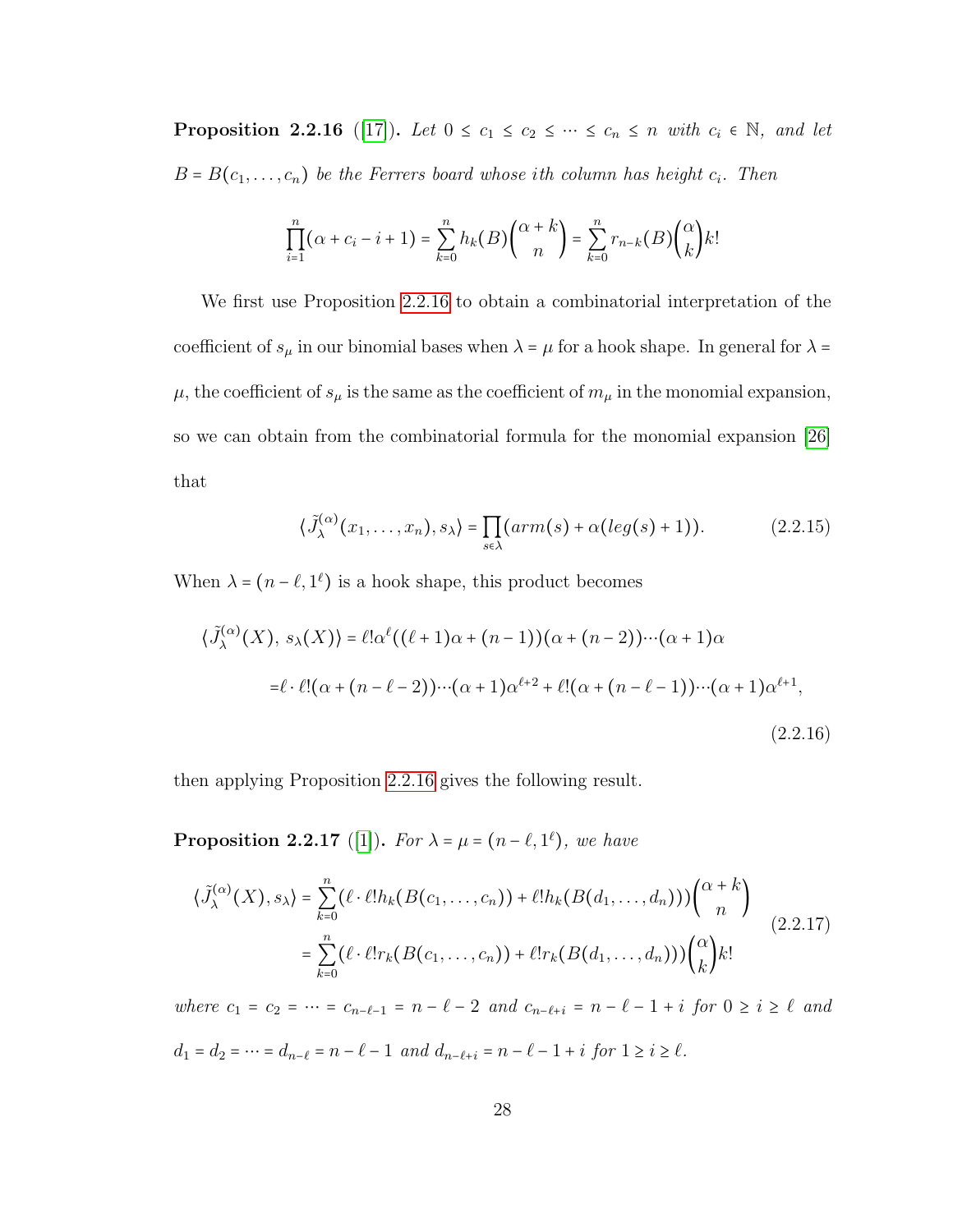Example 2.2.18.  $B(c_1, ..., c_4)$  and  $B(d_1, ..., d_4)$  for  $\lambda = \mu = (3, 1)$ .

This approach also yields a combinatorial interpretation for both bases in the case of  $\lambda = (n)$ . We can obtain  $J_{\lambda}^{(1/\alpha)}(x_1,\ldots,x_n)$  via the specialization of Macdonald polynomials  $J_{\lambda}(x_1, \ldots, x_n; q, t)$ :

$$
J_{\lambda}^{(1/\alpha)}(x_1, \dots, x_n) = \lim_{t \to 1} \frac{J_{\lambda}(x_1, \dots, x_n; t^{1/\alpha}, t)}{(1 - t)^n} = \lim_{q \to 1} \frac{J_{\lambda}(x_1, \dots, x_n; q, q^{\alpha})}{(1 - q^{\alpha})^n}
$$

$$
= \lim_{q \to 1} \frac{J_{\lambda}(x_1, \dots, x_n; q, q^{\alpha})}{(1 - q)^n} \frac{(1 - q)^n}{(1 - q^{\alpha})^n} = \frac{1}{\alpha^n} \lim_{q \to 1} \frac{J_{\lambda}(x_1, \dots, x_n; q, q^{\alpha})}{(1 - q)^n}
$$
(2.2.18)

so that

$$
\tilde{J}_{\lambda}^{(\alpha)}(x_1,\ldots,x_n) = \lim_{q \to 1} \frac{J_{\lambda}(x_1,\ldots,x_n;q,q^{\alpha})}{(1-q)^n}.
$$
\n(2.2.19)

Then when  $\lambda = (n)$ , we can apply the limit as  $q \to 1$  to a result of Yoo [\[38,](#page-94-2) Theorem 3.2] to obtain

$$
\lim_{q \to 1} \frac{J_{(n)}(x_1, \dots, x_n; q, q^{\alpha})}{(1-q)^n} = \sum_{|\mu|=n} s_{\mu} K_{\mu, 1^n} \prod_{(i,j) \in \mu} (\alpha + i - j), \tag{2.2.20}
$$

where  $(i, j) \in \mu$  refers to cells of the diagram of  $\mu$  identified with their Cartesian coordinates. Arrange the values of  $i - j$  in non-increasing order and rewrite to get the desired  $\prod_{i=1}^{n} (\alpha + c_i - i + 1)$  form. It is clear that for any partition  $\mu$ , this produces a sequence  $0 \le c_1 \le \dots \le c_n \le n$ , so we can apply Proposition [2.2.16](#page-33-0) again to obtain the following.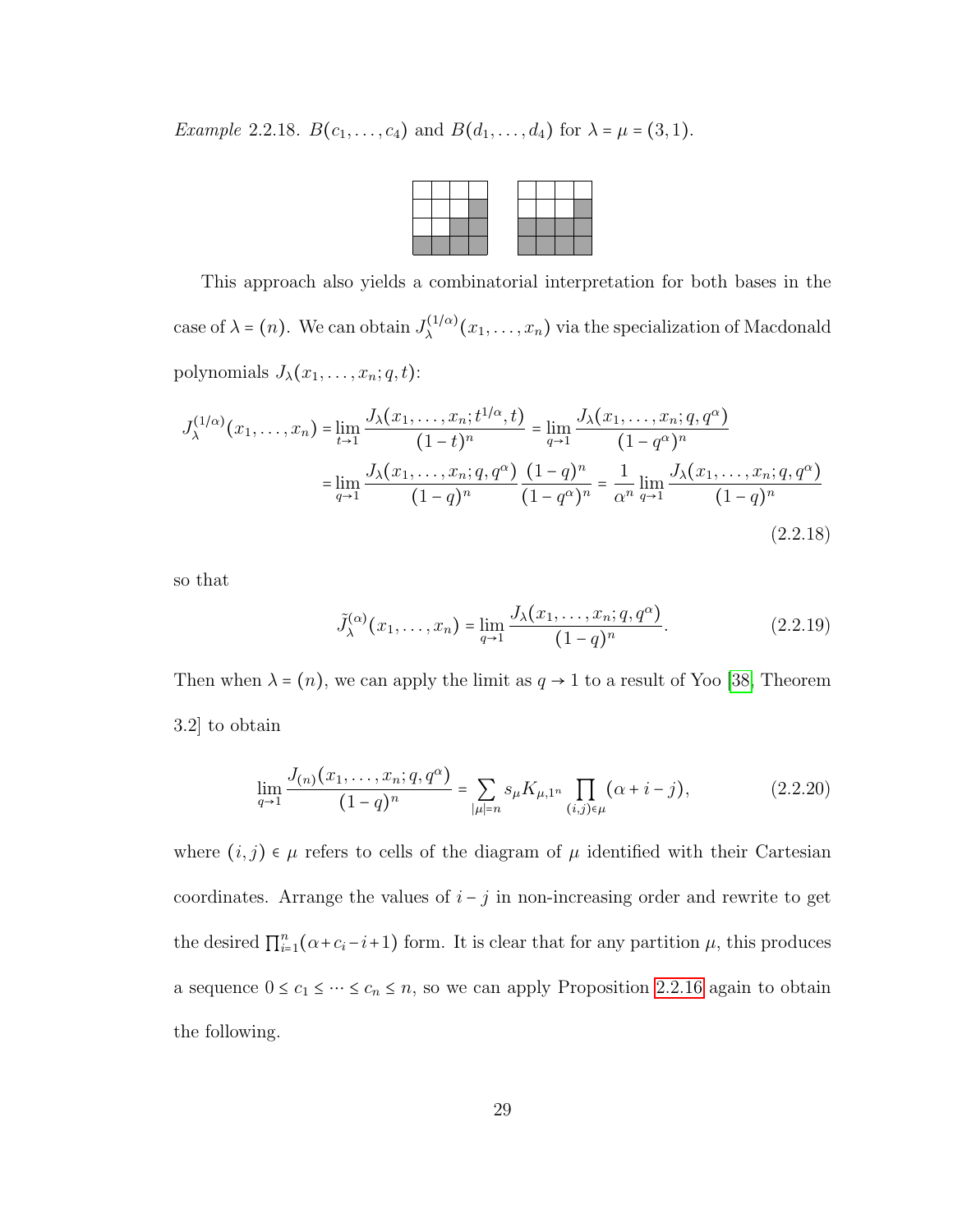<span id="page-35-1"></span>**Theorem 2.2.19** ([\[1\]](#page-90-1)). It holds that

$$
\langle \tilde{J}_{(n)}^{(\alpha)}(X), s_{\mu} \rangle = \sum_{k=0}^{n} K_{\mu,1^n} h_k(B(c_1, \dots, c_n)) \binom{\alpha + k}{n} = \sum_{k=0}^{n} K_{\mu,1^n} r_{n-k} (B(c_1, \dots, c_n)) \binom{\alpha}{k} k!,
$$
\n(2.2.21)

with  $c_1, \ldots, c_n$  given above.

*Example 2.2.20.* The values  $i - j$  and  $B(c_1, ..., c_5)$  for  $\mu = (3, 2)$ .



In [\[19\]](#page-92-3) it is shown that the rook and hit polynomials of Ferrers boards have only real zeros, so the two results of this section also prove the second part of Conjecture [2.2.1](#page-20-0) for these special cases. We note that Theorem [2.2.19](#page-35-1) provides a very different looking combinatorial interpretation to the one seen in Theorem [2.2.6](#page-22-1) for the  $\binom{\alpha+k}{n}$  basis. It would be interesting to find a relationship between the rook board interpretation of Theorem [2.2.19](#page-35-1) and the tableau interpretation of Theorem [2.2.6.](#page-22-1) We explore this briefly among other combinatorics related to quasi-Yamanouchi tableaux in the next section.

### <span id="page-35-0"></span>2.3 Quasi-Yamanouchi tableaux

Tableaux play a substantial role in the previous sections as a way of interpreting certain families of polynomials as generating functions over tableaux. Therefore,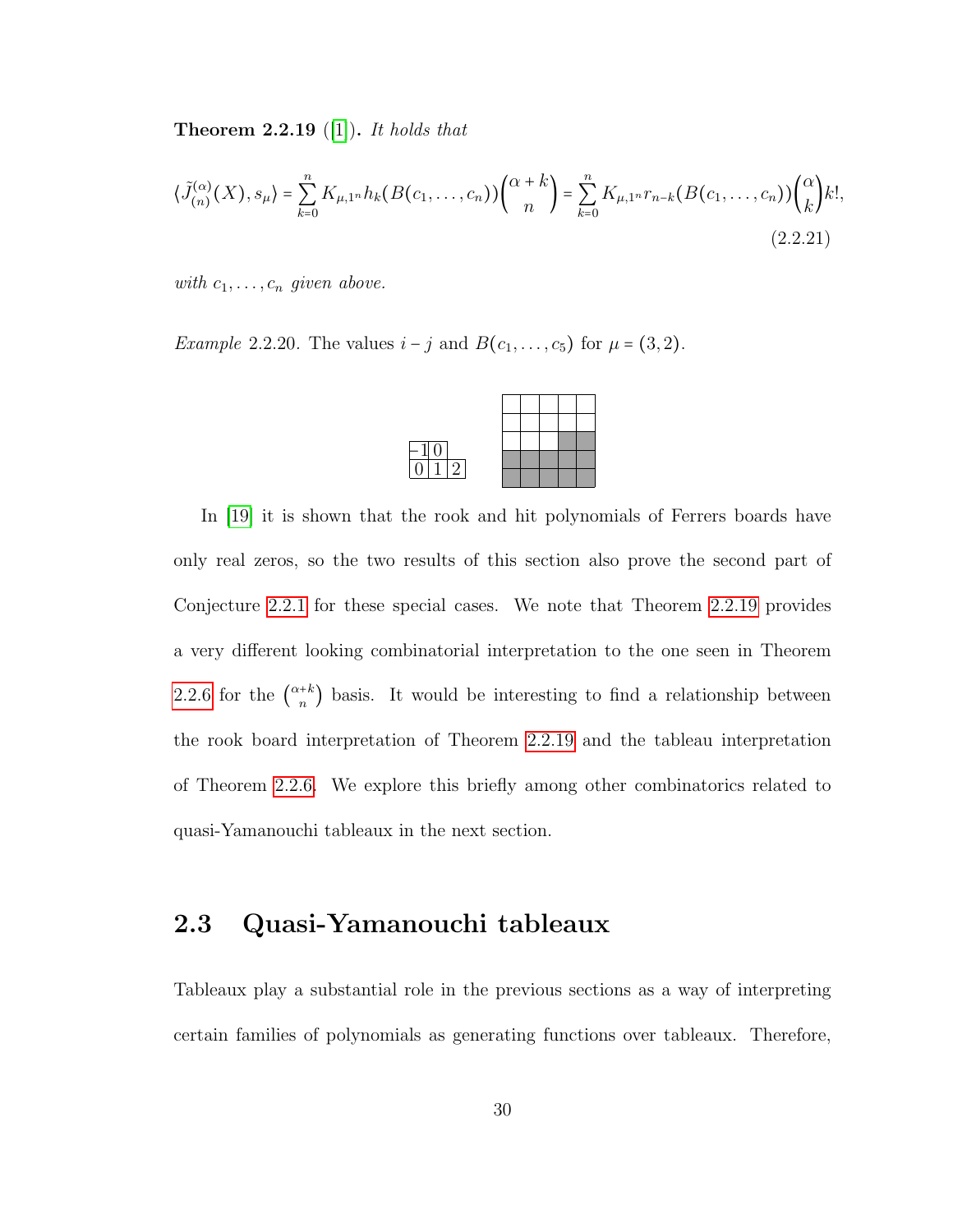we may gain further understanding of these polynomials by proxy by exploring the combinatorics of the tableaux themselves.

To begin with, we can ask whether there is a nice enumeration of these objects, in the same way that SYT and SSYT have the hook-length and hook-content formulas respectively. We explored the possibility of a product formula in [\[36\]](#page-94-0) and found one for the special case of Durfee size two. However, computations revealed that large primes begin appearing very quickly after generalizing from this case, so a general product formula is unlikely. Similar work was done by Keith on enumeration formulas for descents and major index of standard Young tableaux [\[24,](#page-93-0) [25\]](#page-93-1), which translates through the correspondence of QYT with SYT.

Instead of searching for a product formula, we then began focusing our investigation on the relation of quasi-Yamanouchi tableaux to other combinatorial objects. One such example is noted in Section [2.2](#page-18-0) by comparing the quasi-Yamanouchi tableau interpretation of the coefficients of Jack polynomials with the rook board interpretation.

## 2.3.1 Rook Boards

If  $\lambda$  is a partition of size n, then we can construct a Ferrers board  $B_{\lambda}$  as follows. Take the contents  $c_1, \ldots, c_n$  of  $\lambda$  arranged in weakly decreasing order, then let the heights of the columns of  $B_\lambda$  be  $(c_i + i - 1)$ . Let  $B_\lambda \times 1$  be the board obtained by incrementing the height of every column by one. We note that it is always possible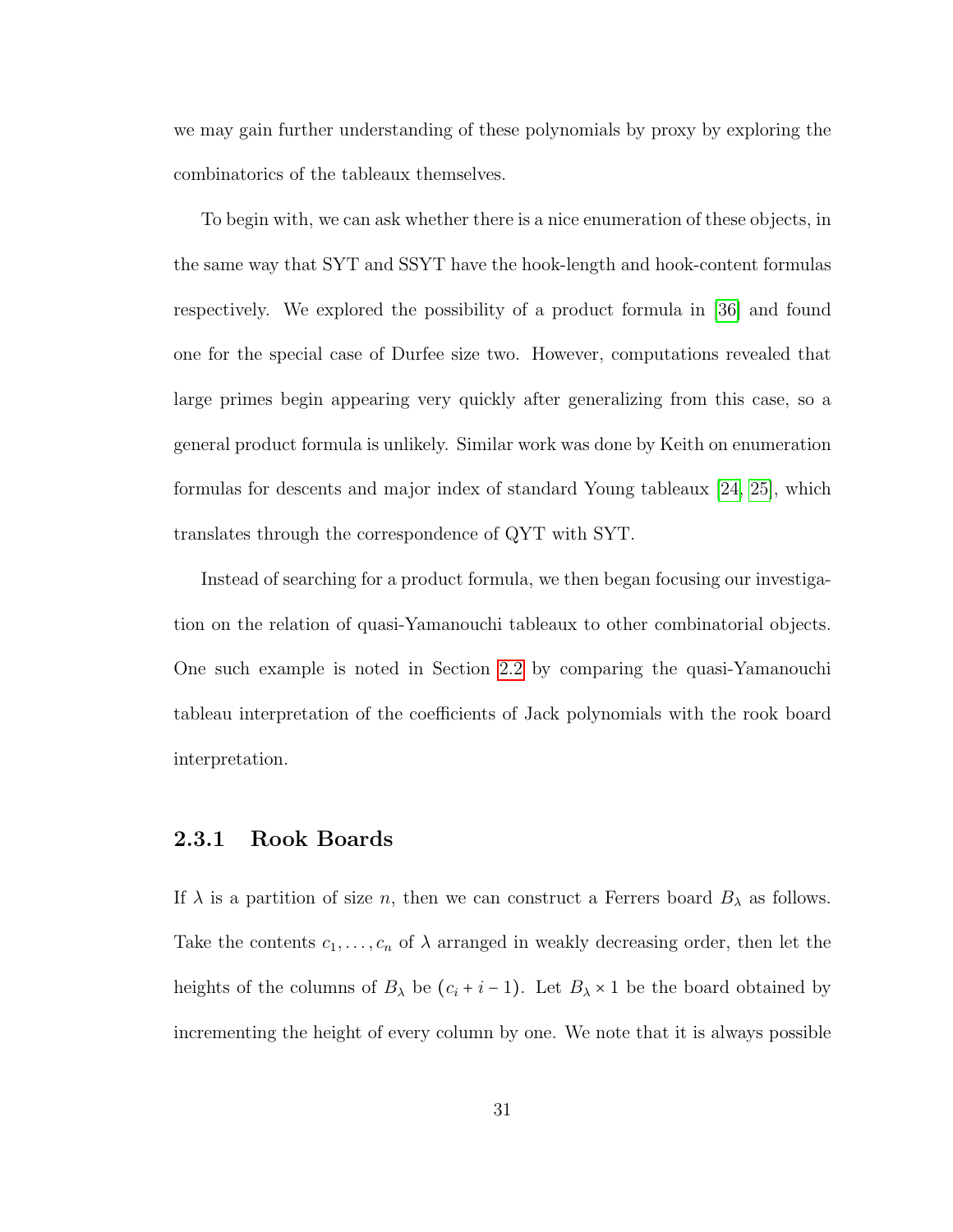to do this once for any  $B_{\lambda}$ , as the construction never creates a column with height n. From the definitions, we get a relation between  $B_{\lambda}$  and  $B_{\lambda'}$ .

<span id="page-37-0"></span>**Proposition 2.3.1.** Given a partition  $\lambda$ , the complement of  $B_{\lambda} \times 1$  is  $B_{\lambda'}$  up to rotation.



Figure 2.6:  $B_{(3,2)}$ ,  $B_{(3,2)} \times 1$ , and  $B_{(2,2,1)}$  rotated.

By comparing the two interpretations of Jack polynomial coefficients, we can then obtain the following hit number formula for quasi-Yamanouchi tableaux.

<span id="page-37-1"></span>**Theorem 2.3.2.** Given a partition  $\lambda$  of n and  $0 \le k \le n-1$ ,

$$
QYT_{=k+1}(\lambda) = \frac{h_k(B_{\lambda'})}{\prod_{u \in \lambda} h(u)}.
$$
\n(2.3.1)

In this section, we prove two  $q$ -analogues of this theorem. The first  $q$ -analogue weights each tableaux by its major index and the second by its charge, and we relate these to *q-hit numbers* of rook boards. Dworkin [\[14\]](#page-91-0) gave a combinatorial interpretation of a q-analogue of hit numbers for Ferrers boards, which we use as the definition. For  $\pi \in S_n$ , place a cross at each square in  $\Gamma(\pi)$ , and for any square to the right of a cross, put a bullet. Then from each cross, draw circles going up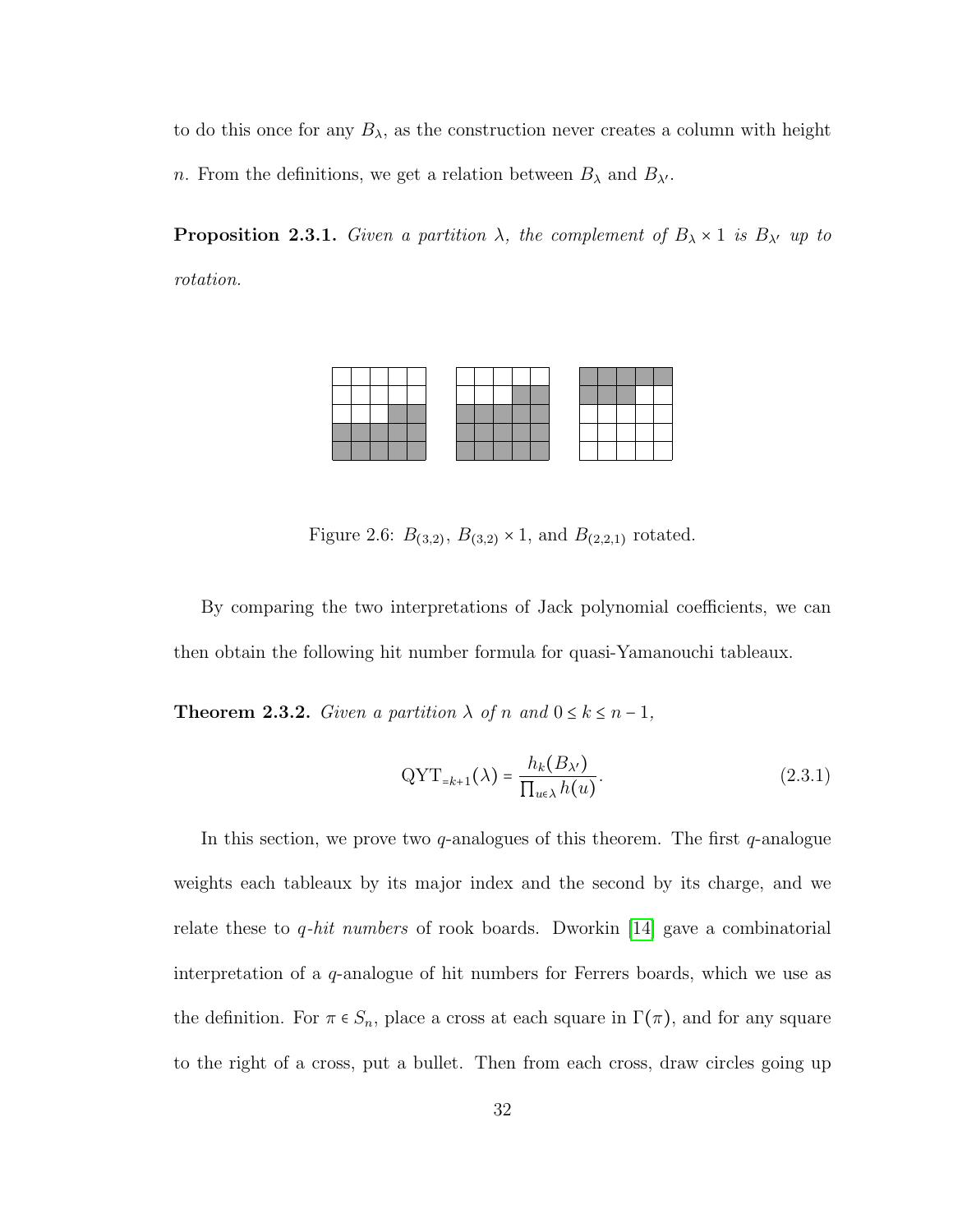and wrapping around the top edge of the  $\lceil n \rceil \times \lceil n \rceil$  array, skipping over bullets, and stopping after hitting the top border of the Ferrers board. The q weight of  $\pi$  is the number of circles at the end of this process. The kth q-hit number  $T_k(B)$  is the sum of q weights over all permutations that hit the board exactly  $k$  times.

| с              |   |   |          |  |  |
|----------------|---|---|----------|--|--|
|                |   |   |          |  |  |
|                |   |   |          |  |  |
| $\overline{C}$ | C | ٢ | $\Omega$ |  |  |
| ⋂              | ٥ | п |          |  |  |

Figure 2.7: The  $q$  weight of 45312 on  $B_{3,2}$  is 8.

In order to relate these q-analogues of tableau statistics and rook board statistics, we use the theory of posets and  $(P, \omega)$ -partitions, which were introduced by Stanley [\[34\]](#page-94-1).

For a partition  $\lambda = (\lambda_1, \ldots, \lambda_k)$ , let  $P_{\lambda}$  be the subposet of  $\mathbb{N} \times \mathbb{N}$  such that  $(i, j) \in P_{\lambda}$  if  $1 \leq j \leq k$ ,  $1 \leq i \leq \lambda_j$ . Given a poset P with n elements, a *labeling*  $\omega$  is a map  $\omega : P \to [n]$ . It is called a *natural* labeling if it is order preserving and *strict* if it is order reversing. For  $P_{\lambda}$ , there are also *column-strict* labelings, which are strict on columns and natural on rows.

For a fixed  $\omega$ , a  $(P, \omega)$ -partition of size p is a map  $\sigma : P \to \mathbb{N}_{\geq 0}$  satisfying

1)  $x \leq y \in P \implies \sigma(x) \geq \sigma(y)$ , meaning  $\sigma$  is order reversing. 2)  $x < y \in P$  and  $\omega(x) > \omega(y) \implies \sigma(x) > \sigma(y)$ . 3)  $|\sigma| = \sum_{x \in P} \sigma(x) = p$ .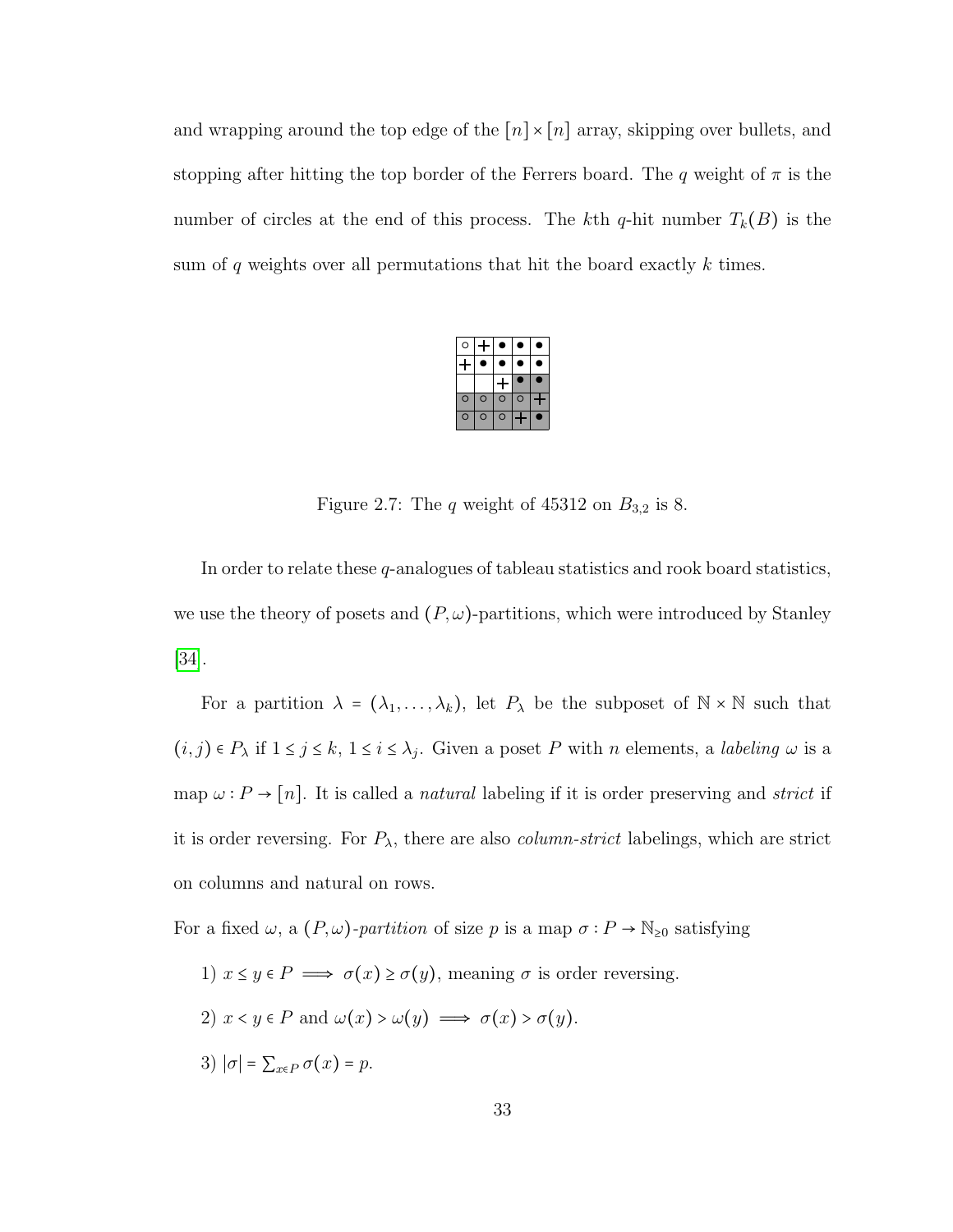

Figure 2.8:  $P_{4,3,2,2}$  and a column-strict labeling of  $P_{4,3,2,2}$ .

The values  $\sigma(x)$  are called the parts of  $\sigma$ , and a  $(P, \omega; m)$ -partition is a  $(P, \omega)$ partition with largest part at most m.  $\mathcal{A}(P,\omega)$  denotes the set of  $(P,\omega)$ -partitions, and  $\mathcal{A}(P,\omega;m)$  denotes the set of  $(P,\omega;m)$ -partitions, which have generating function

$$
U_m(P,\omega;m) = \sum_{\sigma \in \mathcal{A}(P,\omega;m)} q^{|\sigma|}.
$$

The  $\omega$ -separator  $\mathcal{L}(P,\omega)$  is the set of permutations in  $S_n$  of the form  $\omega(x_{i_1}),\ldots,\omega(x_{i_n})$ where  $x_{i_1} < \ldots < x_{i_n}$  forms a linear extension of P. For each  $0 \le k \le n-1$ , define

$$
W_k(P,\omega) = W_k(P,\omega;q) = \sum_{\pi} q^{\text{maj}(\pi)},
$$

where the sum is over all  $\pi \in \mathcal{L}(P, \omega)$  with  $des(\pi) = k$ .



Figure 2.9:  $\mathcal{L}(P,\omega)$  = {42153, 42135, 41235, 41253, 41325} and  $W_2(P, \omega; q) = q^3 + q^4 + q^5$ .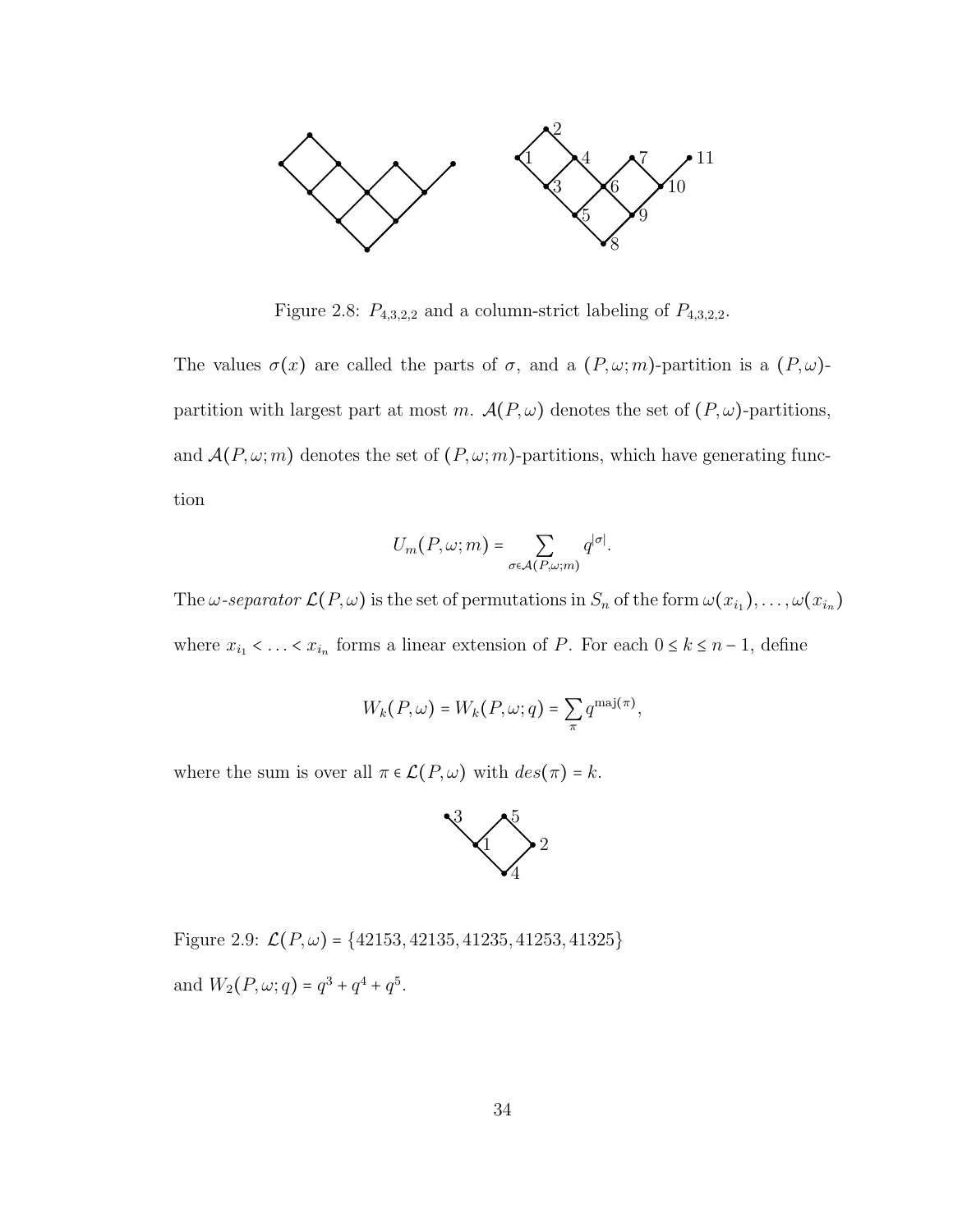### Major index formula

Fix a partition  $\lambda$ , and let  $\omega$  be a column-strict labeling on  $P_{\lambda}$ . By Proposition 21.3 of [\[34\]](#page-94-1),

$$
U_m(P_\lambda,\omega;m) = q^{n(\lambda)} \prod_{u \in \lambda} \frac{[m+c(u)+1]}{[h(u)]}.
$$

By the definition of  $W_k(P_\lambda, \omega)$ , when  $\omega$  is column-strict,

$$
W_k(P_\lambda,\omega)=\sum_{T\in \text{QYT}_{=k+1}(\lambda)}q^{\text{maj}(T)}.
$$

Proposition 8.2 of [\[34\]](#page-94-1) gives

$$
U_m(P_\lambda,\omega)=\sum_{k=0}^{n-1}\binom{m+n-k}{n}W_k(P_\lambda,\omega).
$$

Then since there is no restriction on  $m$ , it follows that

$$
\sum_{k=0}^{n-1} \binom{x+n-k}{n} W_k(P_\lambda, \omega) = q^{n(\lambda)} \prod_{u \in \lambda} \frac{\lfloor x + c(u) + 1 \rfloor}{\lfloor h(u) \rfloor}.
$$

We then apply to the right hand side the following q-analogue [\[18\]](#page-92-0) of the Goldman, Joichi, Write identity [\[17\]](#page-92-1)

$$
\prod_{i=1}^{n} [x + b_i - i + 1] = \sum_{k=0}^{n} \binom{x+k}{n} T_k(B),
$$

where B is a Ferrers board with column heights  $b_i$ . Comparing coefficients of  $\begin{bmatrix} x+k \\ n \end{bmatrix}$ gives the following theorem.

<span id="page-40-0"></span>**Theorem 2.3.3.** Given a partition  $\lambda$  and  $0 \le k \le n-1$ ,

$$
\sum_{T \in QYT_{=k+1}(\lambda)} q^{maj(T)} = \frac{q^{n(\lambda)}}{\prod_{u \in \lambda} [h(u)]} T_{n-k}(B_{\lambda} \times 1).
$$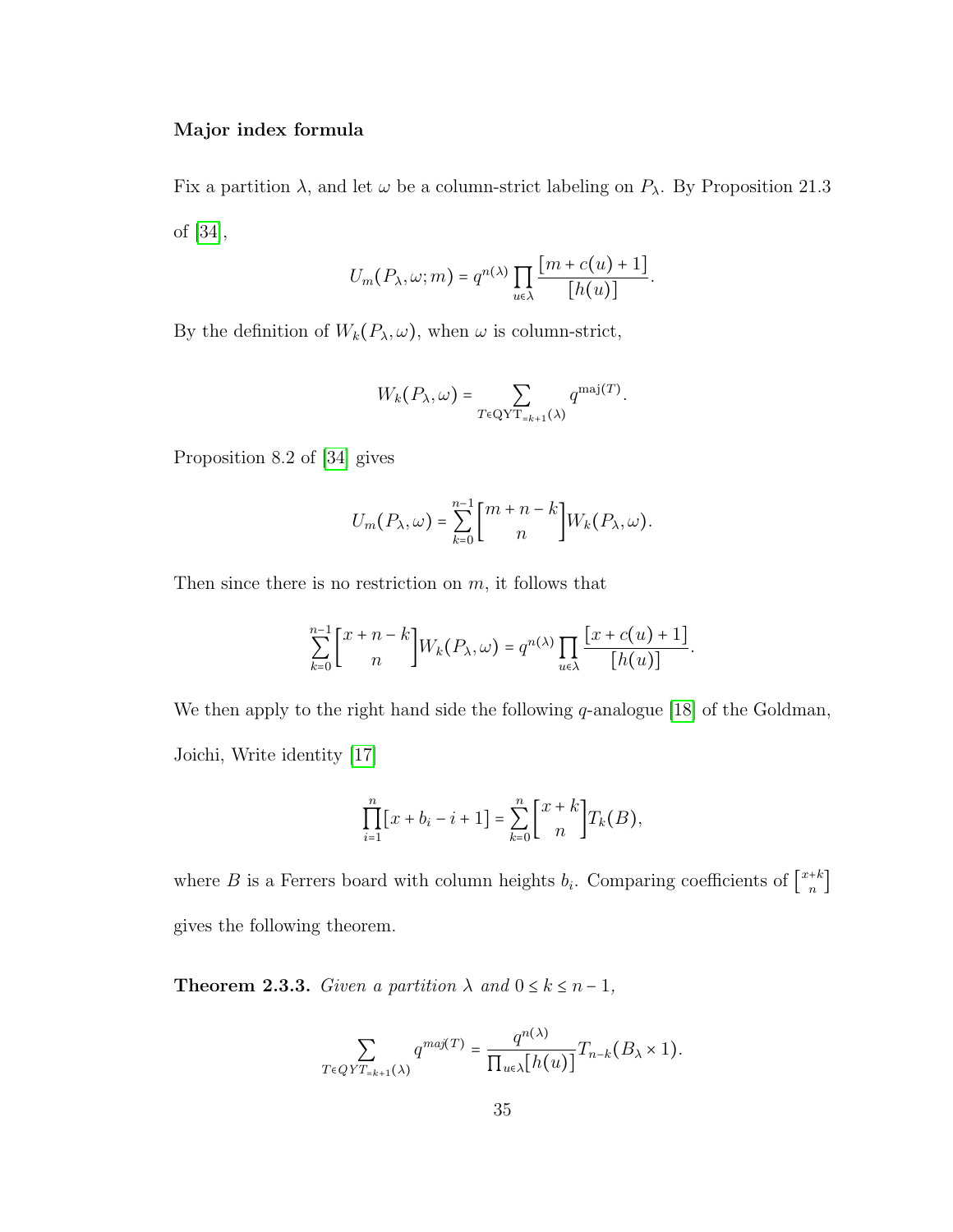Setting  $q = 1$  and applying Proposition [2.3.1](#page-37-0) recovers Theorem [2.3.2.](#page-37-1) We note that since  $T_k(B)$  is Mahonian [\[14\]](#page-91-0) for a Ferrers board, summing over k gives a nice (known) q-analogue of the hook-length formula,

$$
\sum_{T \in \text{SYT}(\lambda)} q^{\text{maj}(T)} = \frac{q^{n(\lambda)}[n]!}{\prod_{u \in \lambda} [h(u)]}.
$$

We briefly attempted to prove Theorem [2.3.3](#page-40-0) bijectively but were unsuccessful. It would be nice to know what such a bijective algorithm might look like, and such an algorithm could be an interesting project to revisit in the future.

#### Charge formula

Fix a permutation  $\lambda$  of size n, and let  $\omega$  be a column-strict labeling on  $P_{\lambda}$ . We write  $P_{\lambda}^{*}$  for the dual of  $P_{\lambda}$  and write  $\omega^{*}$  for the labeling defined by  $\omega^{*}(x_i) = n + 1 - \omega(x_i)$ for all  $x_i \in P_\lambda$ . Proposition 12.1 of [\[34\]](#page-94-1) details what this dualization on  $P_\lambda$  and  $\omega$ does to  $W_k$ , which is that

$$
W_k(P_{\lambda}^*, \omega^*; q) = q^{nk} W_k(P_{\lambda}, \omega; \frac{1}{q}).
$$

We note that since there are k descents,

$$
q^{nk}W_k(P_\lambda,\omega;\frac{1}{q})=\sum_{T\in \text{QYT}_{=k+1}(\lambda)}q^{nk-\text{maj}(T)}=\sum_{T\in \text{QYT}_{=k+1}(\lambda)}\sum_{i\in \text{Des}(T)}q^{n-i}.
$$

Then since a descent at position i increments the charge value of the  $n-i$  remaining entries by one, we get

$$
W_k(P_{\lambda}^*, \omega^*; q) = \sum_{T \in \text{QYT}_{=k+1}(\lambda)} q^{ch(T)}.
$$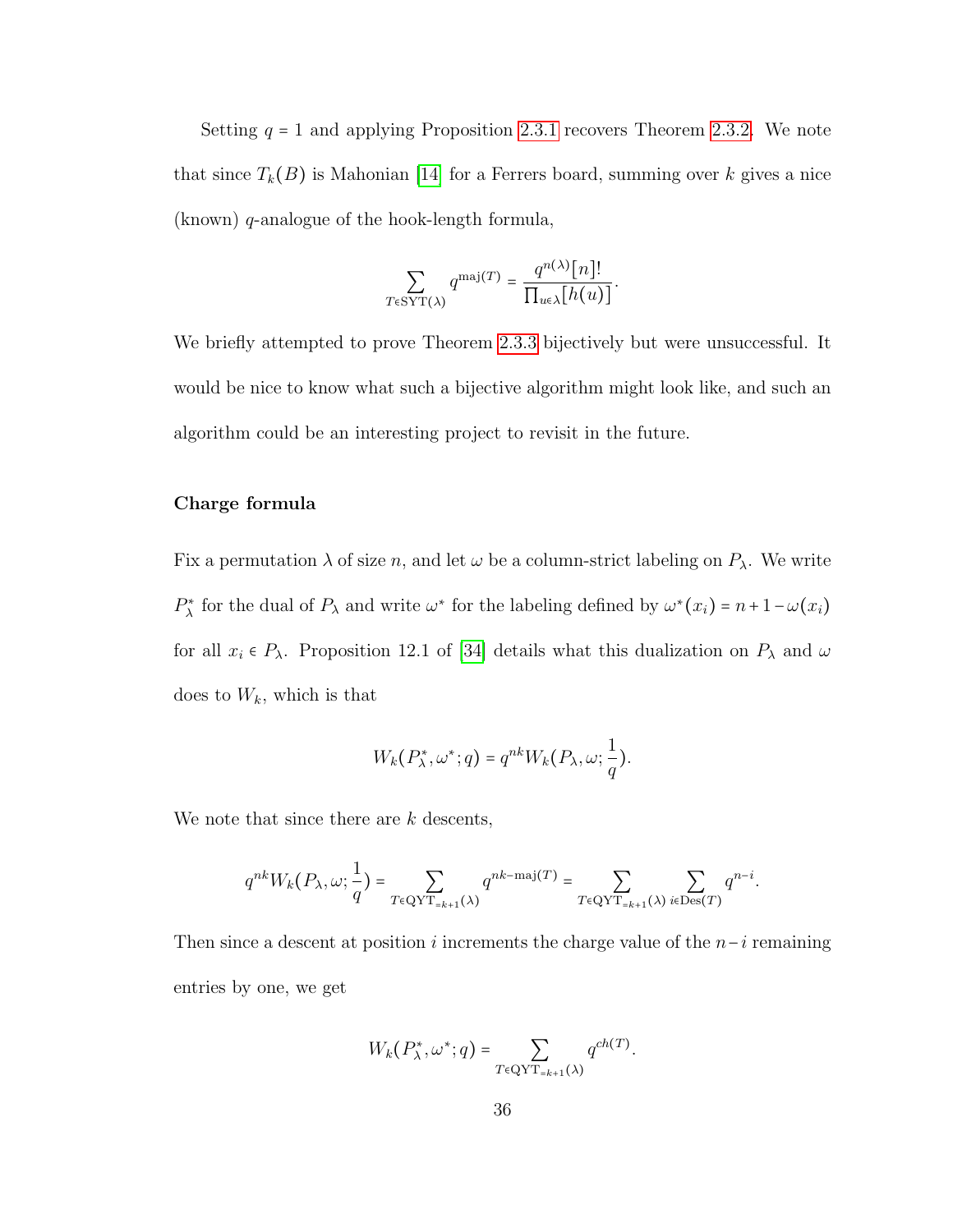Using the facts that  $[k] \mapsto [k]_{q^{k}}^{\frac{1}{q^k}}$  $\frac{1}{q^{k-1}}$  when substituting 1/q and that  $\sum_{u \in \lambda} h(u)$  =  $n + n(\lambda) + n(\lambda')$ , we get

$$
W_k(P_\lambda,\omega;\frac{1}{q})=\frac{q^{n(\lambda')}}{\prod_{u\in\lambda}[h(u)]}T_{n-k}^*(B_\lambda\times 1),
$$

where  $T_k^*(B_\lambda \times 1)$  gives a weight of  $1/q$  to each circle instead of q. Multiplying this by  $q^{n \choose 2}$  changes the circles to a  $q^0$  weight and empty squares to a  $q^1$  weight, which is identical to drawing circles downwards instead of upwards from crosses and giving circles a  $q<sup>1</sup>$  weight. Then by Proposition [2.3.1,](#page-37-0) taking the complement of the board and reflecting vertically gives  $B_{\lambda'}$  up to column permutation. By Theorem 7.13 of [\[14\]](#page-91-0),  $T_k(B)$  is invariant on column permutations for Ferrers boards, so it follows that

$$
T_{n-k}^*(B_\lambda \times 1) = \frac{T_k(B_{\lambda'})}{q^{\binom{n}{2}}}.
$$

This gives the following result, which clearly reduces to Theorem [2.3.2](#page-37-1) when  $q = 1$ .

**Theorem 2.3.4.** Given a partition  $\lambda$  and  $0 \le k \le n-1$ ,

$$
\sum_{T \in QYT_{=k+1}(\lambda)} q^{ch(T)} = \frac{q^{nk+n(\lambda') - {n \choose 2}}}{\prod_{u \in \lambda} [h(u)]} T_k(B_{\lambda'}).
$$

Summing over k in this case also gives some sort of  $q$ -analogue of the hook-length formula, although it does not appear to immediately give a nice form.

## 2.3.2 A summation formula

Although it has been noted that a product formula is too much to hope for, we were able to prove the following summation formula, which we prove in two ways. First we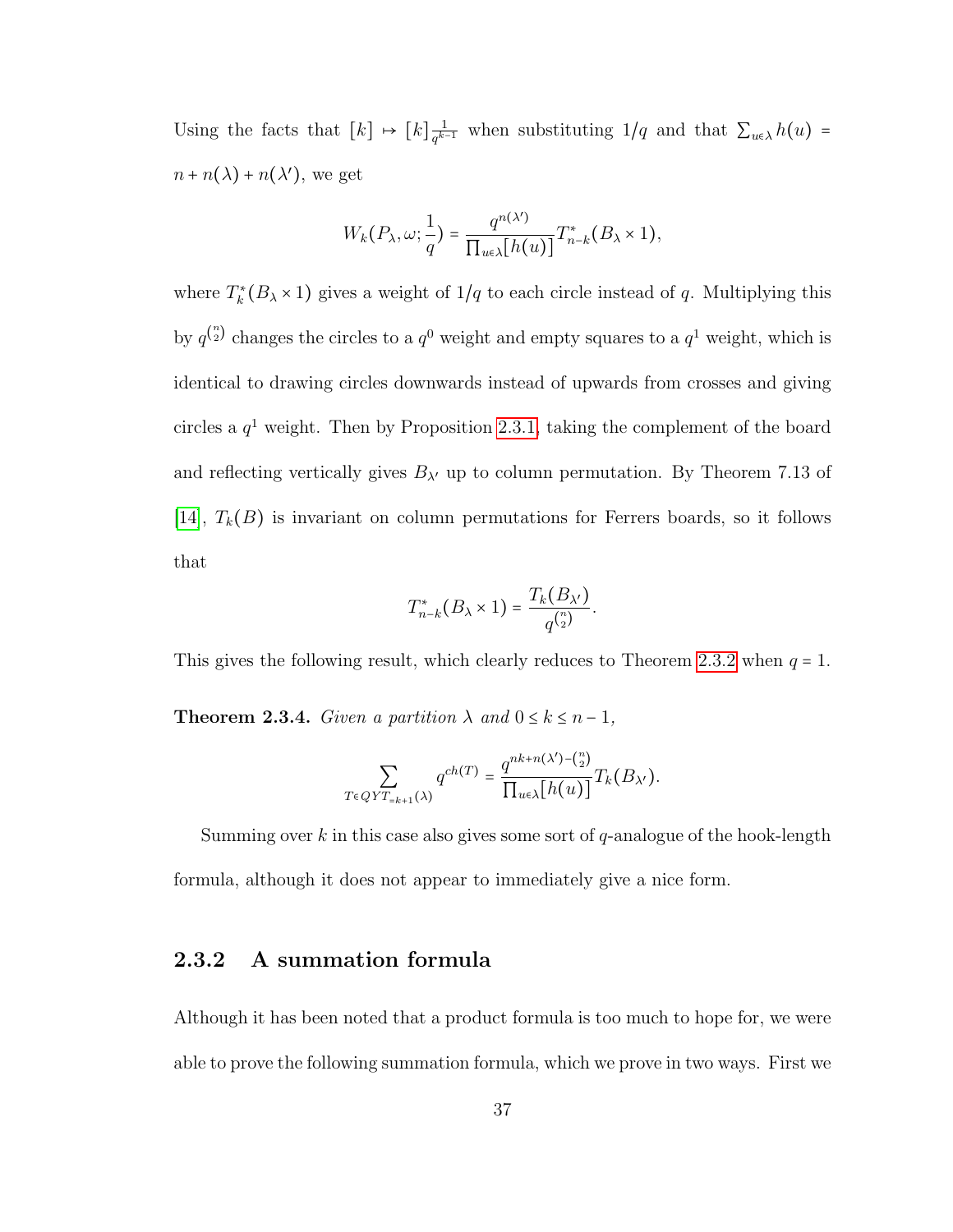use a q-hit number identity and then use  $(P, \omega)$ -partitions. This gives a relatively clean enumeration for quasi-Yamanouchi tableaux compared to the fairly messy product formula of [\[36\]](#page-94-0), the downside being that it is not a positive summation.

<span id="page-43-0"></span>**Theorem 2.3.5.** Given a partition  $\lambda$  and  $0 \le k \le n-1$ 

$$
\text{QYT}_{=k+1}(\lambda) = \sum_{m=0}^{k} {n+1 \choose k-m} (-1)^{k-m} \text{SSYT}_{m+1}(\lambda).
$$

*First proof.* Setting  $t = n$  in equation (24) in [\[18\]](#page-92-0) gives

$$
\frac{T_{n-k}(B)}{\prod_{i=1}^n [d_i]!} = \sum_{m=0}^k {n+1 \choose k-m} (-1)^{k-m} q^{\binom{k-m}{2}} \prod_{i=1}^n {m+H_i - D_i + d_i \choose d_i},
$$

where  $d_i = 1$  for all i,  $D_i = i$ , and  $H_i$  is the height of the ith column of B. By the way  $B_{\lambda}$  is constructed, the sequence  $H_i - D_i$  for  $B_{\lambda} \times 1$  becomes exactly the cell contents of  $\lambda$ , so setting  $q = 1$  gives

$$
h_{n-k}(B_{\lambda} \times 1) = \sum_{m=0}^{k} {n+1 \choose k-m} (-1)^{k-m} \prod_{i=1}^{n} (m + c_i + 1).
$$

Substituting this into Theorem [2.3.2](#page-37-1) after applying Proposition [2.3.1](#page-37-0) and comparing  $\Box$ with the hook-content formula proves Theorem [2.3.5.](#page-43-0)

Second proof. When  $\omega$  is a column-strict labeling on  $P_{\lambda}$ ,  $\mathcal{A}(P_{\lambda}, \omega; m)$  is the set of  $SSYT_{m+1}(\lambda)$  with each entry decremented by one. Therefore, setting  $q = 1$  in  $U_m(P_\lambda,\omega)$  gives  $|\text{SSYT}_{m+1}(\lambda)|$ . Proposition 8.4 in [\[34\]](#page-94-1) says that

$$
W_{k}(P,\omega) = \sum_{m=0}^{k} (-1)^{m} q^{\binom{n}{2}} {n+1 \brack m} U_{k-m}(P,\omega).
$$

Then setting  $q = 1$ , and reversing the order of summation proves Theorem [2.3.5.](#page-43-0)  $\Box$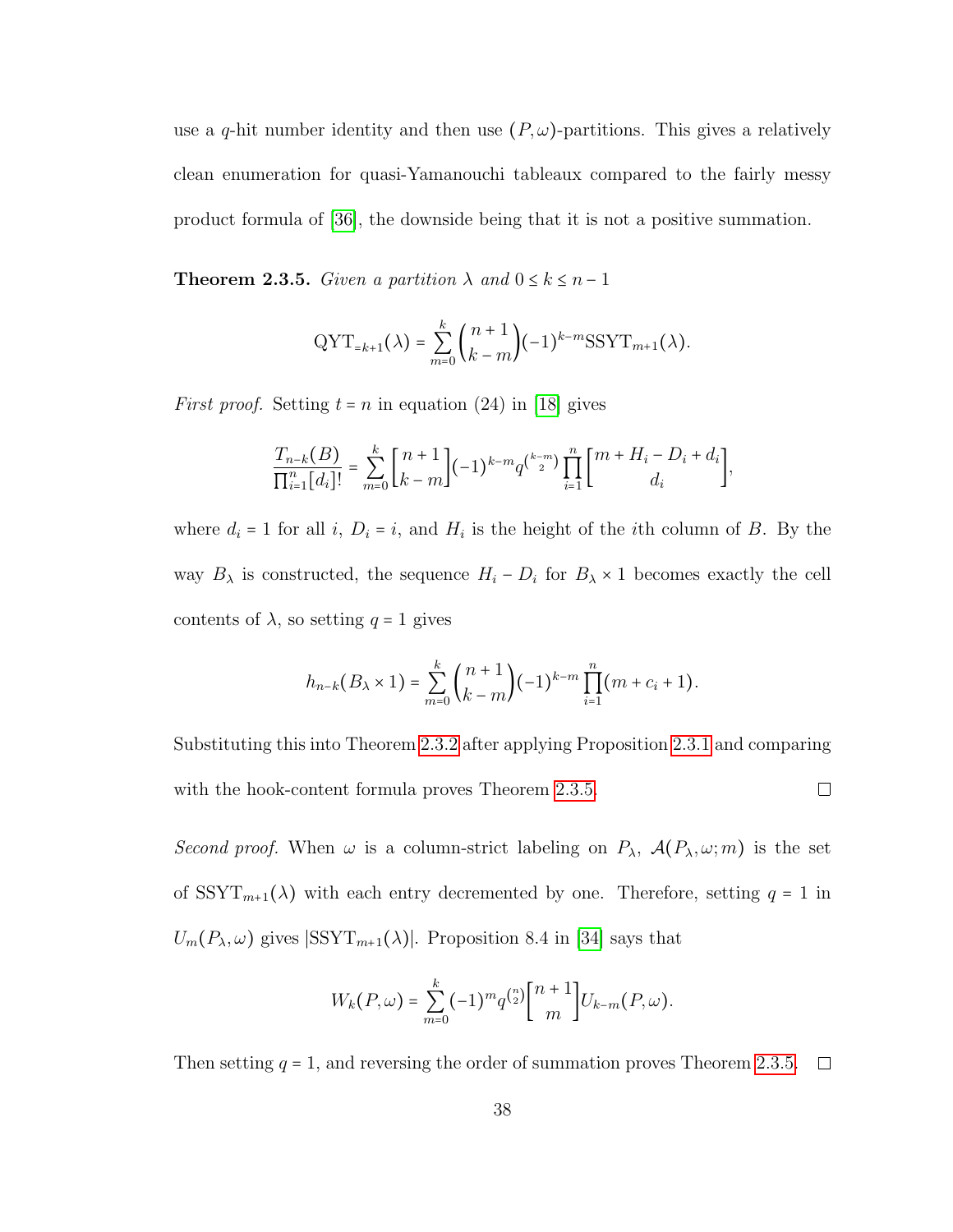## 2.3.3 Weighted lattice paths and the polynomials  $P_{n,k}$

For any partition  $\lambda$  with  $|\lambda| = n$ , we can express  $\mathrm{QYT}_{=k+1}(\lambda)$  in terms of certain symmetric functions  $P_{n,k}$ . We begin with Lemma 4 of [\[18\]](#page-92-0), where we set  $q = 1$ ,  $t = n$ ,  $d_i = 1, e_i \in \{0, 1\}, E_i$  the partial sums of the  $e_i$ , and  $D_i = i$ . We also recall as before that for  $B = B_{\lambda} \times 1$ , we have  $H_i - D_i = c_i$ , the cell contents of  $\lambda$  in some order. After all of that, we get

$$
h_{n-k}(B_{\lambda} \times 1) = \sum_{e_1 + \dots + e_n = k} \prod_{i=1}^n {c_i + E_i + d_i - e_i \choose d_i - e_i} {i - 1 - c_i - E_i + e_i \choose e_i}.
$$

Since exactly one of  $d_i - e_i$  or  $e_i$  are 1 and the other is 0, we get

$$
h_{n-k}(B_{\lambda} \times 1) = \sum_{e_1 + \dots + e_n = k} \prod_{i=1}^n (c_i + E_i + 1)^{d_i - e_i} (i - c_i - E_i)^{e_i}.
$$

This is the same as summing over weighted lattice paths with n steps from  $(0,0)$ to  $(k, n-k)$ . Let  $E_i$  count the cumulative east steps and  $N_i = i - E_i$  count the cumulative north steps. Then for each path, weight the *i*<sup>th</sup> step by  $x_i + E_i + 1$  if it is a north step and  $N_i - x_i$  if it is an east step, and let the weight of a path be the product of the weights of its steps.



Figure 2.10: A path with weight  $(-x_1)(x_2+2)(x_3+2)(2-x_4)(2-x_5)$ .

Let  $P_{n,k}(x_1,\ldots,x_n)$  denote the sum of the weights of all such paths. This gives the following weighted lattice path interpretation for QYT enumeration.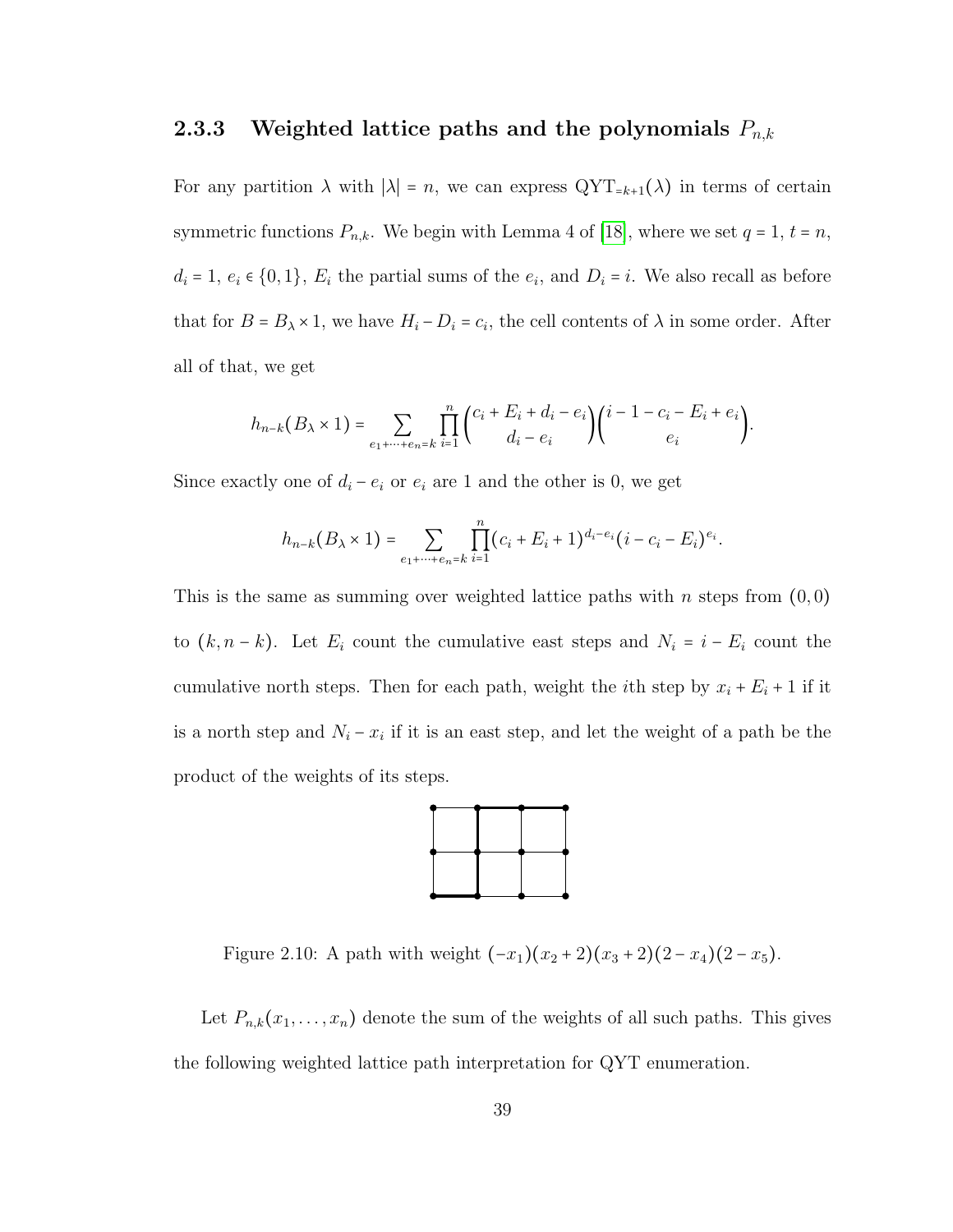**Theorem 2.3.6.** Given a partition  $\lambda$  of n with contents  $c_1, \ldots, c_n$  and  $0 \le k \le n$ ,

$$
\text{QYT}_{=k+1}(\lambda) = \frac{P_{n,k}(c_1,\ldots,c_n)}{\prod_{u\in\lambda}h(u)}.
$$

Such paths can be split recursively into ones that end on an east step and ones that end on a north step.

## **Proposition 2.3.7.** The polynomials  $P_{n,k}$  satisfy the relation

$$
P_{n,k}(x_1,\ldots,x_n)=(x_n+k+1)P_{n-1,k}(x_1,\ldots,x_{n-1})+(n-k-x_n)P_{n-1,k-1}(x_1,\ldots,x_{n-1}).
$$

We can use this to get a more concrete idea of what these polynomials look like. By their construction, it is not obvious that these polynomials are symmetric, but computing small cases seems to indicate they are.

$$
P_{1,0}(x_1) = e_1(x_1) + 1
$$
  
\n
$$
P_{1,1}(x_1) = e_1(x_1)
$$
  
\n
$$
P_{2,0}(x_1, x_2) = e_2(x_1, x_2) + e_1(x_1, x_2) + 1
$$
  
\n
$$
P_{2,1}(x_1, x_2) = -2e_2(x_1, x_2) - e_1(x_1, x_2) + 1
$$
  
\n
$$
P_{2,2}(x_1, x_2) = e_2(x_1, x_2)
$$
  
\n
$$
P_{3,0}(x_1, x_2, x_3) = e_3(x_1, x_2, x_3) + e_2(x_1, x_2, x_3) + e_1(x_1, x_2, x_3) + 1
$$
  
\n
$$
P_{3,1}(x_1, x_2, x_3) = -3e_3(x_1, x_2, x_3) - 2e_2(x_1, x_2, x_3) + 4
$$
  
\n
$$
P_{3,2}(x_1, x_2, x_3) = 3e_3(x_1, x_2, x_3) + e_2(x_1, x_2, x_3) - e_1(x_1, x_2, x_3) + 1
$$
  
\n
$$
P_{3,3}(x_1, x_2, x_3) = e_3(x_1, x_2, x_3)
$$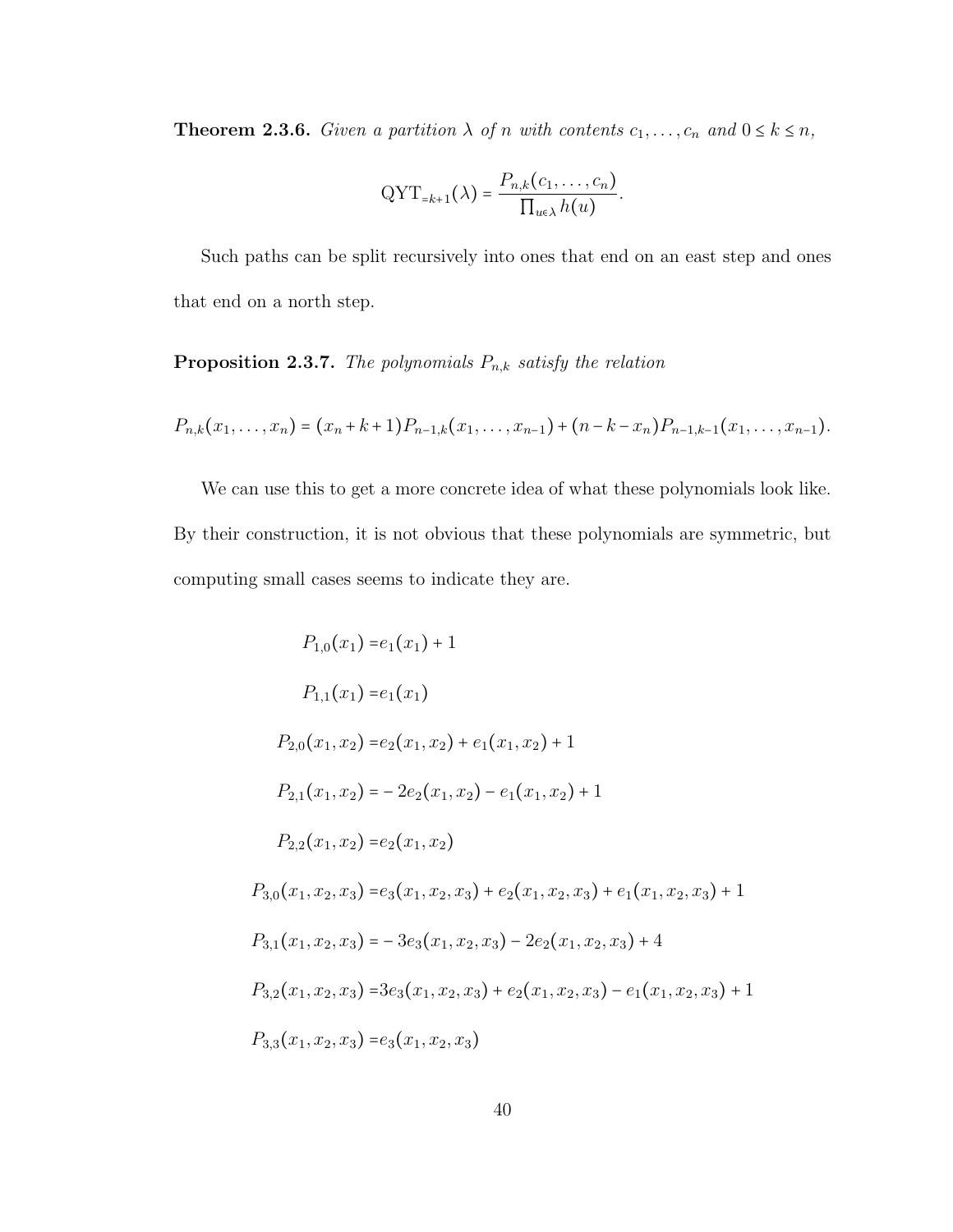Let  $a(n, k, m)$  denote the coefficient of  $e_m$  in  $P_{n,k}$ , and assume that  $P_{i,k}$  is symmetric for  $i < n$ . Using the recursion, it is clear that the coefficient of the degree m monomials containing  $x_n$  in  $P_{n,k}$  is  $a(n-1, k, m-1)-a(n-1, k-1, m-1)$  and that the coefficient of the degree m monomials not containing  $x_n$  is  $(k+1)a(n-1, k, m)+(n-1)$ k)a(n-1, k-1, m). Then to show that  $P_{n,k}$  is symmetric, it is sufficient to show that  $a(n-1, k, m-1)-a(n-1, k-1, m-1) = (k+1)a(n-1, k, m)+(n-k)a(n-1, k-1, m),$ which can be done with a straightforward induction argument.

**Theorem 2.3.8.** Given a partition  $\lambda$  of n with contents  $c_1, \ldots, c_n$  and  $0 \le k \le n$ ,

$$
QYT_{=k+1}(\lambda) = \frac{\sum_{m=0}^{n} a(n, k, m) e_m(c_1, \dots, c_n)}{\prod_{u \in \lambda} h(u)}.
$$

By the recursion and initial conditions, we have that  $a(n, k, 0)$  is the Eulerian number  $A(n, k)$  and that for  $1 \lt m \leq n$ , it is easy to generate these coefficients recursively using the relation  $a(n, k, m) = a(n-1, k, m-1) - a(n-1, k-1, m-1)$ . We also note that for a fixed value of  $n - m$  with varying n and k, this gives something close to a Pascal's triangle for the coefficients. Each term contributes its positive absolute value and its negative absolute value to the next line of the triangle, so summing over a line gives 0 except when  $m = 0$ . Therefore, summing over  $P_{n,k}$  for all  $0 \le k \le n$  leaves only the constant terms, and the hook-length formula is easily recovered.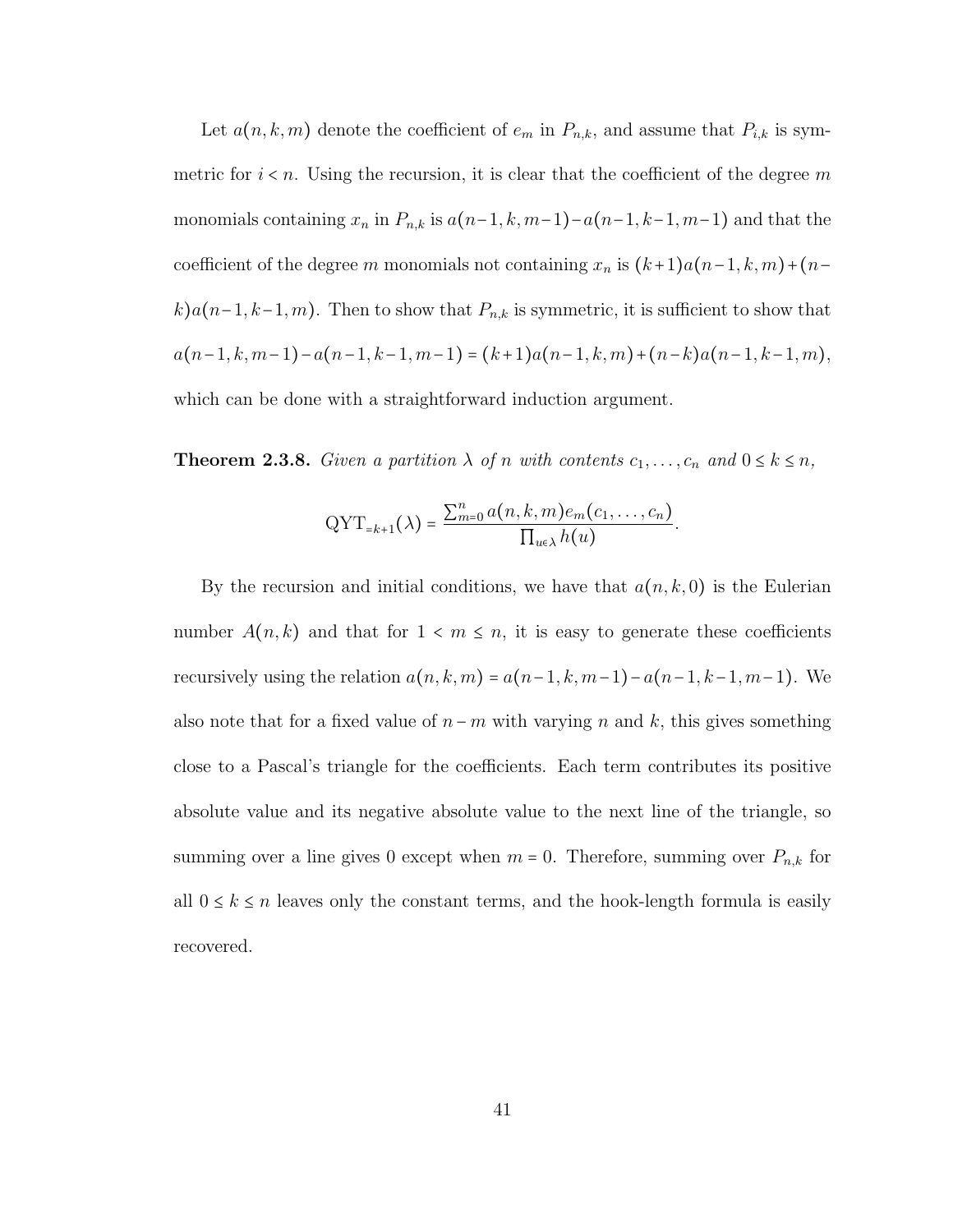| $n=3$                  |  |  | $1 \qquad 4 \qquad 1$ |  |                          |  |
|------------------------|--|--|-----------------------|--|--------------------------|--|
| $n=4$                  |  |  | $1 \t 3 \t -3 \t -1$  |  |                          |  |
| $n=5$                  |  |  |                       |  | $1 \t 2 \t -6 \t 2 \t 1$ |  |
| $n = 6$ 1 1 -8 8 -1 -1 |  |  |                       |  |                          |  |

Figure 2.11:  $a(n, k, m)$  for fixed  $n - m = 3$  and  $0 \le k \le n - 1$  increasing along rows.

## 2.3.4  $q$ -analogues of generating functions

The Schur basis generating function for quasi-Yamanouchi tableaux is

$$
\sum_{|\lambda|=n} \sum_{k=1}^n \mathrm{QYT}_{=k}(\lambda) t^{k-1} s_{\lambda},\tag{2.3.2}
$$

which has a natural  $q$ -analogue

$$
\sum_{|\lambda|=n} \sum_{T \in \mathcal{Q}YT(\lambda)} q^{\text{maj}(T)} t^{\text{des}(T)} s_{\lambda}.
$$
 (2.3.3)

In this section, we present the fundamental quasisymmetric and monomial expansions of this  $q$ -analogue of the generating function. We note that the fundamental quasisymmetric expansion is an extension of Theorem [2.2.11.](#page-29-0) [ define dual knuth relations? ].

Theorem 2.3.9. For  $n \in \mathbb{N}$ ,

$$
\sum_{\pi \in S_n} q^{\text{maj}(\pi)} t^{\text{des}(\pi)} F_{\text{Des}(\pi^{-1})}(x) = \sum_{|\lambda|=n} \sum_{T \in \text{QYT}(\lambda)} q^{\text{maj}(T)} t^{\text{des}(T)} s_{\lambda}.
$$

*Proof.* Connect all  $\pi \in S_n$  by colored edges corresponding to dual Knuth relations to get a graph G and identify each permutation  $\pi$  with its image  $(P(\pi), Q(\pi))$  through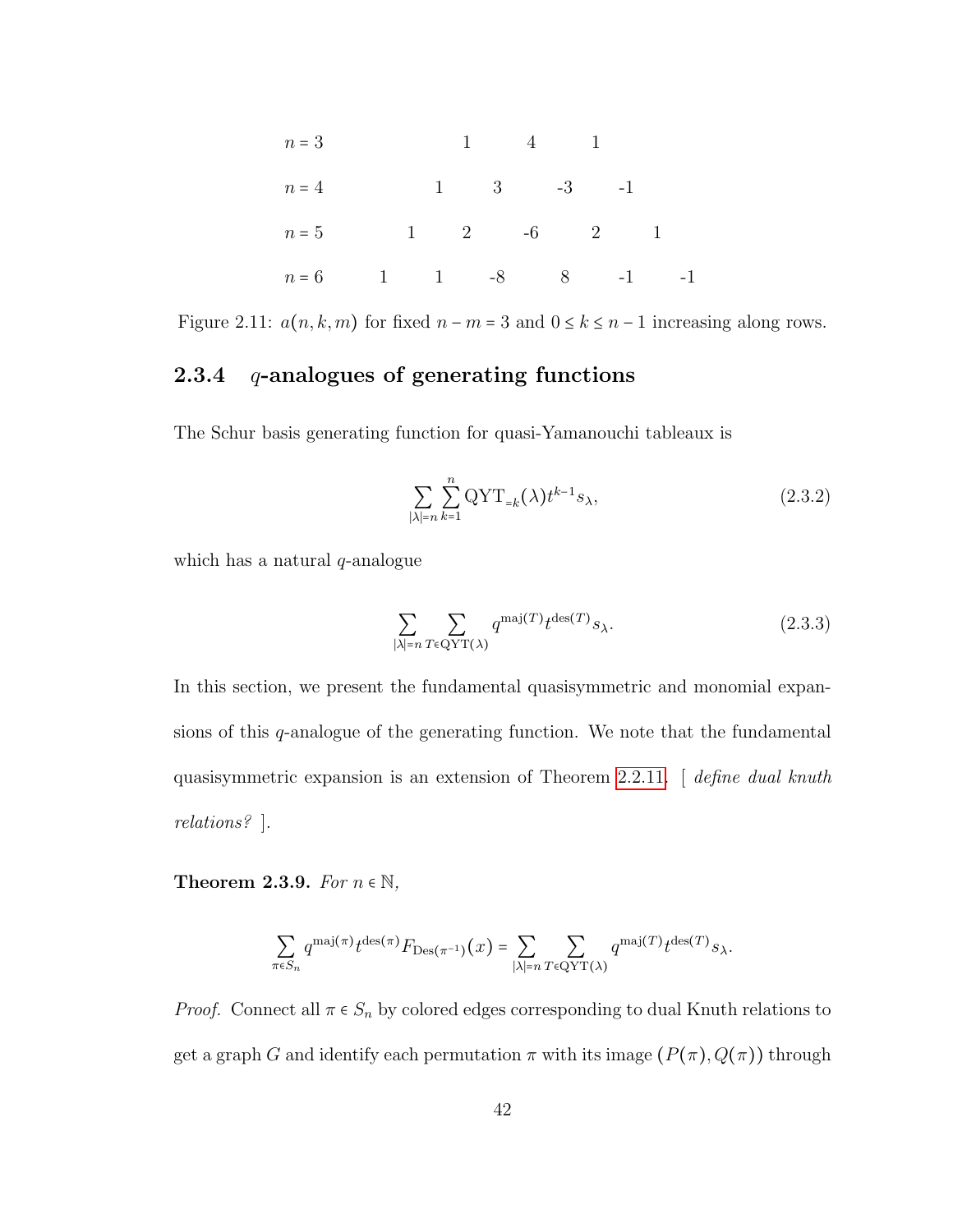RSK. Dual Knuth relations do not change the descent set of a permutation, and the descent set of a permutation corresponds to the descent set of its recording tableau  $Q(\pi)$ . Therefore, all permutations in a connected component of G have the same descent and major index statistics and map to the same recording tableau.

On the other hand, RSK respects dual Knuth relations between permutations and their insertion tableaux, so the equivalence classes formed by dual Knuth relations guarantee that the insertion tableaux on a connected component range over exactly all  $T \in \text{SYT}(\lambda)$  for some  $\lambda$ . The descent set of an insertion tableau  $P(\pi)$ is the same as the descent set of  $\pi^{-1}$ . Then give each vertex of a connected component the weight  $q^{\text{maj}(\pi)}t^{\text{des}(\pi)}F_{\text{Des}(\pi^{-1})}(x)$  and apply Gessel's fundamental quasisymmetric expansion to show that each connected component has summed weight  $q^{\text{maj}(Q)}t^{\text{des}(Q)}s_{sh(Q)}$ , where Q is the recording tableau shared by the connected component. RSK forms a bijection between  $\pi \in S_n$  and pairs of SYT  $(P,Q)$  of the same shape, so summing over all connected components of  $G$ , applying a counting argument, and using the correspondence between SYT and QYT completes the  $\Box$ proof.

For the monomial symmetric function expansion, we use multiset permutations. We can define descents and major index for multiset permutations in the same way as for permutations in  $S_n$ , and we write  $S_\lambda$  for the set of multiset permutations of  $\{1^{\lambda_1}, 2^{\lambda_2}, \ldots\}.$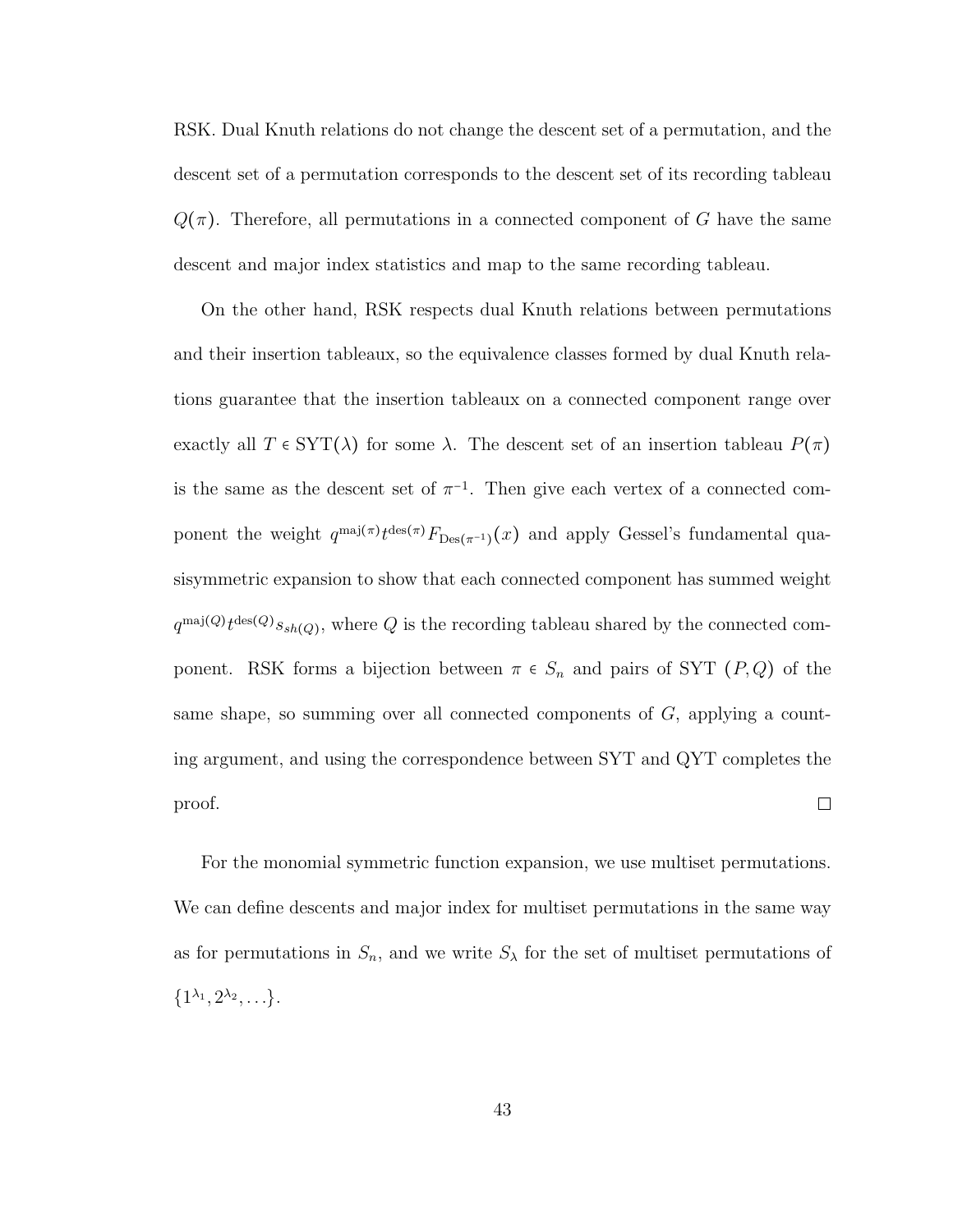<span id="page-49-0"></span>**Lemma 2.3.10.** Given a partition  $\lambda$  of n,

$$
\sum_{\pi \in S_{\lambda}} q^{\text{maj}(\pi)} t^{\text{des}(\pi)} = \sum_{\nu \geq \lambda} K_{\nu \lambda} \sum_{T \in \text{QYT}(\nu)} q^{\text{maj}(T)} t^{\text{des}(T)}.
$$

*Proof.* RSK gives a bijection between multiset permutations  $\pi \in S_\lambda$  and pairs of tableaux  $(P,Q)$  of the same shape  $\nu \geq \lambda$ . In particular, P is an SYT with descents in the same positions as  $\pi$  and Q has weight  $\lambda$ . Then since the descent set and major index are preserved, using the correspondence between SYT and QYT proves the  $\Box$ claim.

Theorem 2.3.11. For  $n \in \mathbb{N}$ ,

$$
\sum_{|\lambda|=n} \sum_{\pi \in S_{\lambda}} q^{\text{maj}(\pi)} t^{\text{des}(\pi)} m_{\lambda} = \sum_{|\nu|=n} \sum_{T \in \text{QYT}(\nu)} q^{\text{maj}(T)} t^{\text{des}(T)} s_{\lambda}.
$$

*Proof.* We proceed by induction on the poset of partitions of n under dominance order. The inductive claim is that the coefficient of  $s_{\lambda}$  on the right hand side is the desired coefficient, and the inductive assumption is that the claim is true for all  $\nu > \lambda$ . As a base case, this clearly holds for  $\lambda = (n)$  by computation. By the triangularity of the expansion of Schur functions into monomials, the coefficients of  $m<sub>\lambda</sub>$  on each side forces

$$
\sum_{\pi \in S_{\lambda}} q^{\text{maj}(\pi)} t^{\text{des}(\pi)} = C_{\lambda} + \sum_{\nu > \lambda} K_{\nu \lambda} \sum_{T \in \text{QYT}(\nu)} q^{\text{maj}(T)} t^{\text{des}(T)},
$$

where  $C_{\lambda}$  is the coefficient of  $s_{\lambda}$  on the right hand side, and the second term comes from the expansion of each  $s_{\nu}$ ,  $\nu > \lambda$ . Applying Lemma [2.3.10](#page-49-0) immediately shows that  $C_{\lambda} = \sum_{T \in \mathcal{Q}YT(\lambda)} q^{\text{maj}(T)} t^{\text{des}(T)}$ . Continuing this induction downwards on the poset eventually proves the claim for all partitions of n.  $\Box$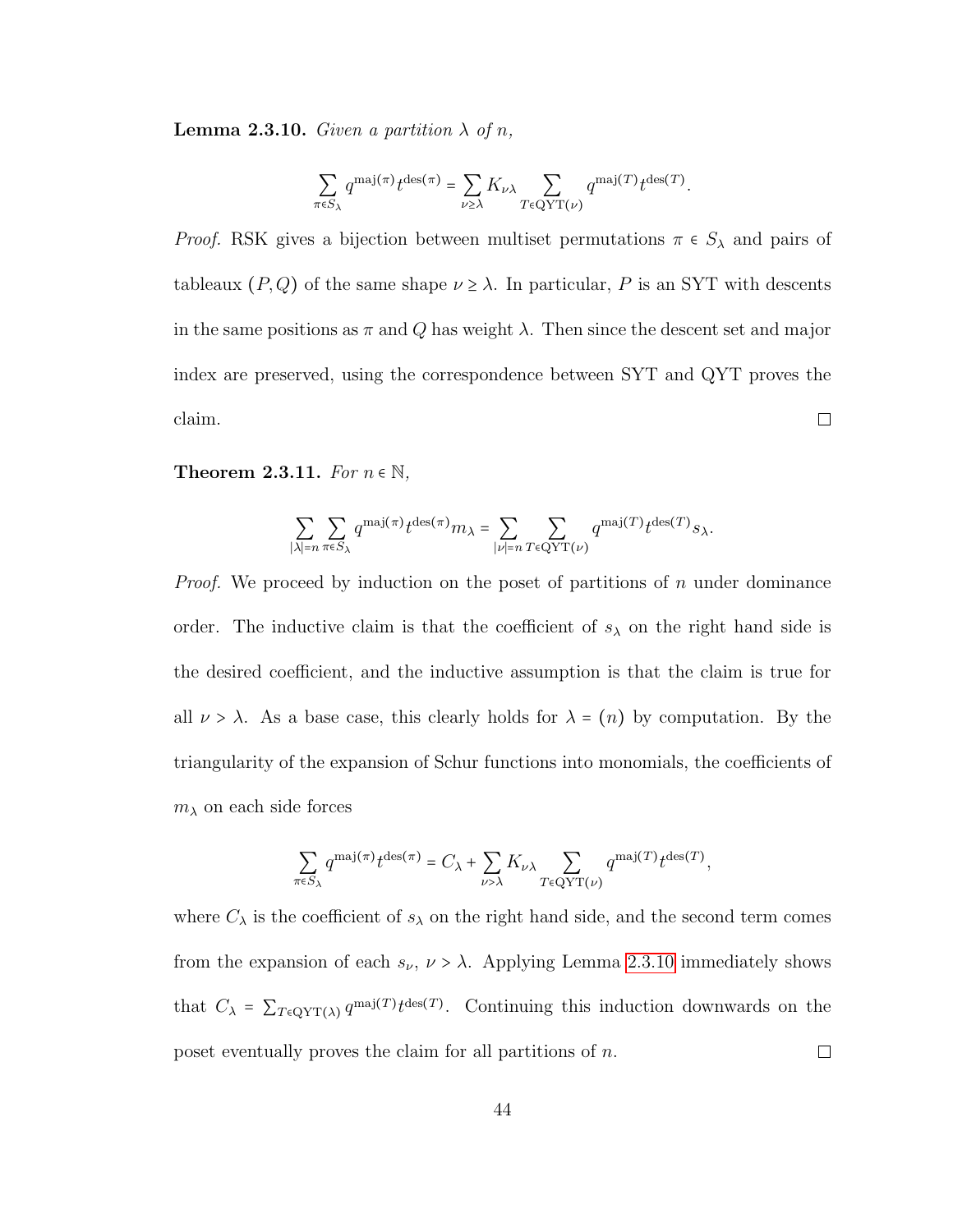# Chapter 3

# The Not Necessarily Symmetric World

In this chapter, some notation will be reused or redefined. In cases where notation is overloaded, the new definition of this chapter overrides the definition of the previous chapter. The work in this chapter is reproduced from [\[37\]](#page-94-2)

# 3.1 Key Polynomials

There are many bases for the polynomial ring that have deep geometric and representation theoretic significance. We begin with one such basis by defining it combinatorially using certain diagrams indexed by weak compositions.

A *diagram* is an array of finitely many cells in  $\mathbb{N} \times \mathbb{N}$ , and a *labeled diagram* is a diagram for which each cell contains a natural number, possibly with repetition. We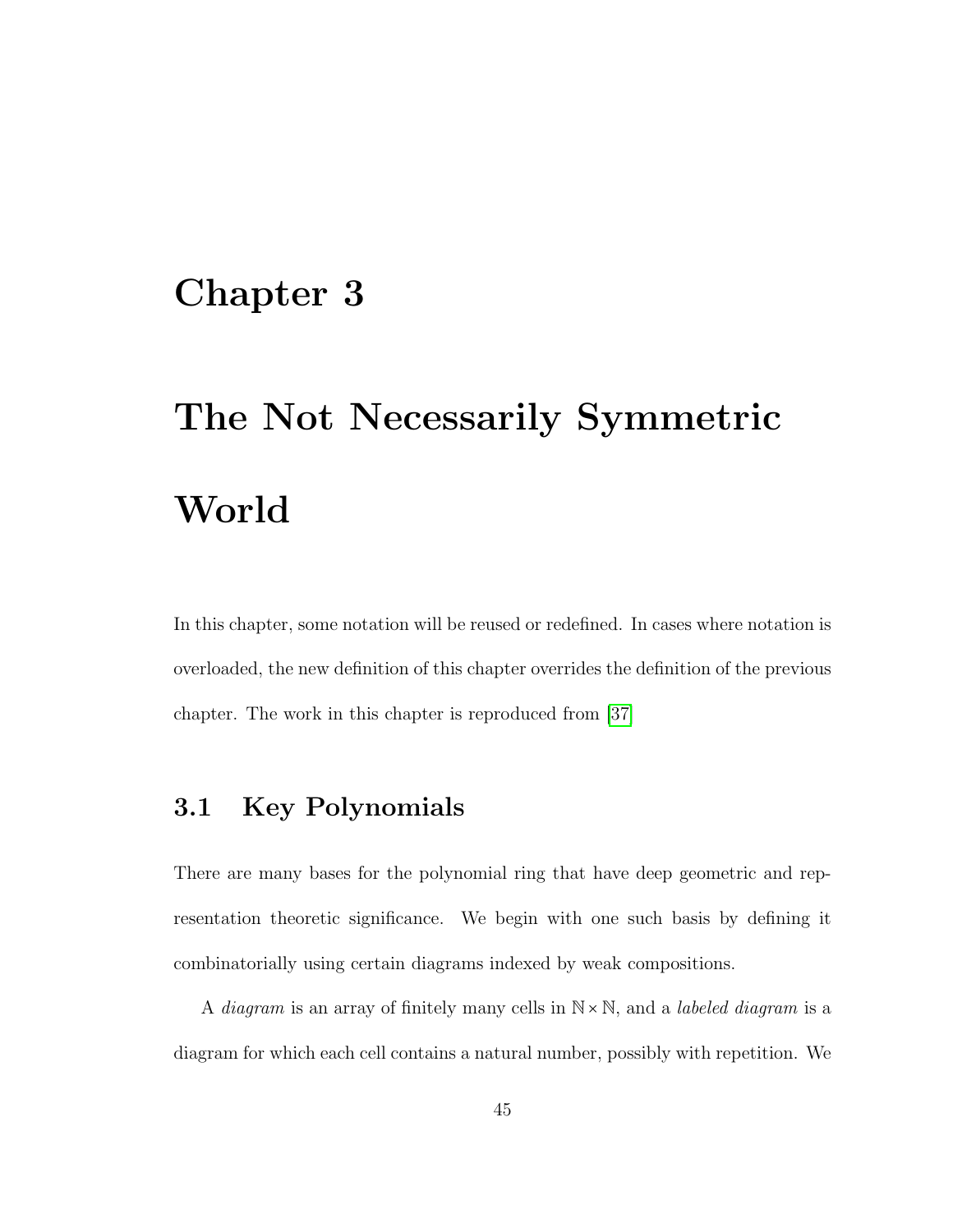draw all diagrams throughout this paper in French notation, that is, row indices will increase from bottom to top. The location of a cell in a diagram will be denoted using Cartesian coordinates. A weak composition is an ordered sequence of nonnegative integers written  $\mathbf{a} = (a_1, a_2, \dots, a_n)$  for some  $n \in \mathbb{N}$ , and we call  $a_i$ ,  $i \in \mathbb{N}$ , a part of **a**. The length of a weak composition is the number of parts it has. We write rev(a) to denote  $(a_n, a_{n-1}, \ldots, a_1)$  and sort(a) to denote the weak composition obtained from a by rearranging its parts in weakly decreasing order. We also write  $max(a)$  to denote the value of the (possibly not unique) largest part of **a**. A *composition* is a weak composition where all parts are positive and  $\text{flat}(\mathbf{a})$ denotes the composition with only the nonzero parts of **a** in order. The *weight* of a diagram D, denoted  $\text{wt}(D)$ , is the weak composition whose *i*th part is the number of cells in row i. A diagram is a key diagram if the rows are left justified. For each weak composition a, there is a unique key diagram of weight a, which we simply call the key diagram of **a**.

Starting from a particular diagram D, one can generate new diagrams using Kohnert moves. A Kohnert move on a diagram takes the rightmost cell of a given row and moves the cell to the first open position below, jumping over other cells if necessary. In the case of key diagrams, we call the set of diagrams generated by Kohnert moves on the key diagram of a the set of Kohnert diagrams of a. Kohnert [\[27\]](#page-93-2) showed that the key polynomial (also known as a Demazure character, introduced by Demazure [\[13\]](#page-91-1)) parameterized by the weak composition a is the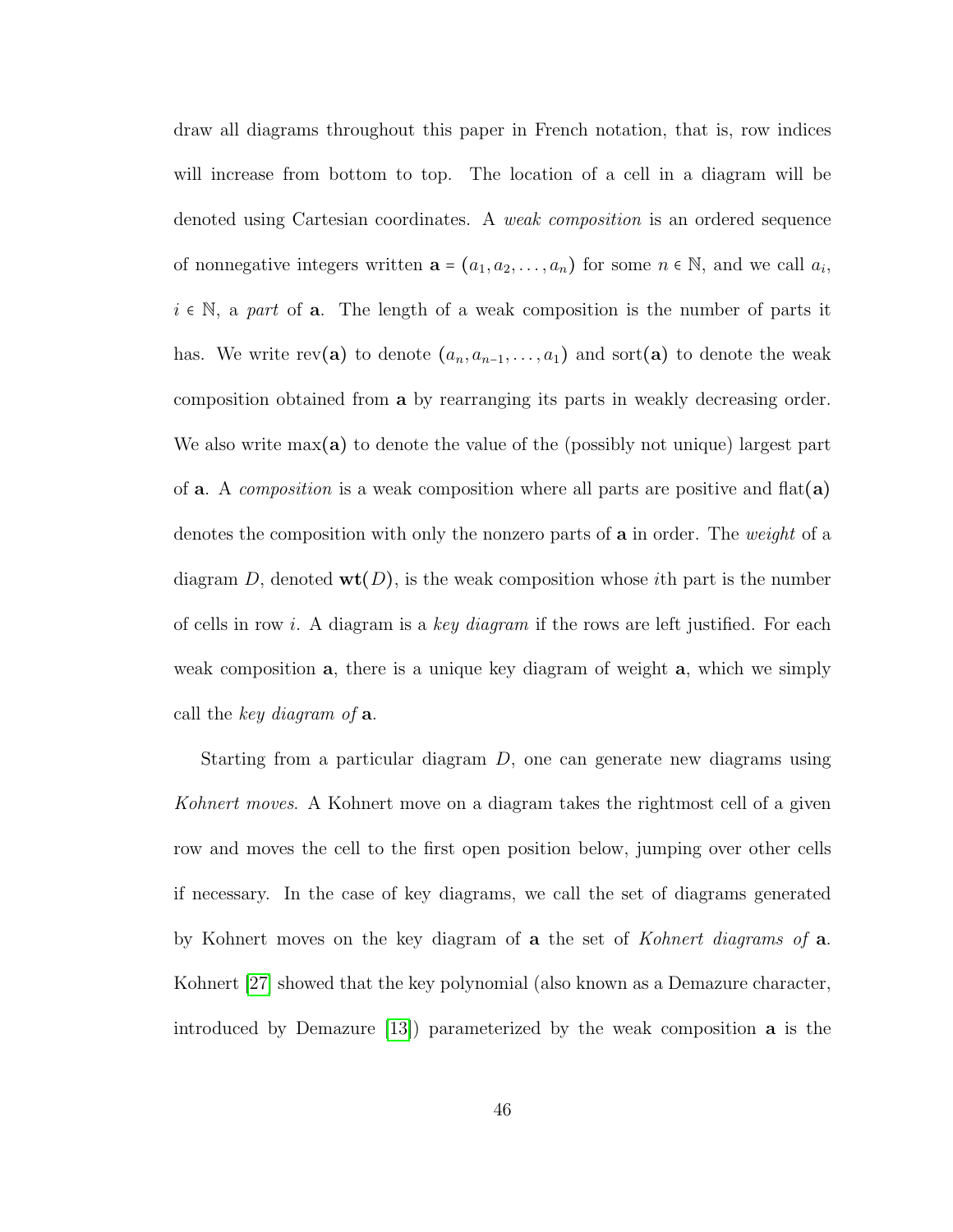generating polynomial of the set of Kohnert diagrams of a.

Assaf and Searles [\[7\]](#page-91-2) defined Kohnert tableaux, which are unique labelings for Kohnert diagrams that track the original position of each cell in the key diagram that the Kohnert diagram is generated from, before any Kohnert moves are applied. We note that these are a reformulation of Mason's fillings of key diagrams [\[32\]](#page-94-3).

**Definition 3.1.1** ([\[8\]](#page-91-3)). Given a weak composition **a** of length n, a Kohnert tableau of content **a** is a diagram filled with entries  $1^{a_1}, 2^{a_2}, \ldots, n^{a_n}$ , one per cell, satisfying the following conditions:

- 1. there is exactly one i in each column from 1 through  $a_i$ ;
- 2. each entry in row  $i$  is at least  $i$ ;
- 3. the cells with entry i weakly descend from left to right;
- 4. if  $i < j$  appear in a column with i above j, then there is an i in the column immediately to the right of and strictly above  $j$

The set of Kohnert tableaux of content **a** is denoted  $KT(a)$ . We call condition (2) the *flagged* condition and say that a labeled diagram (not just a Kohnert tableaux) satisfying this condition is flagged. An occurrence of (4) in any labeled diagram is called an *inversion* and we say that  $i$  and  $j$  are inverted. We also use the notation  $\mathbb{D}(T)$  to denote the underlying diagram for a given labeled diagram T.

Since each Kohnert diagram has a unique such labeling, we may define key polynomials as generating polynomials over Kohnert tableaux instead.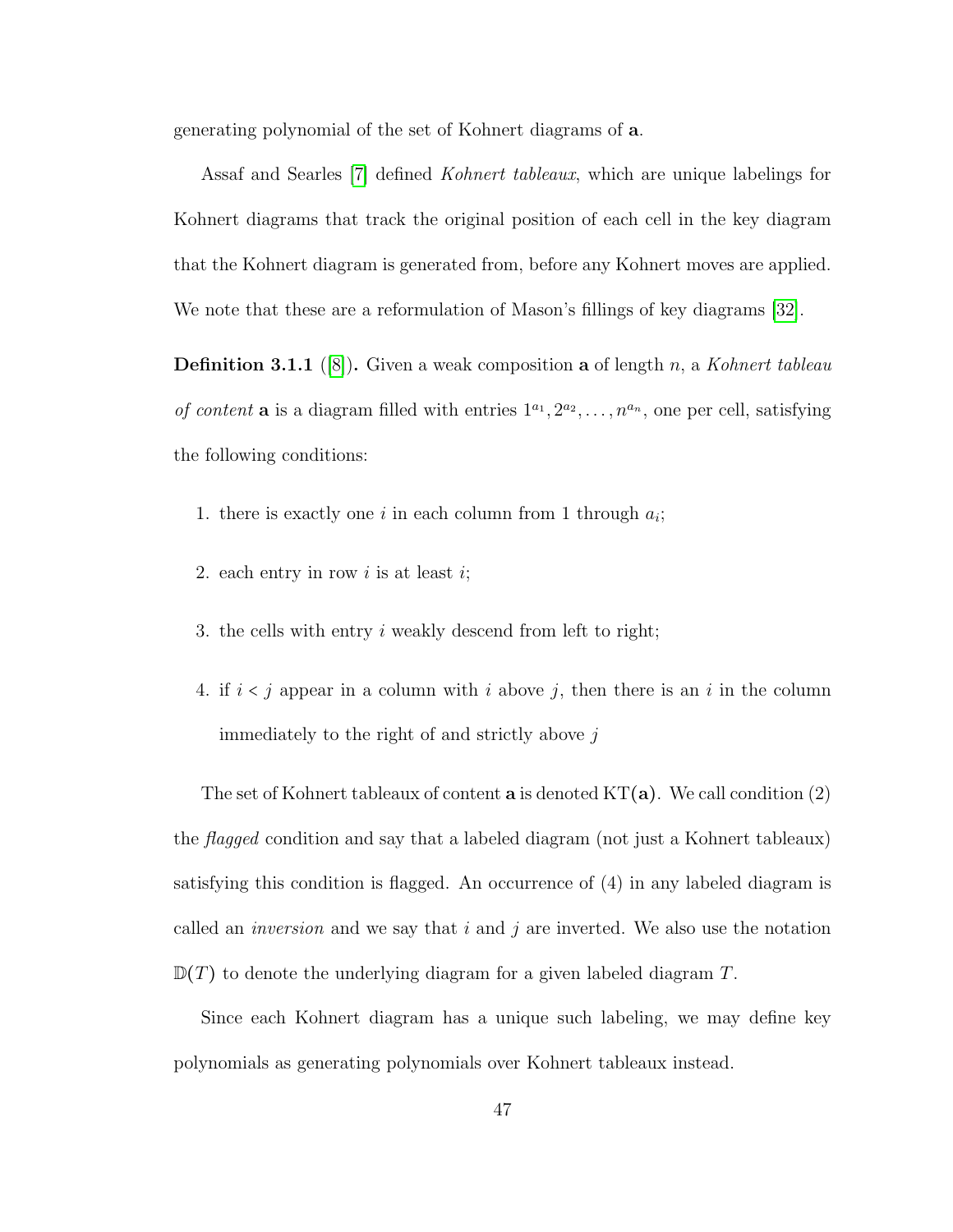<span id="page-53-0"></span>

Figure 3.1: The set  $KT(0,3,2)$ .

**Definition 3.1.2.** The key polynomial indexed by the weak composition **a** is

$$
\kappa_{\mathbf{a}} = \sum_{T \in \mathrm{KT}(\mathbf{a})} x^{\mathrm{wt}(T)}.
$$
\n(3.1.1)

For example, we have from Figure [3.1](#page-53-0) that

$$
\kappa_{(0,3,2)} = x_2^3 x_3^2 + x_1 x_2^2 x_3^2 + x_1^2 x_2 x_3^2 + x_1^3 x_3^2 + x_1^2 x_2^2 x_3 + x_1^3 x_2 x_3 + x_1^3 x_2^2 + x_1 x_2^3 x_3 + x_1^2 x_2^3.
$$

Key polynomials are a polynomial generalization of the Schur polynomials, and Lascoux and Schützenberger [\[29\]](#page-93-3) showed that if **a** is weakly increasing, then the corresponding key polynomial is a Schur polynomial and therefore symmetric.

<span id="page-53-1"></span>**Theorem 3.1.3** ([\[29\]](#page-93-3)). For a weak composition a of length n, the key polynomial  $\kappa_{\mathbf{a}}$  is symmetric in  $x_1, \ldots, x_n$  if and only if  $\mathbf a$  is weakly increasing. Moreover, in this case,  $\kappa_{\mathbf{a}} = s_{\text{rev}(\mathbf{a})}(x_1, \ldots, x_n)$ .

We can also characterize directly when a key polynomial is quasisymmetric.

<span id="page-53-2"></span>**Proposition 3.1.4** ([\[37\]](#page-94-2)). For a weak composition a of length n, the key polynomial  $\kappa_a$  is quasisymmetric in  $x_1, x_2, \ldots, x_n$  if and only if a has no zero parts or the parts are weakly increasing.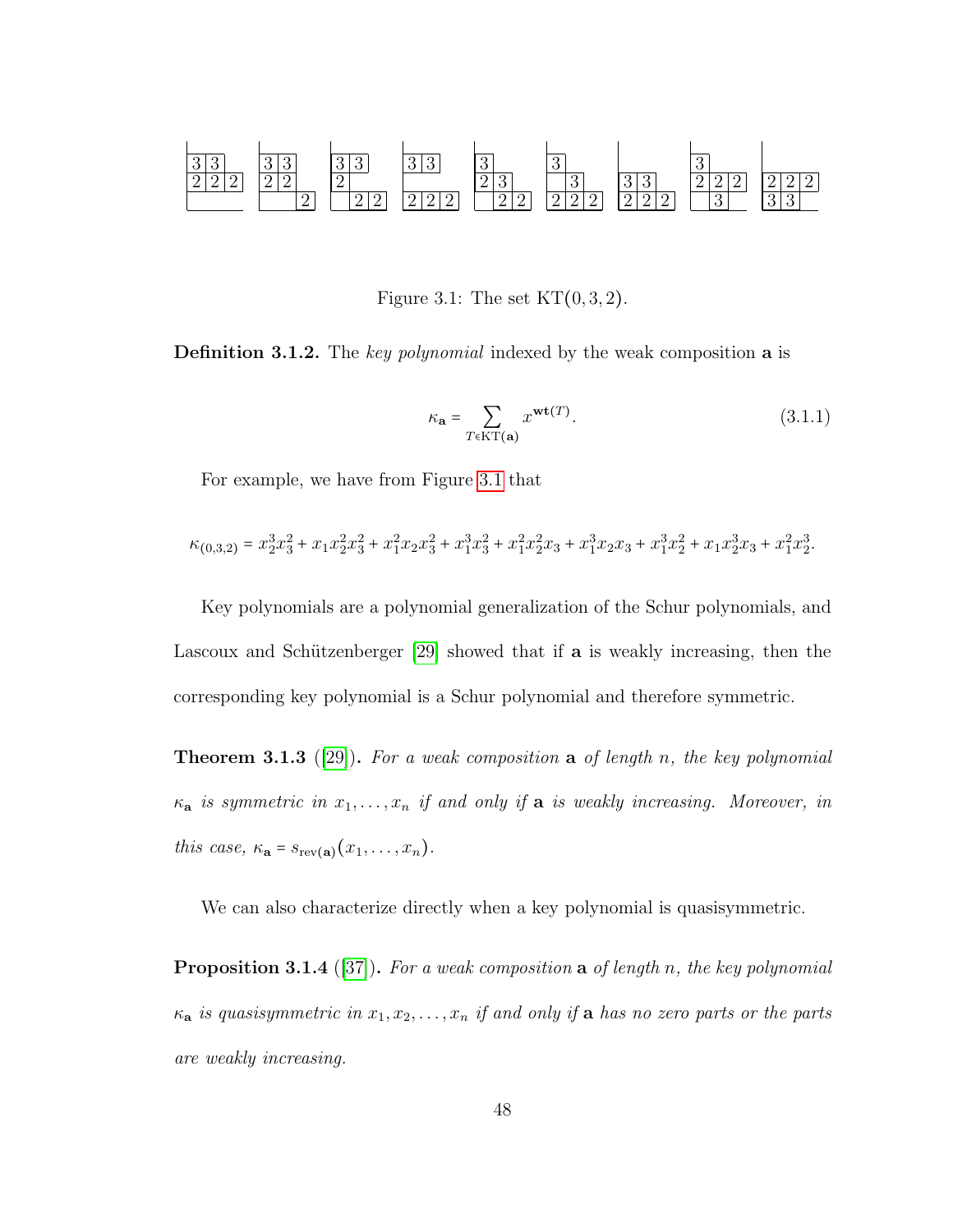*Proof.* We first consider when a is weakly increasing. By Theorem [3.1.3,](#page-53-1)  $\kappa_a$  is symmetric and so it is also quasisymmetric.

Next suppose that a has no zero parts. The diagram of a has a box in every row from 1 to  $n$  in the leftmost column, and any sequence of Kohnert moves preserves this property. Then  $x^{wt(T)}$  for any Kohnert tableau T of **a** has positive exponent for  $x_1, \ldots, x_n$  and is as a result quasisymmetric in  $x_1, \ldots, x_n$ . Therefore,  $\kappa_a$  is a sum of monomials, which are each individually quasisymmetric polynomials, so  $\kappa_a$ is quasisymmetric.

Finally, suppose that a is not weakly increasing and has at least one part equal to zero. We consider two cases: either there exists some index i for which  $a_i > a_{i+1} = 0$ , or there does not.

Suppose first that such an index exists. Observe that for a given diagram  $D$ ,  $\textbf{wt}(D)$  comes later in lexicographic order than the weights of any diagrams resulting from a sequence of Kohnert moves on D. Then since  $\kappa_{a}$  contains the term

$$
x_1^{a_1} \cdots x_i^{a_i} x_{i+1}^{a_{i+1}} \cdots x_n^{a_n} = x_1^{a_1} \cdots x_i^{a_i} x_{i+1}^0 \cdots x_n^{a_n}
$$

but not the term  $x_1^{a_1} \cdots x_i^0 x_{i+1}^{a_i} \cdots x_n^{a_n}$ ,  $\kappa_a$  is not quasisymmetric.

Now suppose that no such index  $i$  exists, so that **a** has some positive number of leading zeroes followed by exclusively nonzero parts. Choose j such that  $a_j > a_{j+1} >$ 0. We can apply Kohnert moves to the diagram of a to push all nonempty rows below row j down by exactly one space, then apply  $a_{j+1}$  Kohnert moves to row  $j+1$ to move the boxes in row  $j+1$  to row  $j-1$ . Now we have a Kohnert diagram with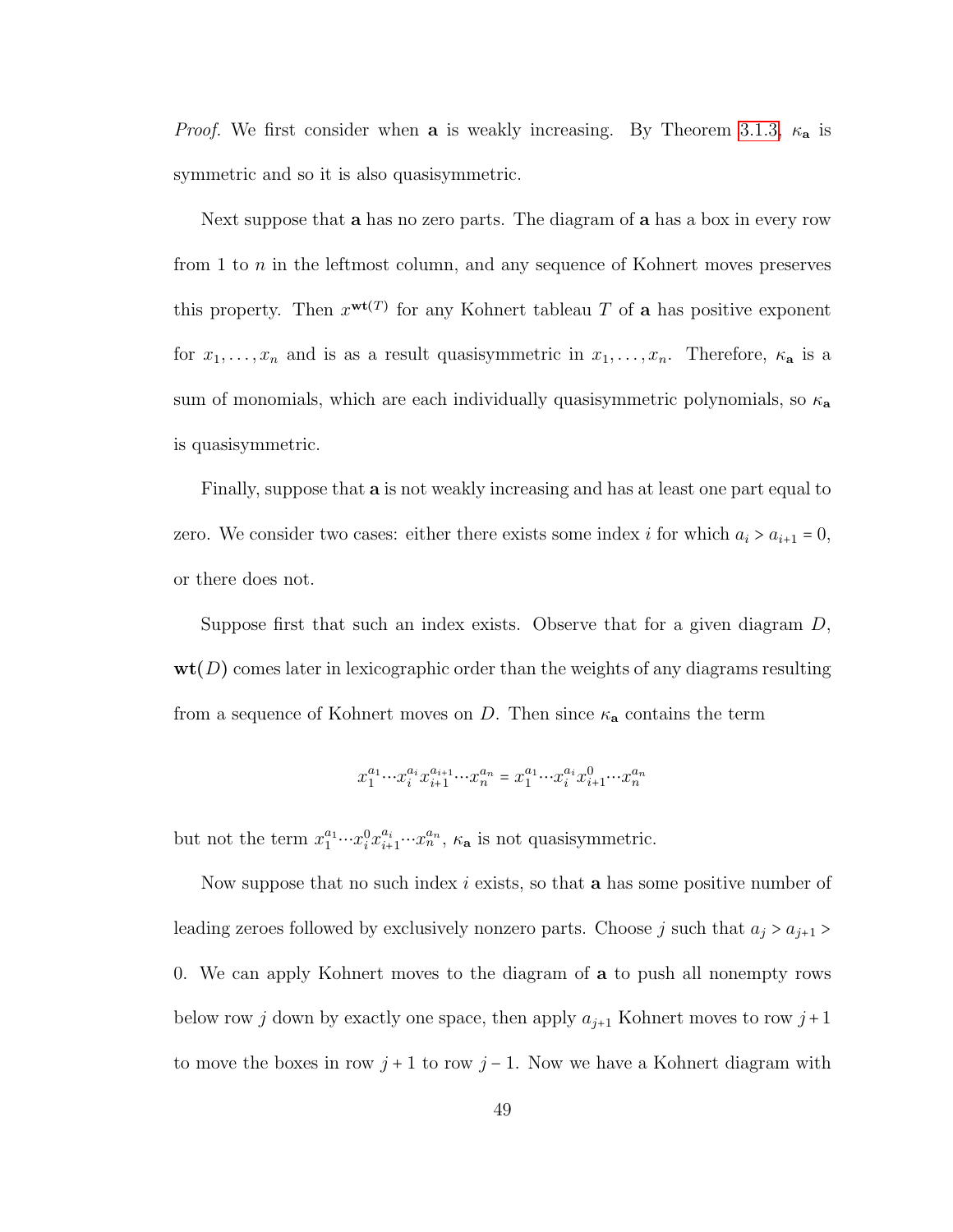associated monomial

$$
x_1^{a_2} {\cdots} x_{j-2}^{a_{j-1}} x_{j_1}^{a_{j+1}} x_j^{a_j} x_{j+1}^0 x_{j+2}^{a_{j+2}} {\cdots} x_n^{a_n}.
$$

If  $\kappa_a$  were quasisymmetric, then we would also need the monomial

$$
x_1^{a_1} \cdots x_{j-1}^{a_{j-1}} x_j^{a_{j+1}} x_{j+1}^{a_j} x_{j+2}^{a_{j+2}} \cdots x_n^{a_n}.
$$

However, the weight of the Kohnert diagram that this monomial would be associated with would come later in lexicographic order than a, which contradicts our observation above that Kohnert moves on a diagram must produce weights that come earlier in lexicographic order. Therefore,  $\kappa_a$  is not quasisymmetric.  $\Box$ 

Notably, the only key polynomials that are quasisymmetric but not symmetric are those with nonzero parts that are not weakly increasing and also have no zero parts.

## 3.2 Lock polynomials

Assaf and Searles [\[8\]](#page-91-3) introduced lock polynomials as a natural analogue to the combinatorial definition of key polynomials. The lock diagrams of **a** are all diagrams that can be obtained from applying a sequence of Kohnert moves to the unique right justified diagram with weight a and nonempty first column. As with Kohnert diagrams, lock diagrams of **a** have unique labelings, which we call *lock tableaux of content* **a**. We denote the set of lock tableaux of content **a** by  $LT(a)$ .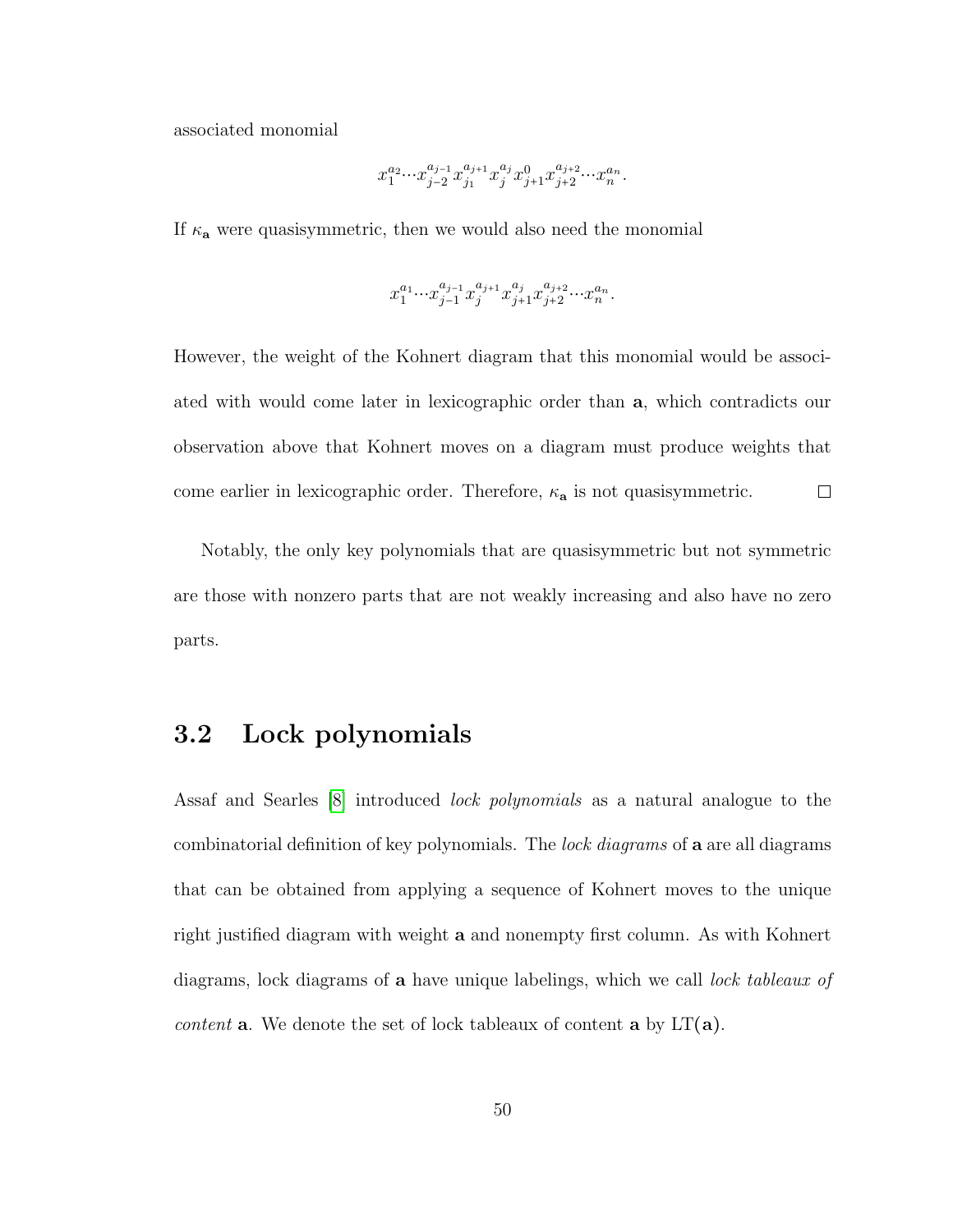<span id="page-56-1"></span>**Definition 3.2.1** ([\[8\]](#page-91-3)). Given a weak composition of length n, a lock tableau of content **a** is a diagram filled with entries  $1^{a_1}, 2^{a_2}, \ldots, n^{a_n}$ , one per cell, satisfying the following conditions:

- 1. there is exactly one i in each column from  $\max(\mathbf{a}) a_i + 1$  through  $\max(\mathbf{a})$ ;
- 2. each entry in row  $i$  is at least  $i$ ;
- 3. the cells with entry i weakly descend from left to right;
- 4. the labeling strictly decreases down columns.

We can see that there is a unique such labeling for any lock diagram because condition (1) fixes the set of labels in each column and condition (4) fixes their order within each column. We reproduce the first part of [\[8,](#page-91-3) Theorem 6.9] in order to reference this fact later. Here,  $L_a$  refers to the explicit labeling algorithm for lock tableaux, which we will not need for this paper.

<span id="page-56-0"></span>**Theorem 3.2.2** ([\[8,](#page-91-3) Theorem 6.9]). The labeling map  $L_a$  is a weight-preserving bijection between lock diagrams of a and lock tableaux of a.

We reiterate from earlier that we use the notation  $D(T)$  to denote the underlying diagram for a given labeled diagram T. We also use  $T_a$  to denote the unique lock tableau with weight flat( $\mathbf{a}$ ) and content  $\mathbf{a}$ .

The second half of [\[8,](#page-91-3) Theorem 6.9] allows us to define lock polynomials as the generating polynomials of lock tableaux.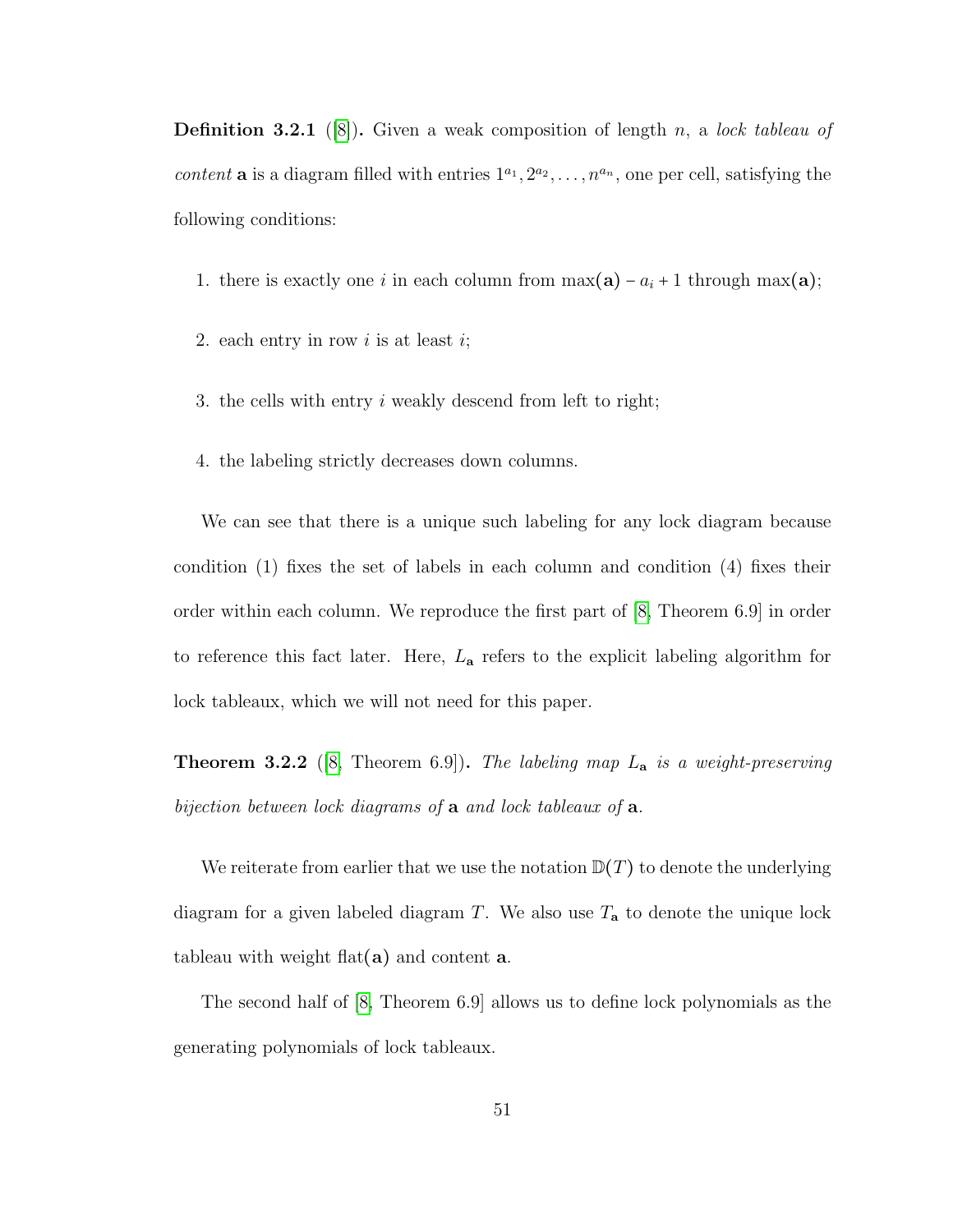<span id="page-57-0"></span>

Figure 3.2: The set  $LT(0, 2, 3)$ , where the rightmost tableau is  $T_{(0, 2, 3)}$ .

Definition 3.2.3 ([\[8,](#page-91-3) Theorem 6.9]). The lock polynomial indexed by the weak composition a is

$$
\mathfrak{L}_{\mathbf{a}} = \sum_{T \in \mathcal{LT}(\mathbf{a})} x^{\mathbf{wt}(T)}.
$$
\n(3.2.1)

For example, we have from Figure [3.2](#page-57-0) that

$$
\mathfrak{L}_{(0,2,3)} = x_2^2 x_3^3 + x_1 x_2 x_3^3 + x_1^2 x_3^3 + x_1 x_2^2 x_3^2 + x_1^2 x_2 x_3^2 + x_1^2 x_2^2 x_3 + x_1^2 x_2^3.
$$

Lock polynomials also form a basis for the full polynomial ring, and they coincide with key polynomials if the nonzero parts of **a** are weakly decreasing.

Proposition 3.2.4 ([\[8,](#page-91-3) Corollary 6.2]). The lock polynomials form a basis for the polynomial ring.

**Theorem 3.2.5** ([\[8,](#page-91-3) Theorem 6.12]). Given a weak composition a of length n such that its nonzero parts are weakly decreasing, we have

<span id="page-57-1"></span>
$$
\mathfrak{L}_{\mathbf{a}} = \kappa_{\mathbf{a}}.\tag{3.2.2}
$$

As with key polynomials, lock polynomials are not always symmetric or quasisymmetric, however we can characterize exactly when each happens. For the quasisymmetric case, the condition is the same as for key polynomials.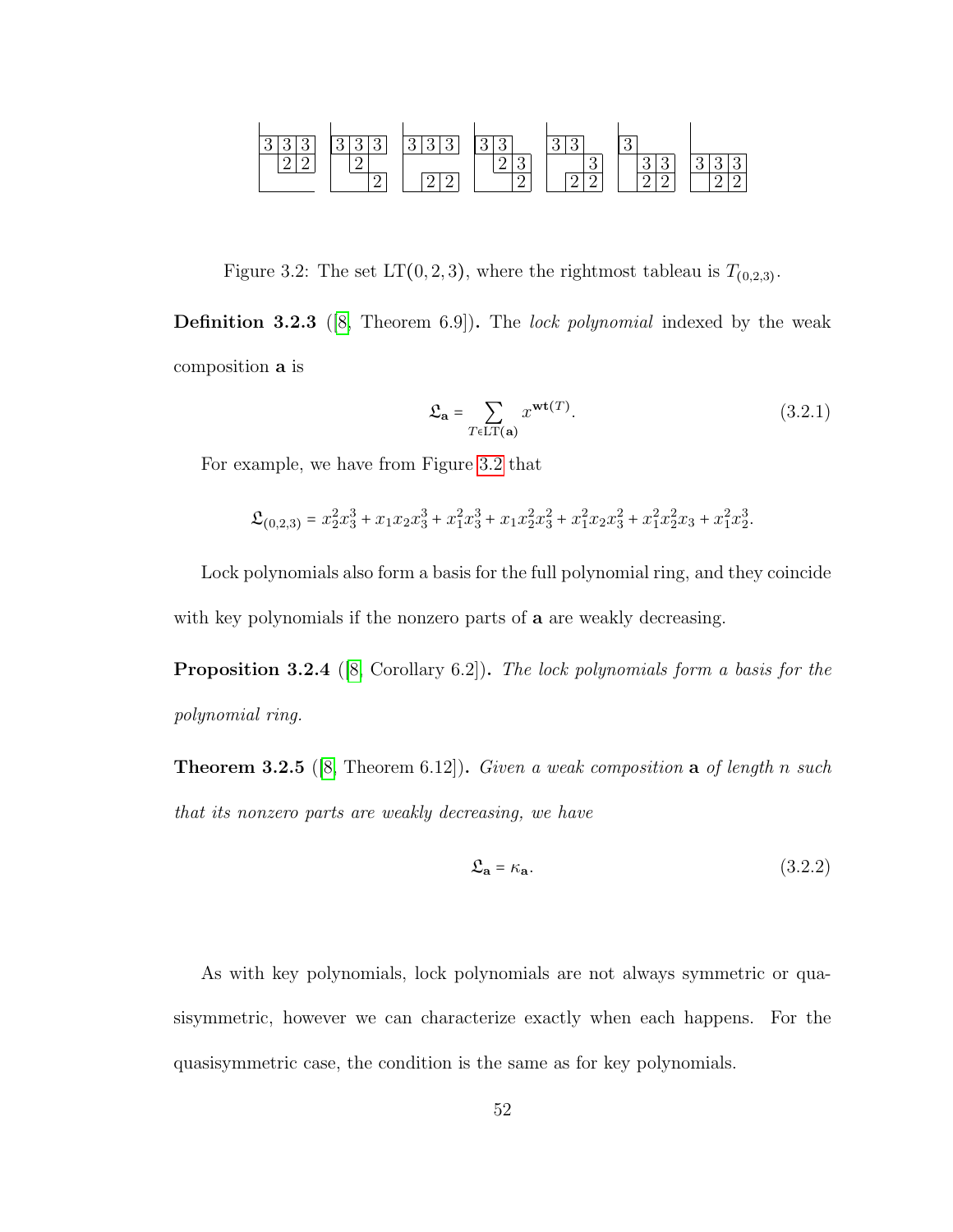<span id="page-58-0"></span>**Proposition 3.2.6** ([\[37\]](#page-94-2)). For a a weak composition of length n,  $\mathfrak{L}_a$  is quasisymmetric in  $x_1, x_2, \ldots, x_n$  if and only if **a** has no zero parts or the parts are weakly increasing.

Proof. If there are no zero parts, then no Kohnert moves can be done on the lock diagram of a. Then since lock tableaux of a are in bijection with lock diagrams of a by Theorem [3.2.2,](#page-56-0)  $\mathfrak{L}_a$  by definition consists of a single monomial with positive exponent for all variables  $x_1, \ldots, x_n$ , and therefore  $\mathfrak{L}_a$  is quasisymmetric in those variables.

Now suppose that **a** is weakly increasing with leading zeroes. Define maps  $p_i$ and  $d_i$  for  $1 \leq i < n$  as follows. If row  $i$  (row  $i + 1$ ) has at least one box in it and row  $i+1$  (row i) is empty,  $p_i(d_i)$  moves all boxes from row i (row  $i+1$ ) to row  $i+1$ (row i), preserving their columns and labels, otherwise  $p_i$   $(d_i)$  does nothing. We can think of these as colored edges connecting different labeled diagrams, where a connected component has generating polynomial equal to a monomial quasisymmetric polynomial in *n* variables. Therefore, it is sufficient to show that when at least one labeled diagram in a connected component is a lock tableau with content a, every labeled diagram in that connected component is a lock tableau with content a, since then summing over the connected components with lock tableau gives the lock polynomial as a sum of monomial quasisymmetric polynomials.

When  $d_i$  is applied to a lock tableau of content  $a$ , it is easy to check that all four properties in Definition [3.2.1](#page-56-1) are preserved. For  $p_i$ , properties  $(1)$ ,  $(3)$ , and  $(4)$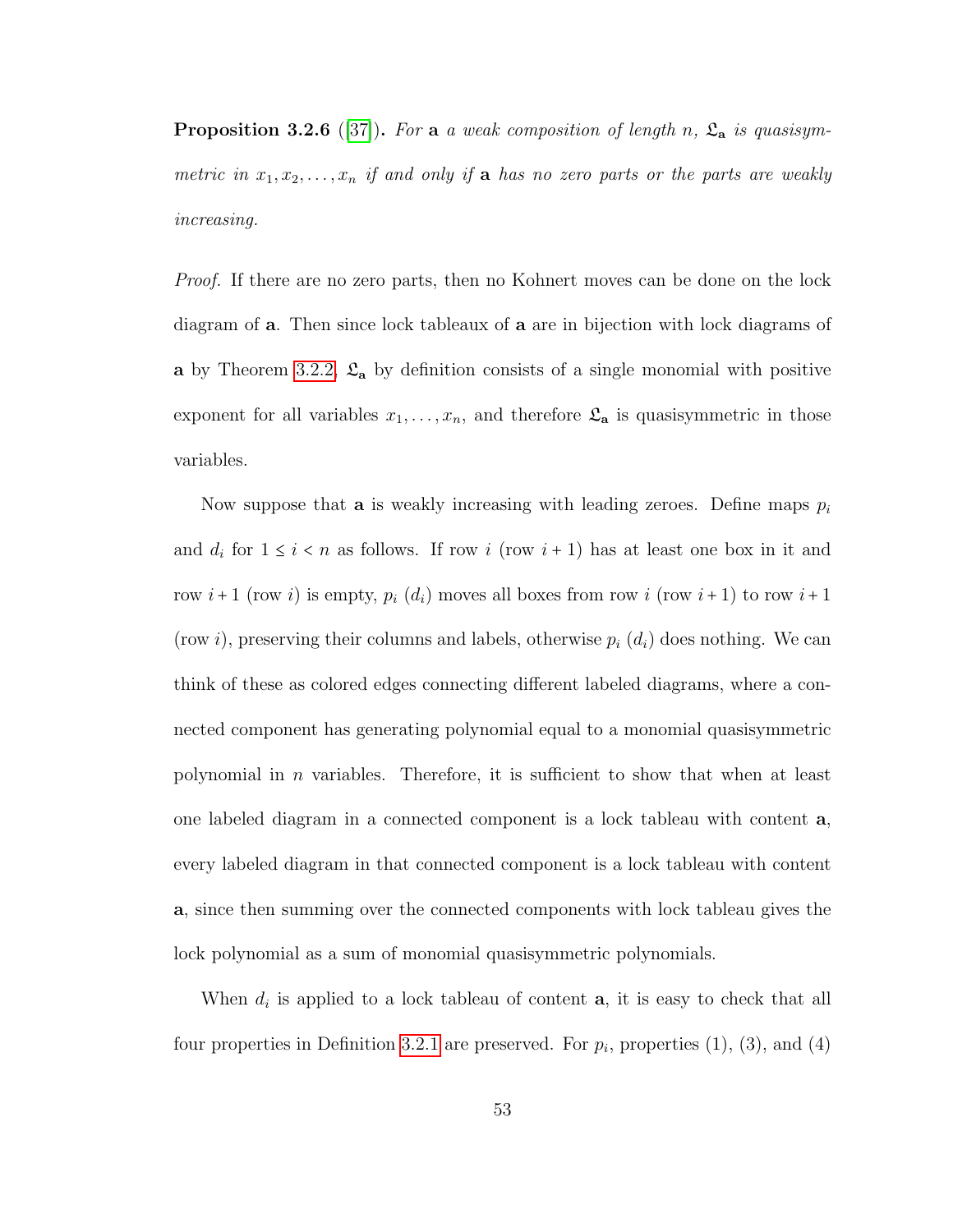are also clear by construction. For property (2), suppose that some box in column j with label i is pushed to row  $i+1$  by  $p_i$ . By properties (1) and (2) and the fact that **a** is weakly increasing, there must be boxes with labels  $i+1, i+2, \ldots, n$  strictly above row  $i + 1$  in column j. However, since there cannot be boxes above row n, we must have  $n-i$  boxes fitting into  $n-i-1$  rows, which is impossible. Therefore, property (2) must also hold, and any labeled diagram connected to a lock tableau of content **a** by a sequence of  $p_i, d_i$  is also a lock tableau of content **a**.

Finally, consider the case where the parts of a are not weakly increasing and at least one part is equal to zero. The proof in this case is essentially identical to that of the same case in the proof of Proposition [3.1.4](#page-53-2) and the analagous conclusion follows, that the lock polynomial of **a** is not quasisymmetric in this case.  $\Box$ 

Symmetry for lock polynomials is less common than for key polynomials, as seen by comparing Theorem [3.1.3](#page-53-1) with the following.

**Proposition 3.2.7** ([\[37\]](#page-94-2)). For a a weak composition of length n, the lock polynomial  $\mathfrak{L}_{\mathbf{a}}$  is symmetric in  $x_1, x_2, \ldots, x_n$  if and only if  $\mathbf{a} = 0^{n-k} \times m^k$  for some integers  $m, k > 0$  and  $k \leq n$ . Moreover, in this case, we have  $\mathfrak{L}_a = s_{m^k}(x_1, \ldots, x_n)$ .

*Proof.* By Proposition [3.2.6,](#page-58-0) a must be weakly increasing or else  $\mathfrak{L}_{a}$  is not quasisymmetric, and so not symmetric.

Suppose then that  $a$  is weakly increasing and that there exists some index  $i$  such that  $a_{i+1} > a_i > 0$ , and let  $s_i$ **a** be **a** with the parts  $a_i$  and  $a_{i+1}$  swapped. The lock polynomial of **a** must contain a monomial  $x^a$ , so if it is symmetric, it must also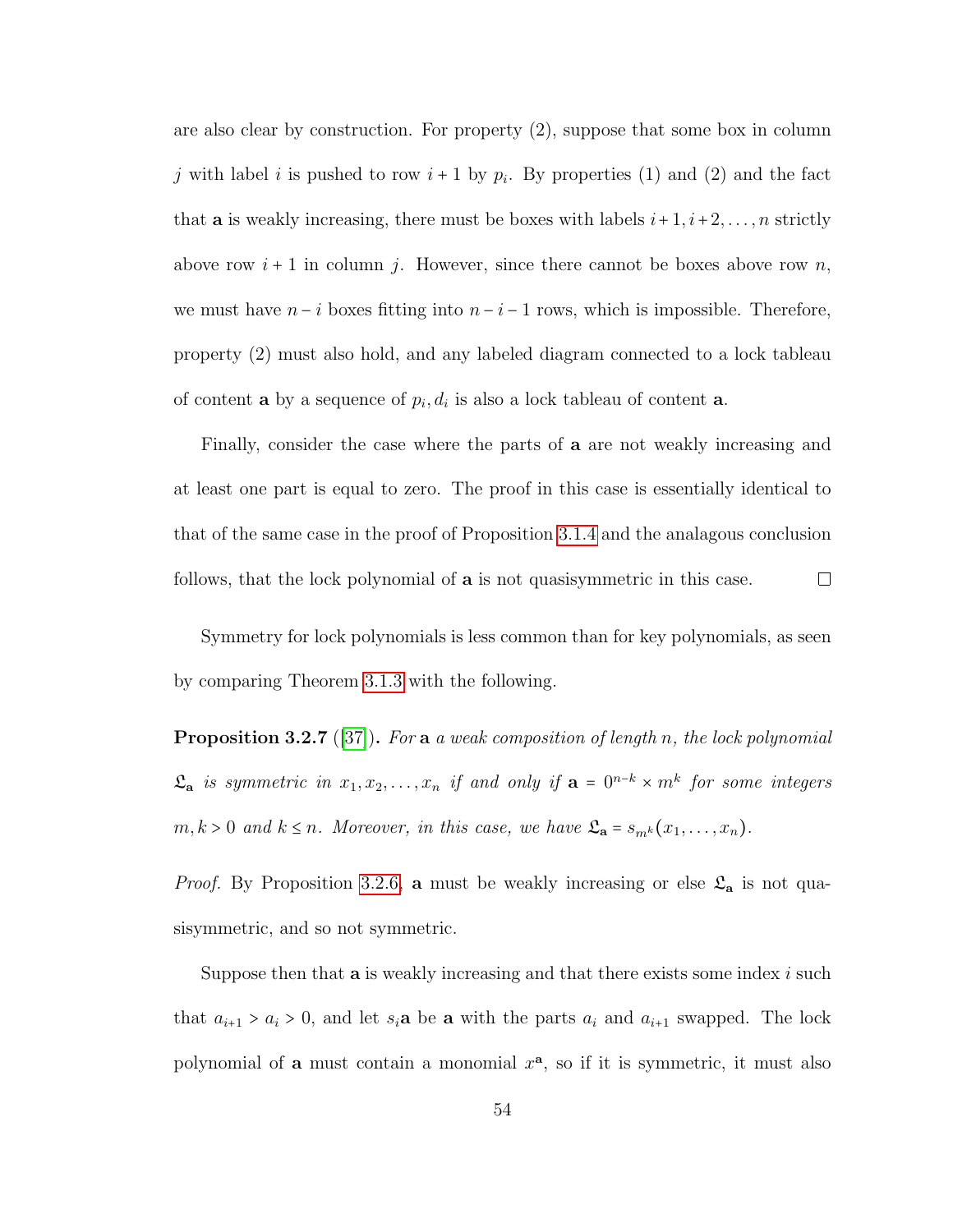contain the monomial  $x^{s_i}$ . Consider a lock tableau that would be associated with this monomial.

By condition (2) in Definition [3.2.1,](#page-56-1) every box in rows  $i + 2$  to n must have a label between  $i + 2$  and n, and since there are  $a_{i+2} + \cdots + a_n$  many such boxes and labels, every such box must have such a label, and there are no remaining labels between  $i + 2$  and n to place in lower rows.

Using condition (2) again, every one of the  $a_i$  boxes in row  $i + 1$  must have an  $i+1$  label, since no smaller labels can exist in row  $i+1$ , and from above, no larger labels can either. Since  $a_{i+1} > a_i$ , this leaves  $a_{i+1} - a_i$  many  $i+1$  labels that must go in lower rows. Since columns strictly decrease, these excess  $i + 1$  labels must be to the left of column max(a) –  $a_i + 1$ . However, this would imply the existence of  $i + 1$ labels strictly lower and to the left of the  $i + 1$  labels in row  $i + 1$ , which contradicts condition (3). Therefore, no such lock tableau can exist, and  $\mathfrak{L}_{\mathbf{a}}$  is not symmetric.

The only remaining cases are those for which  $\mathbf{a} = 0^{n-k} \times m^k$ . By Theorem [3.2.5,](#page-57-1) we have  $\mathfrak{L}_{\mathbf{a}} = \kappa_{\mathbf{a}}$ , then by Theorem [3.1.3,](#page-53-1) we have  $\kappa_{\mathbf{a}} = s_{rev(\mathbf{a})}(x_1, \ldots, x_n)$ , so  $\mathfrak{L}_{\mathbf{a}}$  is always symmetric in these cases.  $\Box$ 

## 3.3 Crystals

Kashiwara [\[21\]](#page-92-2) introduced the notion of crystal bases in his study of the representation theory of quantized universal enveloping algebras at  $q = 0$ . Combinatorially for the general linear group (type A), a *crystal* is a set  $\beta$  not containing 0, a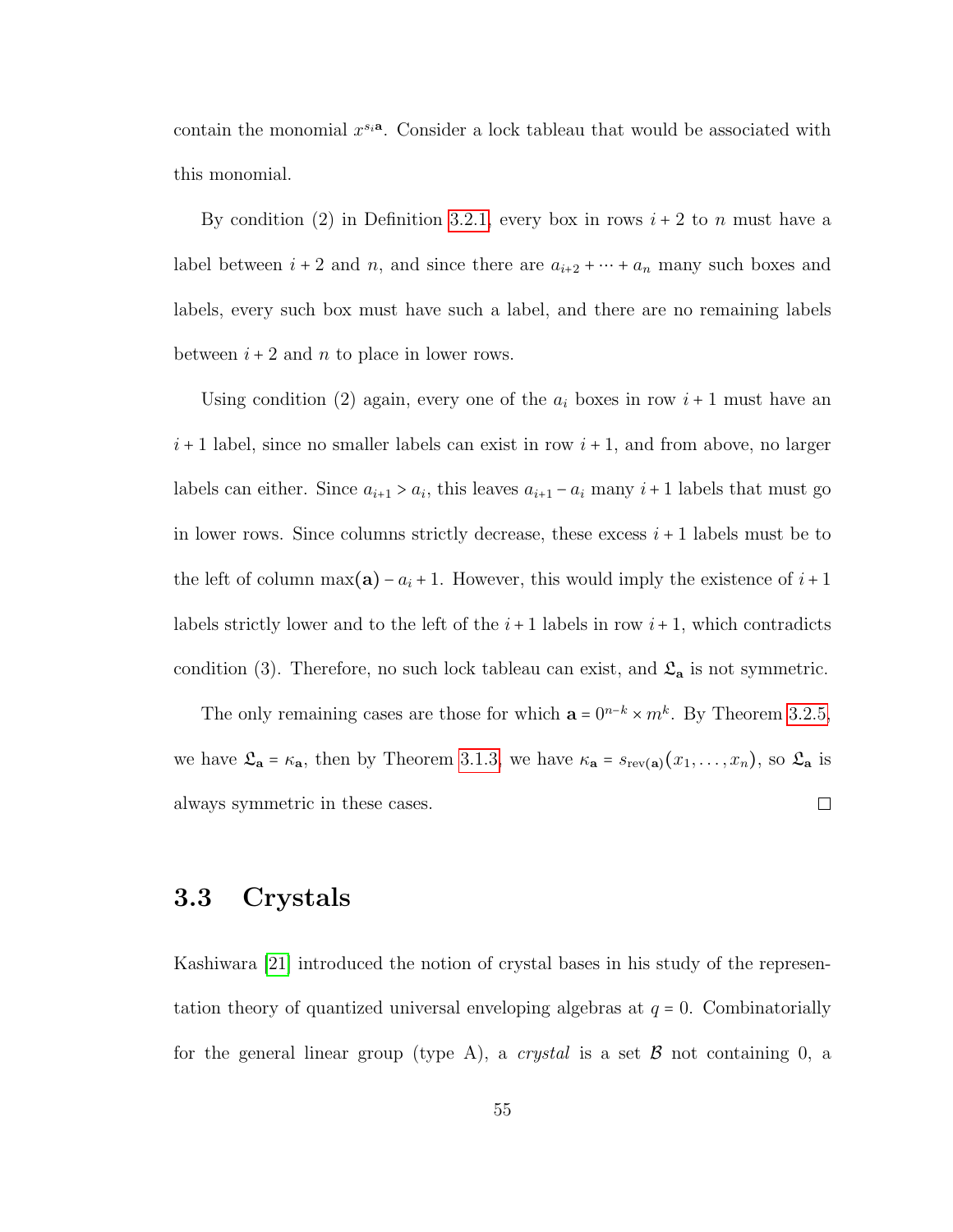weight map  $\mathbf{wt} : \mathcal{B} \to \mathbb{Z}^n$ , and raising and lowering operators  $e_i, f_i : \mathcal{B} \to \mathcal{B} \cup \{0\},$ for  $i = 1, 2, ..., n - 1$  that satisfy certain axioms including  $e_i(b) = b'$  if and only if  $f_i(b') = b$ . In particular, we can deduce the lowering operators from the raising operators. For a more in depth introduction to crystals, see [\[20,](#page-92-3) [10\]](#page-91-4). We can also visualize a crystal by identifying it with an edge weighted directed graph where  $b \stackrel{i}{\rightarrow} b'$  if and only if  $b' = f_i b$ , and we call this graph the *crystal graph*.

Demazure [\[13\]](#page-91-1) introduced Demazure modules that arose in connection with Schubert calculus [\[12\]](#page-91-5) and gave a character formula for them. The proof of this character formula turned out to have a gap, but it was later proven by Andersen [\[2\]](#page-90-0). Littelmann [\[30\]](#page-93-4) conjectured and Kashiwara [\[22\]](#page-93-5) proved that Demazure modules have crystal bases, which are now called Demazure crystals. These Demazure crystals are certain truncations of crystals on semistandard Young tableaux that were constructed explicitly by Kashiwara and Nakashima [\[23\]](#page-93-6) and Littelmann [\[30\]](#page-93-4). Assaf and Schilling [\[6,](#page-90-1) Definition 3.7] gave an explicit combinatorial construction of Demazure crystals with raising and lowering operators that act on semistandard key tableaux. These tableaux were reformulations of the fillings of key diagrams defined by Mason [\[32\]](#page-94-3) and can be translated into the language of Kohnert diagrams and tableaux, as presented by Assaf and González  $|5|$ . In this paper, we focus specifically on these crystal operators on Kohnert diagrams and tableaux.

**Definition 3.3.1** ([\[5\]](#page-90-2)). Given any diagram D with  $n \ge 1$  rows and  $1 \le i \le n$ , define the vertical *i*-pairing of D as follows: *i*-pair any boxes in rows *i* and  $i + 1$  that are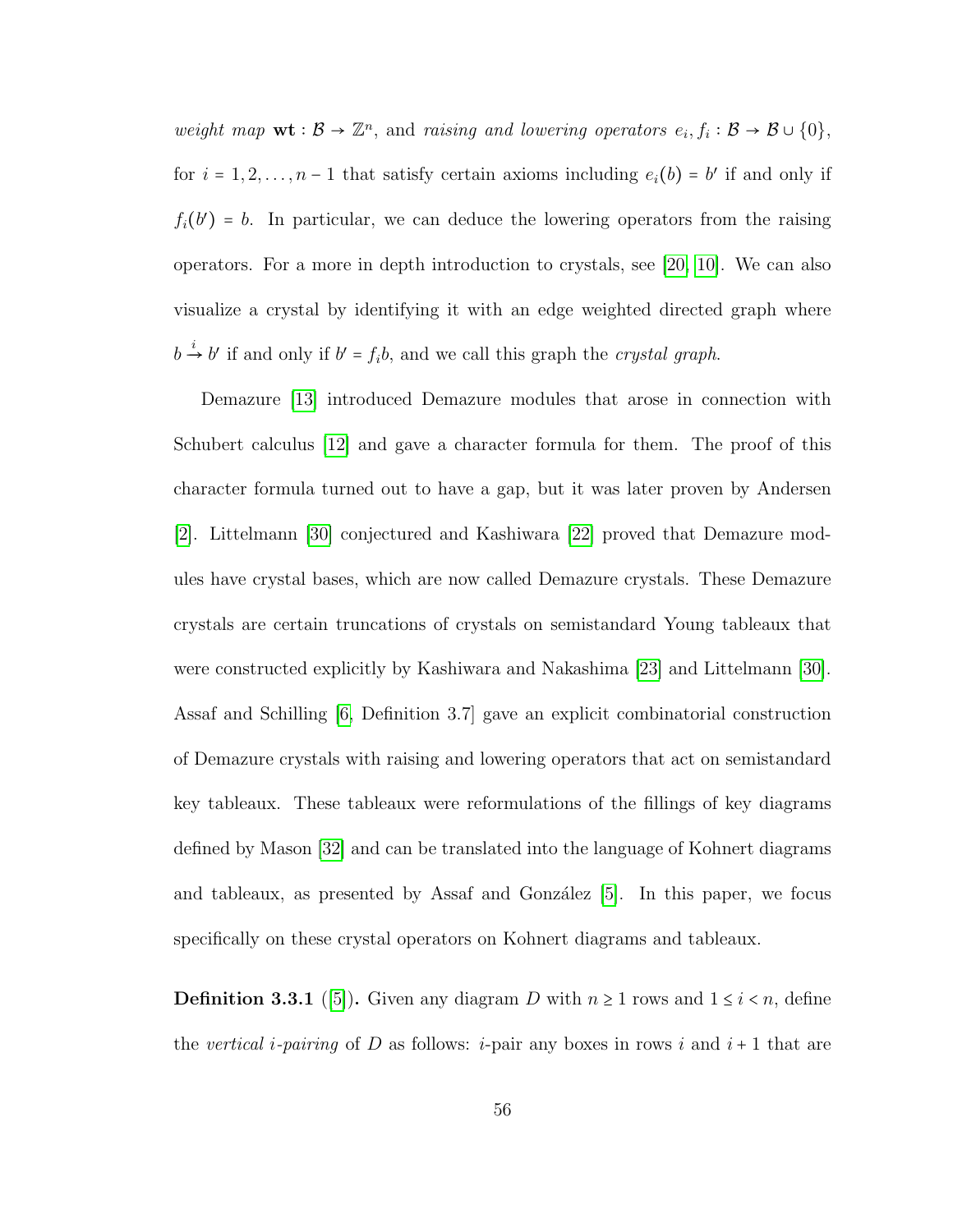located in the same column and then iteratively vertically i-pair any unpaired boxes in row  $i+1$  with the rightmost unpaired box in row i located in a column to its left whenever all the boxes in rows  $i$  and  $i+1$  in the columns between them are already vertically i-paired.

**Definition 3.3.2** ([\[5\]](#page-90-2)). Given any integer  $n \geq 0$  and any diagram D with at most n rows, for any integer  $1 \leq i \leq n$ , define the *raising operator*  $e_i$  on the space of diagrams as the operator that pushes the rightmost vertically unpaired box in row  $i+1$  of D down to row i. If D has no vertically unpaired boxes in row  $i+1$ , then  $e_i(D) = 0.$ 



Figure 3.3: Boxes that share a number label in these diagrams are vertically 2 paired.

Assaf and González show in  $[5,$  Proposition 5.23] that these raising operators on Kohnert diagrams coincide with their raising operators on Kohnert tableaux. Therefore, we simply define raising operators on Kohnert tableaux through identification with Kohnert diagrams.

We can do the same for raising operators on lock tableaux. That is, given T a lock tableau of content a with underlying diagram  $D$ , the raising operator on  $T$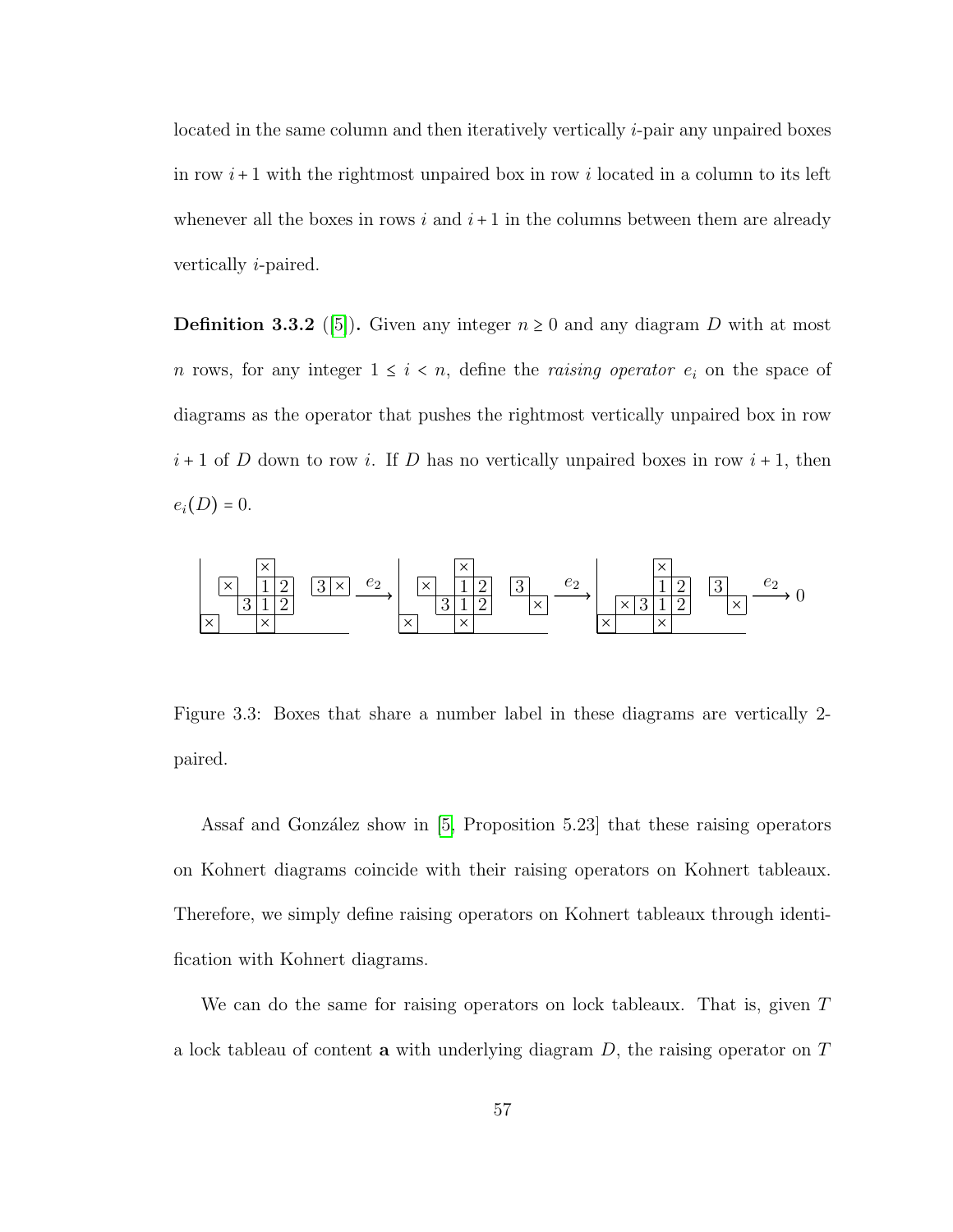produces the unique lock tableau of content a with underlying diagram  $e_i(D)$  if it exists, otherwise  $e_i(T) = 0$ . Note that in this case, we also specify that the resulting diagram must have a valid lock tableau labeling. This is because while the raising operator  $e_i$  on a Kohnert tableau always produces another Kohnert tableau of the same content, the same may not be true for a given lock tableau. Put another way, the minimal k such that  $e_i^{k+1}(T) = 0$  is the number of unpaired boxes in row  $i+1$ for a Kohnert tableau but may be smaller for a lock tableau.

We also provide the following equivalent formulation for raising operators on lock tableaux for completeness, where boxes are vertically paired based on the underlying diagram.

**Definition 3.3.3.** Given a weak composition  $a, T \in LT(a)$ , and  $1 \leq i \leq n$ , the *raising operator*  $e_i$  acts on T by  $e_i(T) = 0$  if T has no vertically unpaired boxes in row  $i+1$  or if the rightmost unpaired box in row  $i+1$  has the same label as a box to its right in the same row. Otherwise,  $e_i$  pushes the rightmost vertically unpaired box in row  $i+1$  of T down to row i.

$$
\frac{3\,3\,3\,3\,3}{2\,2\,2}
$$
\n
$$
\xrightarrow{e_2} \frac{3\,3\,3}{2\,2}
$$
\n
$$
\xrightarrow{e_2} \frac{3\,3}{2\,2}
$$
\n
$$
\xrightarrow{e_2} \frac{3\,3}{2\,2}
$$
\n
$$
\xrightarrow{e_2} 0
$$

Figure 3.4: Raising operators acting on a lock tableau of content  $(0, 3, 4)$ . Notice that the third tableau is sent to zero despite there being an unpaired box in row 3.

It is straightforward to see that this coincides with the previous definition on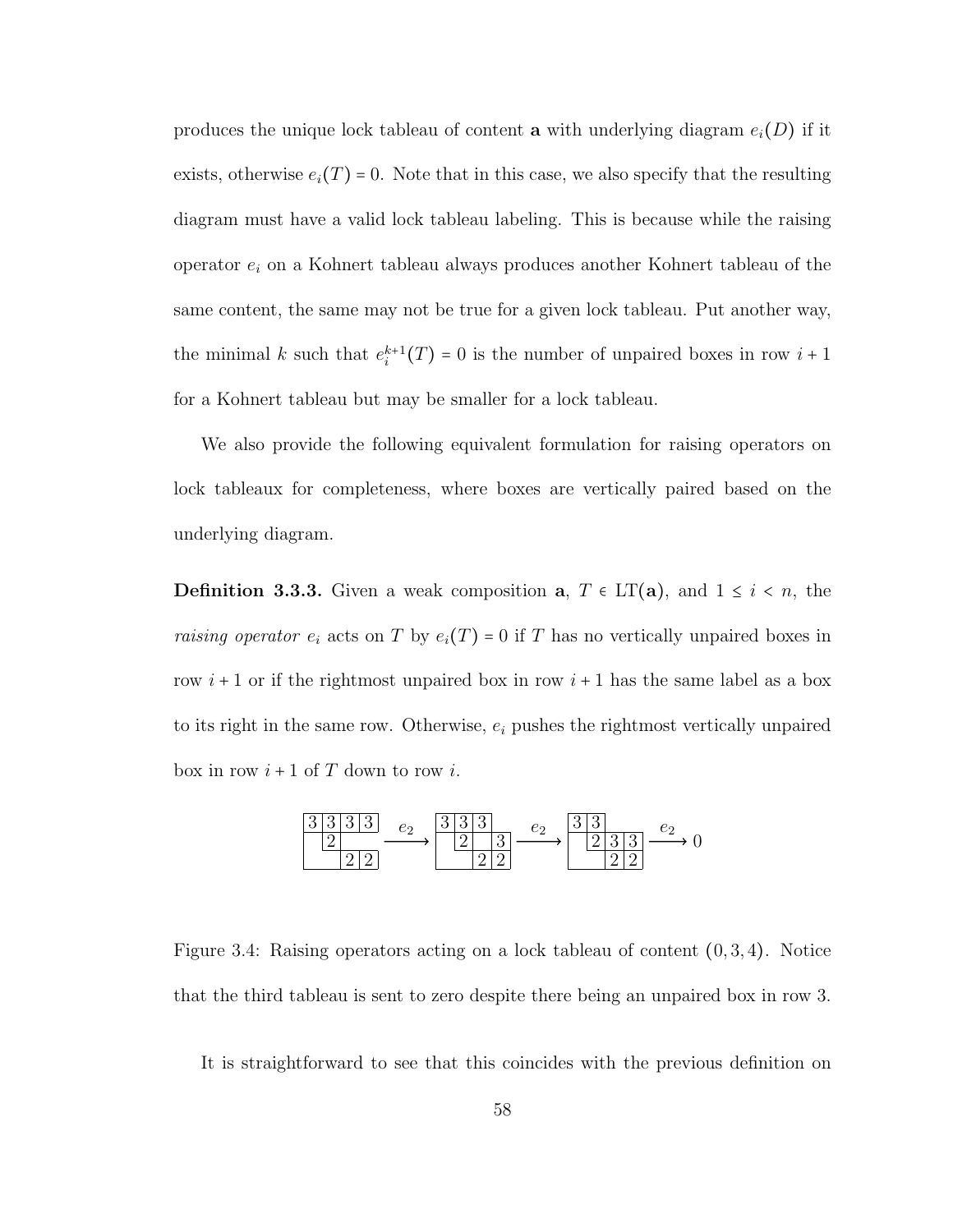the underlying diagram. To avoid excessive notation, we will use  $e_i$  for any raising operator on lock or Kohnert diagrams or tableaux and  $f_i$  for any lowering operator, where the type of object being acted on will either be clear from context or specified if not.

Since there is a natural bijection from Kohnert tableaux to semistandard key tableaux, the crystal graph on Kohnert tableaux of content a is the Demazure crystal parametrized by a. We will refer to the crystal graph on lock tableaux of content **a** as the *lock crystal of* **a**. See Figure [3.5](#page-65-0) for an example. It is well-known that Demazure crystals are connected, and it turns out that the same is true for lock crystals.

<span id="page-64-0"></span>**Theorem 3.3.4** ([\[37\]](#page-94-2)). For a a weak composition, the raising and lowering operators on semistandard lock tableaux generate a connected, edge weighted directed *graph* on  $LT(a)$ .

Proof. See Figure [3.6](#page-66-0) for an explicit example of the argument below. Recall that  $T_a$  denotes the LT of content **a** with weight flat(**a**). We can check that this is unique by the definition of lock tableaux. It is sufficient to show that for  $T \in$  $LT(a)$  with highest box in row m, T is connected to  $T_a$  using only the crystal operators  $e_1, f_1, \ldots, e_{m-1}, f_{m-1}$ . We prove this by inducting on the size of **a**. The base case consists of weak compositions of size 1, where the single box in row  $m$  is always connected to the single box in row 1 by the sequence of crystal operators  $e_1 \circ e_2 \circ \cdots \circ e_{m-1}.$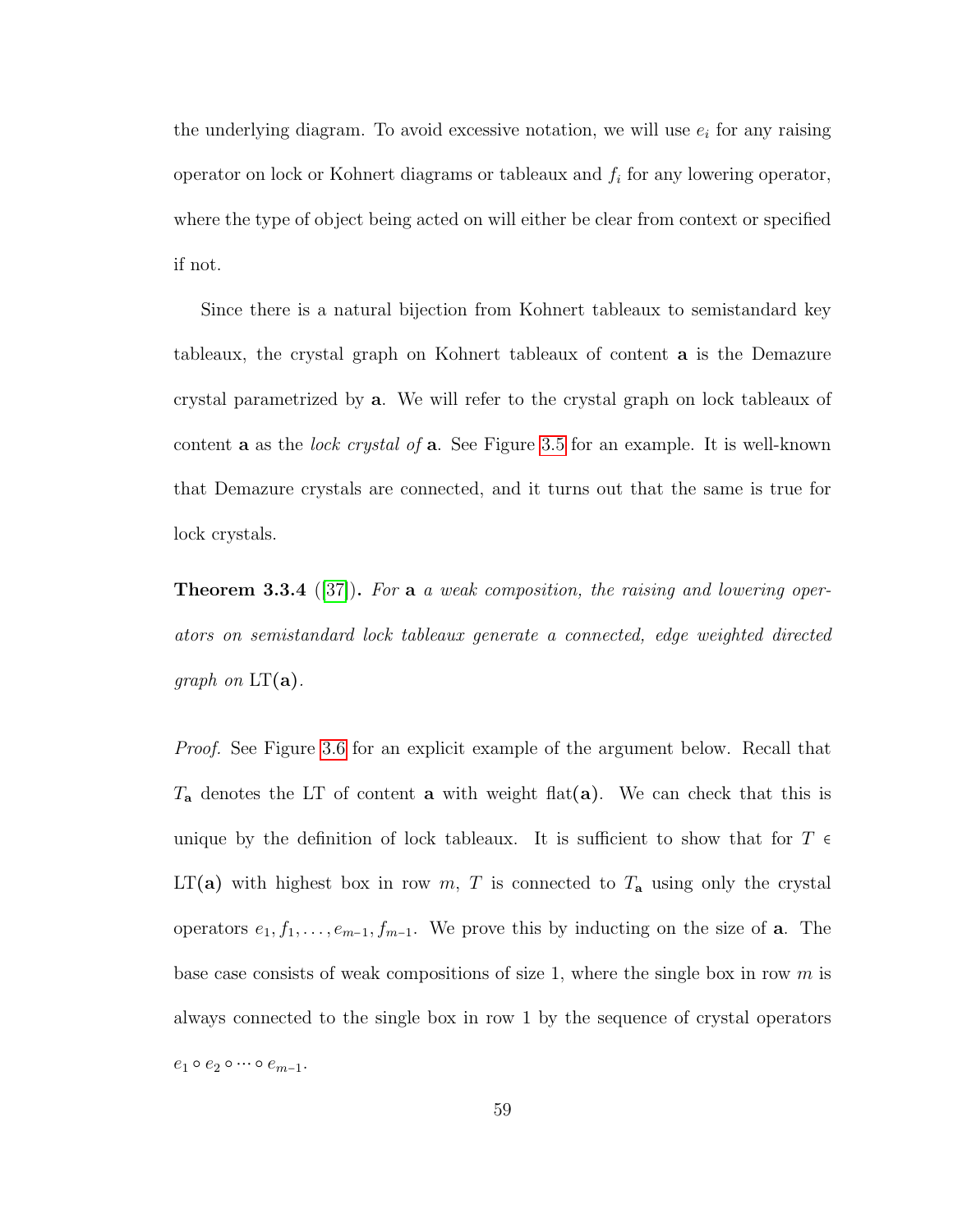

<span id="page-65-0"></span>Figure 3.5: On the left is the Demazure crystal of  $\mathbf{a} = (1, 0, 2, 1)$  and on the right is the lock crystal of **a**. Here, an arrow labeled with i denotes a lowering operator  $f_i$ .

Suppose that **b** is a weak composition of size at most  $n - 1$ . If  $S \in LT(b)$ with highest box in row i, we can connect S to  $T<sub>b</sub>$  using only the operators  $e_1, f_1, \ldots, e_{i-1}, f_{i-1}$ . Fix **a** to be a weak composition of size *n* with nonzero parts  $\{a_{j_1}, \ldots, a_{j_k}\}\$ , and let  $T \in LT(a)$  with highest box in row m.

Let  $T'$  be the LT obtained by removing all boxes of  $T$  in row  $m$ , and let  $T'$  have shape  $a'$  and highest box in row  $m' < m$ . By the inductive assumption, there is some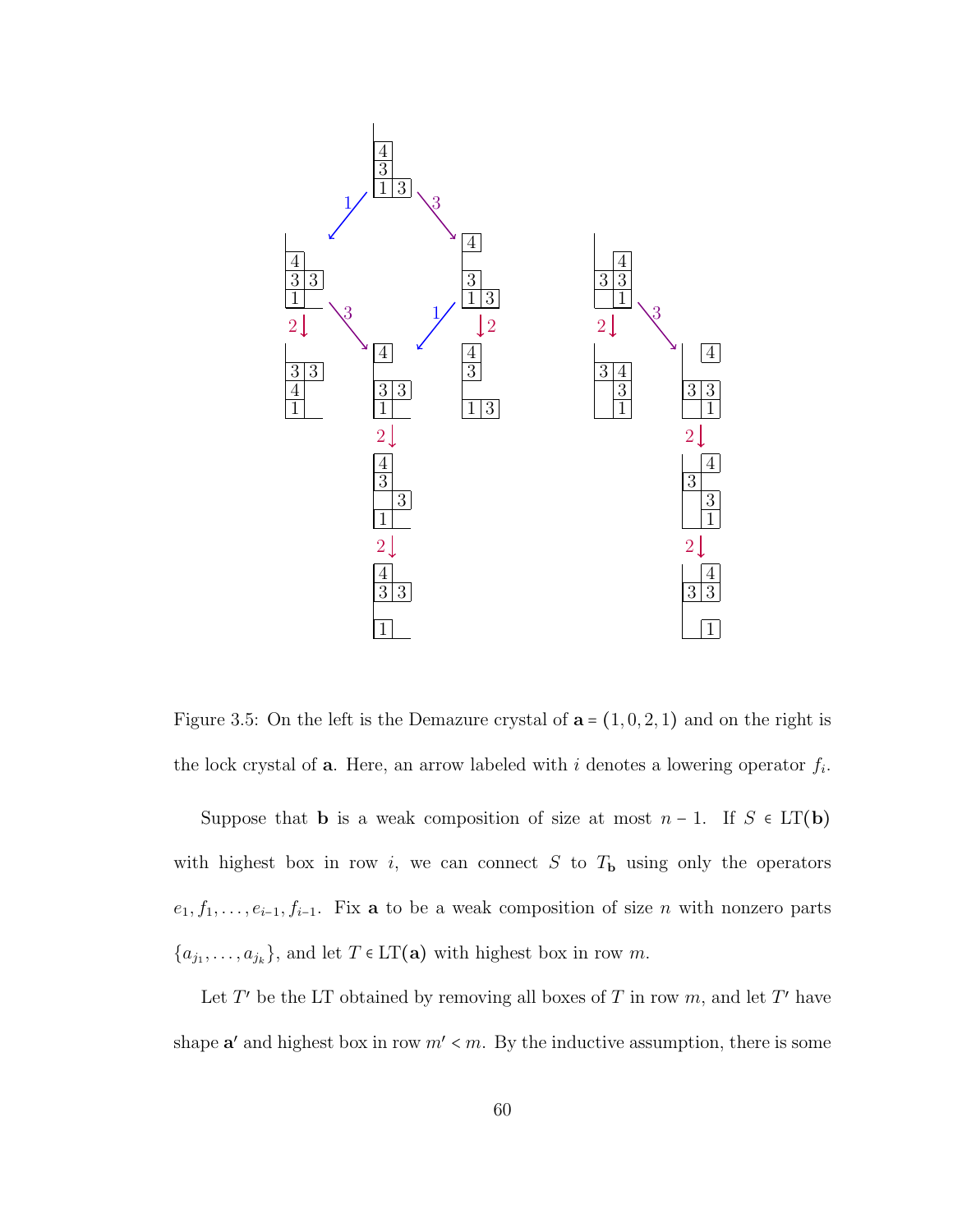

<span id="page-66-0"></span>Figure 3.6: An explicit example of the inductive argument in the proof of Theo-rem [3.3.4](#page-64-0) with diagrams labeled. Each  $S_i$  is a sequence of operators given by the inductive assumption, and the full sequence applied to  $T$  to get to  $T_a$  is given by following the southwest border.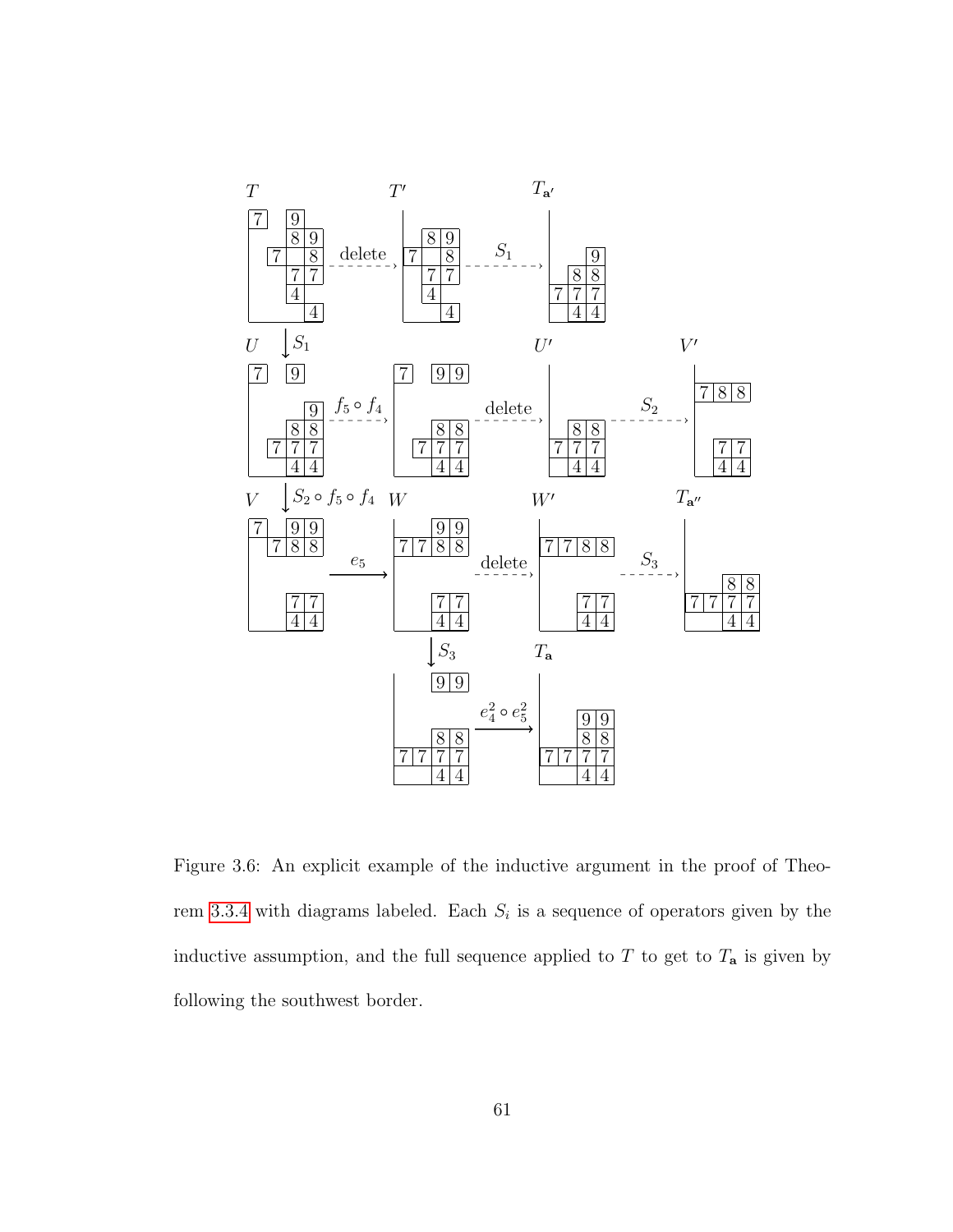sequence of crystal operators  $e_1, f_1, \ldots, e_{m'-1}, f_{m'-1}$  that sends T' to  $T_{\mathbf{a}'}$ . Since these crystal operators only check the positions of boxes in row  $m'$  and below, applying the same sequence of crystal operators to T gives a tableau U which boxes in row m everywhere that T does and which has boxes below row m everywhere that  $T_{a'}$ does. Suppose that U has some number t of boxes with label  $j_k$  in row k. There are no boxes in the rows strictly between  $k$  and  $m$  and every box with label  $j_k$  in row k must be strictly right of every box in row m, so applying  $f_{m-1}^t \circ \cdots \circ f_k^t$  to U brings all t of the boxes that were in row k with label  $j_k$  to row m. Therefore, we can assume every box of U with label  $j_k$  must be in row m.

If all of the boxes in row m have label  $j_k$ , then set  $W = U$  and advance to the step in the last paragraph of this proof. Otherwise,  $U$  has some boxes in row  $m$  with label smaller than  $j_k$ , so let c be the rightmost column containing such a box and let that box have label  $\ell$ . Obtain U' from U by removing all boxes in row  $m$ , then obtain  $V'$  from  $U'$  by pushing the highest box of each column to the right of  $c$  up to row  $m-1$  while preserving their label. This clearly still satisfies the column strict condition on LT, and the sets of labels in each column are unchanged so condition (1) holds as well.

Suppose that condition  $(3)$  of Definition [3.2.1](#page-56-1) is not satisfied in  $V'$  because of some pair of boxes x left of y with label  $p \neq \ell$ , where y is pushed above x. By construction, x must be weakly left of column c and y must be strictly right. In  $U$ , column c contains a box in row m with label  $\ell$  and no boxes above row m. Then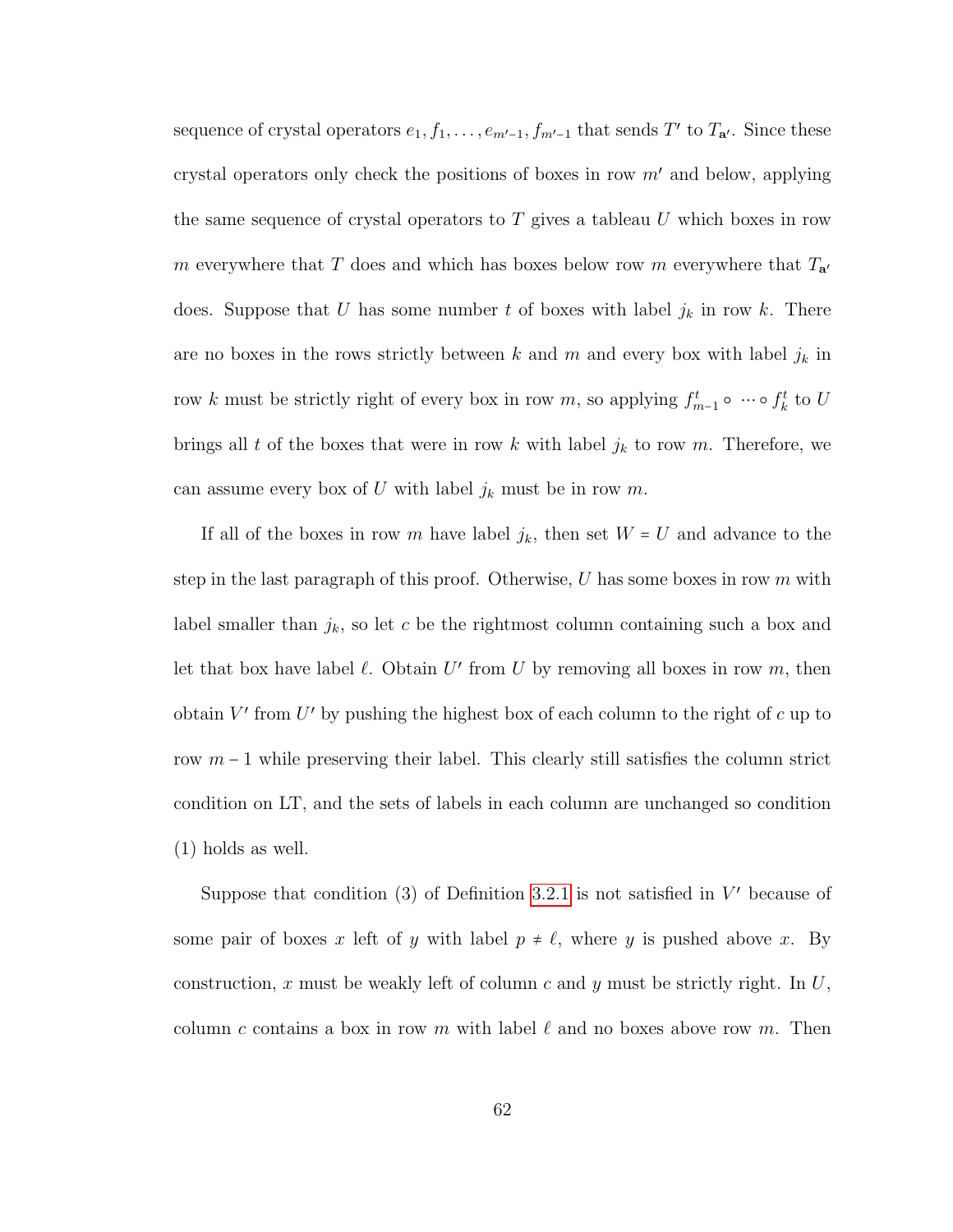the column strict condition implies that there cannot be any labels larger than  $\ell$ in column  $c$ , and then condition  $(1)$  implies there cannot be labels to the right of  $c$ with label larger than  $\ell$  either. It also implies that the highest box in each column to the right of c in U' must have label at least  $\ell$ . Therefore, if  $p > \ell$ , then x cannot exist, and if  $p < \ell$ , then y is not the highest box in its column is therefore not pushed upwards.

Since U is an LT with a label  $\ell$  in row m, we have  $\ell \geq m$ . Then using the observation that the highest box in each column to the right of  $c$  in  $U'$  has label at least  $\ell$ , every box that is pushed up to row  $m - 1$  in V' has label at least  $m - 1$ . Since all conditions are satisfied,  $V'$  is an LT by definition. Then by the inductive assumption, some sequence of the operators  $e_1, f_1, \ldots, e_{m-2}, f_{m-2}$  sends  $U'$  to  $V'$ , and therefore the same sequence of operators on U gives a tableau V which has boxes in row m everywhere that U does and which has boxes below row m everywhere that  $V'$  does.

By construction, all boxes in row m with label  $j_k$  of V must be paired and all other boxes of row  $m$ , which have label smaller than  $j_k$ , are unpaired. We can then apply  $e_{m-1}$  operators until all the unpaired boxes of row m are in row  $m-1$  and call the new tableau W.

In either case, the tableau W has every box with label  $j_k$  in row m and every box with label smaller than  $j_k$  below row m. Obtain W' a LT of content  $\mathbf{a}''$  from W by removing all boxes in row  $m$ . By the inductive assumption, some sequence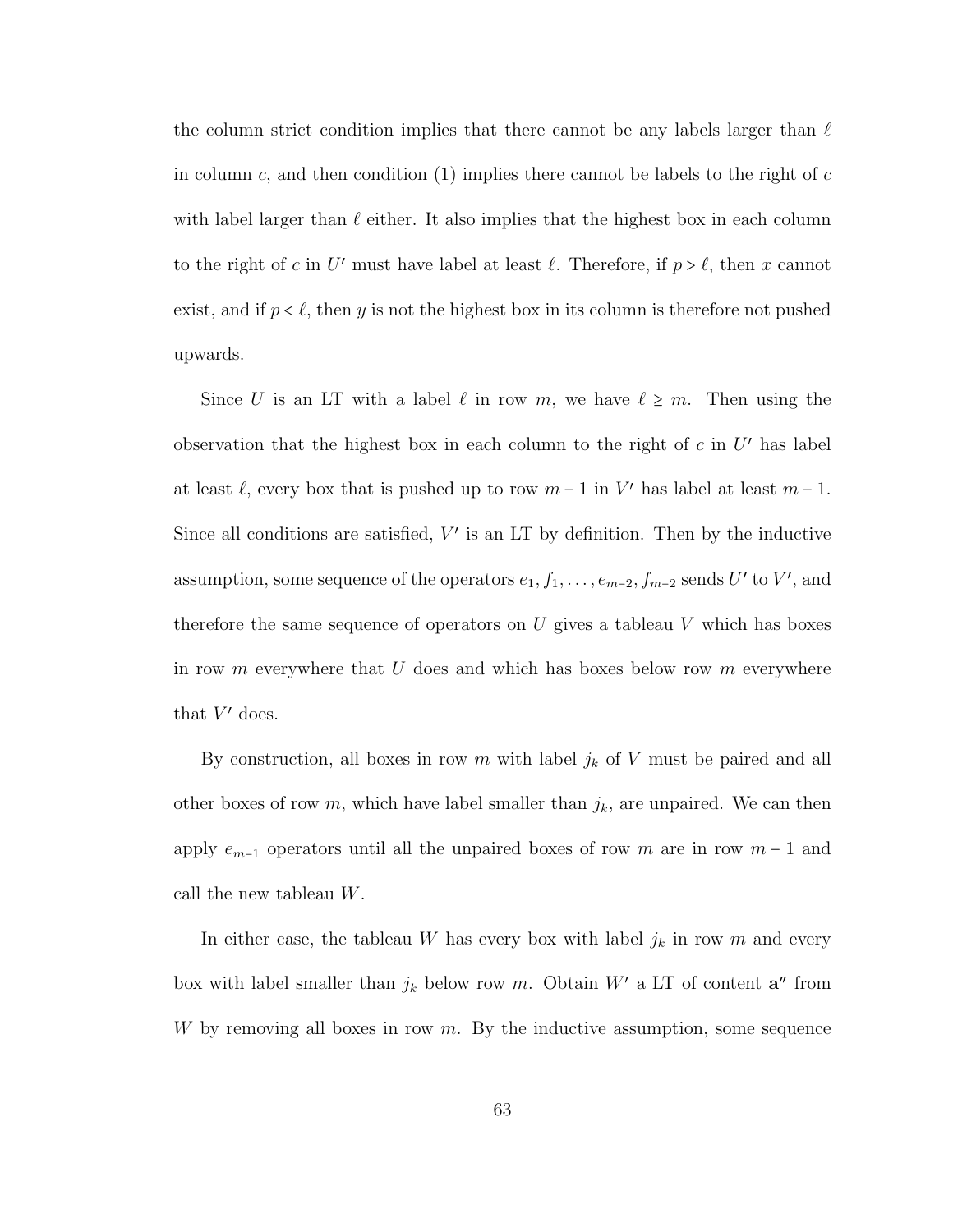of crystal operators  $e_1, f_1, \ldots, e_{m-2}, f_{m-2}$  sends W' to  $T_{\mathbf{a}''}$ . Then applying the same sequence of operators to W followed by applying  $e_k^{a_{j_k}}$  $a_{j_k}$  o  $\cdots$  o  $e_{m-}^{a_{j_k}}$  $_{m-1}^{a_{j_k}}$  sends W to  $T_a$  and we are done.  $\Box$ 

## 3.4 Rectification and Unlock

<span id="page-69-0"></span>In this section, we define the map  $U_{\text{flat}(a)}$  and prove the following theorem about it.

**Theorem 3.4.1** ([\[37\]](#page-94-2)). Let **a** be a weak composition. Then  $U_{\text{flat}(a)} : LT(a) \rightarrow KT(a)$ embeds the lock crystal of **a** into the Demazure crystal of **a**.

We will show this by comparing the rectification operators of Assaf and González [\[5\]](#page-90-2) that act on diagrams and operators that we call unlock operators that act on labeled diagrams. We will see that, for the cases we consider, unlock operators on labeled diagrams act on the underlying diagram in the same way as rectification operators with the added benefit that unlock operators can track the movement of labels through each step. We begin by defining rectification operators.

**Definition 3.4.2** ([\[5\]](#page-90-2)). Given any diagram D with  $n \geq 1$  columns and integer  $1 \leq i \leq n$ , define the *horizontal i-pairing* of D as follows: *i*-pair any boxes in columns i and  $i + 1$  that are located in the same row and then interatively i-pair any unpaired box in column  $i+1$  with the lowest unpaired box in column i located in a row above it whenever all the boxes in columns i and  $i+1$  in the rows between them are already horizontally i-paired.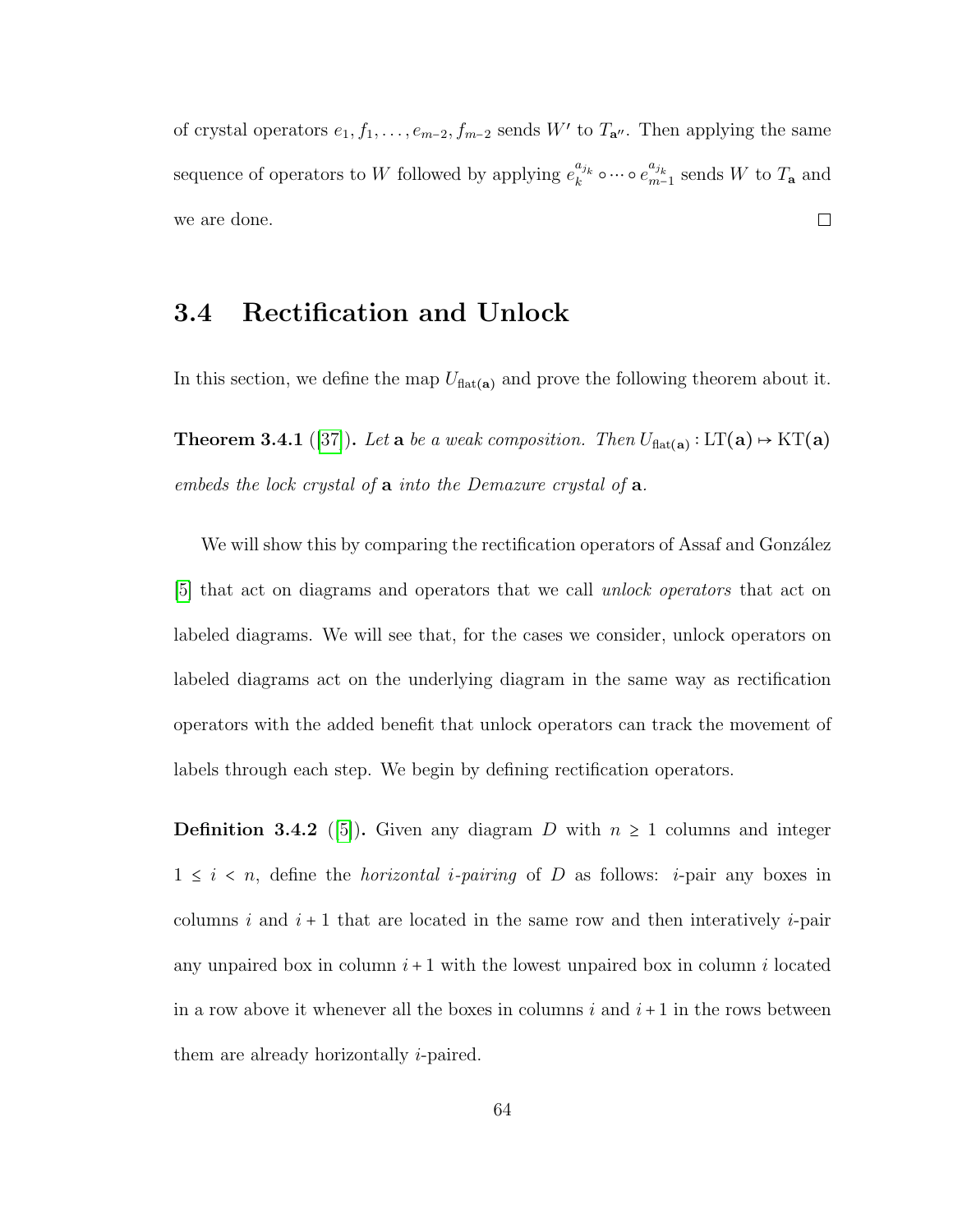**Definition 3.4.3** ([\[5\]](#page-90-2)). Given any integer  $n \geq 0$  and any diagram D with at most n columns, for any integer  $1 \leq i \leq n$ , define the *rectification operator*  $\vartheta_i$  on the space of diagrams as the operator which pushes the bottom-most horizontally unpaired box in column  $i + 1$  of D left to column i. If D has no unpaired boxes in column  $i + 1$ , then  $\Theta_i(D) = 0$ .

As Assaf and González note, these operators can be viewed as a rotation of raising operators on diagrams. We also have the following equivalent formulation from [\[7,](#page-91-2) Lemma 2.2], which we find more convenient to work with in the proofs to follow. Given a diagram D and an integer  $i \geq 1$ , define

$$
M^{i}(D,r) = \#\{(i+1,s) \in D | s \ge r\} - \#\{(i,s) \in D | s \ge r\},\tag{3.4.1}
$$

$$
M^{i}(D) = \max_{r} (M^{i}(D,r)).
$$
\n(3.4.2)

**Proposition 3.4.4** ([\[5,](#page-90-2) Lemma 2.2]). Let  $i \ge 1$  and D be a diagram. If  $M^{i}(D) \le 0$ , then  $\mathfrak{B}_i(D) = 0$ ; otherwise, letting r be the largest row index such that  $M^i(D, r) =$  $M^{i}(D)$ ,  $\mathfrak{I}_{i}(D)$  is the result of pushing the cell in position  $(r, i + 1)$  left to position  $(r, i)$ .

We can see that this is equivalent because the largest row index on which  $M^{i}(D,r)$  achieves its maximum is the same row as the lowest row containing a horizontally unpaired box in column  $i+1$ . Now for **a** a weak composition,  $m = \max(a_i)$ , and  $\alpha$  = flat(a), let  $R_{\alpha,i}$  denote the composition of rectification moves

$$
R_{\alpha,i} = (9_{\alpha_i} \circ \cdots \circ 9_{m-1}) \circ \cdots \circ (9_2 \circ \cdots \circ 9_{m-\alpha_i+1}) \circ (9_1 \circ \cdots \circ 9_{m-\alpha_i}).
$$
 (3.4.3)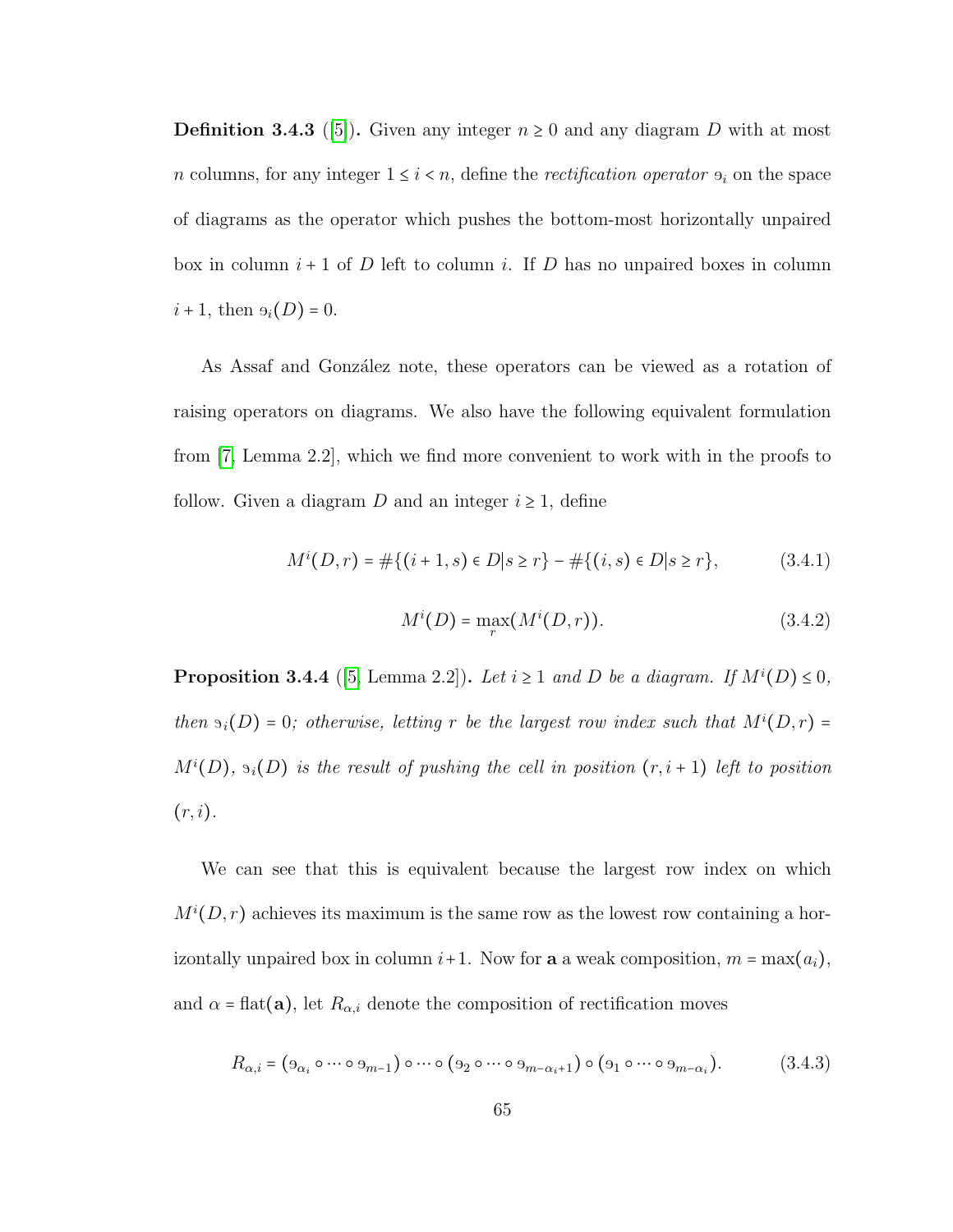Here, the indices within a pair of parentheses are incremented by 1 moving from left to right, and there are always  $m - \alpha_i$  many  $\theta$  within a pair of parentheses. When  $m - \alpha_i = 0$ ,  $R_{\alpha,i}$  is considered to be the identity. Let  $R_{\alpha}$  denote the composition of rectification moves

$$
R_{\alpha} = R_{\alpha,\ell(\alpha)} \circ \cdots \circ R_{\alpha,2} \circ R_{\alpha,1}.
$$
 (3.4.4)

We will sometimes refer to  $R_{\alpha}$  as the *rectification algorithm* (for a) and to each individual rectification operator that  $R_{\alpha}$  is composed of as the *steps* of the algorithm. We note that the order of rectification operators applied here is different in general from the order used by Assaf and González.



Figure 3.7: For  $\mathbf{a} = (1, 0, 3, 0, 3, 2)$ , we have  $\alpha = (1, 3, 3, 2)$  and  $R_{\alpha} = 92919192$ . On the left is a lock diagram of a and each step of the rectification algorithm for a on that diagram with relevant horizontally paired boxes represented by bullets.

We have the following crucial properties of rectification operators which we will leverage in our proof of Theorem [3.4.1.](#page-69-0)

**Proposition 3.4.5** ([\[37\]](#page-94-2)). Given a weak composition a and a lock diagram  $D$ , if  $R_{\alpha}(D) \neq 0$ , then  $R_{\alpha}$  is weight preserving and injective.

Proof. A rectification operator only pushes boxes to the left, so at every step, the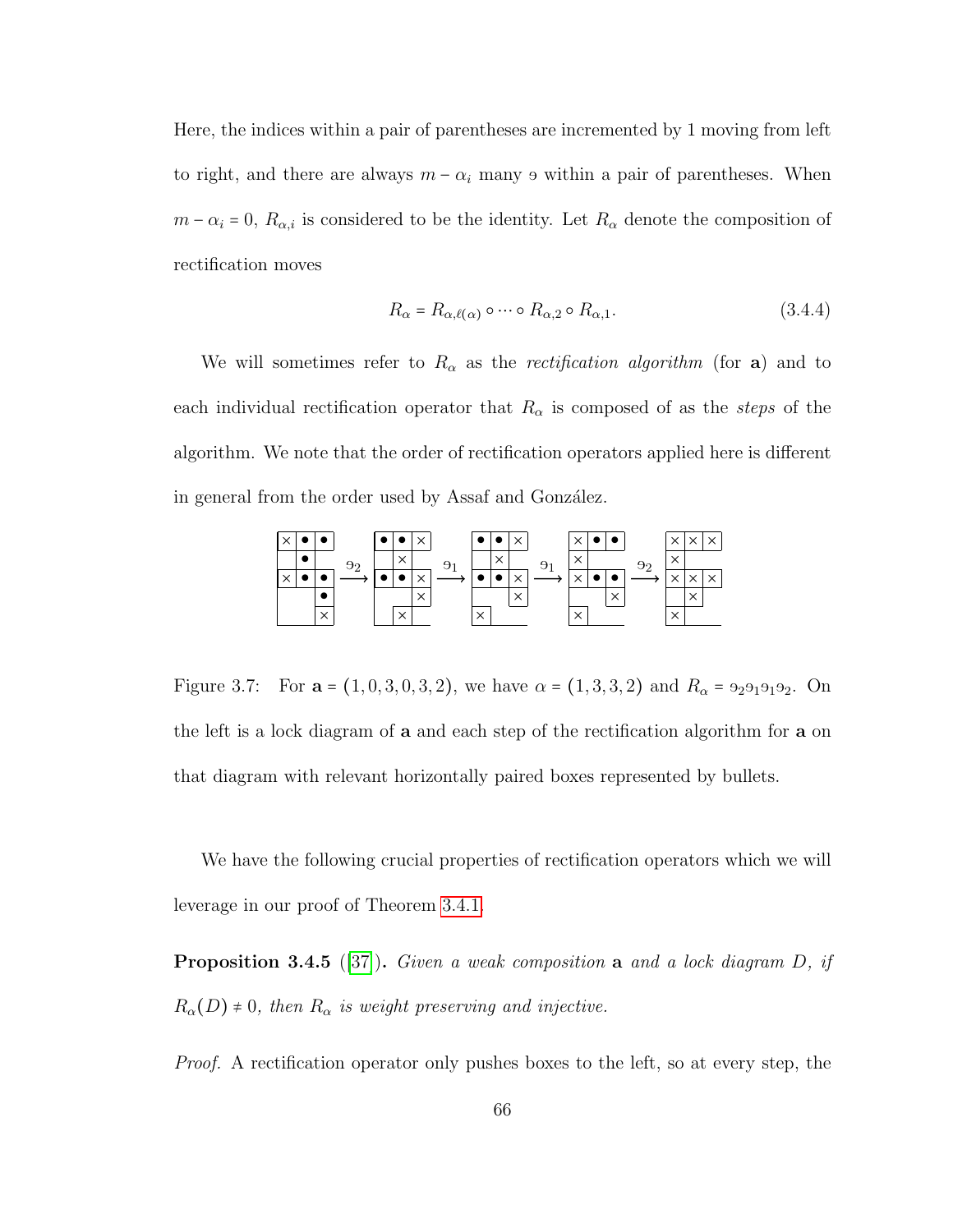number of boxes in each row remains unchanged and thus the weight is unchanged. For an arbitrary diagram D, if  $\mathfrak{h}_i(D) \neq 0$ , then we claim that we can obtain D from  $\Theta_i(D)$  by pushing the top-most horizontally unpaired box in column i of  $\Theta_i(D)$ right to column  $i + 1$ . We just need to check that this box exists and is the same box that  $\Theta_i$  pushed to the left in D, and to prove this, it is sufficient to show that the horizontal pairings are unchanged by  $\mathfrak{s}_i$ . We can view rectification operators as rotated raising operators and raising operators do not change the vertical pairing of boxes, so it follows that  $\Theta_i(D)$  can be inverted and  $R_\alpha$  is injective.  $\Box$ 

<span id="page-72-0"></span>**Theorem 3.4.6** ([\[5,](#page-90-0) Theorem 5.33]). The rectification operators and the raising operators on diagrams commute.

<span id="page-72-1"></span>Corollary 3.4.7. Given a weak composition  $a, \alpha = \text{flat}(a), \text{ and } T \in LT(a), \text{ we have}$  $R_{\alpha}(T) \neq 0.$ 

*Proof.* It is straightforward to check that  $R_{\alpha}(T_{\mathbf{a}})$  is the unique Kohnert tableau of content **a** and weight  $\alpha$ , and therefore  $R_{\alpha}(T_{\mathbf{a}}) \neq 0$ . Then since rectification operators intertwine with crystal operators on diagrams by Theorem [3.4.6](#page-72-0) and the lock crystal is connected by Theorem [3.3.4,](#page-64-0) we must have  $R_{\alpha}(T) \neq 0$  as well.  $\Box$ 

We now define the unlock algorithm. Again, we will see that the rectification algorithm and the unlock algorithm act in the same way, except that the unlock algorithm is translated through the natural correspondence between lock and Kohnert diagrams and tableaux.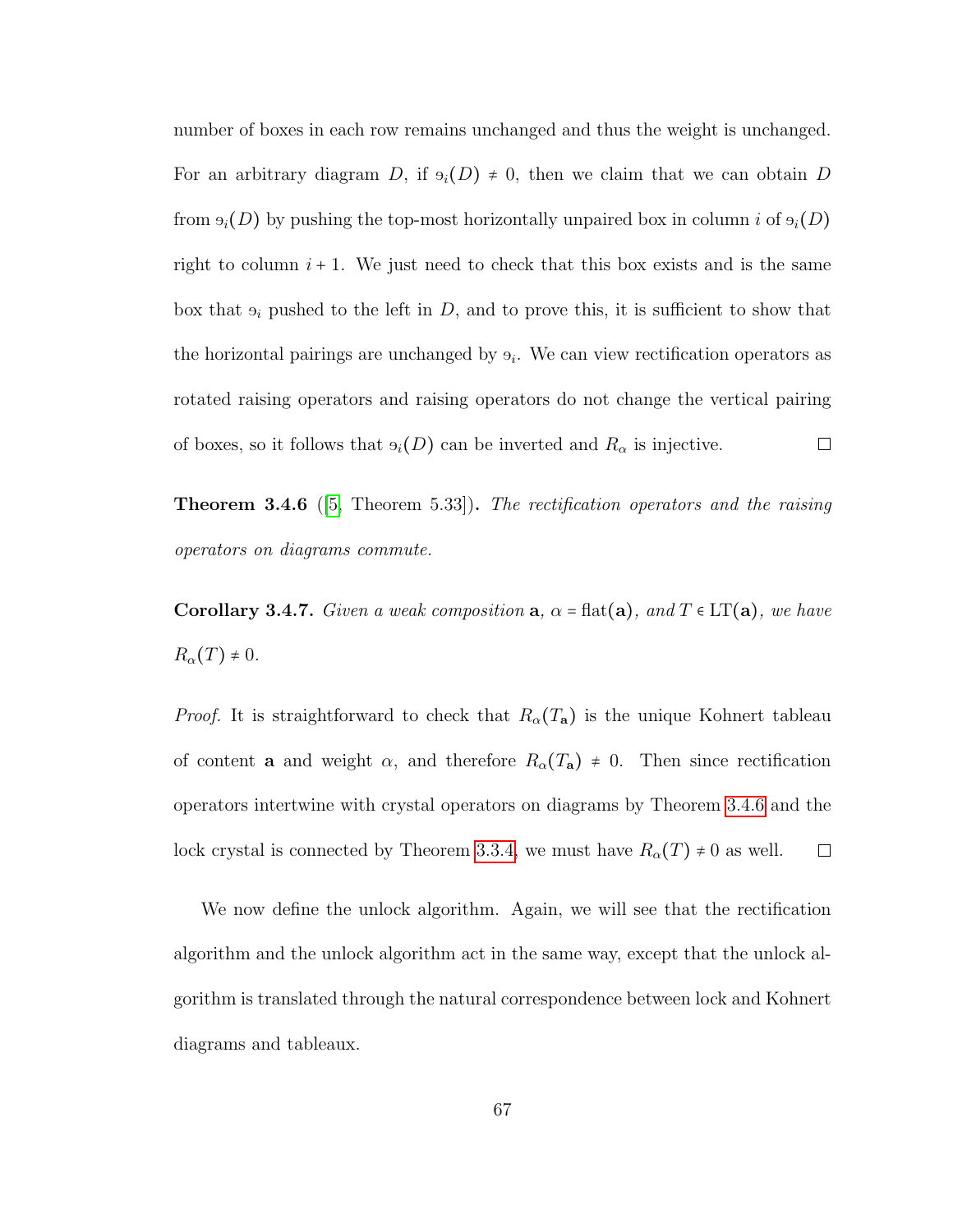**Definition 3.4.8** ([\[37\]](#page-94-0)). Given a positive integer  $i \ge 1$ , define the unlock operators  $u_i$  on labeled diagrams as follows. The *string*  $\ell$ , for  $\ell$  a label of a labeled diagram T, is the set of boxes of T with label  $\ell$ . A box x in string  $\ell$  is left justified if every column to the left of x contains a box with label  $\ell$ . We say that a box x in a string  $\ell$  in column  $i + 1$  crosses a string  $\ell' \neq \ell$  when string  $\ell'$  contains a box in column i weakly above x and a box in column  $i+1$  strictly below x. Let x be the box in column  $i + 1$  that has minimal label  $\ell$  among those in column  $i + 1$  that are not left justified. If no such x exists, then  $u_i$  returns 0. Otherwise,  $u_i$  returns the diagram resulting from iterating the following steps until x is pushed into column  $i$ .

- 1. If x does not cross any strings, then push x one space to the left and terminate the algorithm. Otherwise, go to step 2.
- 2. Fix string  $\ell'$  to be the string with highest row index in column i among those strings that x crosses. Let y be the box in column  $i + 1$  of string  $\ell'$  and swap the row indices of x and y so that x with label  $\ell$  is below y with label  $\ell'$  in column  $i + 1$ . Return to step 1.

For **a** a weak composition with  $m = \max(a_i)$  and  $\alpha = \text{flat}(\mathbf{a})$ , let  $U_{\alpha,i}$  denote the composition of unlock operators

$$
U_{\alpha,i} = (u_{\alpha_i} \circ \cdots \circ u_{m-1}) \circ \cdots \circ (u_2 \circ \cdots \circ u_{m-\alpha_i+1}) \circ (u_1 \circ \cdots \circ u_{m-\alpha_i}), \tag{3.4.5}
$$

and let  $U_{\alpha}$  denote the composition of unlock operators

$$
U_{\alpha} = U_{\alpha,\ell(\alpha)} \circ \cdots \circ U_{\alpha,2} \circ U_{\alpha,1}.
$$
 (3.4.6)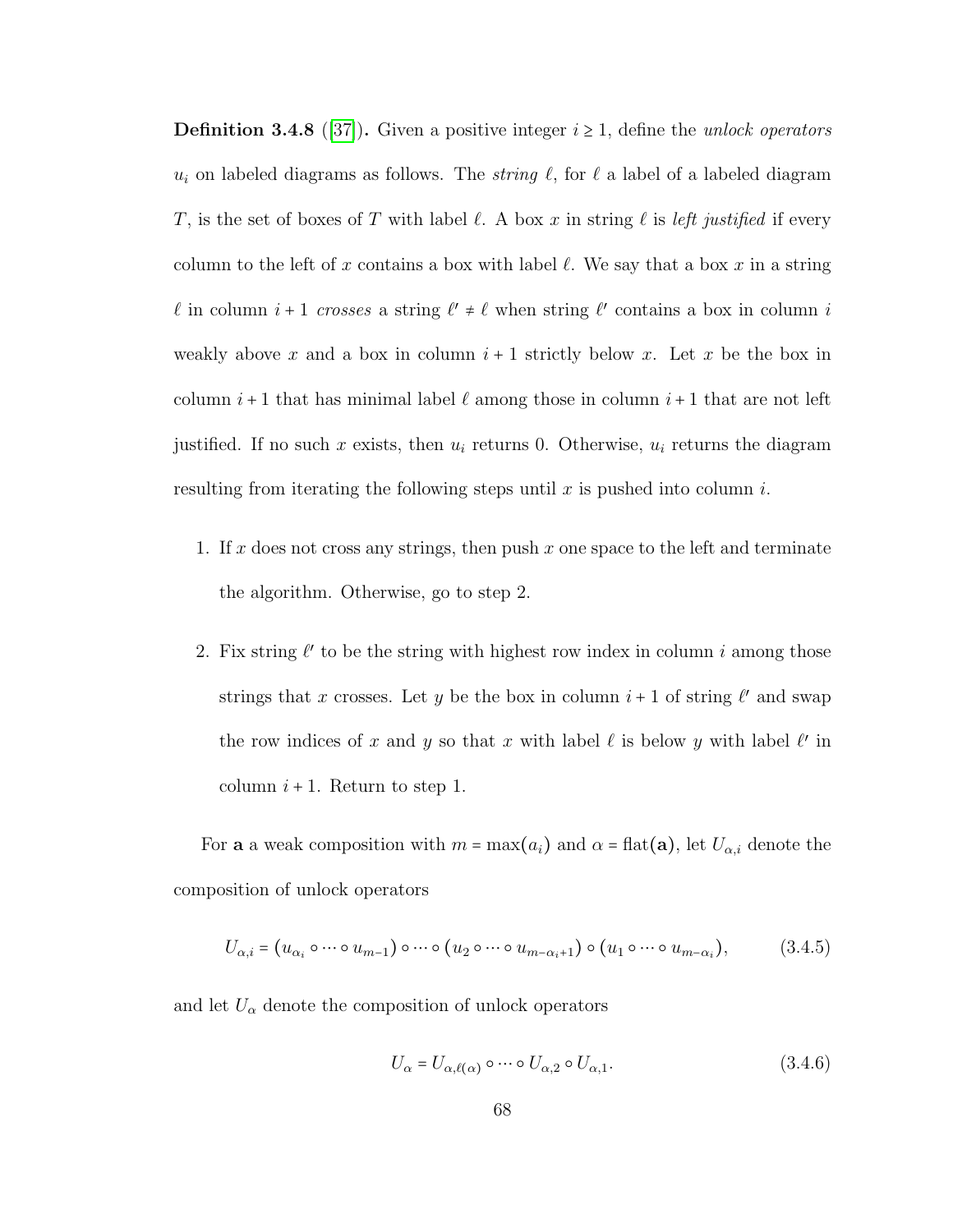

Figure 3.8: The steps of the unlock operator  $u_1$  on the given labeled diagram, where arrows are labeled by the relevant step.

As with  $R_{\alpha}$ , we will sometimes refer to  $U_{\alpha}$  as the unlock algorithm (for a) and to each individual unlock operator that it is composed of as the steps of the algorithm. We note that the unlock operators are not well defined for all labeled diagrams, for example if the box  $x$  that the unlock operator would like to push left is not crossing any strings but already has a box directly to its left. It turns out that for any lock tableau T of shape  $\mathbf{a}, U_{\alpha}(T)$  is well defined, and this is formalized later in Lemma [3.4.13.](#page-85-0) For now, we will assume that the unlock algorithm is well defined on lock tableaux.

<span id="page-74-0"></span>

Figure 3.9: For  $\mathbf{a} = (1, 0, 3, 0, 3, 2)$ , we have  $\alpha = (1, 3, 3, 2)$  and  $U_{\alpha} = u_2 u_1 u_1 u_2$ . On the left is a lock tableau of content a and each step of the unlock algorithm for a on that tableau. Compare with Figure [3.7.](#page-71-0)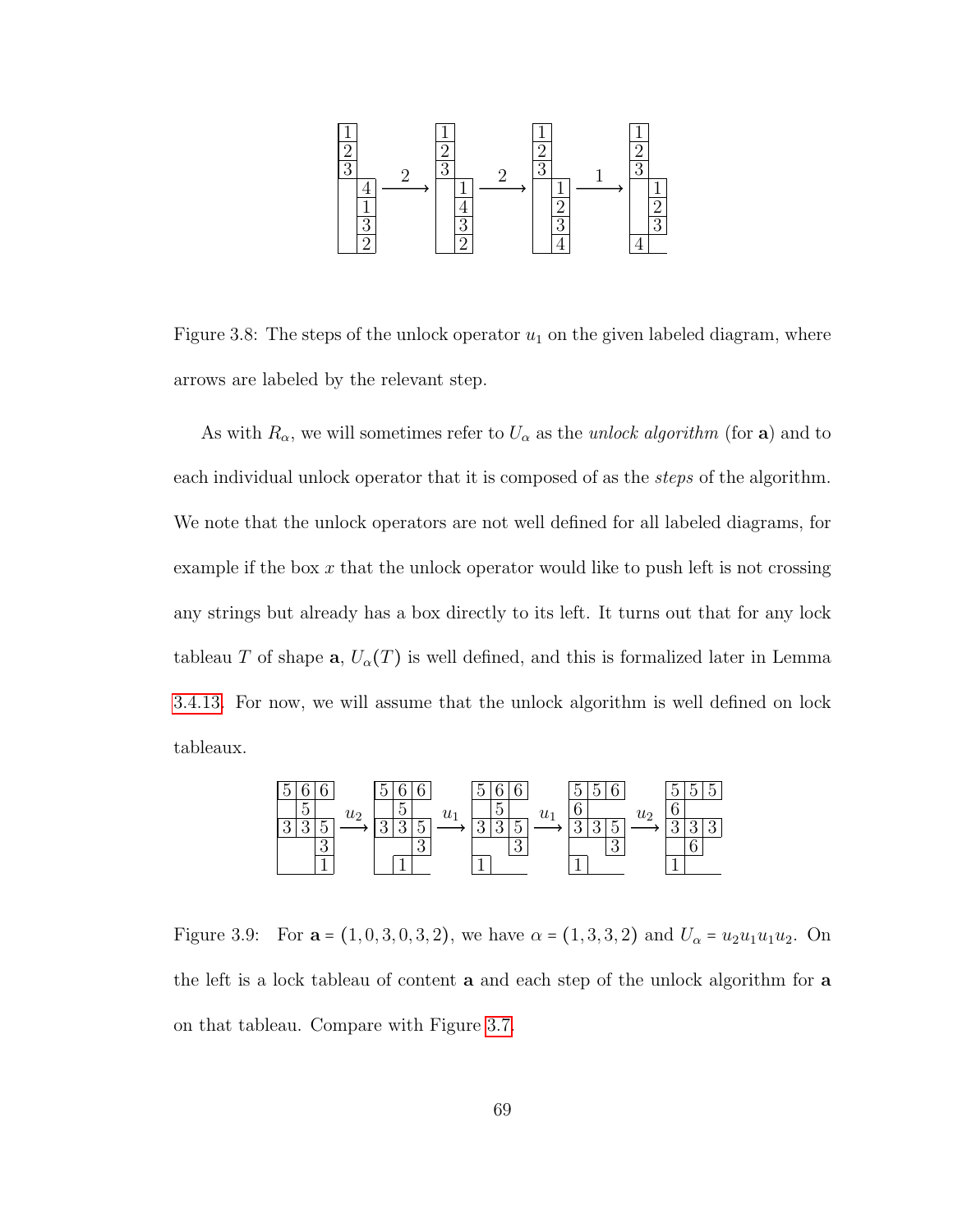We also note that the order of the unlock operators in  $U_{\alpha}$  is very intentionally chosen so that the boxes of  $T \in LT(a)$  are left justified in a particular order. See Figure [3.9](#page-74-0) for a small example.

<span id="page-75-0"></span>**Proposition 3.4.9** ([\[37\]](#page-94-0)). Let a be a weak composition with  $\alpha$  = flat(a) and with nonzero parts  $\{a_{\ell_1}, a_{\ell_2}, \ldots, a_{\ell_k}\}$ . If  $U_\alpha$  is well defined on  $T \in \mathrm{LT}(\mathbf{a})$ , then in order from  $i = 1, \ldots, k$ , the operator  $U_{\alpha,i}$  left justifies the boxes of string  $\ell_i$  in order from left to right. Furthermore, at each step of the unlock algorithm, a box x with label  $\ell$ can only cross strings with labels strictly smaller than  $\ell$ .

*Proof.* The first claim on the order of boxes moved by  $U_{\alpha}$  can be seen by construction from a straightforward examination of the definition of unlock operators and lock tableaux.

For the second claim, if a box x in T has label  $\ell$ , then any box y with label  $\ell_j > \ell$  must lie strictly north, strictly east, or both. The unlock operators move boxes weakly south and strictly west, and by the first claim, any box y with label  $\ell_j > \ell$  will be left justified at a later step than x. Therefore, as x moves southwest, it can never cross a string with label  $\ell_j > \ell.$  $\Box$ 

It would be nice if each lock crystal had a unique lowest weight element. In this case, we would only need to show that this unique element maps to a Kohnert tableau via rectification, and then we could use the connectivity of the lock crystal and the commutativity of rectification operators and raising operators to prove Theorem [3.4.1.](#page-69-0) This is unfortunately not the case, and so instead we organize the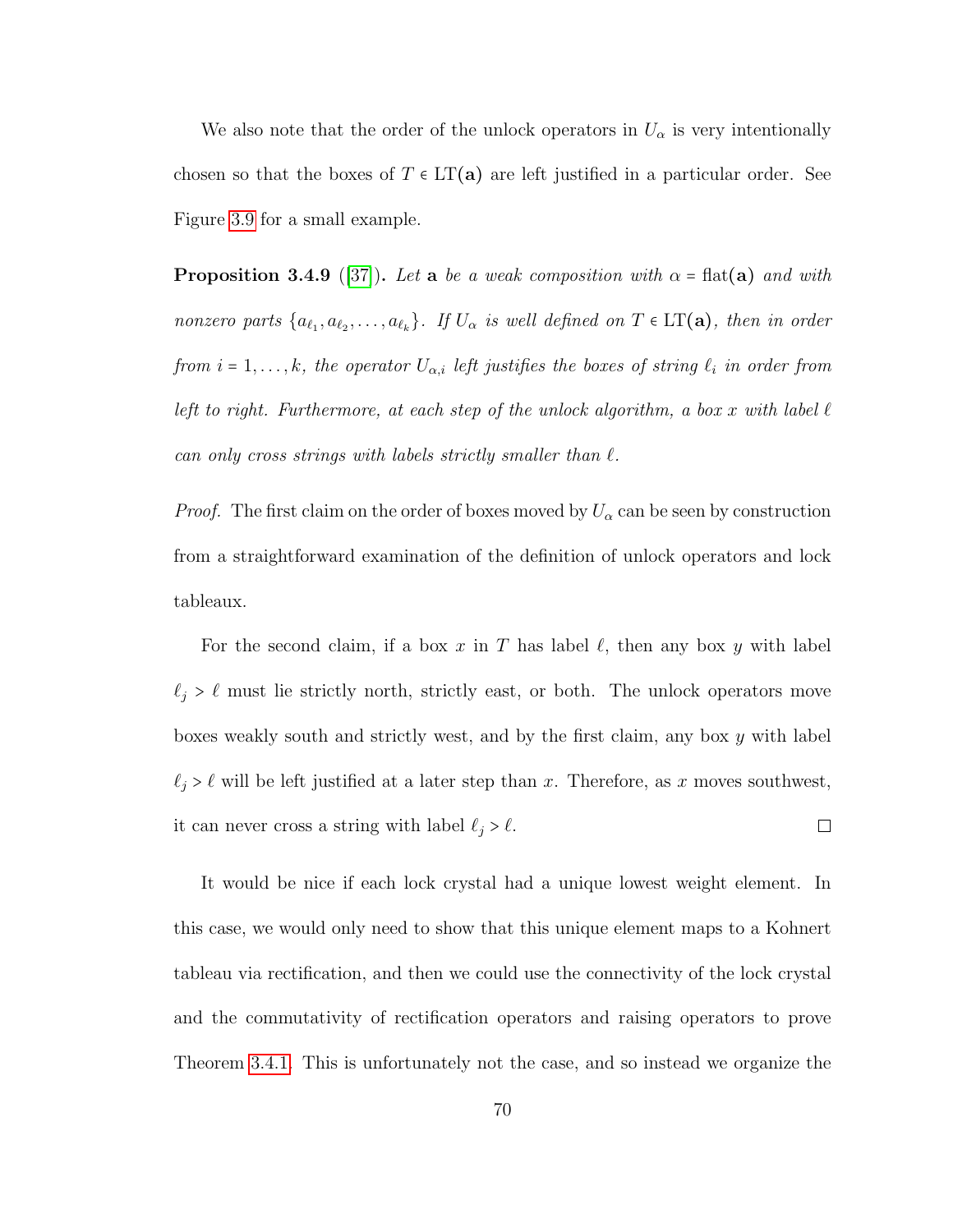proof of Theorem [3.4.1](#page-69-0) as follows. It is easier to first assume that step by step for a given lock tableau T,  $R_{\alpha}(\mathbb{D}(T))$  and  $U_{\alpha}(T)$  agree on the level of diagrams. That is, if we let  $R_{\alpha} = 9_{j_t} \circ \cdots \circ 9_{j_1}$  and  $U_{\alpha} = u_{j_t} \circ \cdots \circ u_{j_1}$ , then for all  $1 \le s \le t$ , we have

$$
\Theta_{j_s} \circ \cdots \circ \Theta_{j_1}(\mathbb{D}(T)) = \mathbb{D}(u_{j_s} \circ \cdots \circ u_{j_1}(T)).
$$

Given this assumption, we show that the resulting diagram  $U_{\alpha}(T)$  is a Kohnert tableau of content a (a consequence of Lemma [3.4.12\)](#page-79-0). We then show that the assumption always holds that  $R_{\alpha}$  and  $U_{\alpha}$  agree on the level of diagrams for lock tableaux (a claim of Lemma [3.4.13\)](#page-85-0). We begin with the following technical results (Lemma [3.4.10](#page-76-0) and Corollary [3.4.11\)](#page-78-0).

In all the lemmas below, T is a lock tableau of content  $\mathbf{a} = (a_1, \ldots, a_m)$  that contains the labels  $\ell_1 < \cdots < \ell_k$ , and  $\alpha = \text{flat}(\mathbf{a})$ . We also define a *truncation* of T, denoted  $T^{&\ell}$ , by deleting all boxes of T with label  $\ell$  or larger. From the definition of lock tableaux,  $T^{\leq \ell}$  is clearly still a lock tableau.



Figure 3.10: On the left is a lock tableau T and on the right is  $T<sup>{5}</sup>$ .

<span id="page-76-0"></span>**Lemma 3.4.10** ([\[37\]](#page-94-0)). Fix  $1 \leq p \leq k$  and  $\ell > \ell_p$ , and let t be given by writing  $R_{\alpha,p} \circ \cdots \circ R_{\alpha,1} = \mathfrak{H}_{p_t} \circ \cdots \circ \mathfrak{H}_{p_1}$ . Then for all  $1 \leq s < t$ ,  $\mathfrak{H}_{p_s}$  pushes a box from position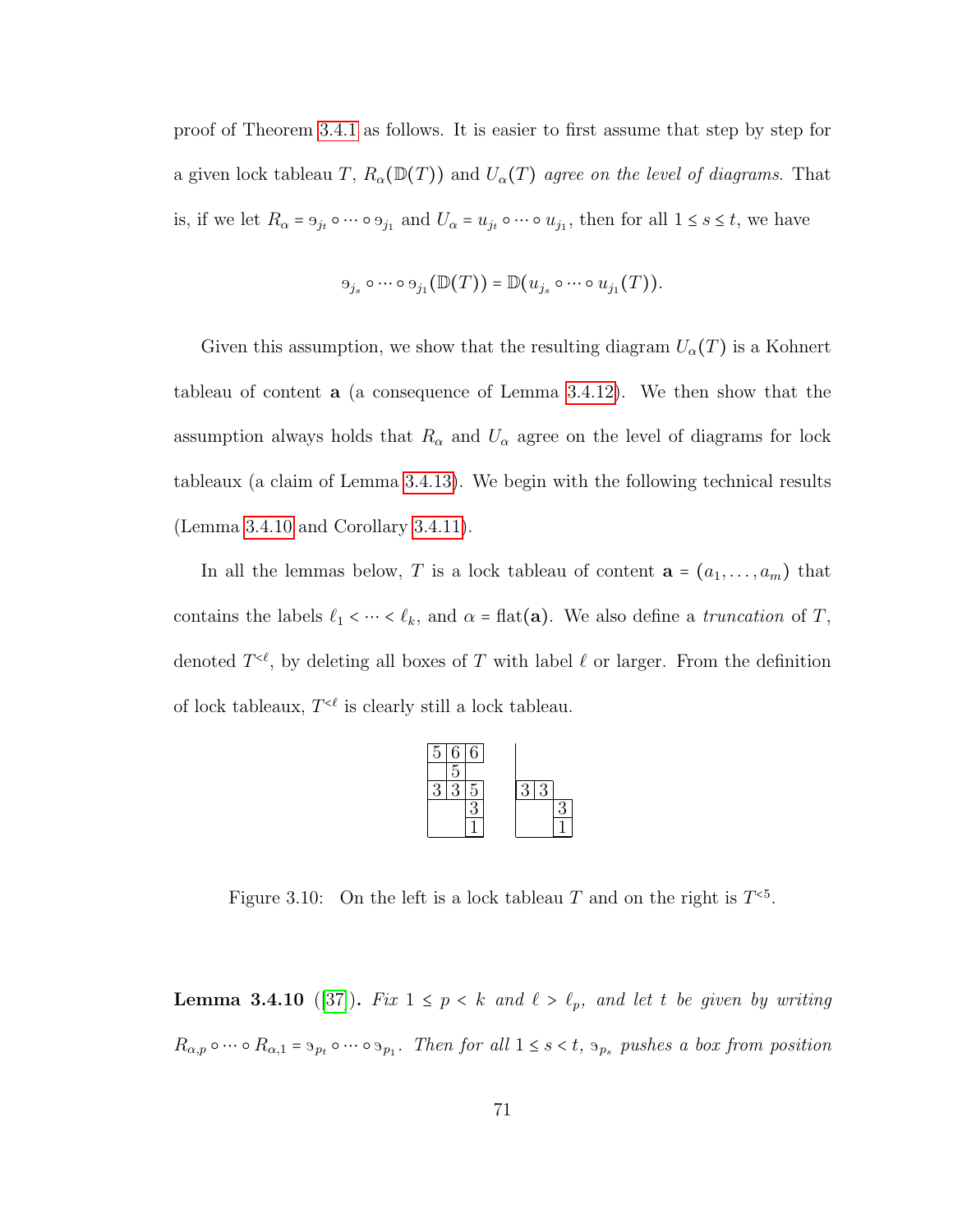$(c+1,r)$  to  $(c,r)$  in  $\mathbb{D}(S_{p_{s-1}} \circ \cdots \circ S_{p_1}(T^{\lt c}))$  if and only if  $S_{p_s}$  pushes a box from position  $(c+1,r)$  to  $(c,r)$  in  $\mathbb{D}(\mathfrak{g}_{p_{s-1}} \circ \cdots \circ \mathfrak{g}_{p_1}(T)).$ 

*Proof.* Let D be an arbitrary diagram and let columns  $c, c + 1$  be such that column  $c + 1$  is nonempty. Furthermore, let  $h_c, h_{c+1}$  be the highest row indices occupied by boxes in columns  $c, c+1$  respectively, where  $h_c = 0$  if column c is empty. Suppose that  $M<sup>c</sup>(D) > 0$  and  $r_0$  is the highest row index for which  $M<sup>c</sup>(D,r)$  achieves its maximum. Then the following hold from the definition of  $M<sup>c</sup>$  by examining  $M<sup>c</sup>(D<sub>i</sub>, r)$  compared to  $M<sup>c</sup>(D,r)$  in each case over all rows.

- 1. Let  $r_{c+1} > h_{c+1}$  and let  $D_1$  be obtained from D by adding a box to position  $(c+1, r_{c+1})$ . Then  $r_0$  is the highest row index for which  $M<sup>c</sup>(D_1, r)$  achieves its maximum.
- 2. Let  $r_c \ge r_{c+1}$  with  $r_c > h_c$  and  $r_{c+1} > h_{c+1}$ . Obtain  $D_2$  from D by adding boxes to positions  $(c, r_c)$  and  $(c+1, r_{c+1})$ . Then  $r_0$  is the highest row index for which  $M^{c}(D_2, r)$  acheives its maximum.
- 3. Suppose that  $h_{c+1} > r_0$  and obtain  $D_3$  from D by removing the box in position  $(c+1, h_{c+1})$ . If  $M<sup>c</sup>(D_3) > 0$ , then  $r_0$  is the highest index for which  $M<sup>c</sup>(D_3, r)$ achieves its maximum.
- 4. Suppose  $h_c \geq h_{c+1} > r_0$ , and obtain  $D_4$  from D by removing the boxes in positions  $(c, h_c)$  and  $(c + 1, h_{c+1})$ . If  $M<sup>c</sup>(D<sub>4</sub>) > 0$ , then  $r_0$  is the highest index for which  $M^c(D_4, r)$  achieves its maximum.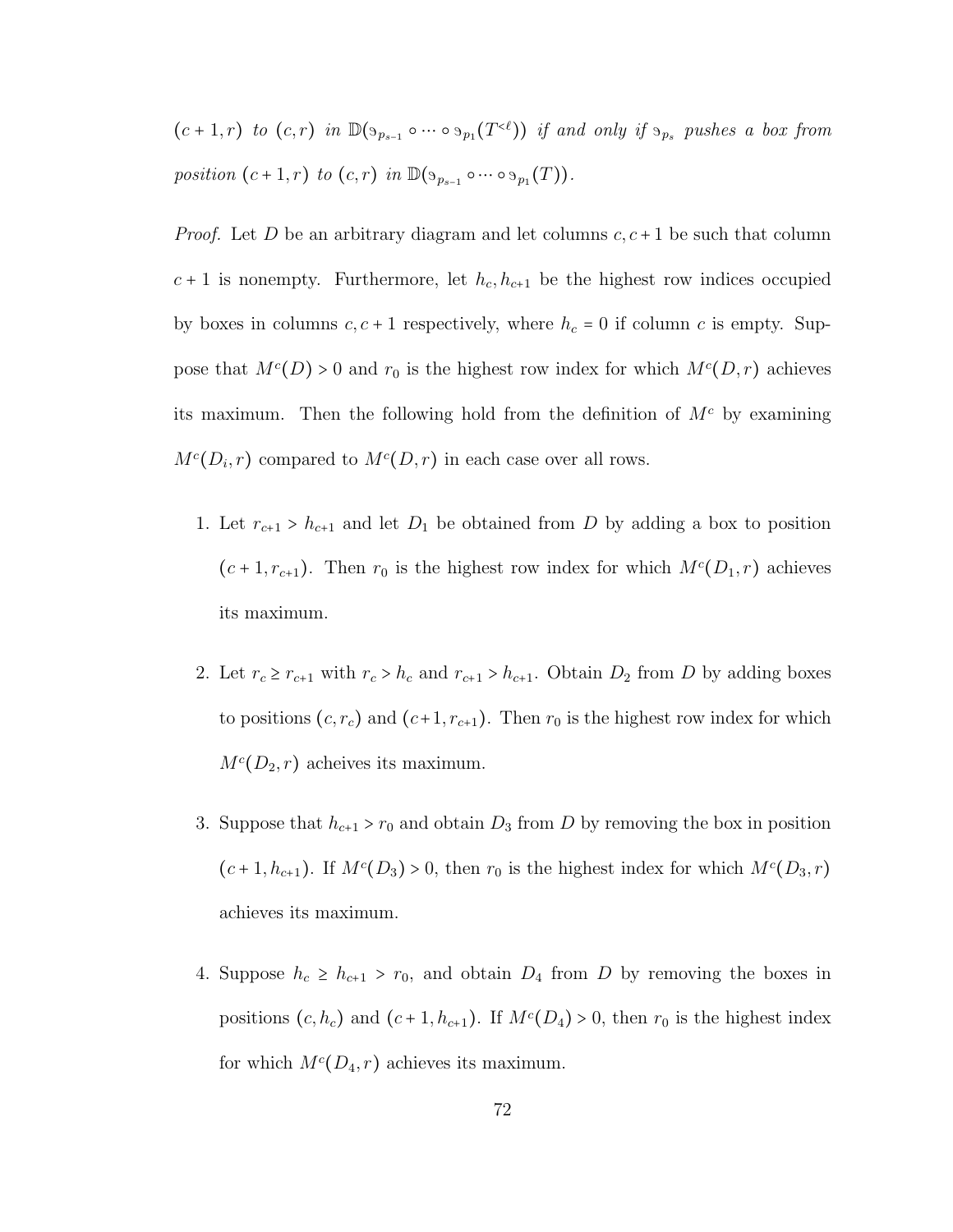<span id="page-78-1"></span>

Figure 3.11: In order from left to right, we have an example of a possible diagram D and diagrams  $D_1$  through  $D_4$ . In all cases,  $9^2$  pushes the box in position  $(3,1)$ to  $(2, 1)$ .

See Figure [3.11](#page-78-1) for an example of each case. By the definition of lock tableaux, going from  $T<sup>{\epsilon}</sup>$  to T by adding back strings one at a time either has no effect on a pair of columns  $c, c + 1$  or it has the effect of one of the cases (1) or (2) above, which proves one direction of the claim.

Similarly, removing strings one at a time from T to obtain  $T^{&\ell}$  either has no effect on a pair of columns  $c, c + 1$  or it has the effect of one of the cases (3) or (4) above. We do need to check that it is still true that the  $M<sup>c</sup>(D_3) > 0$  and  $M<sup>c</sup>(D_4) > 0$ conditions hold in cases (3) and (4) respectively. Using Corollary [3.4.7,](#page-72-1) we see that  $R_{\alpha',p} \circ \cdots \circ R_{\alpha',1}$  is nonzero on  $T^{<\ell}$ , which must mean that  $M^c(D_i) > 0$  does hold for cases  $(3)$  and  $(4)$ .  $\Box$ 

Using the same notation as above, we obtain the following corollary.

<span id="page-78-0"></span>**Corollary 3.4.11** ([\[37\]](#page-94-0)). Suppose that for every  $1 \leq s \leq t$ ,  $u_{p_s} \circ \cdots \circ u_{p_1}(T)$  is well defined and we have

$$
\mathfrak{p}_{p_s} \circ \cdots \circ \mathfrak{p}_1(\mathbb{D}(T)) = \mathbb{D}(u_{p_s} \circ \cdots \circ u_{p_1}(T)).
$$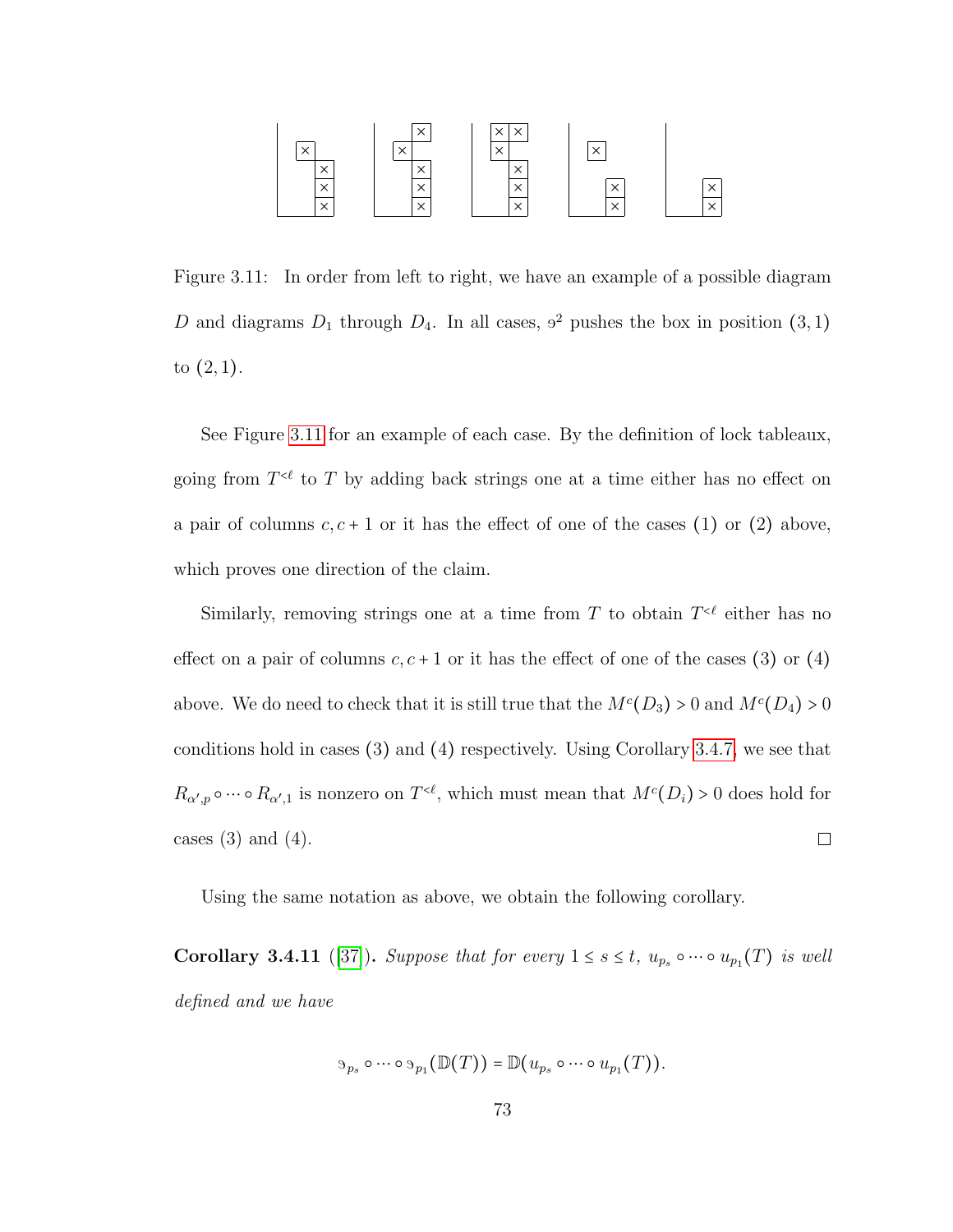Then for all  $1 \leq s \leq t$ ,  $u_{p_s} \circ \cdots \circ u_{p_1}(T^{<\ell_q})$  is well-defined and we have

$$
\mathfrak{D}_{p_s} \circ \cdots \circ \mathfrak{D}_{p_1}(\mathbb{D}(T^{\langle \ell_q \rangle}) = \mathbb{D}(u_{p_s} \circ \cdots \circ u_{p_1}(T^{\langle \ell_q \rangle}).
$$

*Proof.* Proposition 1.5 tells us that the operators  $U_{\alpha,p} \circ \cdots \circ U_{\alpha,1}$  left justify the boxes in strings  $\ell_1$  through  $\ell_p$ . By the weakly decreasing row conditions and strictly decreasing column conditions on lock tableaux as well as the fact that unlock operators only push boxes southwest, the left justification of the strings  $\ell_1, \ldots, \ell_p$  can only depend on the positions of boxes in those strings. Therefore, removing any string  $\ell_m > \ell_p$  from T has no effect on the steps of the unlock algorithm up through the left justification of string  $\ell_p$ . It follows that  $u_{p_s} \circ \cdots \circ u_{p_1}(T^{<\ell_q})$  and  $u_{p_s} \circ \cdots \circ u_{p_1}(T)$ have identical strings  $\ell_1, \ldots, \ell_p$  for all  $1 \leq s \leq t$ , then combining with Lemma [3.4.10](#page-76-0) proves the claim.  $\Box$ 

We will use this corollary in proving the following lemma that if  $U_{\alpha}$  and  $R_{\alpha}$  agree on the level of diagrams on lock tableaux, then the Unlock algorithm preserves the properties necessary for the resulting tableau to be a Kohnert tableau of the same content as the inputted lock tableau. In particular, compare claims (2), (3), and (4) to Definition [3.1.1.](#page-52-0)

<span id="page-79-0"></span>**Lemma 3.4.12** ([\[37\]](#page-94-0)). Write

 $R_{\alpha} = R_{\alpha,k} \circ \cdots \circ R_{\alpha,1} = \mathfrak{B}_{k_t} \circ \cdots \circ \mathfrak{B}_{k_1}$  $U_{\alpha} = U_{\alpha,k} \circ \cdots \circ U_{\alpha,1} = u_{k_t} \circ \cdots \circ u_{k_1}$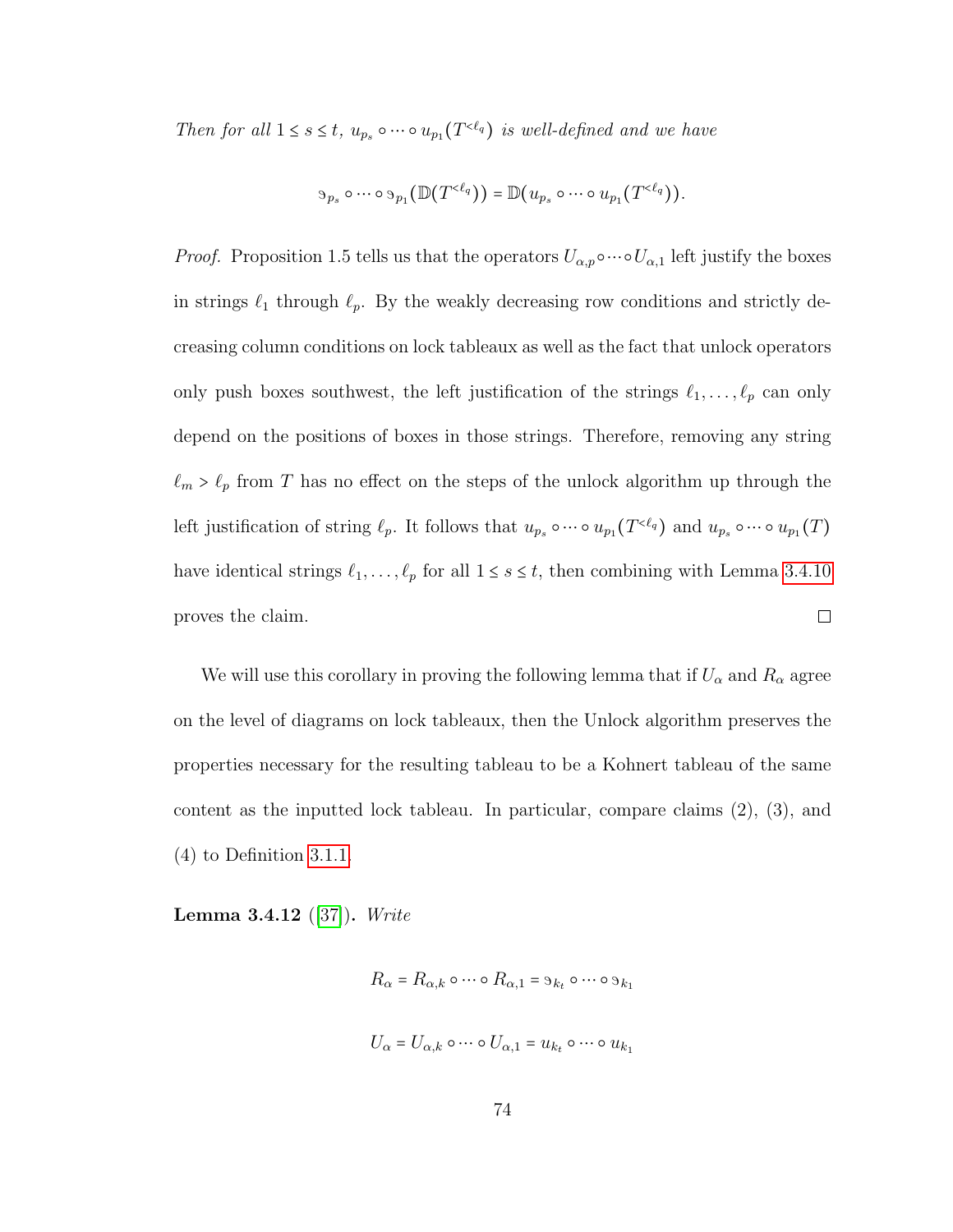and suppose that for  $1 \leq s \leq t$ ,  $u_{k_s} \circ \cdots \circ u_{k_1}(T)$  is well defined and we have

$$
\mathfrak{I}_{k_s} \circ \cdots \circ \mathfrak{I}_{k_1}(\mathbb{D}(T)) = \mathbb{D}(u_{k_s} \circ \cdots \circ u_{k_1}(T))
$$

Then the following hold:

- 1. An operator  $u_{k_i}$ ,  $1 \leq i \leq s$ , never tries to push a box x from  $(c+1,r)$  to  $(c,r)$ where column c contains the rightmost box of a different string in some row weakly above r.
- 2. After all steps of  $U_{\alpha,i}$  have been completed, the string  $\ell_i$  is left justified and weakly descending in row index from left to right and remains so through every subsequent step of  $U_{\alpha}$ . Furthermore, while the steps of  $U_{\alpha,i}$  are in progress, all other strings than  $\ell_i$  maintain their weakly decreasing property.
- 3. (inversions) For each intermediate labeled diagram  $u_{k_i} \circ \cdots \circ u_{k_1}(T)$  with  $1 \leq$  $i \leq t$ , if a column c has boxes x, y where x is both below y and has a larger label, then in column  $c + 1$ , there is a box z strictly above the row index of x with the same label as y.
- 4. (flagged) For each intermediate diagram  $u_{k_i} \circ \cdots \circ u_{k_1}(T)$  with  $1 \leq i \leq t$ , every box with label  $\ell$  is no higher than row  $\ell$ .

*Proof.* We proceed by induction on the strings of T in increasing value of label. For the base case, the claims of Proposition [3.4.9](#page-75-0) make it straightforward to check that while applying  $U_{\alpha,1}$ , the claims hold at every step. Now suppose that for  $1 < p \leq k$ , the claims hold through all steps of  $U_{\alpha,1}, U_{\alpha,2}, \ldots, U_{\alpha,p-1}$ .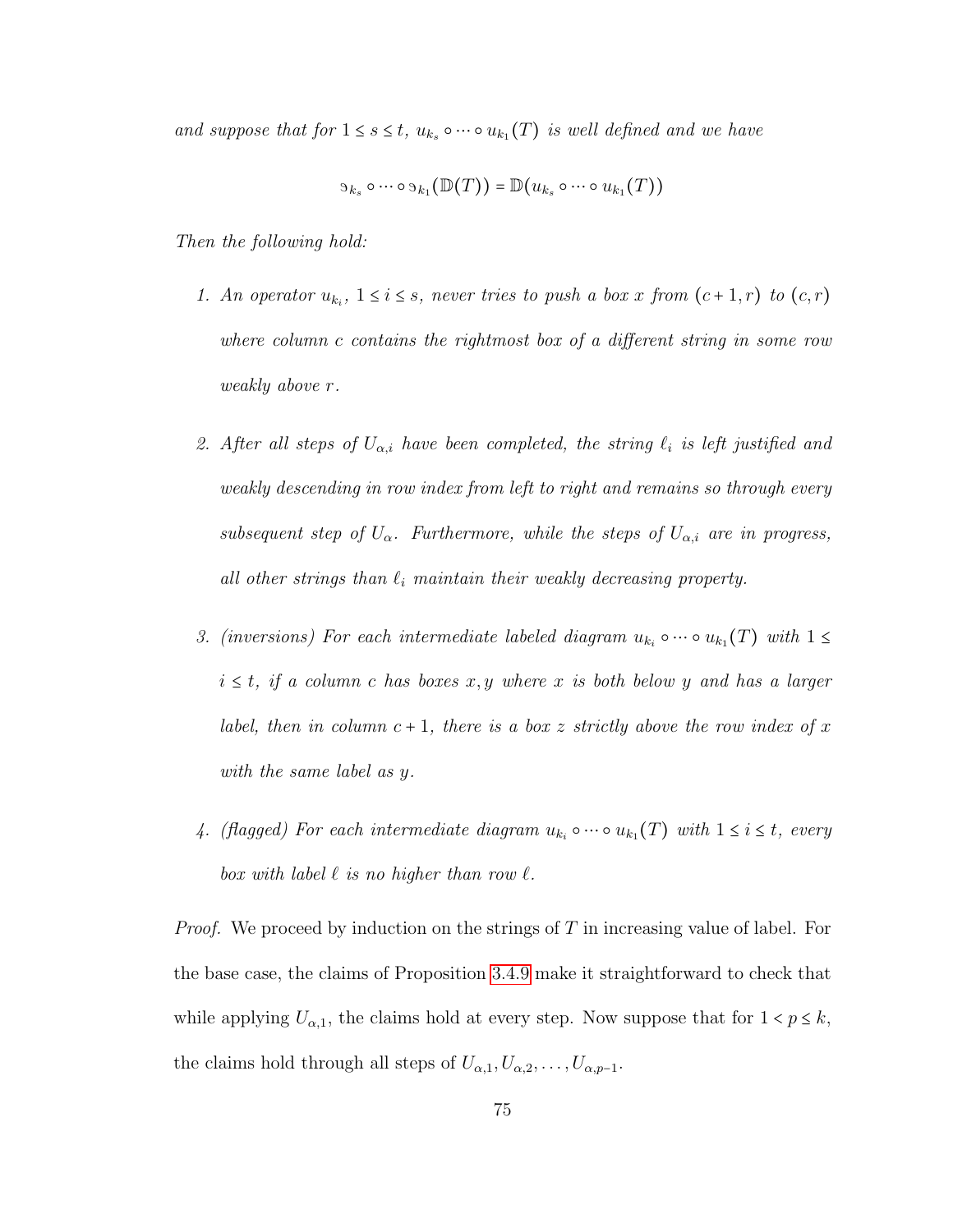**Proof of claim (1).** Suppose that all conditions hold up to some  $u_{k_i}$ , and let  $u_{k_{i-1}} \circ \cdots \circ u_{k_1}(T) = T'.$  Suppose that  $u_{k_i}$  chooses a box x with label  $\ell$ . Conduct all swaps of x that occur in step 2 while applying  $u_{k_i}$  to T', but stop just before  $u_{k_i}$  tries to push x left after all swaps have occurred. Let y be the rightmost box of some other string that is in column  $k_i$  and weakly above x. At this point, the underlying diagram is unchanged, so if we delete all boxes with labels larger than x to get  $T^{\prime\leq\ell}$ , then by Lemma [3.4.10,](#page-76-0)  $R_{\alpha}(\mathbb{D}(T)) \neq 0$  means that  $\Theta_{k_i}(\mathbb{D}(T^{\prime\leq\ell})) \neq 0$ , so  $M^{k_i}(\mathbb{D}(T^{\prime<\ell}))>0.$ 

Since x is weakly below y, deleting both x and y from  $T^{\prime\leq\ell}$  to get  $T^{\prime\prime\leq\ell}$  preserves  $M^{k_i}(\mathbb{D}(T^{n\ltimes\ell}))>0$ . Since all smaller labeled strings are left justified, columns  $k_i, k_i+1$ of  $T^{\prime\prime\prime\ell}$  can either contain the rightmost box of a string or one box in each column from a string. Therefore, since smaller labeled strings are also weakly decreasing from left ot right, each string must contribute either 0 or <sup>−</sup>1 to a given row, and so it must hold that  $M^{k_i}(\mathbb{D}(T^{n\lt \ell})) \leq 0$ , which is a contradiction. Therefore, condition (1) must hold.

**Proof of claim (2).** We observe that if all strings with labels smaller than  $\ell_p$ are weakly decreasing, then by definition, any swaps that occur during step 2 of an unlock operator between a box of string  $\ell_p$  and a string  $\ell_s < \ell_p$  will preserve the weakly descending property of string  $\ell_s$ . Proposition [3.4.9](#page-75-0) tells us that an unlock operator trying to push a box with label  $\ell_p$  left cannot change the position of any boxes in a string  $\ell_t > \ell_p$ . Therefore, strings  $\ell_s > \ell_p$  remain weakly descending because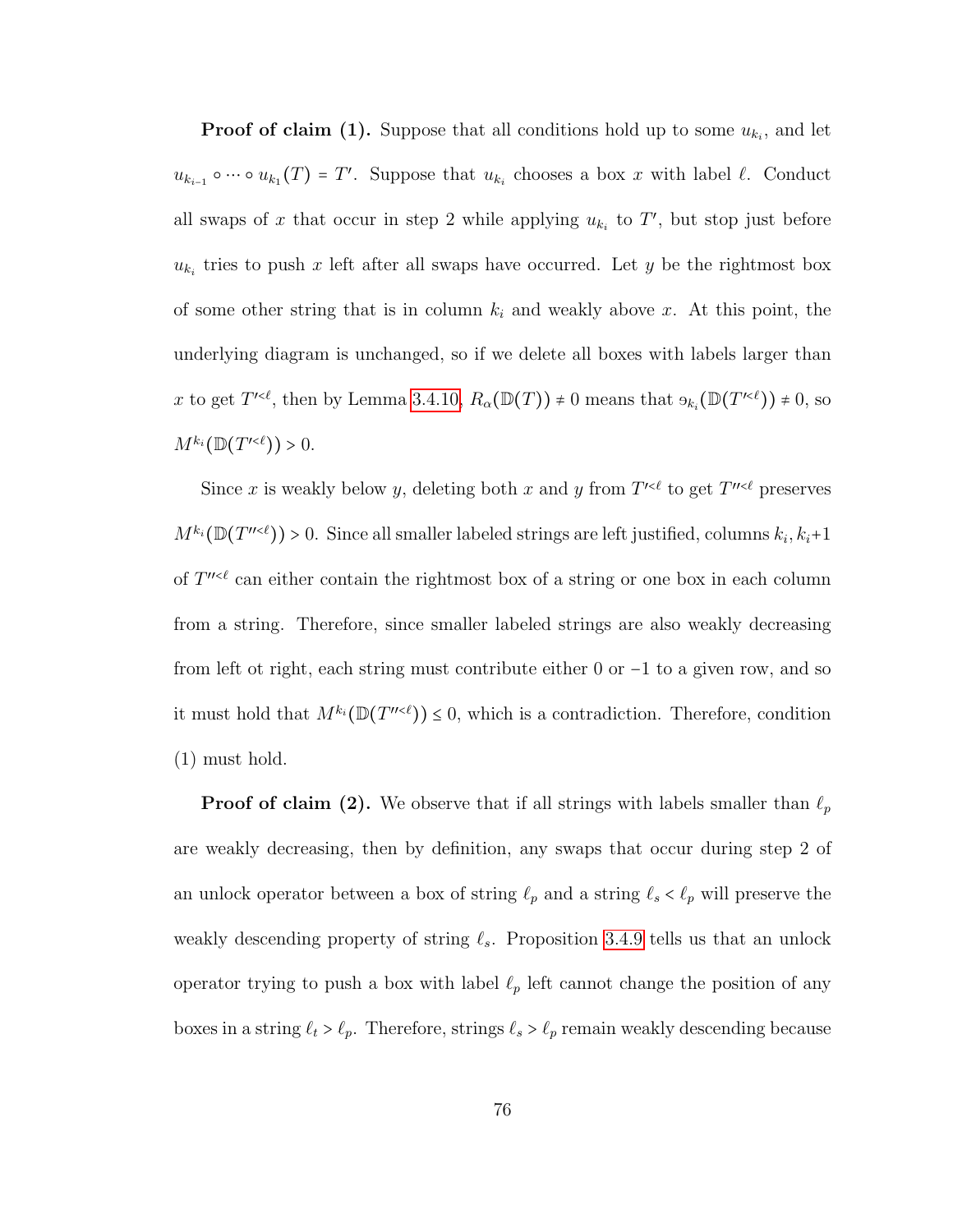they are in the original tableau T.

It remains to check that string  $\ell_p$  is weakly descending from left to right after the steps of  $U_{\alpha,p}$  are completed. Index the boxes of string  $\ell_p$  from left to right as  $x_1, \ldots, x_t$ . Suppose that for all  $x_j$  for  $1 \le j \le i \le t$  it holds that  $x_j$  is weakly lower than  $x_{j-1}$  after they have been left justified, where the base case for  $x_1$  is vacuously true. Suppose also that over the course of being left justified,  $x_i$  was swapped m times from positions  $(c_1, r_0), \ldots, (c_m, r_{m-1})$  to  $(c_1, r_1), \ldots, (c_m, r_m)$  respectively, with  $r_0 > r_1 > \cdots > r_m$  and  $c_1 \geq c_2 \geq \cdots \geq c_m$ , and index the respective strings that  $x_i$ swaps with as  $\ell_{i_1}, \ldots, \ell_{i_m}$ .

Since string  $\ell_p$  is weakly decreasing to begin with,  $x_{i+1}$  must start in some row  $r'_0 \n\t\leq r_0$ . We know that string  $\ell_{i_1}$  has a box in position  $(c_1, r_0)$ , since  $x_i$  swapped from position  $(c_1, r_0)$  to  $(c_1, r_1)$ . By condition  $(1), x_{i+1}$  cannot end up in the same column and strictly lower than a box in string  $\ell_{i_1}$  unless there is some column  $c'_1 > c_1$ in which  $x_{i+1}$  either swaps with string  $\ell_{i_1}$  or swaps with some other string such that it ends up below some box of string  $\ell_{i_1}$  in column  $c'_1$ . In either case, since string  $\ell_{i_1}$  was already weakly decreasing before  $x_i$  swapped with it in column  $c_1$ , its box in column  $c_1 + 1$  must have a row index weakly less than  $r_1$ , and so by the time  $x_{i+1}$  is pushed into column  $c_1$ , it must have a row index  $r'_1 \leq r_1$ . If  $r'_1 \leq r_k$ , then we are done. If we suppose instead that  $r_j \ge r'_1 > r_{j+1}$  for some  $1 \le j \le k$ , then we can repeat the above argument with string  $\ell_{i_{j+1}}$  to show that  $x_{i+1}$  must end up in some row  $r'_2 \leq r_{j+1}$  before it reaches column  $c_{j+1}$ . Iterating this eventually forces  $x_{i+1}$  to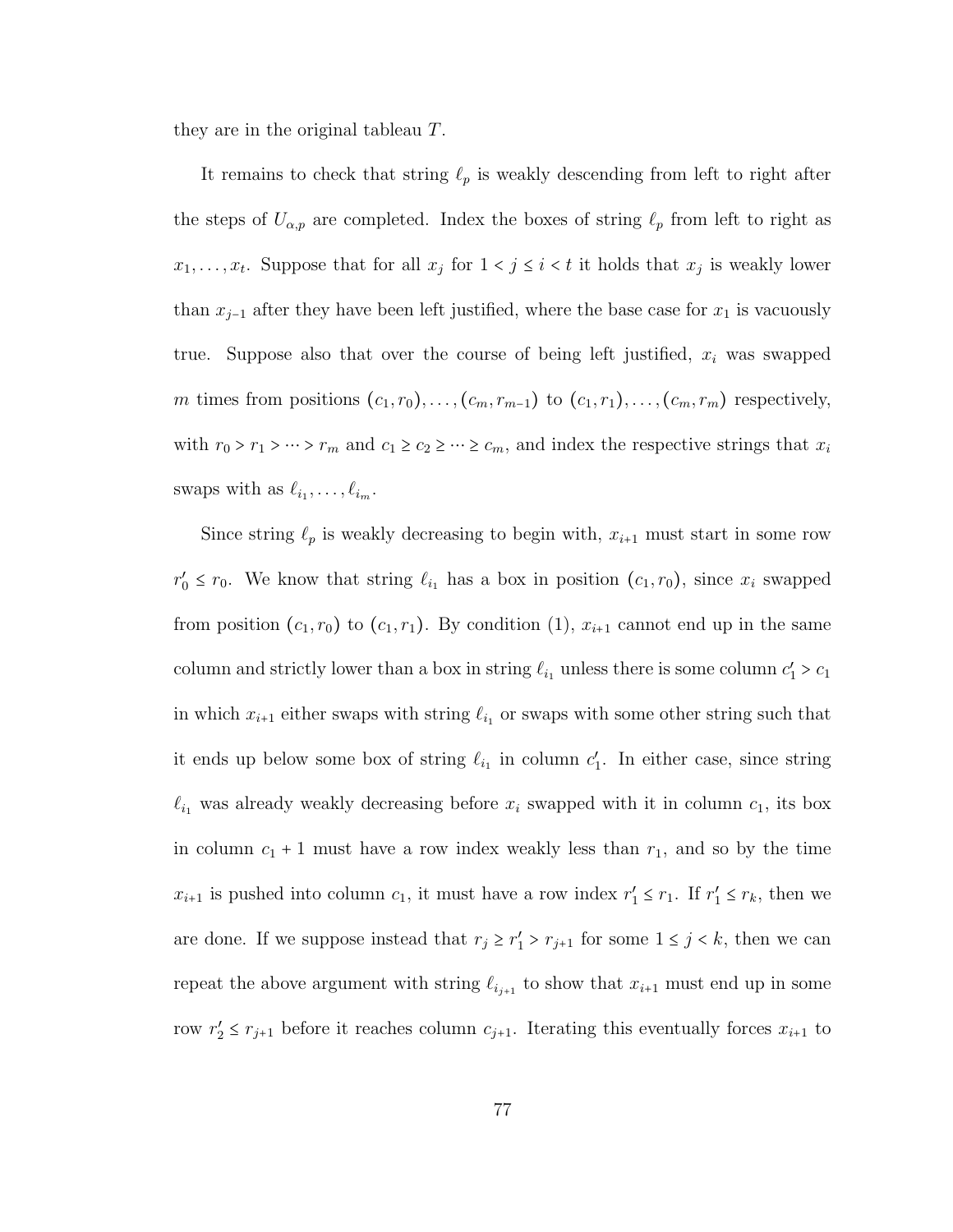end up weakly below row  $r_k$ , and therefore weakly below  $x_i$ . Since i was arbitrary, the entire string  $\ell_p$  must be weakly decreasing left to right.

**Proof of claim (3).** By Proposition [3.4.9,](#page-75-0) no strings  $\ell_s > \ell_p$  have inversions at any step of  $U_{\alpha,1},\ldots,U_{\alpha,p}$ .

If an unlock operator swaps a box x of  $\ell_p$  so that it is below the string  $\ell_t < \ell_p$ in the same column, the operator terminates with a left push, so combined with the weakly decreasing property of string  $\ell_t$ , x satisfies the inversion condition with the boxes of string  $\ell_t$  directly after that operator is applied. Each successive unlock operator that left justifies x moves it left or down, so condition  $(2)$  ensures that x continues to satisfy the inversion condition with string  $\ell_t$ . Otherwise, x stays above string  $\ell_t$ , and the inversion condition is also satisfied.

It remains to show that, given an intermediate diagram in which inversion conditions are satisfied everywhere at all previous steps, any subsequent swaps that occur in  $U_{\alpha,p}$  do not violate inversion conditions between pairs of strings  $\ell_s, \ell_t < \ell_p$ . To do this, we consider the following two diagrams (with other boxes suppressed).



We claim that if x in row  $r_1$  swaps with a box y in row  $r_2$ , then any labels that appear between x and y have a smaller label than y. The diagram on the left gives an example of how there might be a larger label between x and y. However, if  $j > i$ , then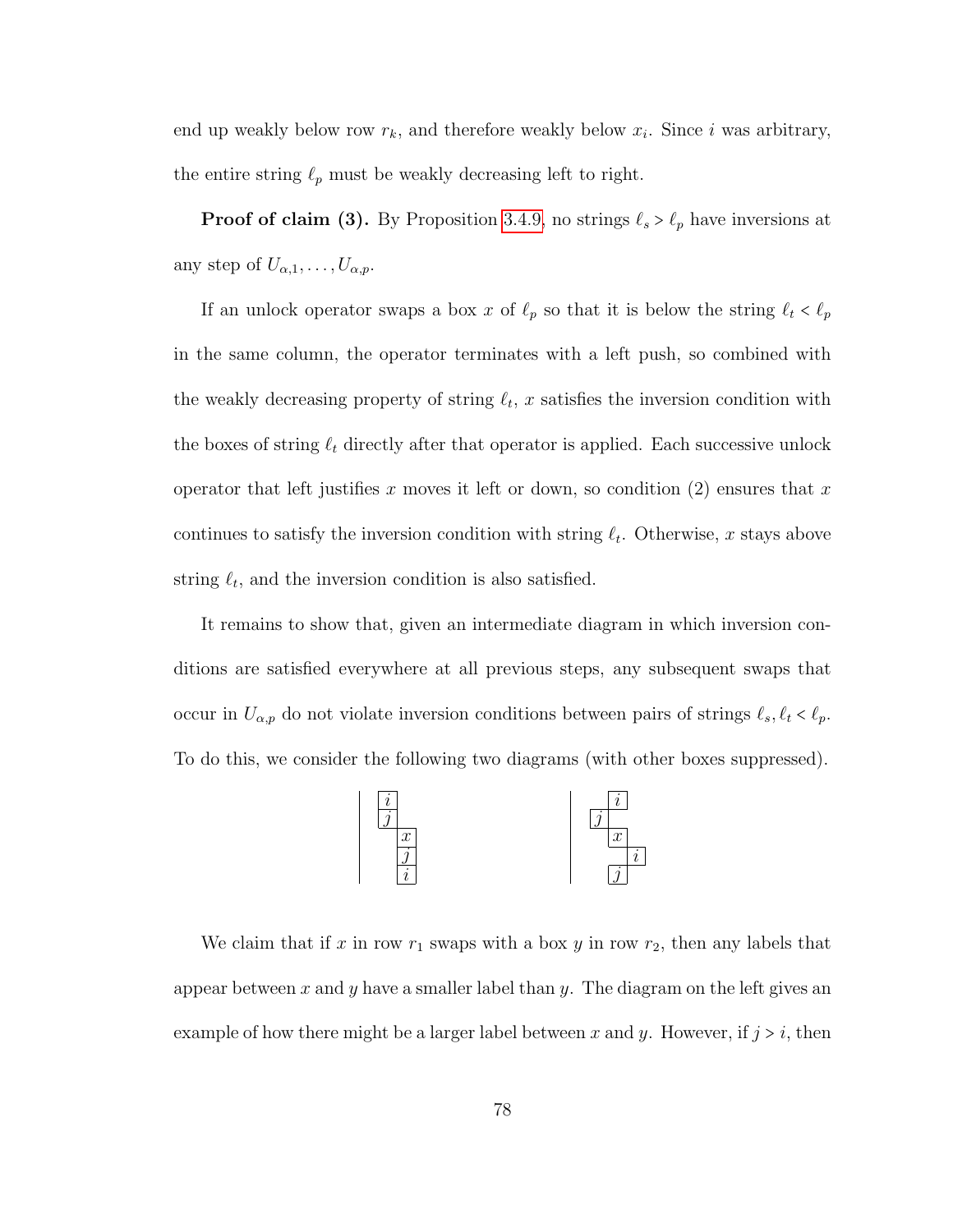the inversion condition is violated between the boxes in positions  $(2, 4)$ ,  $(2, 5)$ ,  $(3, 1)$ , which contradicts that our given diagram satisfies inversion conditions. The right diagram shows the only way a swap might cause a trio of boxes that violates the inversion condition, with  $j > i$ , where a box from string j remains below the box of string i in the same column, but is moved weakly above a box of string i in the next column to the right.

The crux is how x made it to that position. If it was pushed left into that position, then it failed to swap with string  $i$ , so that cannot be possible. It could also have swapped with string  $i$  into that position, but then prior to that swap, the i in position  $(3, 3)$ , the j in position  $(2, 4)$ , and the i in column 2 above the j would violate the inversion condition. The last option is if x swapped with some box z with label k. However, by our previous claim,  $k > i$ , and then prior to x and z swapping, the inversion condition is not satisfied with  $z$  in the position of  $x$ , which is again a contradiction.

**Proof of claim (4).** Proposition [3.4.9](#page-75-0) shows that no string  $\ell_s > \ell_p$  is changed while any string  $\ell_1, \ldots, \ell_p$  is left justified, so boxes of string  $\ell_s$  continue to satisfy the flagged condition because they did to begin with in T. Boxes of string  $\ell_p$  can only move south or west while  $U_{\alpha,p}$  is applied, so they must also continue to satisfy the flagged condition. Finally, the leftmost box of any string  $\ell_t < \ell_p$  satisfies the flagged condition before  $U_{\alpha,p}$  is applied by the inductive assumption. Unlock operators cannot change the position of the leftmost boxes of left justified strings, and such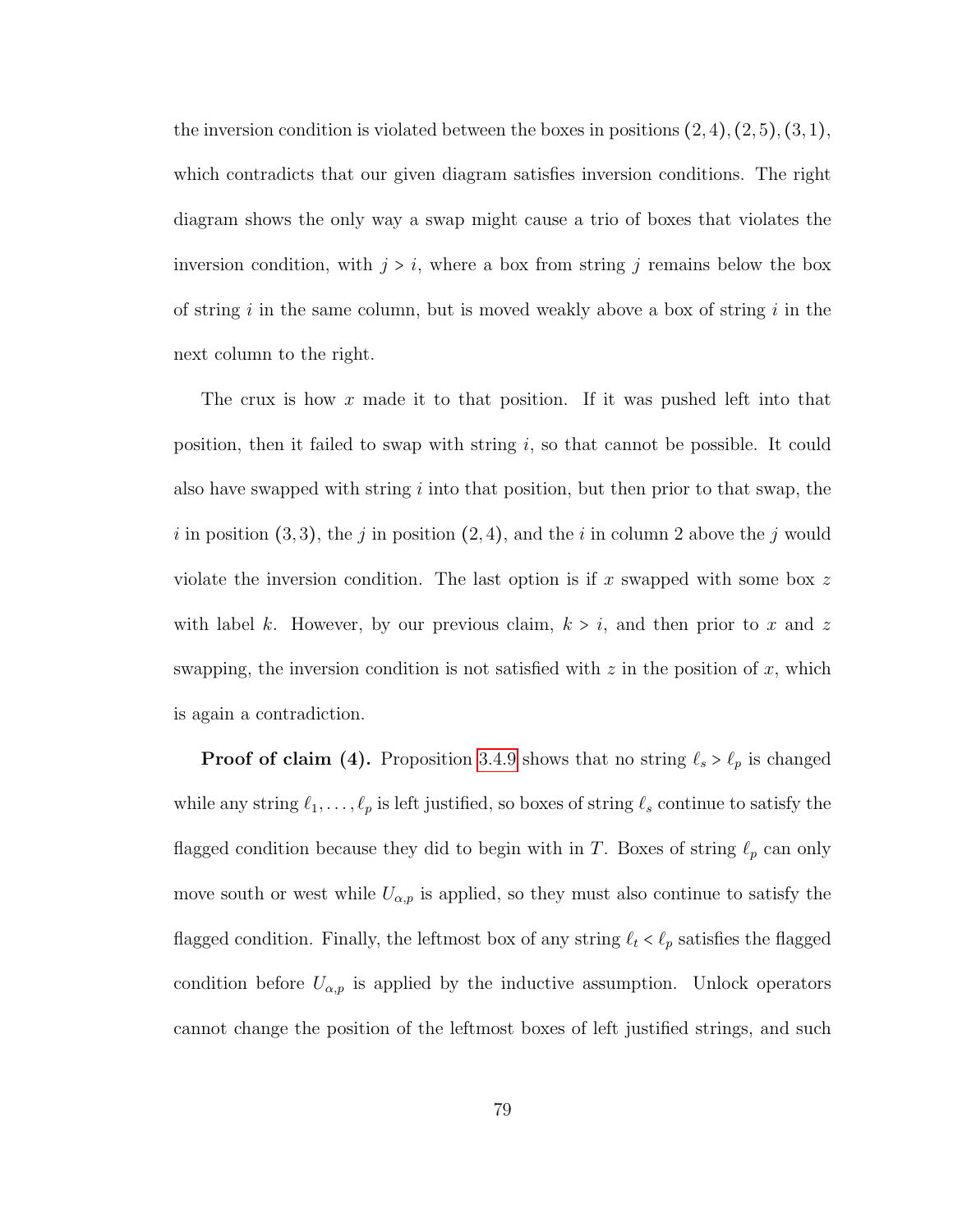strings remain weakly decreasing from left to right by condition (2), so all boxes of strings  $\ell_t < \ell_p$  must also satisfy the flagged condition through all steps of  $U_{\alpha,p}$ .  $\Box$ 

Up to this point, we have been examining the consequences of the assumption that the unlock algorithm is well defined on lock tableaux and that it agrees with rectification on the level of diagrams. We now show that this assumption indeed holds in general on lock tableaux.

<span id="page-85-0"></span>**Lemma 3.4.13** ([\[37\]](#page-94-0)). Write  $U_{\alpha} = u_{k_t} \circ \cdots \circ u_{k_1}$  and  $R_{\alpha} = s_{k_t} \circ \cdots \circ s_{k_1}$ . The function  $U_{\alpha}$  is well defined and

$$
\mathfrak{I}_{k_s} \circ \cdots \circ \mathfrak{I}_{k_1}(\mathbb{D}(T)) = \mathbb{D}(u_{k_s} \circ \cdots \circ u_{k_1}(T))
$$

holds for all  $1 \leq s \leq t$ .

*Proof.* We proceed by induction, noting that the following argument proves both the base case at  $m = 1$  and the inductive steps for  $m > 1$ . Suppose that for some m, we have

$$
\Theta_{k_s} \circ \cdots \circ \Theta_{k_1}(\mathbb{D}(T)) = \mathbb{D}(u_{k_s} \circ \cdots \circ u_{k_1}(T))
$$

for all  $1 \le s \le m-1$ , where  $\Theta_{k_{m-1}} \circ \cdots \circ \Theta_{k_1}$  and  $u_{k_{m-1}} \circ \cdots \circ u_{k_1}$  are the identity at  $m = 1$ . We first show that  $u_{k_m}$  is well defined on  $u_{k_{m-1}} \circ \cdots \circ u_{k_1}(T) = T'$ .

Proposition [3.4.9](#page-75-0) shows that by construction,  $u_{k_m}$  must have a box that it tries to push left, so the only way that it can not be well defined is if the box it attempts to push left is in a position where it is directly to the right of and in the same row as the rightmost box of a different string. In this case, there is nothing to swap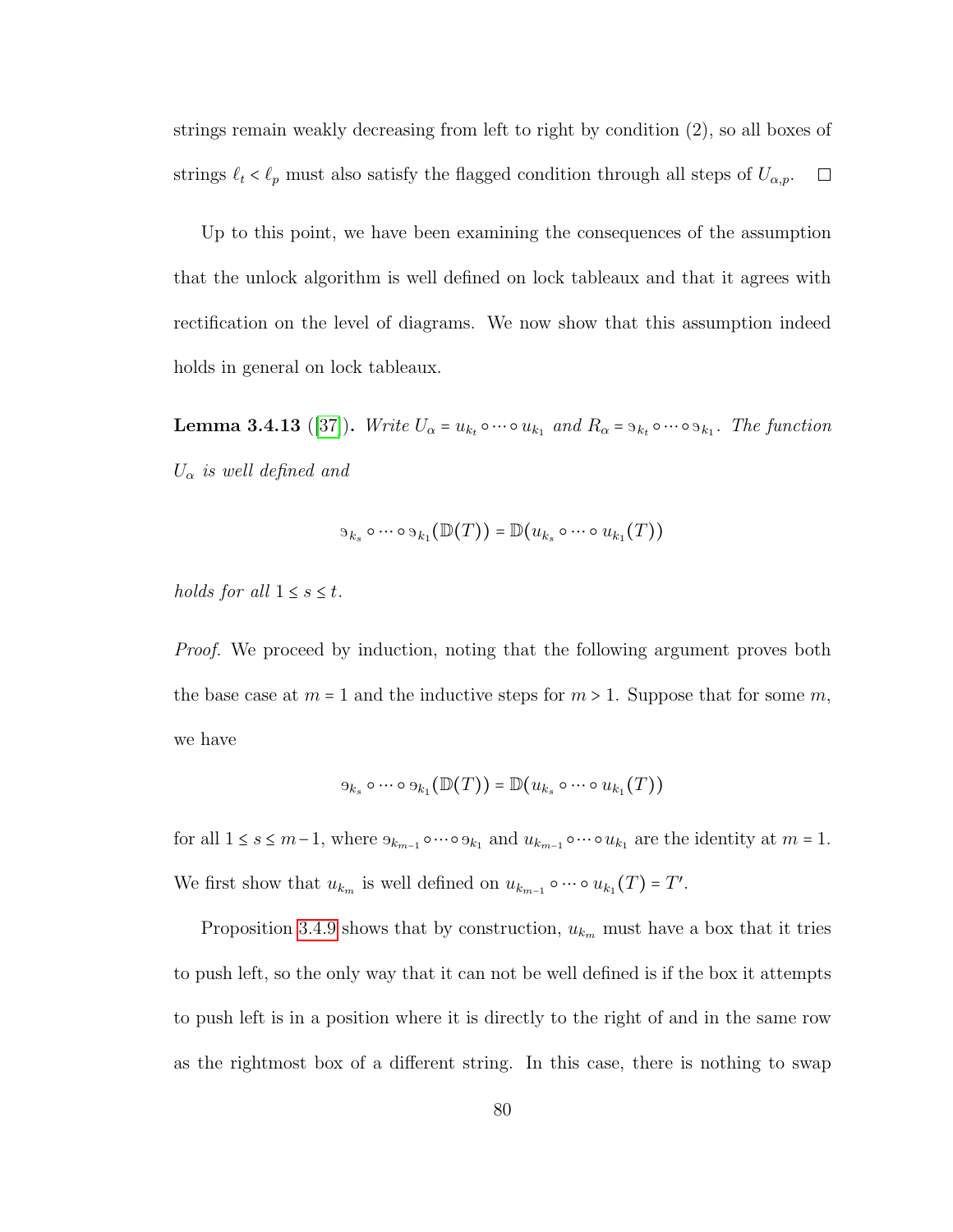with, but it still cannot be pushed left into an open space. The proof of condition (1) of Lemma [3.4.12](#page-79-0) can be repeated here to show that this cannot happen (noting that the proof of condition (1) does not require the assumption that  $u_{k_m}$  and  $\Theta_{k_m}$ agree on the level of diagrams), and therefore  $u_{k_m}$  must be well defined on T'.

Now we check that

$$
\Theta_{k_m} \circ \cdots \circ \Theta_{k_1}(\mathbb{D}(T)) = \mathbb{D}(u_{k_m} \circ \cdots \circ u_{k_m}(T)).
$$

Suppose that  $u_{k_m}$  chooses a box x to push left, with label  $\ell$ . Due to the weakly descending arrangement of labels in columns  $k_m, k_m + 1$  of  $T^{\prime \leq \ell+1}$  as discussed above in the proof of condition (1) of Lemma [3.4.12,](#page-79-0)  $\mathbb{D}(T'^{<\ell+1})$  has at most one horizontally unpaired box in column  $k_{m+1}$ , and it follows that we can at most have  $M^{k_m}(T^{\prime \leq \ell+1}) =$ 1, and if that maximum is acheived, it must be in the row containing the horizontally unpaired box.

Using Lemma [3.4.10](#page-76-0) and  $\Theta_{k_m}(T') \neq 0$ , we know this maximum must be achieved somewhere. Let  $r_0$  be the row of x in  $T^{1 \lt \ell+1}$ , and suppose  $u_{k_m}$  swaps it to rows  $r_1, r_2, \ldots, r_t$  before being pushed left. The descending arrangement of labels in columns  $k_m, k_m + 1$  means that a first upper bound for  $r_{\text{max}}$ , the maximal row index such that  $M^{k_m}(T^{\prime \leq \ell+1}, r_{\text{max}}) = 1$ , is  $r_0$ . However, since x swaps into row  $r_1$ , it must cross some string  $\ell_{i_1}$  that has boxes at  $(k_m, r'_1)$  and  $(k_m, r_1)$  with  $r_1 < r_0 \le r'_1$ . Again using the descending arrangement of other labels, the string of  $x$  is the only string that can cumulatively contribute  $+1$  to  $M^{k_m}(T^{<\ell+1},r)$ , so since string  $\ell_{i_1}$ cumulatively contributes  $-1$  to  $M^{k_m}(T^{\prime \leq \ell+1}, r)$  for all  $r_1 < r \leq r'_1$ , we must have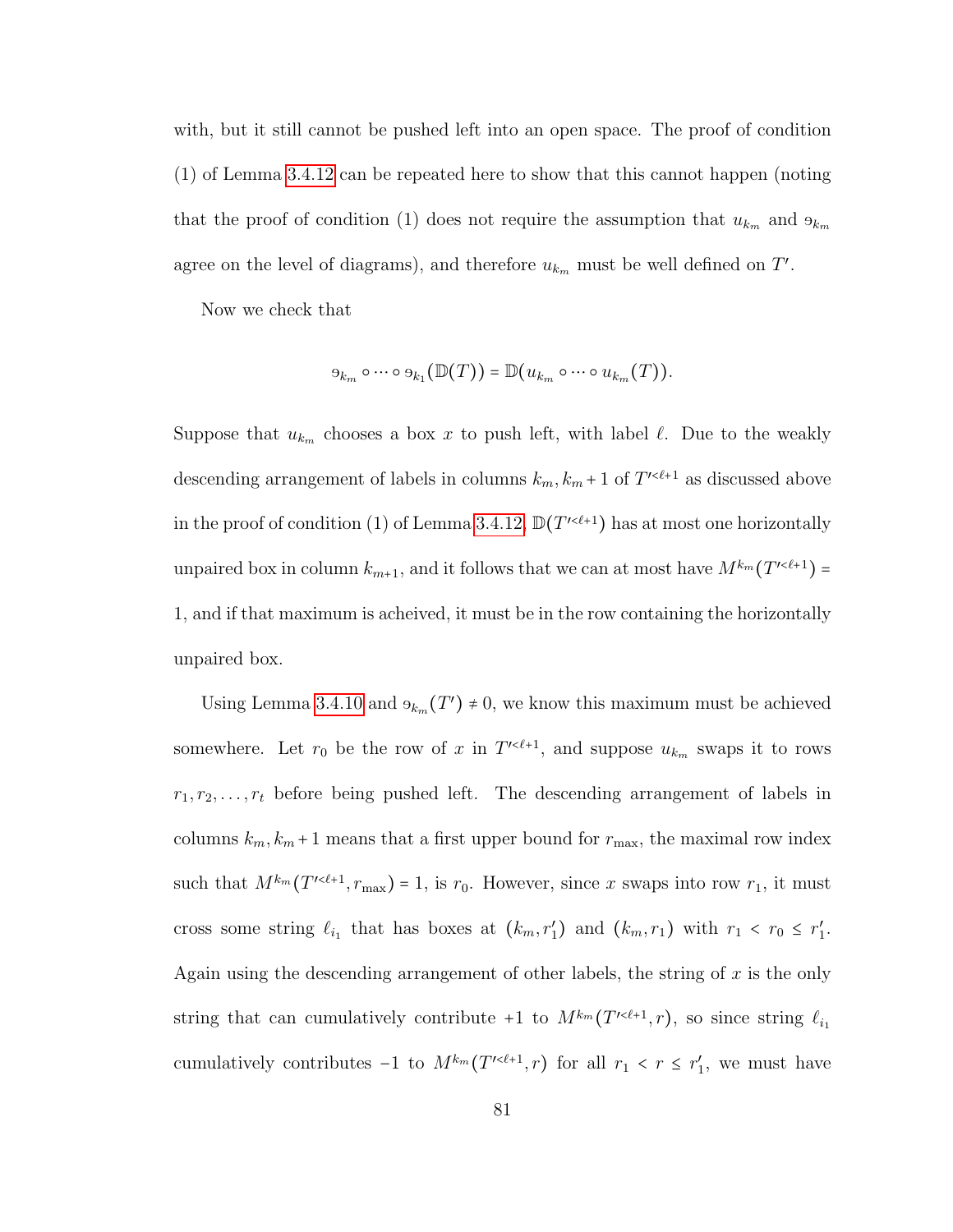$M^{k_m}(T^{\prime \leq \ell+1}, r_0) \leq 0$ . Therefore  $r_1 < r_0$  gives a new upper bound on  $r_{\text{max}}$ . Iterating this argument eventually gives an upper bound of  $r_t$ .

Now  $x$  is in row  $r_t$  and is not crossing any strings. Once again following the proof of condition (1) of Lemma [3.4.12,](#page-79-0) we get that all labels in columns  $k_m, k_m + 1$ that are above x must have a box in both columns. Therefore,  $M^{k_m}(T^{\prime\leq \ell+1}, r_t) = 1$ so the upper bound is achieved and  $r_{\text{max}} = r_t$ . Then we have

$$
\Theta_{k_s} \circ \cdots \circ \Theta_{k_1}(\mathbb{D}(T)) = \mathbb{D}(u_{k_s} \circ \cdots \circ u_{k_1}(T)),
$$

 $\Box$ 

which completes the proof of the inductive step.

Combining Lemmas [3.4.12](#page-79-0) and [3.4.13](#page-85-0) shows that the final diagram after applying the unlock algorithm to a lock tableau is a Kohnert tableau of the same content and that the underlying diagram is the same as the one resulting from rectification. The rectification operators are weight-preserving, injective, and intertwine with crystal operators on diagrams, so Theorem [3.4.1](#page-69-0) follows.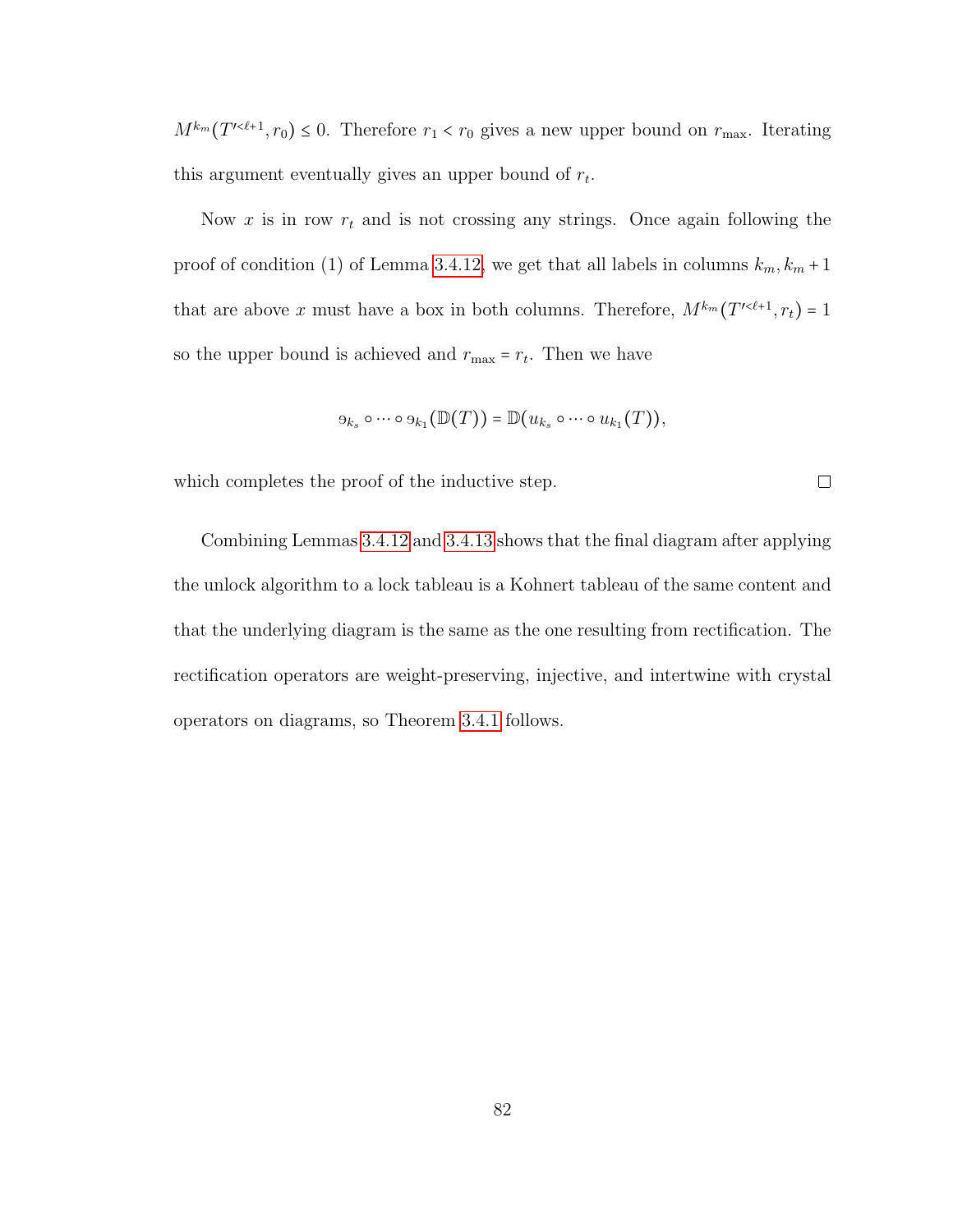## Appendix A

## Jack Polynomial Data

Some experimental data follows for the Schur expansion coefficients of various Jack polynomials. The first column gives the indexing partition of the Jack polynomial, and the third and fourth columns give the coefficient of the Schur polynomial  $s_\mu$  in the Schur expansion of  $\tilde{J}_{\lambda}^{(\alpha)}$ . A shorthand is used for the respective bases used in the third and fourth columns that is given by the column header.

| $\lambda$ | $\mu$        | $r^k = \binom{\alpha+k}{ \lambda }$ | $r^k = \binom{\alpha}{k} k!$ |
|-----------|--------------|-------------------------------------|------------------------------|
| 1         | $\mathbf{1}$ | 1                                   | 1                            |
| 20        | 20           | 2r                                  | $2r + 1$                     |
| 20        | 11           | $\overline{2}$                      | 1                            |
| 11        | 11           | $2r + 2$                            | $2r + 2$                     |
| 300       | 300          | $6r^2$                              | $6r^2 + 6r + 1$              |
| 300       | 210          | 12r                                 | $6r + 2$                     |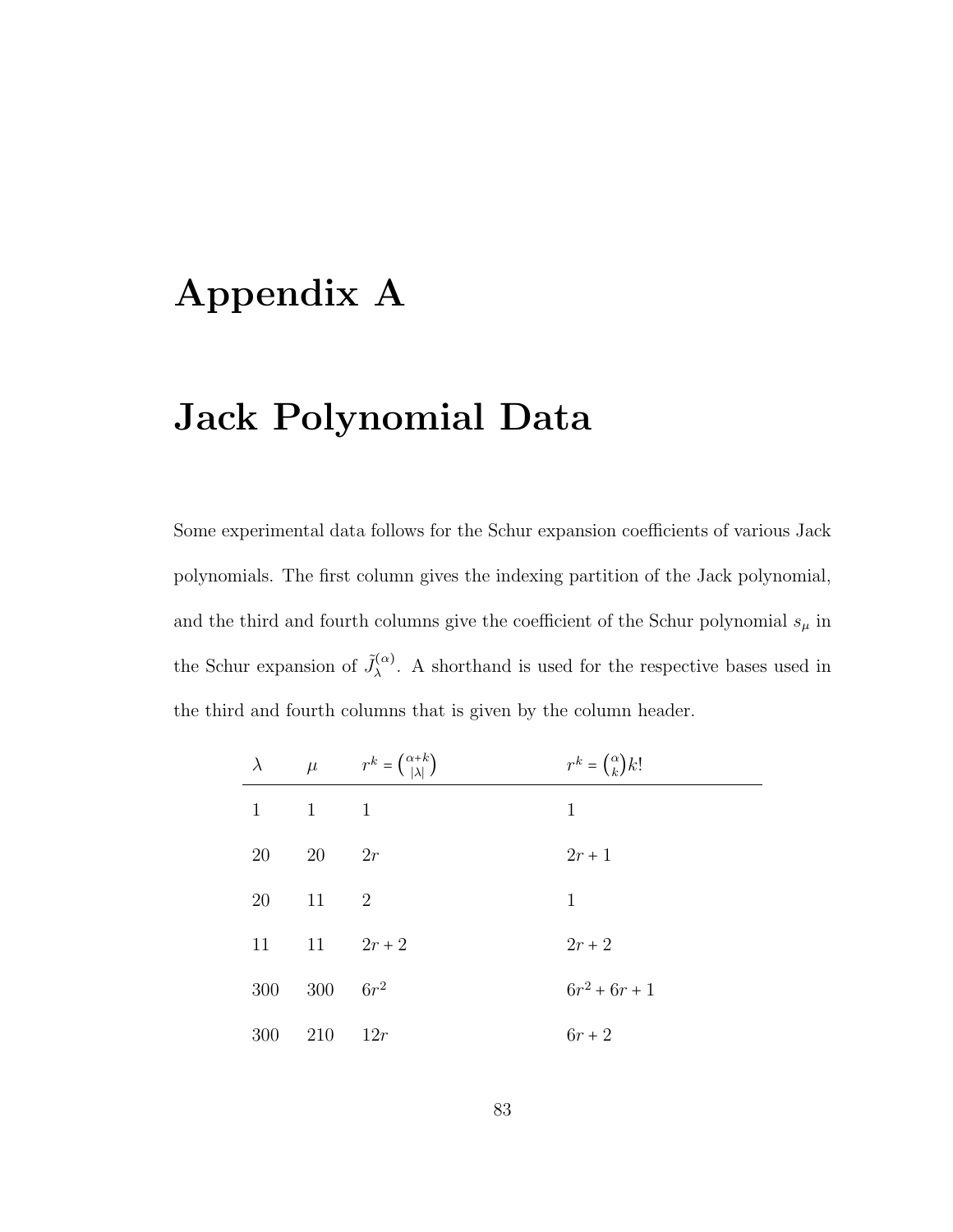| 300  | 111 6               |                                                                     | $\mathbf{1}$              |
|------|---------------------|---------------------------------------------------------------------|---------------------------|
|      |                     | 210 210 $3r^2 + 8r + 1$                                             | $3r^2 + 7r + 2$           |
| 210  |                     | 111 $8r + 4$                                                        | $4r+2$                    |
|      |                     | 111 111 $6r^2 + 24r + 6$                                            | $6r^2 + 18r + 6$          |
| 4000 | $4000 \quad 24r^3$  |                                                                     | $24r^3 + 36r^2 + 12r + 1$ |
| 4000 | 3100 $72r^2$        |                                                                     | $36r^2 + 24r + 3$         |
|      |                     | 4000 $2200 \t 24r^2 + 24r$                                          | $12r^2 + 12r + 2$         |
|      | $4000$ $2110$ $72r$ |                                                                     | $12r + 3$                 |
|      | 4000 1111 24        |                                                                     | $\mathbf{1}$              |
|      |                     | 3100 $3100 \t 8r^3 + 32r^2 + 8r$                                    | $8r^3 + 28r^2 + 16r + 2$  |
|      |                     | 3100 $2200 \t 24r^2 + 24r$                                          | $12r^2 + 12r + 2$         |
|      |                     | 3100 2110 $40r^2 + 52r + 4$                                         | $20r^2 + 22r + 4$         |
| 3100 |                     | $1111 \quad 36r + 12$                                               | $6r+2$                    |
|      |                     | 2200 $2200 \t 12r^3 + 60r^2 + 24r$                                  | $12r^3 + 48r^2 + 30r + 4$ |
|      |                     | 2200 2110 $40r^2 + 52r + 4$                                         | $20r^2 + 22r + 4$         |
|      |                     | 2200 1111 $24r^2 + 60r + 12$                                        | $12r^2 + 18r + 4$         |
|      |                     | 2110 2110 $8r^3 + 72r^2 + 60r + 4$ $8r^3 + 48r^2 + 38r + 6$         |                           |
|      |                     | 2110 1111 $48r^2 + 84r + 12$ $24r^2 + 30r + 6$                      |                           |
|      |                     | 1111 1111 $24r^3 + 264r^2 + 264r + 24$ $24r^3 + 168r^2 + 144r + 24$ |                           |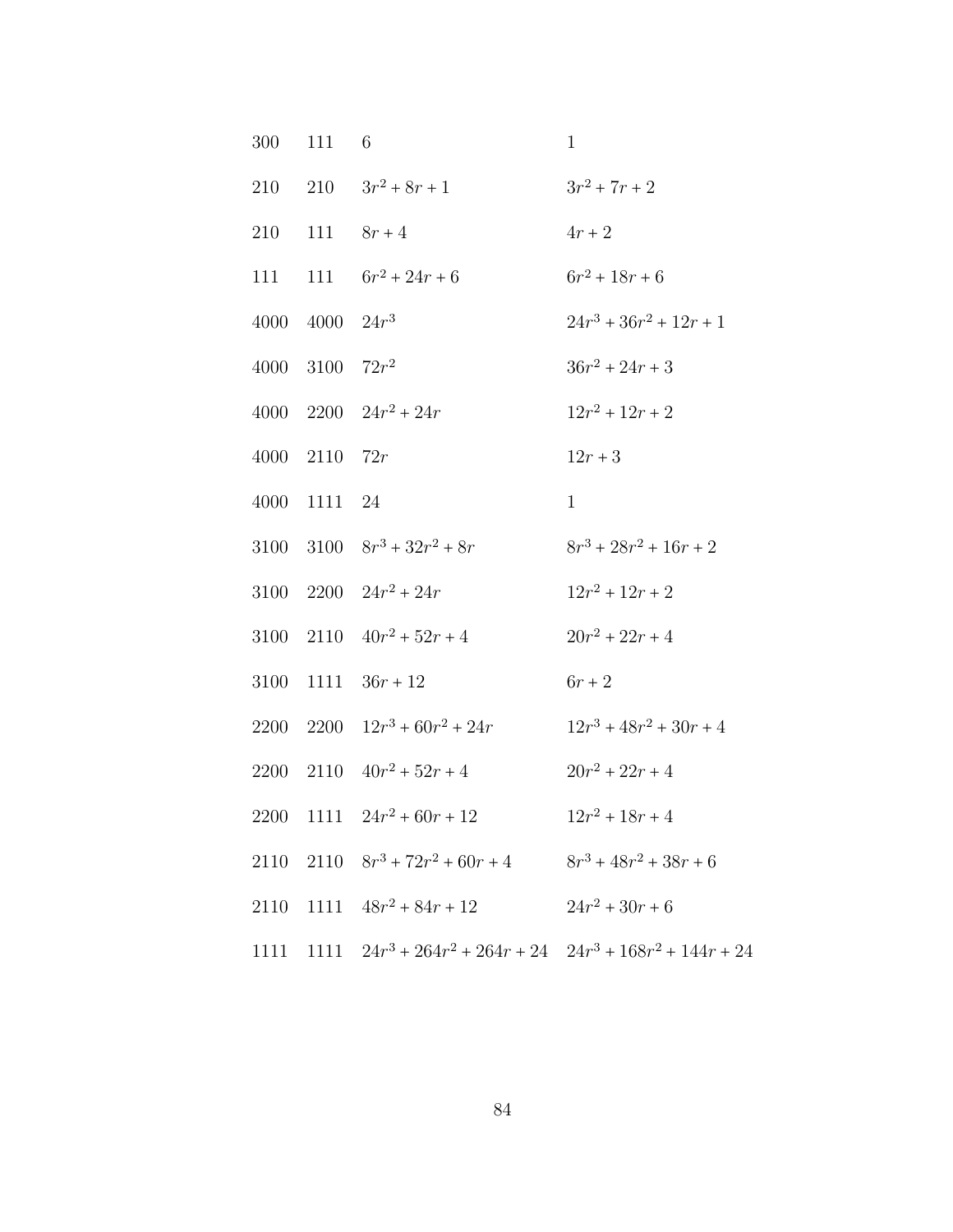## Bibliography

- [1] P. Alexandersson, J. Haglund, and G. Wang. "On the Schur expansion of Jack polynomials". In: Séminaire Lotharingien de Combinatoire 80B.90 (2018).
- [2] H. H. Andersen. "Schubert varieties and Demazure's character formula". In: Inventiones Mathematicae 79 (1985), pp. 611–618.
- [3] S. Assaf and D. Searles. "Schubert polynomials, slide polynomials, Stanley symmetric functions and quasi-Yamanouchi pipe dreams". In: Adv. Math. 306 (2017), pp. 89–122.
- [4] S. H. Assaf. "Dual equivalence graphs I: A new paradigm for Schur positivity". In: Forum Math. Sigma 3 (2015), e12, 33.
- <span id="page-90-0"></span>[5] Sami Assaf and Nicolle González. "Demazure crystals for specialized nonsymmetric Macdonald polynomials". In: (2019). arXiv:1901.07520v2.
- [6] Sami Assaf and Anne Schilling. "A Demazure crystal construction for Schubert polynomials". In: Algebraic Combinatorics 1.2 (2018), pp. 225–247.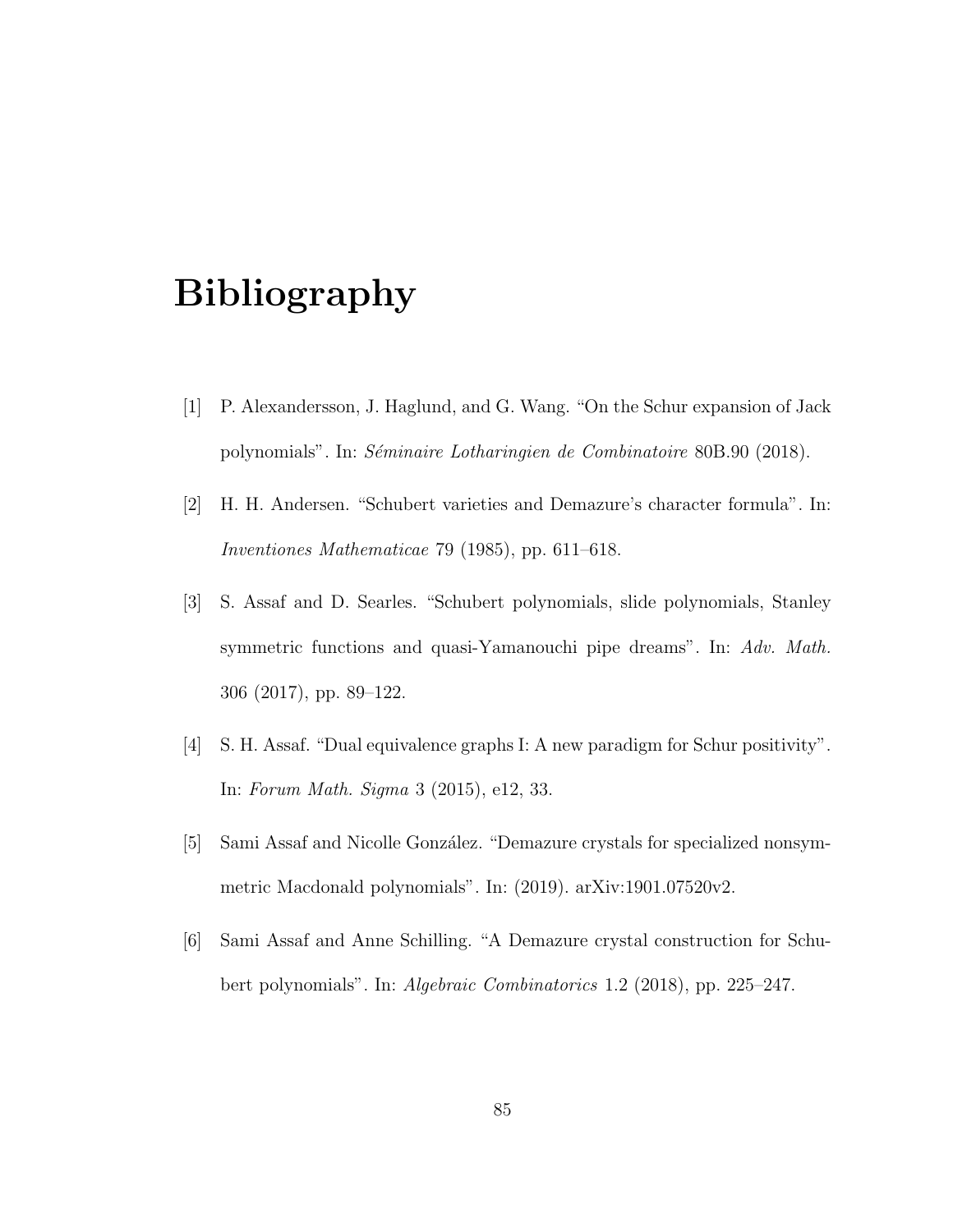- [7] Sami Assaf and Dominic Searles. "Kohnert tableaux and a lifting of quasi-Schur functions". In: J. Combin. Theory Ser. A 156 (2018), pp. 85–118.
- [8] Sami Assaf and Dominic Searles. "Kohnert polynomials". In: Experimental Mathematics  $(2019)$ .
- [9] F. Brenti. "Unimodal, log-concave and Pólya frequency sequences in combinatorics". In: *Mem. Amer. Math. Soc.* 81.413 (1989), pp. viii+106.
- [10] Daniel Bump and Anne Schilling. Crystal Bases: Representations and Combinatorics. First. World Scientific Publishing Company, 2017.
- [11] Herman Z. Q. Chen, Arthur L. B. Yang, and Philip B. Zhang. "Kirillov's unimodality conjecture for the rectangular Narayana polynomials". In: math arXiv: 1601.05863 (2016).
- [12] Michel Demazure. "Désingularisation des variétés de Schubert généralisées". In: Ann. Sci. Ecole Norm. Sup.  $(4)$  7 (1974). Collection of articles dedicated to Henri Cartan on the occasion of his 70th birthday, I, pp. 53–88.
- [13] Michel Demazure. "Une nouvelle formule des caractères". In: Bull. Sci. Math.  $(2)$  98.3 (1974), pp. 163–172.
- [14] M. Dworkin. "An interpretation for Garsia and Remmel's q-hit numbers". In: J. Combin. Theory Ser. A 81.2 (1998), pp. 149–175. issn: 0097-3165.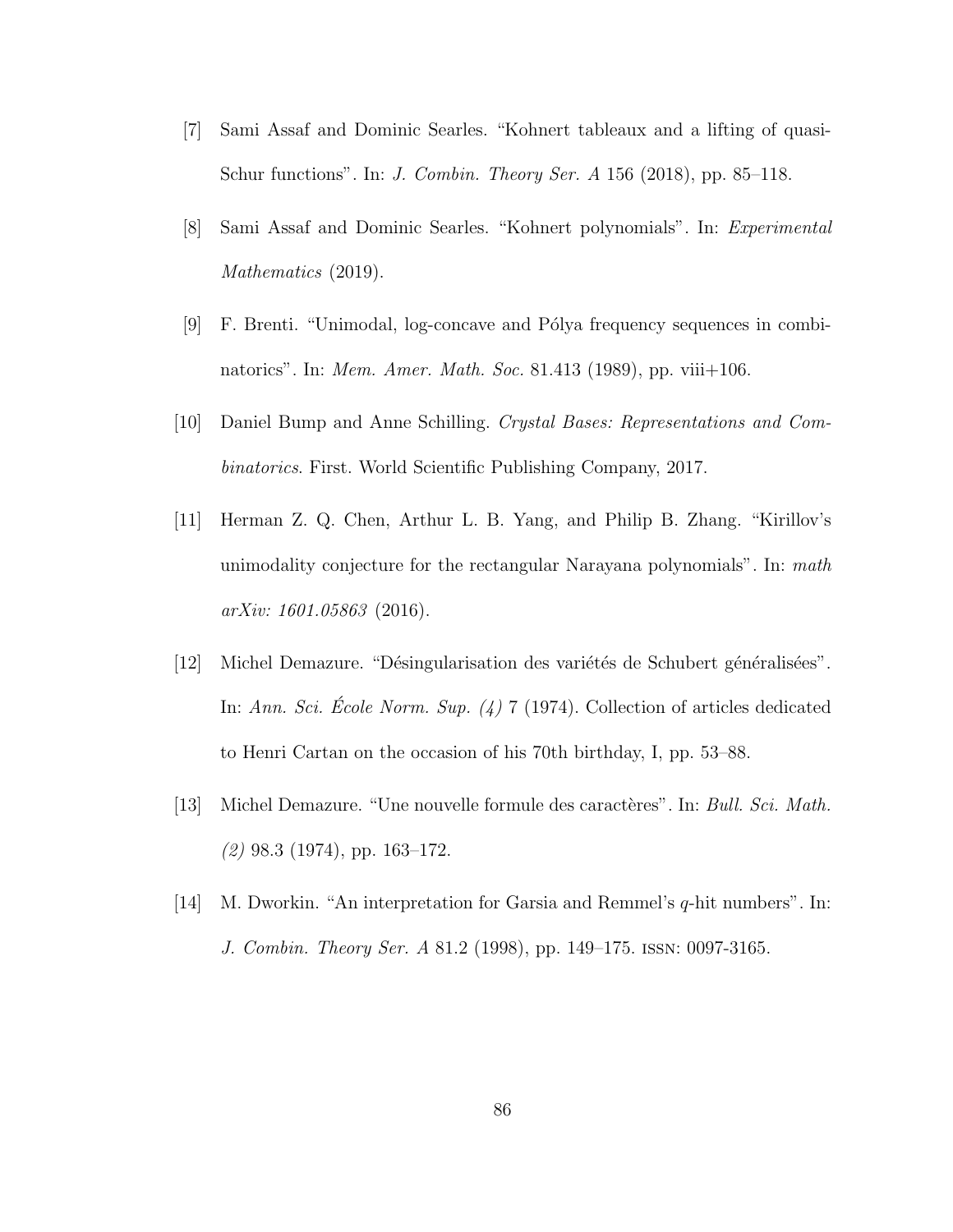- [15] J. S. Frame, G. de B. Robinson, and R. M. Thrall. "The hook graphs of the symmetric groups". In: Canadian J. Math. 6 (1954), pp. 316–324. issn: 0008-414X.
- [16] I. M. Gessel. "Multipartite P-partitions and inner products of skew Schur functions". In: Combinatorics and algebra (Boulder, Colo., 1983). Vol. 34. Contemp. Math. Amer. Math. Soc., Providence, RI, 1984, pp. 289–317.
- [17] J. R. Goldman, J. T. Joichi, and D. E. White. "Rook theory. I. Rook equivalence of Ferrers boards". In: Proc. Amer. Math. Soc. 52 (1975), pp. 485– 492.
- [18] J. Haglund. "q-rook polynomials and matrices over finite fields". In: Adv. in Appl. Math. 20.4 (1998), pp. 450–487. issn: 0196-8858.
- [19] James Haglund, Ken Ono, and David G. Wagner. "Theorems and conjectures involving rook polynomials with only real zeroes". In: Topics in number theory (University Park, PA, 1997) 467 (1999), pp. 207–221.
- [20] Jin Hong and Sook-Jin Kang. Introduction to Quantum Groups and Crystal Bases. Vol. 42. Graduate Studies in Mathematics. American Mathematical Society, 2002.
- [21] Masaki Kashiwara. "On crystal bases of the Q-analogue of universal enveloping algebras". In: Duke Math. J. 63.2 (1991), pp. 465–516.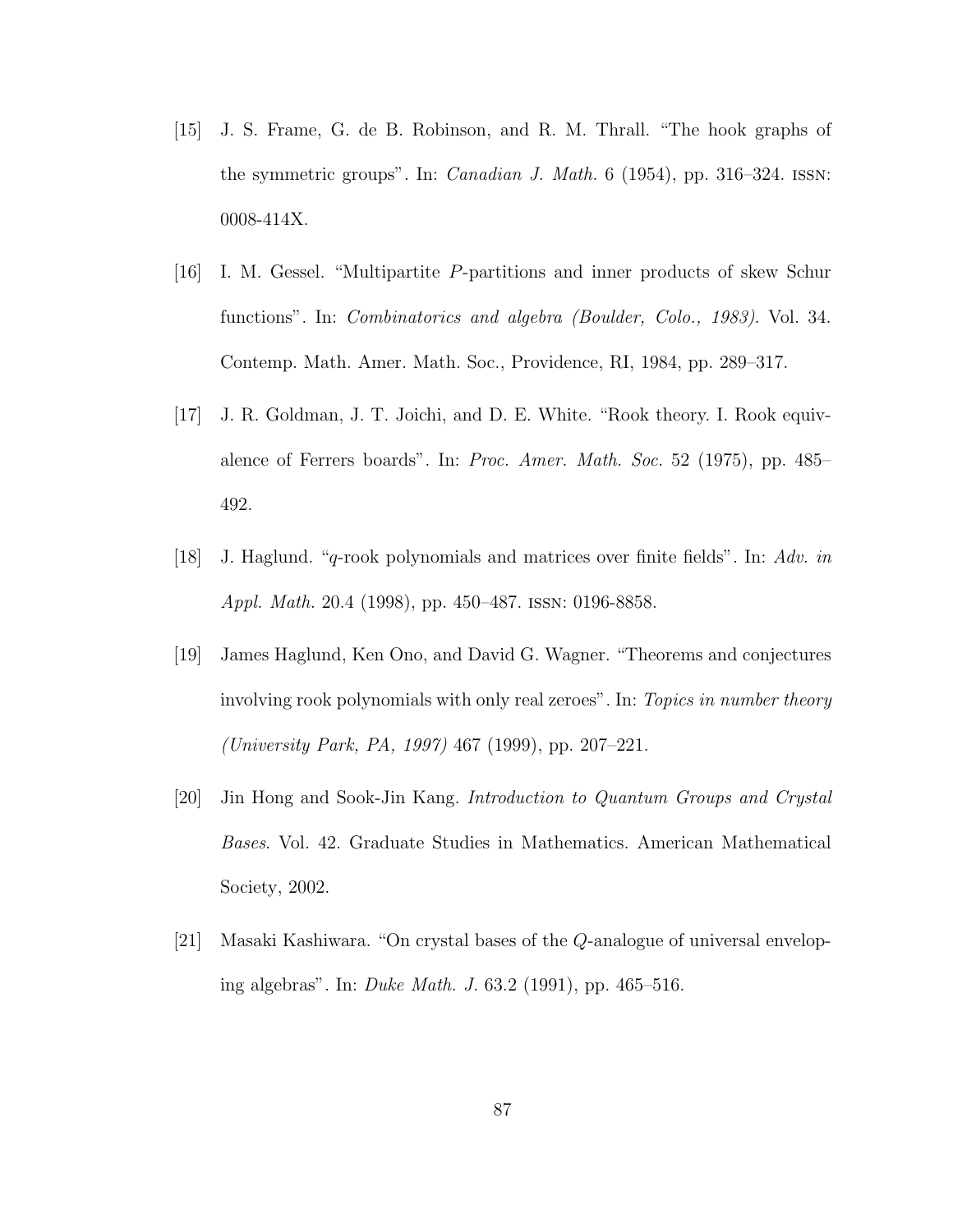- [22] Masaki Kashiwara. "The crystal base and Littelmann's refined Demazure character formula". In: Duke Math. J. 71.3 (1993), pp. 839–858.
- [23] Masaki Kashiwara and Toshiki Nakashima. "Crystal graphs for representations of the q-analogue of classical Lie algebras". In: J. Algebra 165.2 (1994), pp. 295–345.
- [24] W. Keith. "Major index over descent for pattern-avoiding permutations". In: Integers 18 (2017), A55.
- [25] W. Keith. "Families of major index distributions: closed forms and unimodality". In: math arXiv: 1808.01362 (2018).
- [26] Friedrich Knop and Siddhartha Sahi. "A recursion and a combinatorial formula for Jack polynomials". In: Invent. Math. 128.1 (1997), pp. 9–22.
- [27] Axel Kohnert. "Weintrauben, Polynome, Tableaux". In: Bayreuth. Math. Schr. 38 (1991). Dissertation, Universität Bayreuth, Bayreuth, 1990, pp. 1–97.
- [28] L. Lapointe and L. Vinet. "Exact operator solution of the Calogero-Sutherland model". In: CRM preprint 2272 (1995).
- [29] Alain Lascoux and Marcel-Paul Schützenberger. "Keys & Standard Bases". In: Invariant theory and tableaux (Minneapolis, MN, 1988). Vol. 19. IMA Vol. Math. Appl. Springer, New York, 1990, pp. 125–144.
- [30] Peter Littelmann. "Crystal graphs and Young tableaux". In: J. Algebra 175.1 (1995), pp. 65–87. issn: 0021-8693.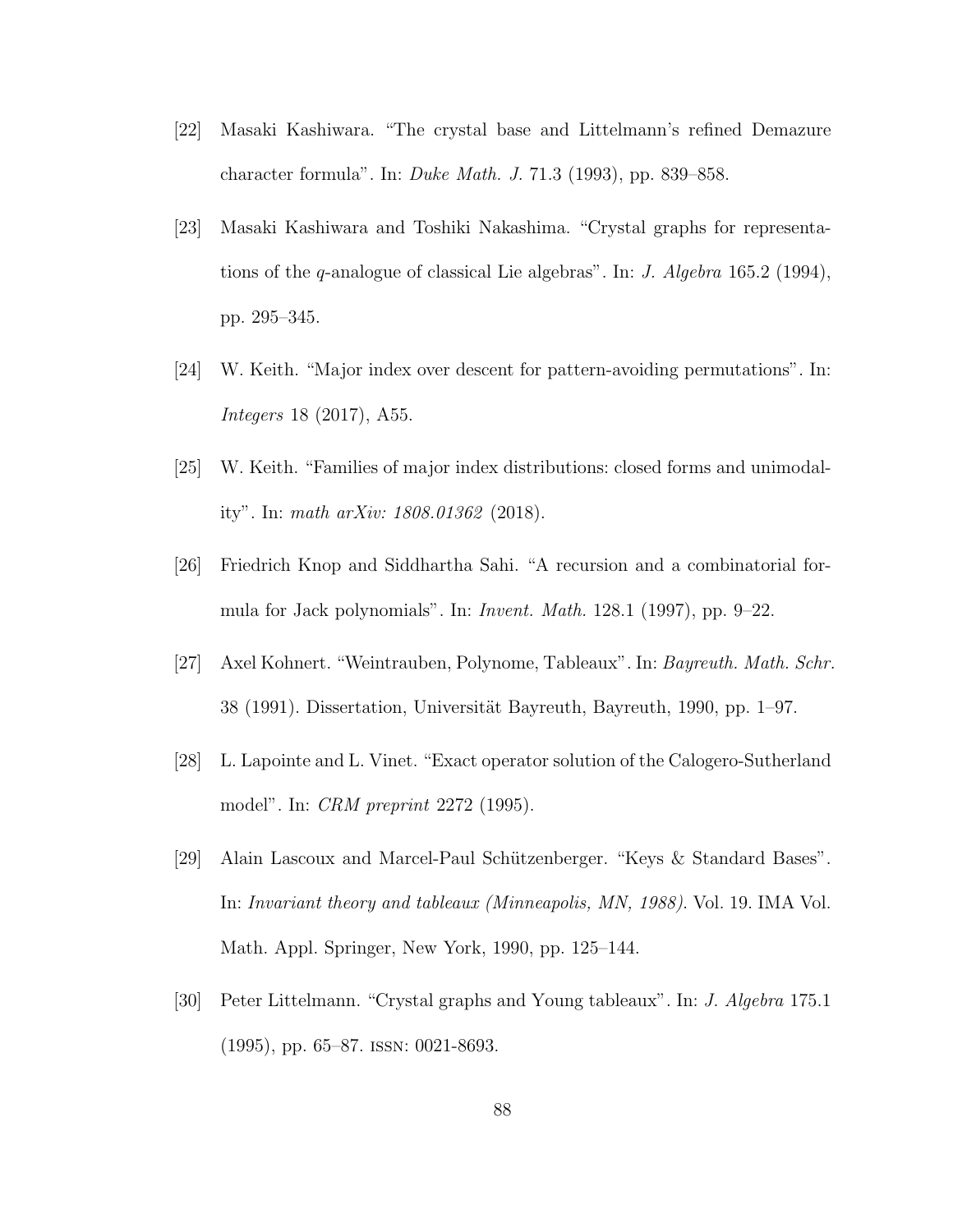- [31] I. G. Macdonald. Symmetric functions and Hall polynomials. Second. Oxford Mathematical Monographs. The Clarendon Press, Oxford University Press, New York, 1995. ISBN: 0-19-853489-2.
- [32] Sarah Mason. "An explicit construction of type A Demazure atoms". In: J. Combin. Theory Ser. A 23 (2009), pp. 295–313.
- [33] R. P. Stanley. "Theory and application of plane partitions. I, II". In: Studies in Appl. Math. 50 (1971), 167–188, ibid. 50 (1971), 259–279.
- [34] R. P. Stanley. Ordered structures and partitions. Memoirs of the American Mathematical Society, No. 119. American Mathematical Society, Providence, R.I., 1972, pp. iii+104.
- [35] J. Stembridge. SF. Version 2.4. url: [http://www.math.lsa.umich.edu/](http://www.math.lsa.umich.edu/~jrs/maple.html) [~jrs/maple.html](http://www.math.lsa.umich.edu/~jrs/maple.html).
- [36] G. Wang. "Enumerating quasi-Yamanouchi tableaux of Durfee size two". In: math arXiv: 1610.04206v2 (2016).
- <span id="page-94-0"></span>[37] G. Wang. "Locks Fit into Keys: A Crystal Analysis of Lock Polynomials". In: Ann. Comb. 24 (2020), pp. 767–789.
- [38] M. Yoo. "A combinatorial formula for the Schur coefficients of the integral form of the Macdonald polynomials in the two column and certain hook cases". In: Ann. Comb. 16.2 (2012), pp. 389–410.